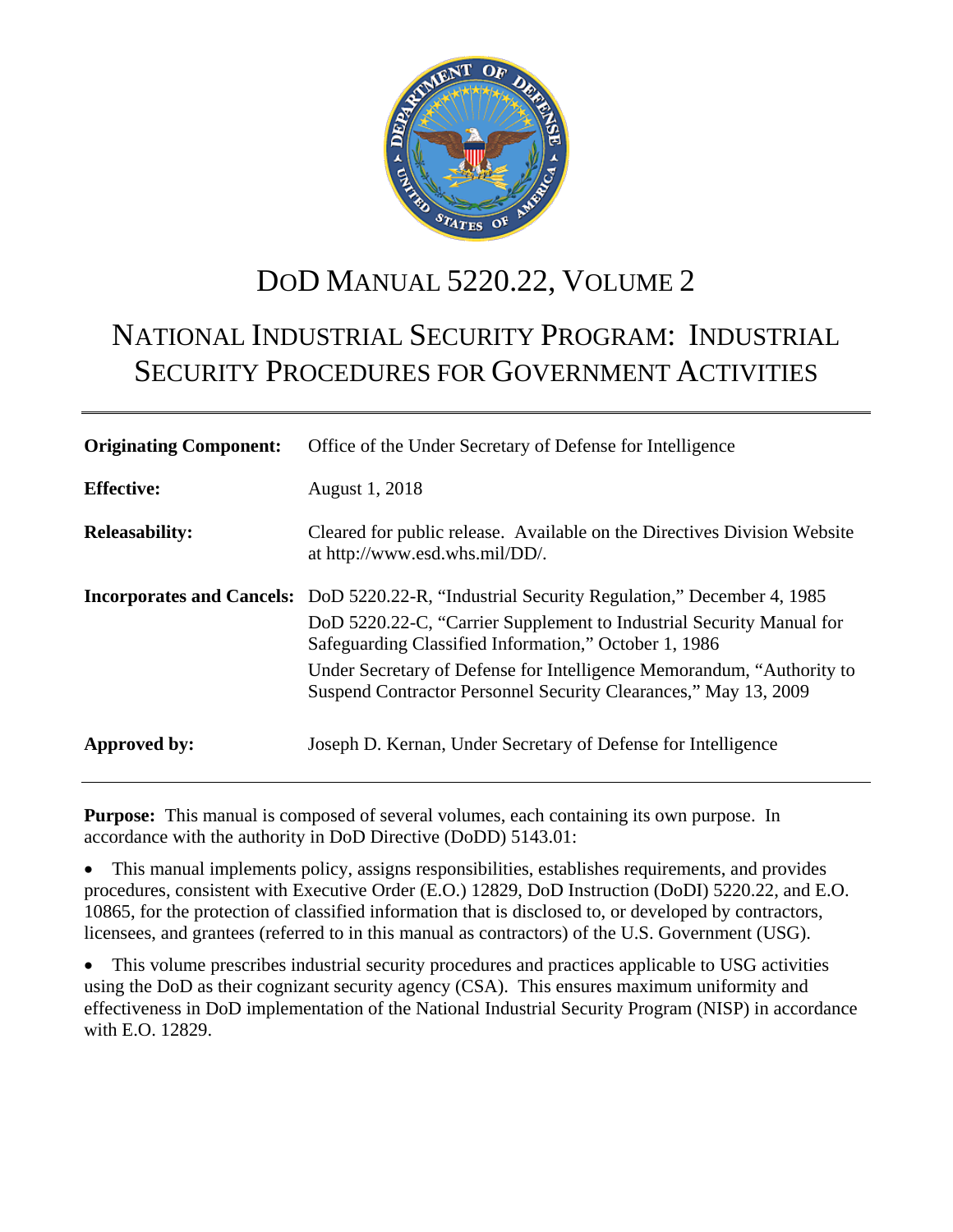## **TABLE OF CONTENTS**

| 3.5 Security Cognizance Within the United States, its Territorial Areas, and the           |  |
|--------------------------------------------------------------------------------------------|--|
|                                                                                            |  |
|                                                                                            |  |
| 3.7. Security Cognizance for the Protection of SCI with Contractors 19                     |  |
|                                                                                            |  |
|                                                                                            |  |
|                                                                                            |  |
|                                                                                            |  |
|                                                                                            |  |
|                                                                                            |  |
|                                                                                            |  |
|                                                                                            |  |
|                                                                                            |  |
|                                                                                            |  |
|                                                                                            |  |
|                                                                                            |  |
|                                                                                            |  |
|                                                                                            |  |
|                                                                                            |  |
|                                                                                            |  |
| 4.9. Foreign Persons Serving as Officers, Partners, or Members of Boards of Directors.  39 |  |
|                                                                                            |  |
|                                                                                            |  |
|                                                                                            |  |
|                                                                                            |  |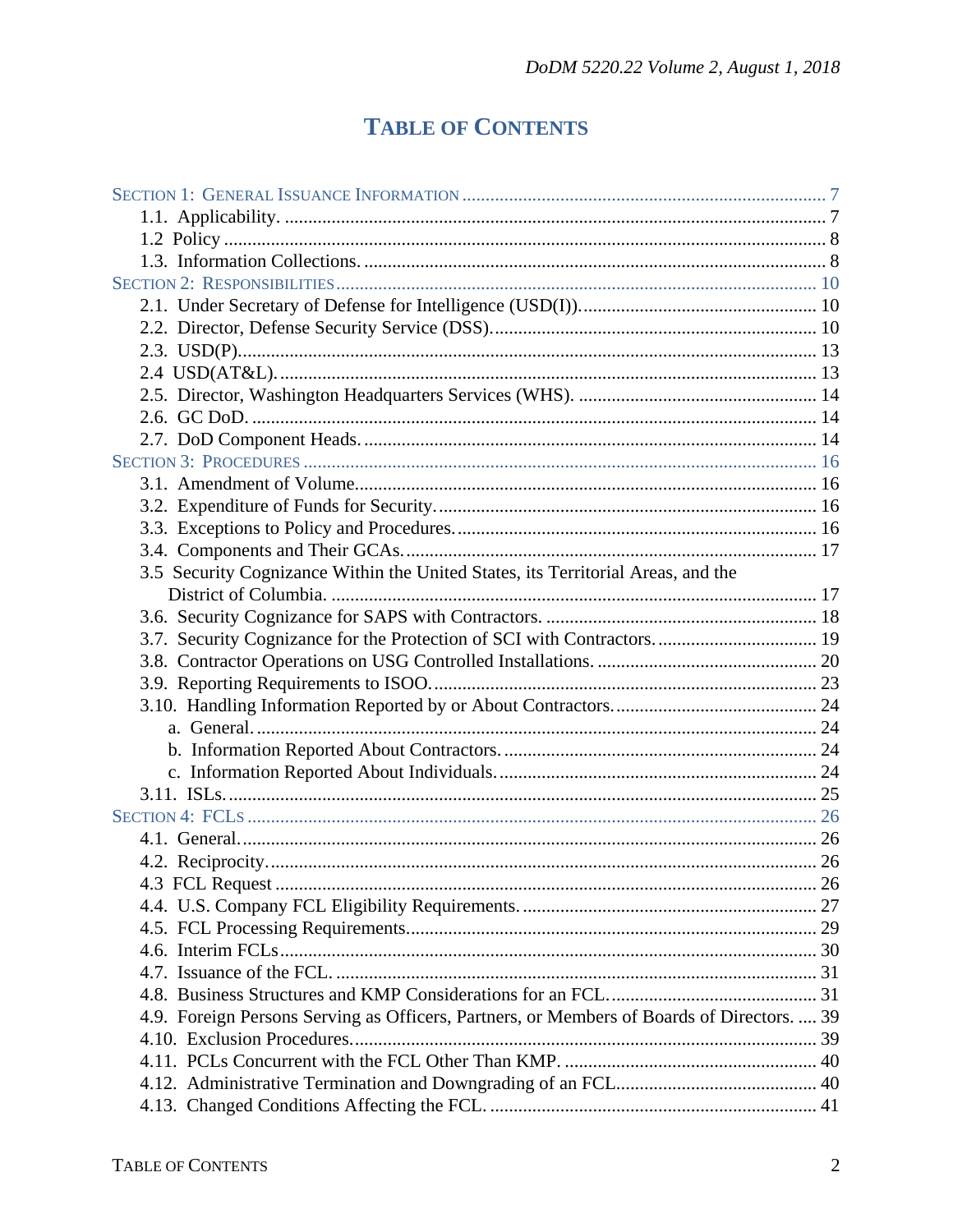| SECTION 6: CONTRACTING THAT REQUIRES ACCESS TO CLASSIFIED INFORMATION  58 |  |
|---------------------------------------------------------------------------|--|
|                                                                           |  |
|                                                                           |  |
|                                                                           |  |
|                                                                           |  |
|                                                                           |  |
|                                                                           |  |
|                                                                           |  |
|                                                                           |  |
|                                                                           |  |
|                                                                           |  |
|                                                                           |  |
|                                                                           |  |
|                                                                           |  |
|                                                                           |  |
|                                                                           |  |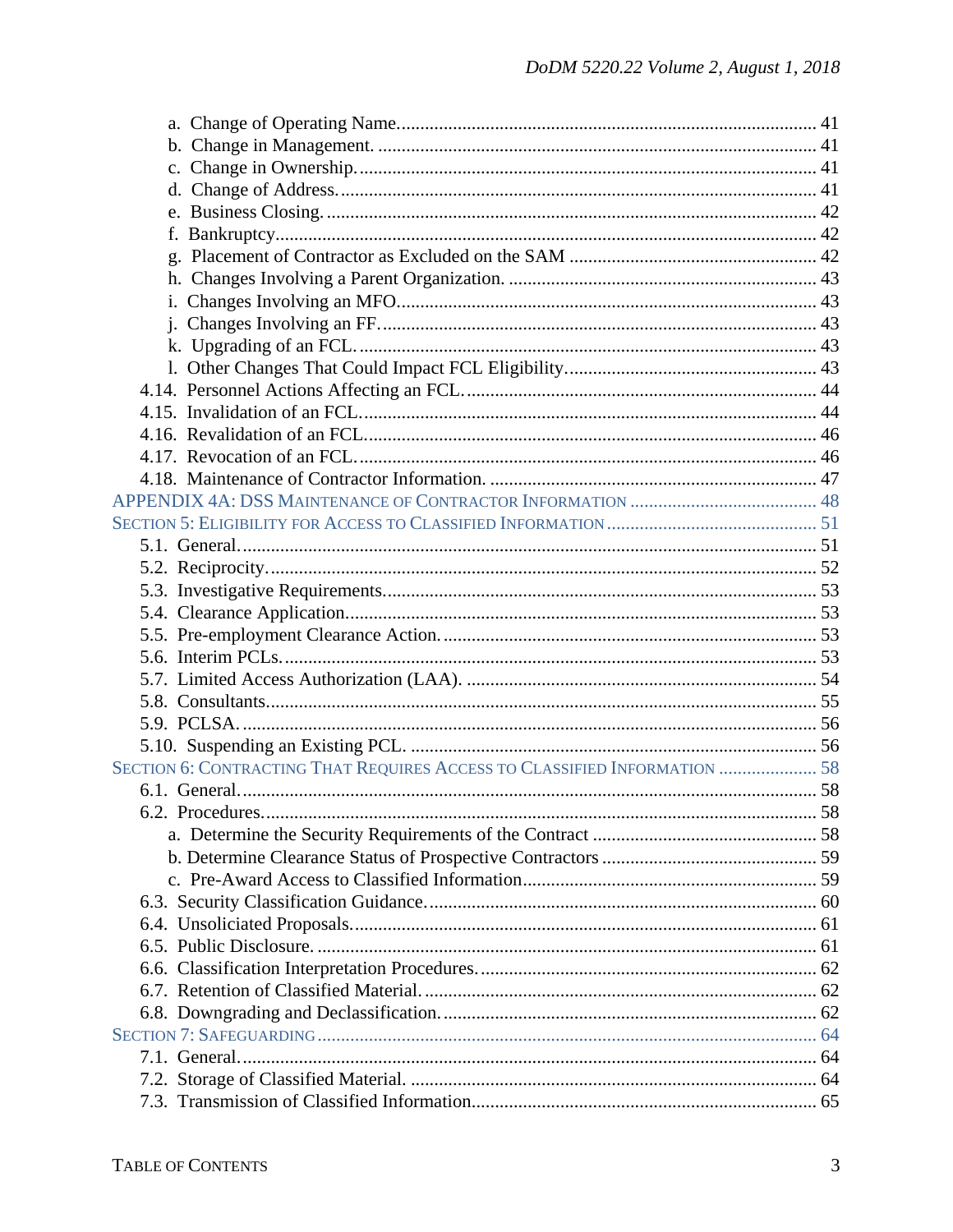| 8.2. Procedures for Suspicious Contacts, Possible Espionage, Sabotage, Acts of     |  |
|------------------------------------------------------------------------------------|--|
|                                                                                    |  |
| 8.3. Loss, Compromise, or Suspected Compromise of Classified Information 69        |  |
|                                                                                    |  |
| 8.5. Responsibility of the Component and GCA to Investigate Certain Breaches of    |  |
|                                                                                    |  |
|                                                                                    |  |
|                                                                                    |  |
|                                                                                    |  |
|                                                                                    |  |
|                                                                                    |  |
|                                                                                    |  |
|                                                                                    |  |
|                                                                                    |  |
|                                                                                    |  |
|                                                                                    |  |
|                                                                                    |  |
|                                                                                    |  |
|                                                                                    |  |
|                                                                                    |  |
|                                                                                    |  |
|                                                                                    |  |
|                                                                                    |  |
| 12.4. International Programs Involving Access to U.S. Classified Information by    |  |
|                                                                                    |  |
| 12.5. International Programs Involving Access to FGI by U.S. Contractors 87        |  |
| 12.6. Transfers of Classified Information and Material to Foreign Governments 88   |  |
| 12.7. Transfers of Defense Articles to the U.K. and Australia Without a License or |  |
|                                                                                    |  |
| 12.8. Responsibilities of a U.S. Designated Government Representative (DGR).  90   |  |
|                                                                                    |  |
|                                                                                    |  |
|                                                                                    |  |
|                                                                                    |  |
|                                                                                    |  |
|                                                                                    |  |
|                                                                                    |  |
| 12.16. International Visits, Assignments of Foreign Nationals, and Control of      |  |
|                                                                                    |  |
| a. Visits by Foreign Nationals to U.S. Contractors and Control of Foreign          |  |
|                                                                                    |  |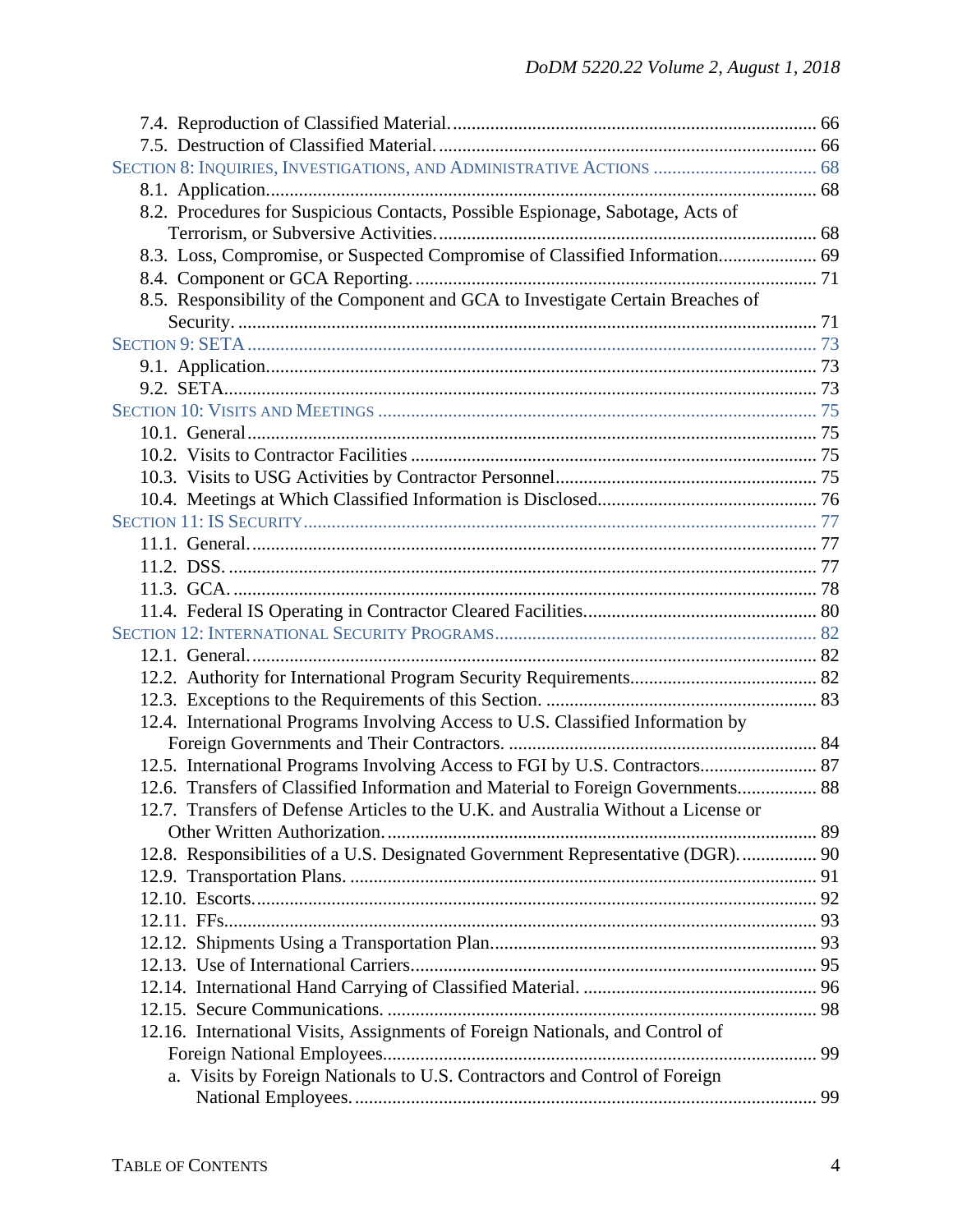| b. Disclosures of Unclassified Technical Data by U.S. Contractors.  101                 |  |
|-----------------------------------------------------------------------------------------|--|
|                                                                                         |  |
|                                                                                         |  |
|                                                                                         |  |
|                                                                                         |  |
|                                                                                         |  |
| h. U.S. Contractor Employee Visits to Foreign Governments and Foreign                   |  |
|                                                                                         |  |
| 12.17. U.S. Contractor Operations Outside of the United States, its Territories, or the |  |
|                                                                                         |  |
| a. Storage of U.S. Classified Information and Material in a Foreign Country.  103       |  |
| b. Exception Requests for Storage of Classified Information and Material in a           |  |
|                                                                                         |  |
| c. Safeguarding Approval for an FCL on a USG-Controlled Installation in a               |  |
|                                                                                         |  |
|                                                                                         |  |
| e. U.S. Contractor Employees Located on a Foreign Government or NATO-                   |  |
|                                                                                         |  |
|                                                                                         |  |
|                                                                                         |  |
|                                                                                         |  |
|                                                                                         |  |
|                                                                                         |  |
|                                                                                         |  |
| f. NATO Briefings to Cleared U.S. Contractor Personnel or DCMA Personnel 107            |  |
|                                                                                         |  |
|                                                                                         |  |
|                                                                                         |  |
|                                                                                         |  |
|                                                                                         |  |
| 13.1 $AABE$<br>. 111                                                                    |  |
|                                                                                         |  |
| 13.2. Biological Select Agents and Toxins (BSAT) Biological Personnel Reliability       |  |
|                                                                                         |  |
| 13.4. Classified National Security Information Program for State, Local, Tribal, and    |  |
|                                                                                         |  |
|                                                                                         |  |
|                                                                                         |  |
|                                                                                         |  |
|                                                                                         |  |
|                                                                                         |  |
|                                                                                         |  |
|                                                                                         |  |
|                                                                                         |  |
|                                                                                         |  |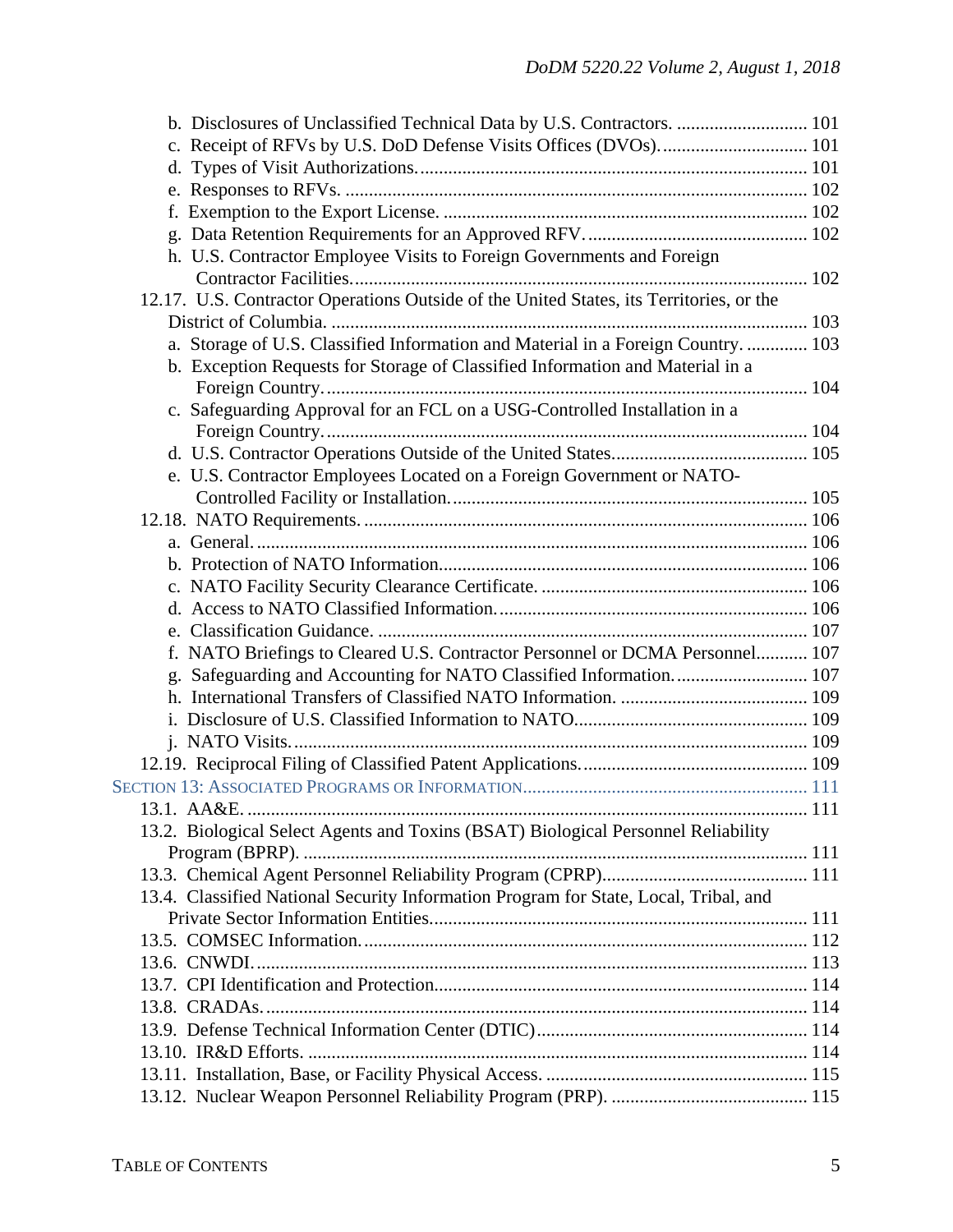| 13.16. Protection of Mission Critical Functions to Achieve Trusted Systems and |  |
|--------------------------------------------------------------------------------|--|
|                                                                                |  |
| SECTION 14: SECURITY REVIEWS AND CONTINUING SECURITY ASSURANCE ACTIVITY  118   |  |
|                                                                                |  |
|                                                                                |  |
|                                                                                |  |
|                                                                                |  |
|                                                                                |  |
|                                                                                |  |
|                                                                                |  |
|                                                                                |  |
|                                                                                |  |
|                                                                                |  |
|                                                                                |  |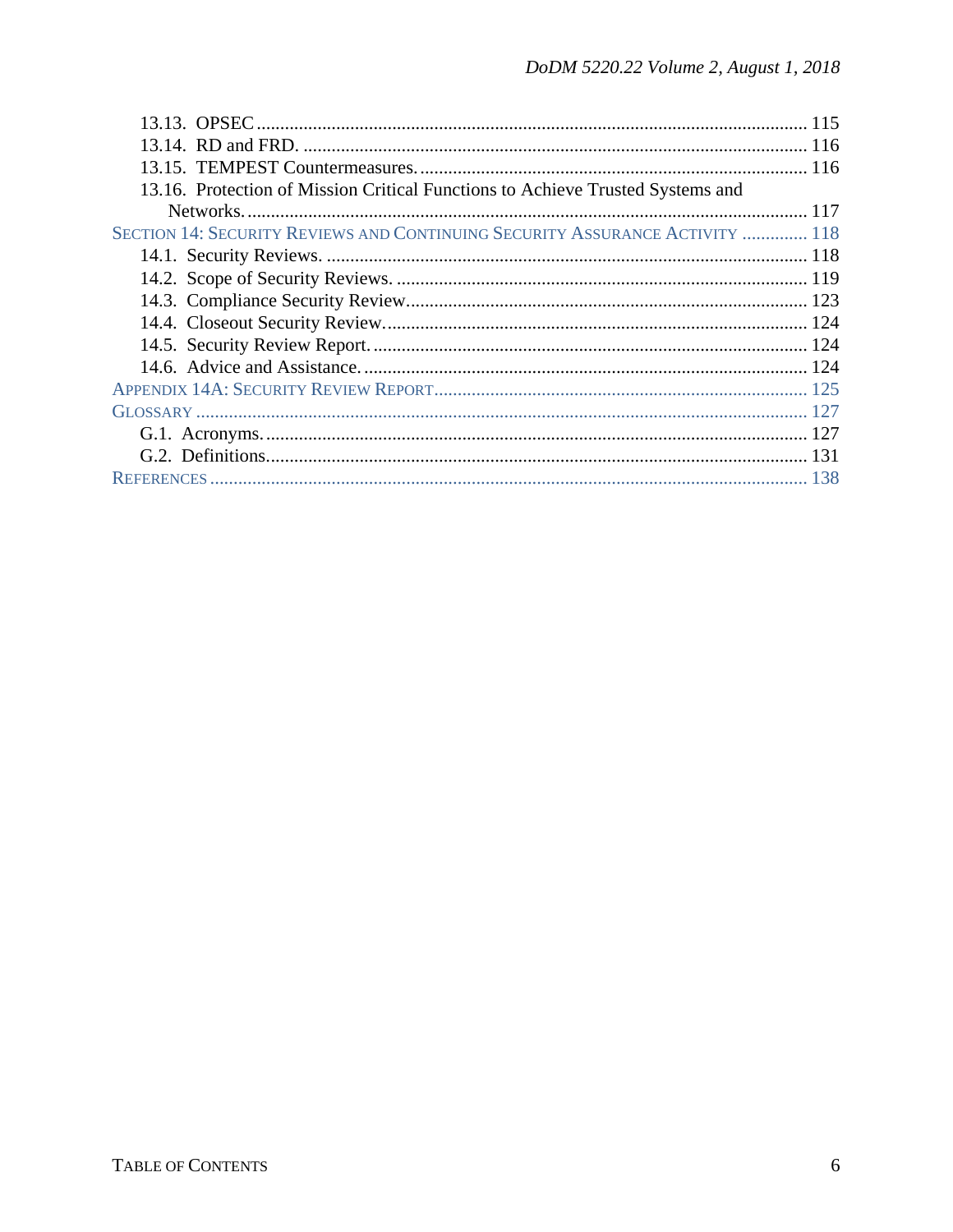## **SECTION 1: GENERAL ISSUANCE INFORMATION**

#### <span id="page-6-1"></span><span id="page-6-0"></span>**1.1. APPLICABILITY.** This volume applies to:

a. OSD, the Military Departments, the Office of the Chairman of the Joint Chiefs of Staff and the Joint Staff, the Combatant Commands, the Office of the Inspector General of the Department of Defense, the Defense Agencies, the DoD Field Activities, and all other organizational entities within the DoD (referred to collectively as the "DoD Components").

b. Those non-DoD executive branch departments and agencies (referred to collectively as the "non-DoD Components") identified in DoD 5220.22-M. These non-DoD Components have entered into agreements with the Secretary of Defense (SecDef), pursuant to E.O. 12829, under which DoD acts as the CSA, to provide security oversight services to ensure the protection of classified information disclosed to or generated by contractors.

c. When the term "Component" is used in this volume, it is referring to both DoD and non-DoD Components.

d. When the term "Government Contracting Activity (GCA)" is used in this volume, it will refer to contracting activities of both DoD and non-DoD Components.

(1) This manual does not limit in any manner the authority of the SecDef, the Secretaries of the Military Departments, or the Component heads to grant access to classified information under the cognizance of their department or agency to any individual designated by them. The granting of such access is outside the scope of the NISP and will be governed by E.O. 13526 and applicable disclosure policies.

(2) This volume does not restrict the authority of a Component or a GCA to limit, deny, or revoke access to classified information under its statutory, regulatory, or contractual jurisdiction and does not apply to:

e. Contractors and companies in process for facility security clearances (FCLs), as those are subject to the requirements of DoD 5220.22-M and the security requirements of their contracts.

f. The protection of national intelligence and access to intelligence sources and methods, including sensitive compartment information (SCI). The Director of National Intelligence (DNI) has the authority to prescribe standards for the protection of national intelligence and access to intelligence sources and methods, including SCI, pursuant to section 3024 of Title 50, United States Code (U.S.C.) as implemented in Intelligence Community Directive (ICD) 700. Eligibility for access to SCI must be verified through applicable SCI channels.

g. Eligibility for access to Special Access Program (SAP) information must be verified through applicable SAP channels in accordance with DoDI 5205.11.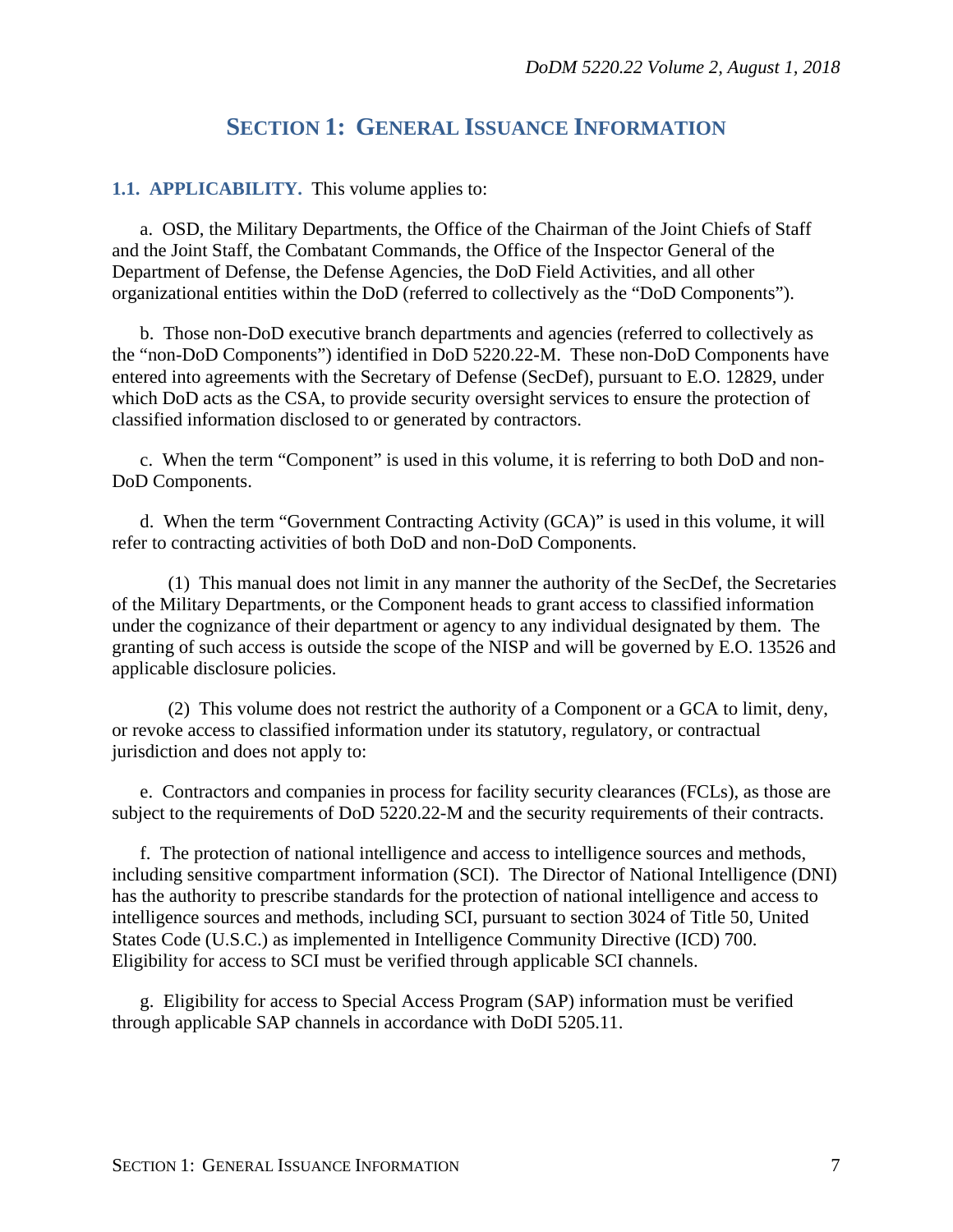<span id="page-7-0"></span>**1.2 POLICY** It is DoD policy that:

a. The SecDef serves as the Federal Executive Agent for inspecting and monitoring contractors under the NISP in accordance with E.O. 12829. The SecDef may prescribe such specific requirements and procedures for Components and their GCAs to follow to protect classified information that may be disclosed, or has been disclosed, to current, prospective, or former contractors, licensees, or grantees of USG agencies.

b. The SecDef is authorized by E.O. 12829 to enter into agreements with any other Executive Branch department or agency to provide industrial security services required for safeguarding classified information disclosed to contractors by these non-DoD Components.

c. As a CSA, the DoD will establish, in accordance with E.O. 12829 and DoDI 5220.22, policies, procedures, and practices to be followed by Components and their GCAs for the effective protection of classified information provided to industry, including foreign government information (FGI) that the USG is obligated to protect in the interest of national security.

d. In accordance with E.O. 12829, DoD, the Office of the DNI, Department of Energy (DOE), the Nuclear Regulatory Commission, and the Department of Homeland Security (DHS) are the only Executive Branch agencies that are authorized to function as CSAs for the NISP. Pursuant to Part 2004 of Title 32, Code of Federal Regulations (CFR), CSAs are responsible for the security of classified contracts and activities under their purview; oversight of contractors under their security cognizance; and ensuring that redundant and duplicative security review and audit activity of contractors is held to a minimum, including such activity conducted at contractor facilities where multiple CSAs have equities.

e. Security eligibility for contractor personnel requiring access to classified information will be determined in accordance with the established standards and criteria in DoDD 5220.6.

<span id="page-7-1"></span>**1.3. INFORMATION COLLECTIONS.** DD Form 254, "Department of Defense Contract Security Classification Specification," referred to in paragraph 3.4.a of this volume, is assigned Office of Management and Budget (OMB) control number 0704-0567 for contract security classification specification requirements in accordance with Volume 2 of DoD Manuel (DoDM) 8910.01.

a. The reports on violations to the Director, Information Security Oversight Office (ISOO), referred to in Paragraph 3.9 of this volume, are exempt from licensing in accordance with Paragraph 8.a.(2)(c) of Enclosure 3 of Volume 2 of DoDM 8910.01.

b. The requests for FCL, referred to in Paragraph 4.3 of this volume, are assigned OMB control number 0704-0571, in accordance with Volume 2 of DoDM 8910.01.

c. The collection and maintenance of contractor FCL records, referred to in Appendix 4a of this volume, is assigned OMB control number 0704-0571, in accordance with Volume 2 of DoDM 8910.01.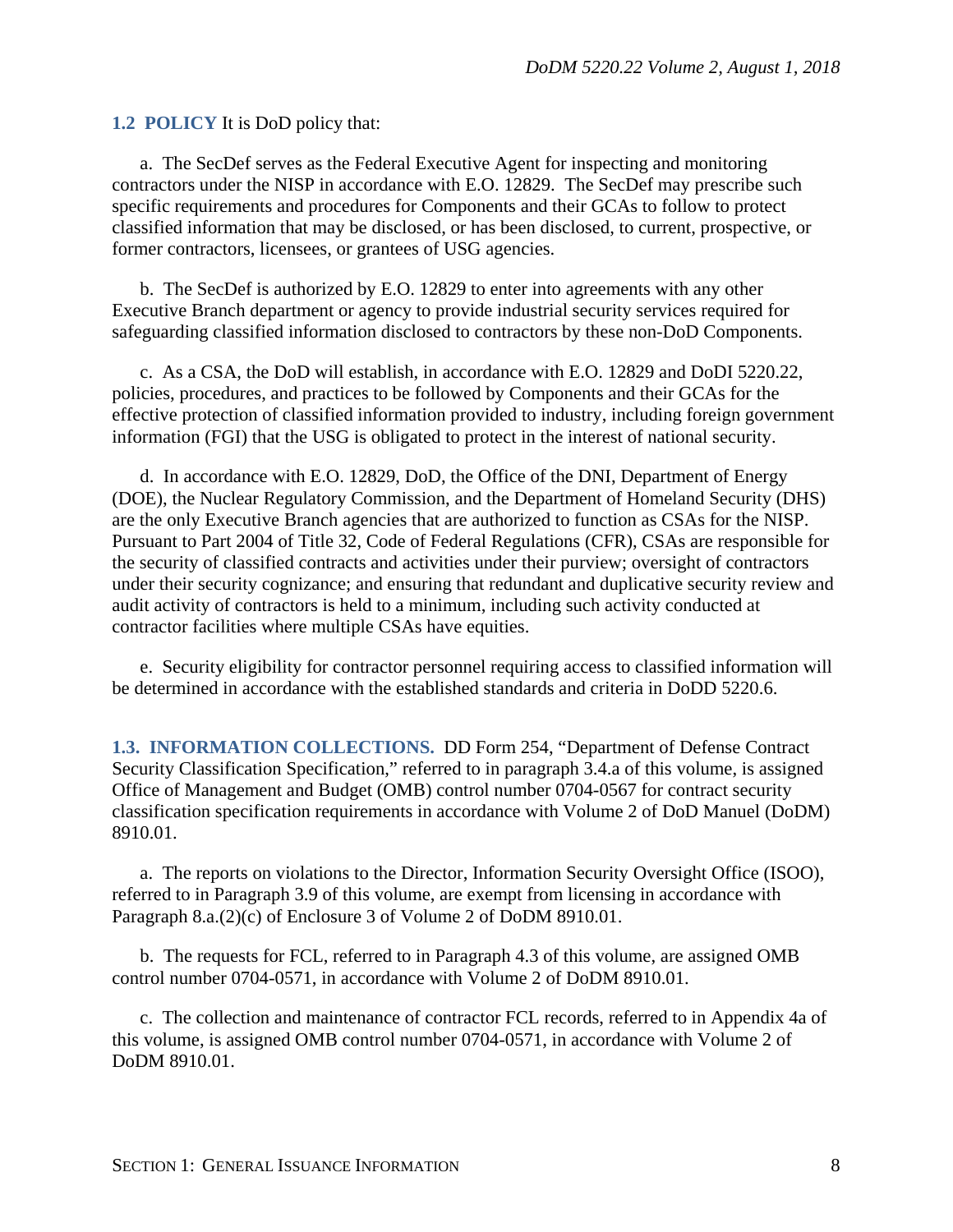d. The reporting of suspicious contacts, referred to in Paragraph 8.2 of this volume, is exempt from licensing in accordance with Paragraph 8.a.(2)(d) of Enclosure 3 of Volume 2 of DoDM 8910.01.

e. The Security Review Report, referred to in Appendix 14A of this volume, is exempt from licensing in accordance with Paragraph 8.a.(2)(c) of Enclosure 3 of Volume 2 of DoDM 8910.01.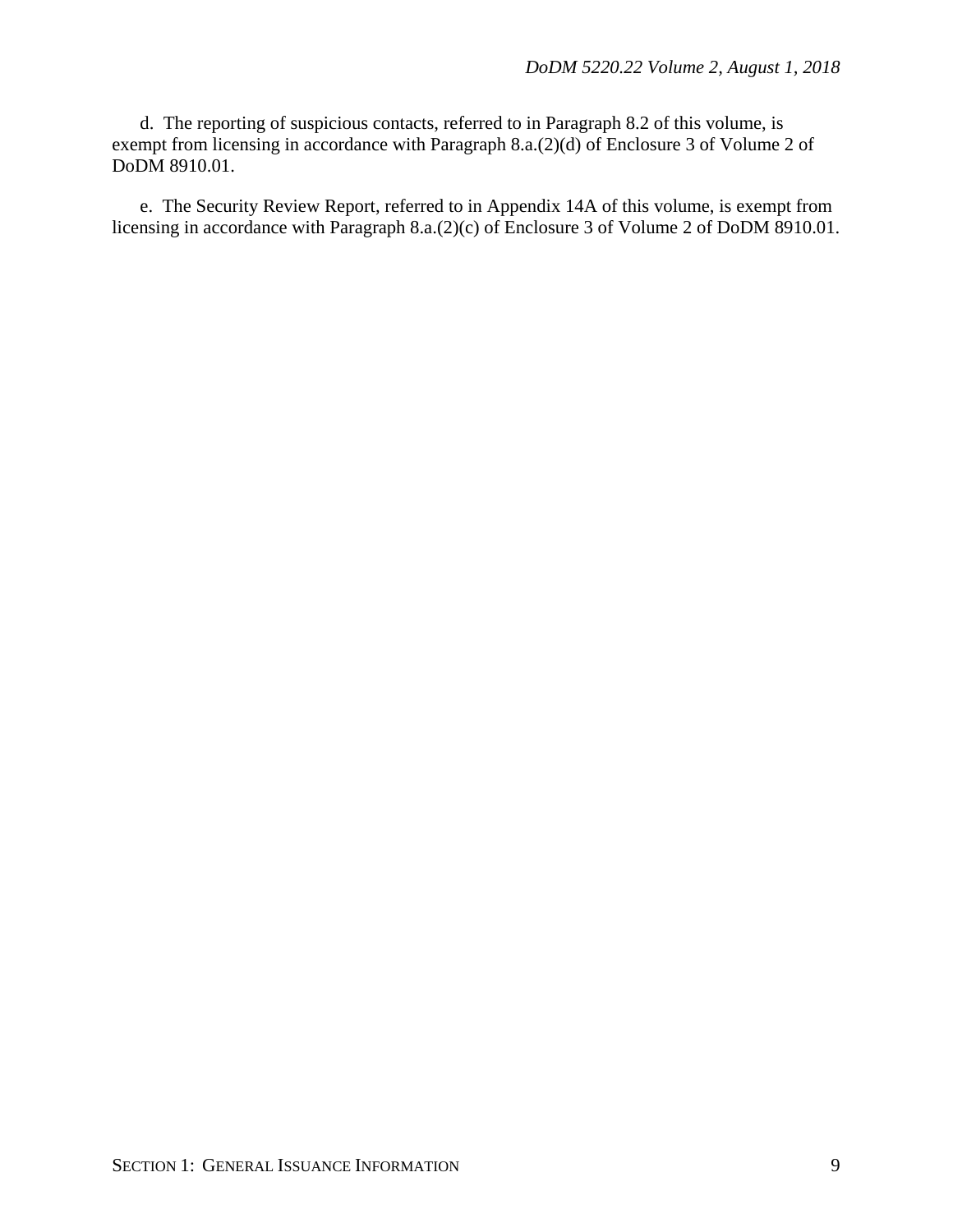## **SECTION 2: RESPONSIBILITIES**

<span id="page-9-1"></span><span id="page-9-0"></span>**2.1. UNDER SECRETARY OF DEFENSE FOR INTELLIGENCE (USD(I)).** In accordance with DoDD 5143.01 and DoDI 5220.22, the USD(I):

a. Oversees policy and management of the NISP.

b. Directs, administers, and oversees the NISP to ensure that the program is efficient and consistent.

c. In accordance with E.O. 12829, reports intra- or inter-agency agreements that create redundant and duplicative security reviews, inspections, or audit activity by other CSAs to the Director, ISOO.

d. Considers and, as warranted:

(1) Approves or disapproves any requests for exceptions to this volume;

(2) Approves or disapproves any requests for exceptions to DoD 5220.22-M as described in Paragraph 2.2.x of this volume that apply to more than one contractor location, and;

(3) Coordinates with the Under Secretary of Defense for Policy (USD(P)) on all matters involving requests for exception to this volume or DoD 5220.22-M that would affect international agreements, the international security requirements of DoD international cooperative projects and programs, including those relating to FGI and international issues, and on all matters affecting international technology transfer.

e. May delegate the authorities in Paragraph 1.1.d.(1) - (3) to a DoD Official.

<span id="page-9-2"></span>**2.2. DIRECTOR, DEFENSE SECURITY SERVICE (DSS).** Under the authority, direction, and control of the USD(I), in accordance with DoDI 5220.22 and DoDD 5105.42, and in addition to the responsibilities in DoDD 5240.02, DoDD 5240.06 (when required by contract)), DoDD 5205.16 and in Paragraph 2.7 of this volume, the Director, DSS:

a. Budgets and funds the NISP.

b. Administers the NISP as a separate program element on behalf of the GCAs, to include providing security oversight as the cognizant security office (CSO) on behalf of the GCAs, for U.S. contractors and U.S. companies in process for an FCL in accordance with this manual. DSS is relieved of this oversight function for DoD SAPs when the SecDef or the Deputy Secretary of Defense approves a carve-out provision for a DoD SAP in accordance with the provisions described in Section 3 of this volume.

c. Executes intra- and inter-agency agreements as necessary to avoid redundant and duplicative security reviews or inspections, including such activity conducted at contractor facilities by other CSAs. Notifies the Office of the Under Secretary of Defense for Intelligence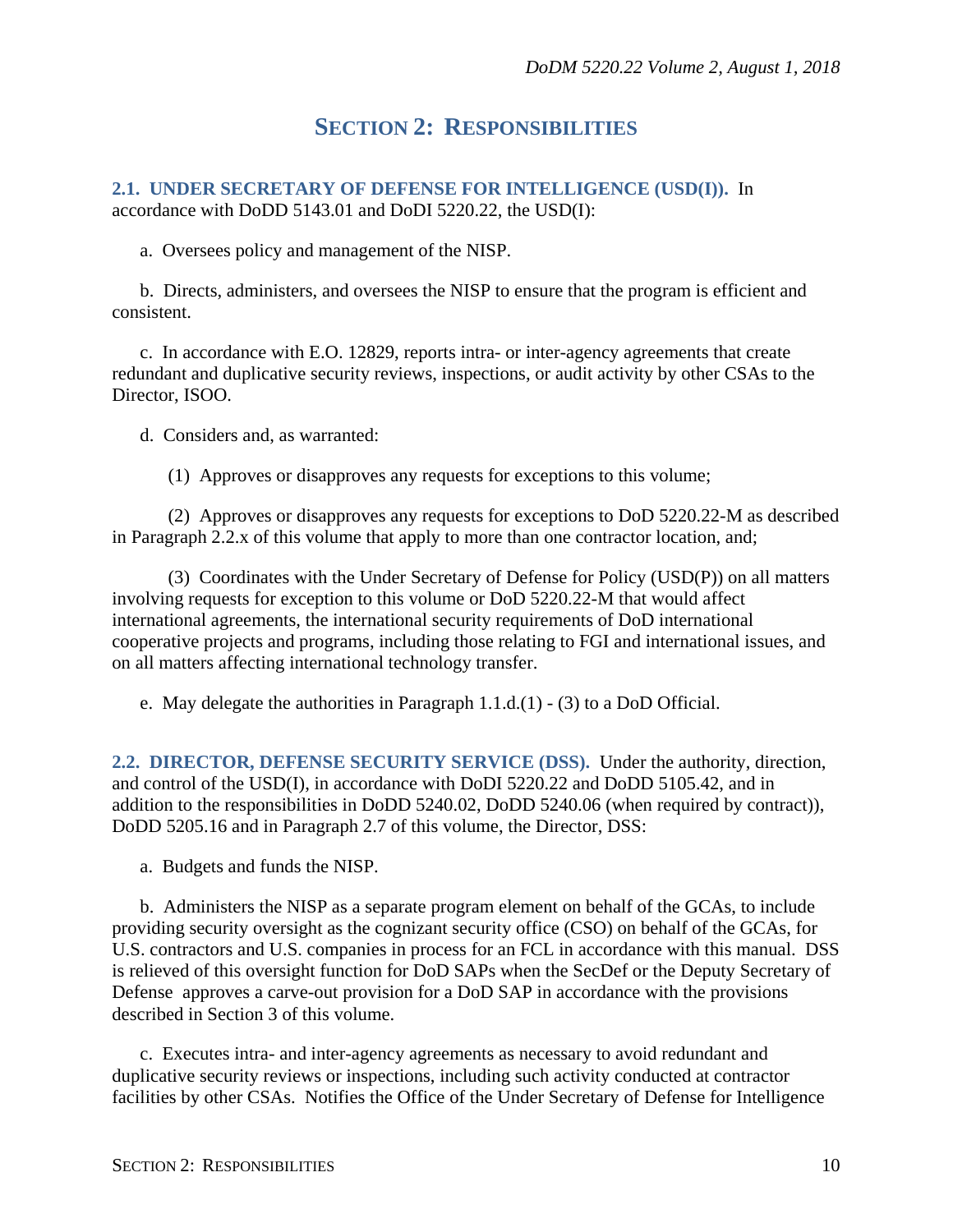CI and Security (OUSD(I) CI&S) of unresolved instances of redundant or duplicative security reviews, inspections or audit activity.

d. Trains GCA personnel (i.e., contracting officers, contracting officer representatives, industrial security personnel and others performing security duties) on the requirements of this manual and of industrial security matters as required or upon request, including insider threat education and awareness.

e. Provides, as authorized in support of cleared contractors and within DSS, CI assistance or support, in accordance with DoDD 5105.42.

f. Leverages the security expertise of contractors by granting self-approval authority to a contractor's designated personnel who meet specific criteria demonstrating appropriate security education training and awareness (SETA) applicable to a specific topic or area of industrial security in accordance with Paragraph 9.2.b.(6) of this volume.

g. Establishes a professional career development program for DSS personnel to ensure the continuing effectiveness of DSS oversight of NISP contractors.

h. Develops authorizing official (AO) guidance for contractor information systems to process classified information for those contractors under DSS security cognizance and coordinates the guidance with OUSD(I) CI&S and the National Industrial Security Program Policy Advisory Committee (NISPPAC) prior to publication. If requested, provides the DoD GCAs, and the Office of the Chief Information Officer of the Department of Defense with the published AO guidance for their reference about contractor information systems that process classified information under DSS security cognizance.

i. Determines, in coordination with the General Counsel of the Department of Defense (GC DoD), whether action should be taken to suspend a contractor employee's clearance eligibility in accordance with the provisions of DoDD 5220.6 and Section 5 of this volume.

j. In accordance with DoDD 5105.42 and the provisions in Section 12 of this volume, directs the proper implementation by DSS of the requirements in parts 120-130 of Title 22, CFR, also known as the International Traffic in Arms Regulations (ITAR); DoDD 5230.11; bilateral security agreements; guidance from the USD(P) pursuant to DoDD 5111.1 and DoDD 5230.20; program-specific agreements with allies and other friendly countries; and North Atlantic Treaty Organization (NATO) requirements implemented by United States Security Authority for NATO Affairs Instruction 1-07 and DoDI 5210.60, as described in DoD 5220.22-M for the protection of U.S. classified information and FGI to which U.S. contractors may have access.

k. In consultation with the Office of the Under Secretary of Defense for Policy (OUSD(P)), maintains a complete set of copies of the security agreements that have been negotiated with various foreign governments or international organizations (referred to collectively in this volume as "foreign governments") and allows contractors cleared to the appropriate level and having a need-to-know to view the applicable agreement at a DSS office.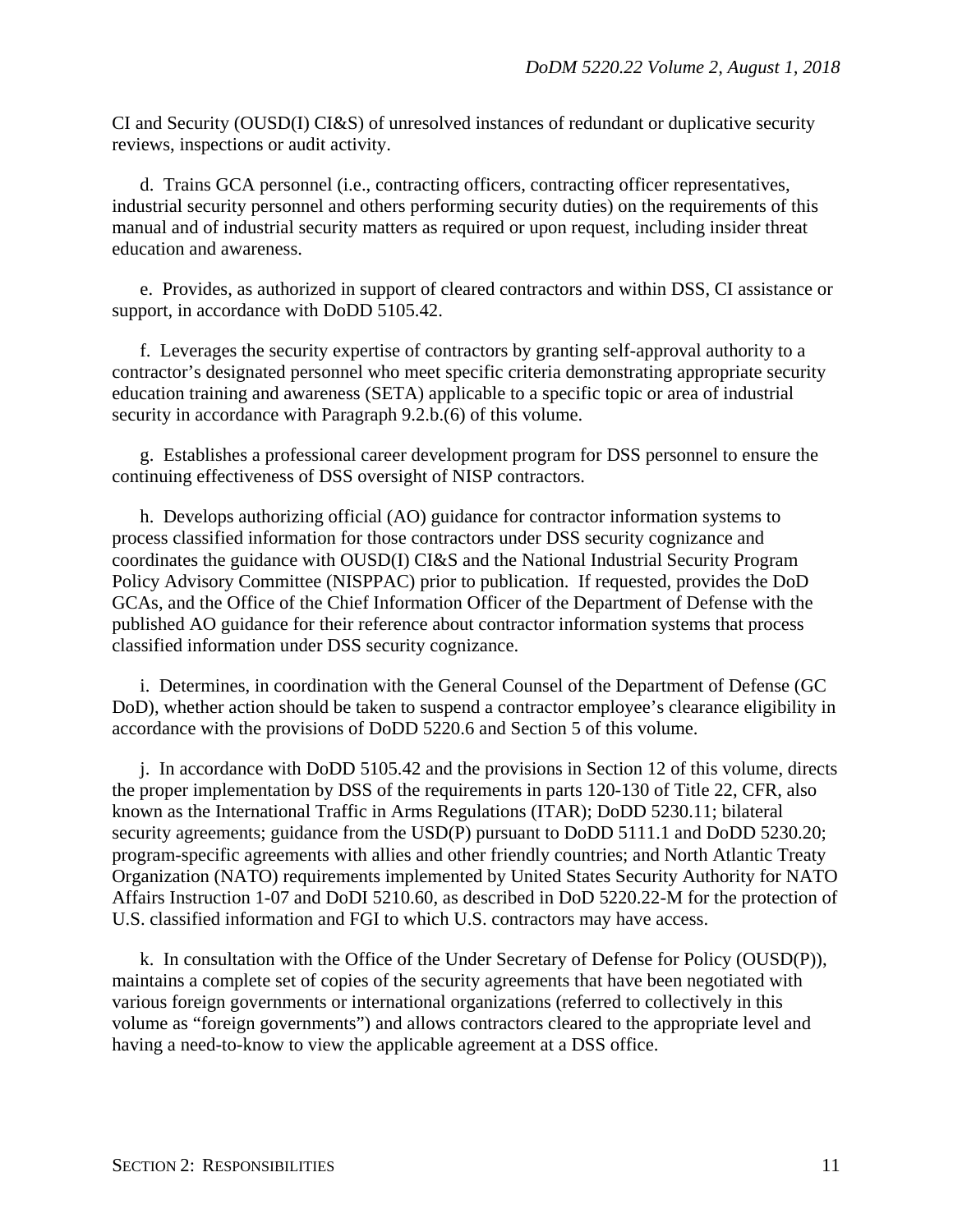l. Develops appropriate changes to maintain the volumes of this manual in a current and effective basis in accordance with DoDI 5025.01. Proposed changes to these documents will be forwarded to the OUSD(I) CI&S.

m. Prepares, coordinates, and publishes industrial security letters (ISLs) with the approval of the USD(I).

n. Establishes and maintains a system for timely and effective communication with the GCAs and the NISP contractors.

o. Provides information, upon GCA request, to assist with the review of the security aspects of GCA classified contracts.

p. Provides updates to the FCL and safeguarding capability status of specific facilities upon request.

q. Maintains a DoD database (currently the Industrial Security Facilities Database (ISFD)) for all current, pending, and recently terminated FCLs with the associated oversight activity and resulting actions.

r. Maintains a record of GCA or contractor requests and responses for facility security clearance assurances (FCLA) or personnel security clearance assurances (PCLSA) for foreign companies and individuals.

s. Maintains the forms and associated instructions in this volume in accordance with DoD 7750.07-M.

t. Maintains an industrial security operating manual with any detailed procedures and direction for DSS personnel in the execution of the industrial security mission, consistent with the requirements of this manual.

u. Provide procedures and any subsequent updates to any DoD Components performing FCL oversight (i.e., commanders or heads of USG-controlled installations who have retained oversight of any cleared facility on the installation) to assure that they know where and to whom at DSS to submit updates about any pending or on base cleared contractor facilities under their cognizance.

v. Develops procedures that provide for:

(1) When and how notices of proposed or final FCL revocation or denial decisions will be communicated to contractors.

(2) The content of those notices.

(3) Designation of which DSS officials will be authorized to revoke or deny an FCL.

(4) Administrative requests for reconsideration or appeals that contractors can request after an FCL has been revoked or denied.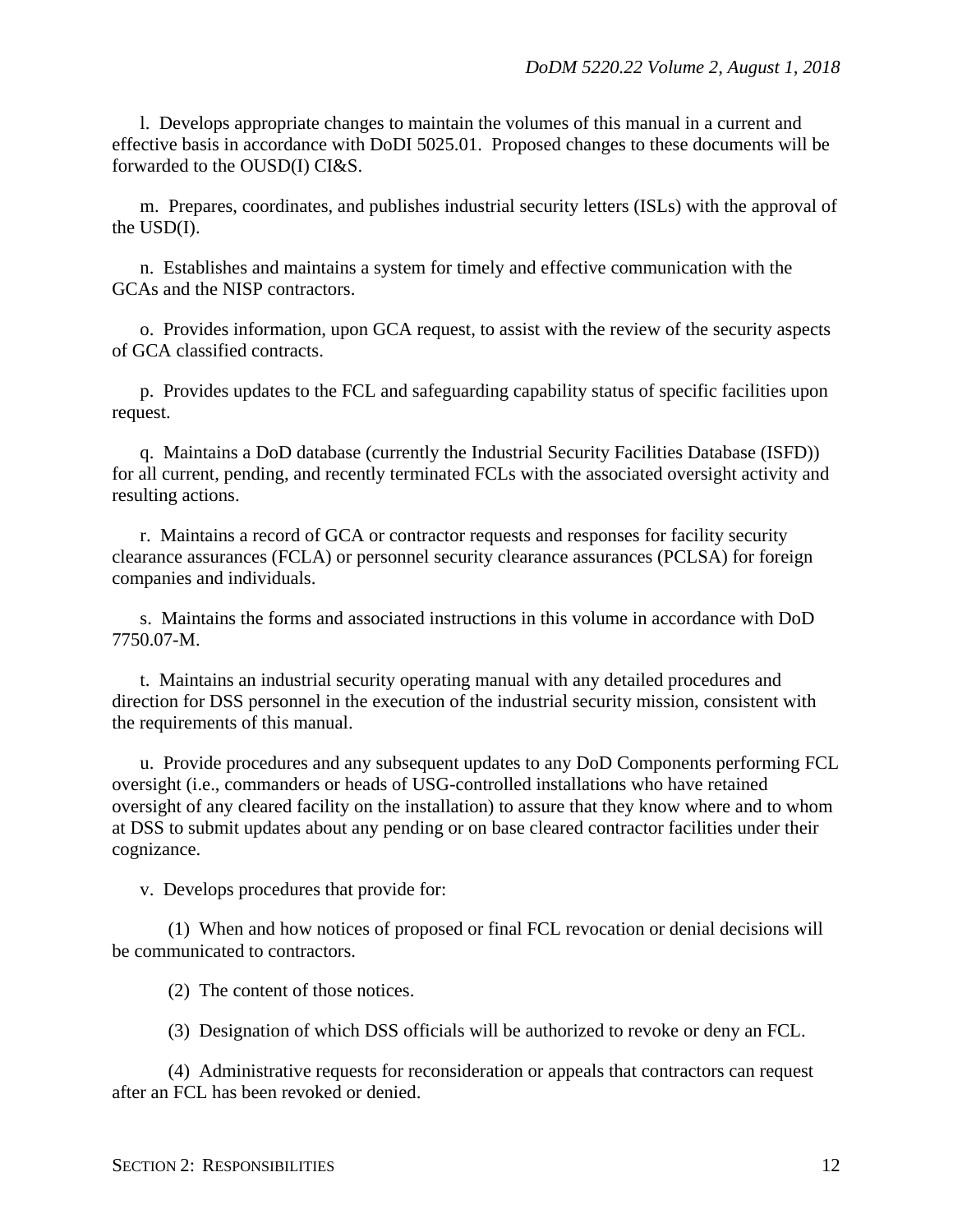(5) Required coordination with OUSD(I) and the Office of the Deputy General Counsel for Intelligence, if the procedures provide that requests for reconsideration or appeals from FCL revocations or denials may be made to the USD(I) or an official on the OUSD(I) staff outside of DSS.

w. Retains the Standard Form (SF) 312, "Classified Information Nondisclosure Agreement," executed by all contractor personnel cleared for access to classified information under DoD NISP security cognizance. DoD 5220.22-M provides guidance to contractor personnel regarding the SF 312 execution and debriefing requirements. Blank copies of the SF 312, which includes revisions made by the Office of the Director of National Intelligence to reflect language required by two statutes: Public Law 112-74 and Public Law 112-199 can be found at http://www.gsa.gov/portal/forms/download/116218.

x. Considers, and as warranted, approves or disapproves requests for exceptions to DoD 5220.22-M in consultation with affected GCAs for specific contractor locations and for specific periods of time (such as, for the duration of a contract).

y. Coordinates with the USD(P) and the Under Secretary of Defense for Acquisition, Technology and Logistics (USD(AT&L)) on matters under their cognizance that impact the NISP consistent with this manual.

<span id="page-12-0"></span>**2.3. USD(P).** In accordance with DoDD 5111.1, the USD(P):

a. Develops policy and procedures for the safeguarding, access control, and transfer of classified information subject to export control pursuant to the ITAR.

b. Develops policy and procedures for the safeguarding, access control, and transfer of NATO information consistent with United States Security Authority for NATO Affairs Instruction 1-07.

c. Develops policy and procedures for the safeguarding, access control, and transfer of classified information subject to bilateral and multinational security and program-specific agreements with foreign governments.

d. Develops policy and procedures for the negotiation of international agreements and the foreign disclosure, technology control, and security requirements for international programs. When such agreements are executed, provide DSS with a copy.

e. Establishes qualifications and standards and provides guidance for the content of courses of instruction that are to fully train attendees on national and DoD policies on foreign disclosure, technology control, and security requirements for DoD international programs, consistent with DoDD 5230.11 and the October 22, 1999 Deputy Secretary of Defense Memorandum.

<span id="page-12-1"></span>**2.4 USD(AT&L).** In accordance with DoDD 5134.01, consistent with the responsibilities in DoDI 5220.22, the USD(AT&L):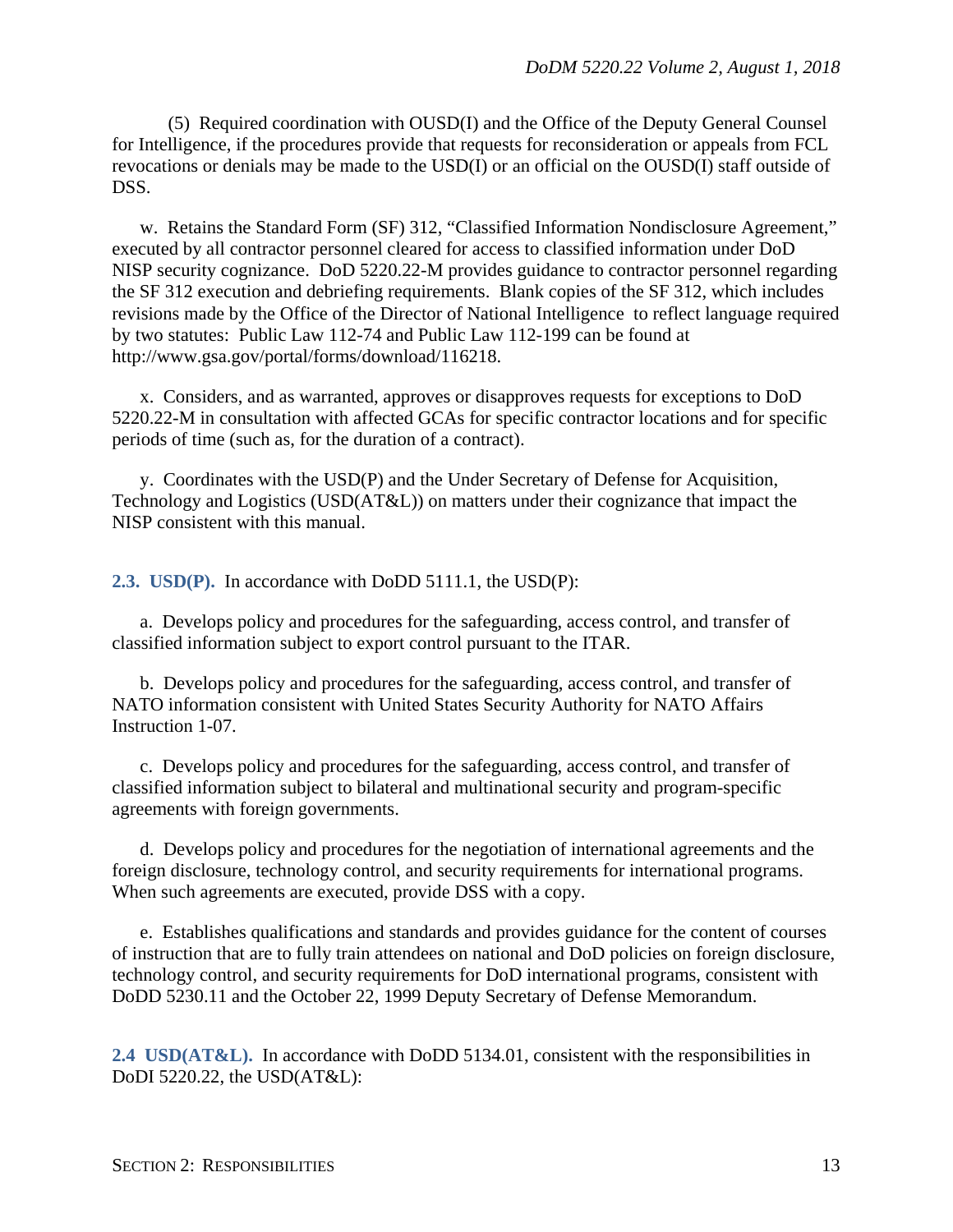a. Advises the USD(I) on the development and implementation of NISP policies, in accordance with DoDI 5220.22.

b. Ensures DoD GCAs establish and maintain a record of the current and legitimate need for access to classified information by contractors in the defense industrial base.

<span id="page-13-0"></span>**2.5. DIRECTOR, WASHINGTON HEADQUARTERS SERVICES (WHS).** Under the authority, direction, and control of the Deputy Chief Management Officer of the Department of Defense and in accordance with Security Executive Agent Directive 4, DoDI 5200.02, DoDD 5220.6, DoDM 5200.02, the October 22, 2012 Director of National Intelligence Memorandum, and the May 3, 2012 Deputy Secretary of Defense Memorandum, the Director, WHS, conducts national security eligibility adjudications for access to classified information by contractor personnel under DSS cognizance. See Sections 4, 5, and 8 of this volume for additional guidance.

<span id="page-13-1"></span>**2.6. GC DOD.** In accordance with DoDD 5220.6, DoDD 5145.01, and DoDI 5145.03, the GC DoD:

a. Provides advice and guidance to the DoD as to the legal sufficiency of procedures and standards established by this manual.

b. Ensures that DoD NISP policies, standards, and procedures are in accordance with all applicable E.Os., ICDs, court decisions, and statutory requirements.

c. Ensures that all relevant statutes, E.Os., and court decisions are reviewed on a continuing basis and that analysis of the foregoing is accomplished and disseminated to DoD NISP management authorities.

d. Performs functions relating to the NISP in accordance with DoDD 5220.6, including maintenance and oversight of the Defense Office of Hearings and Appeals (DOHA).

<span id="page-13-2"></span>**2.7. DOD COMPONENT HEADS.** In accordance with DoDI 5220.22 and DoDD 5205.16, the DoD Component heads:

a. Oversee compliance by the Component's personnel with applicable procedures identified in this volume.

b. May augment this volume by prescribing more detailed procedures for Components and their GCAs as may be required for particular circumstances, provided they are consistent with this volume.

c. Ensure that the Component or its GCA industrial security personnel, and others performing security duties (i.e., contracting officers or contractor officer representatives) complete appropriate security education and training.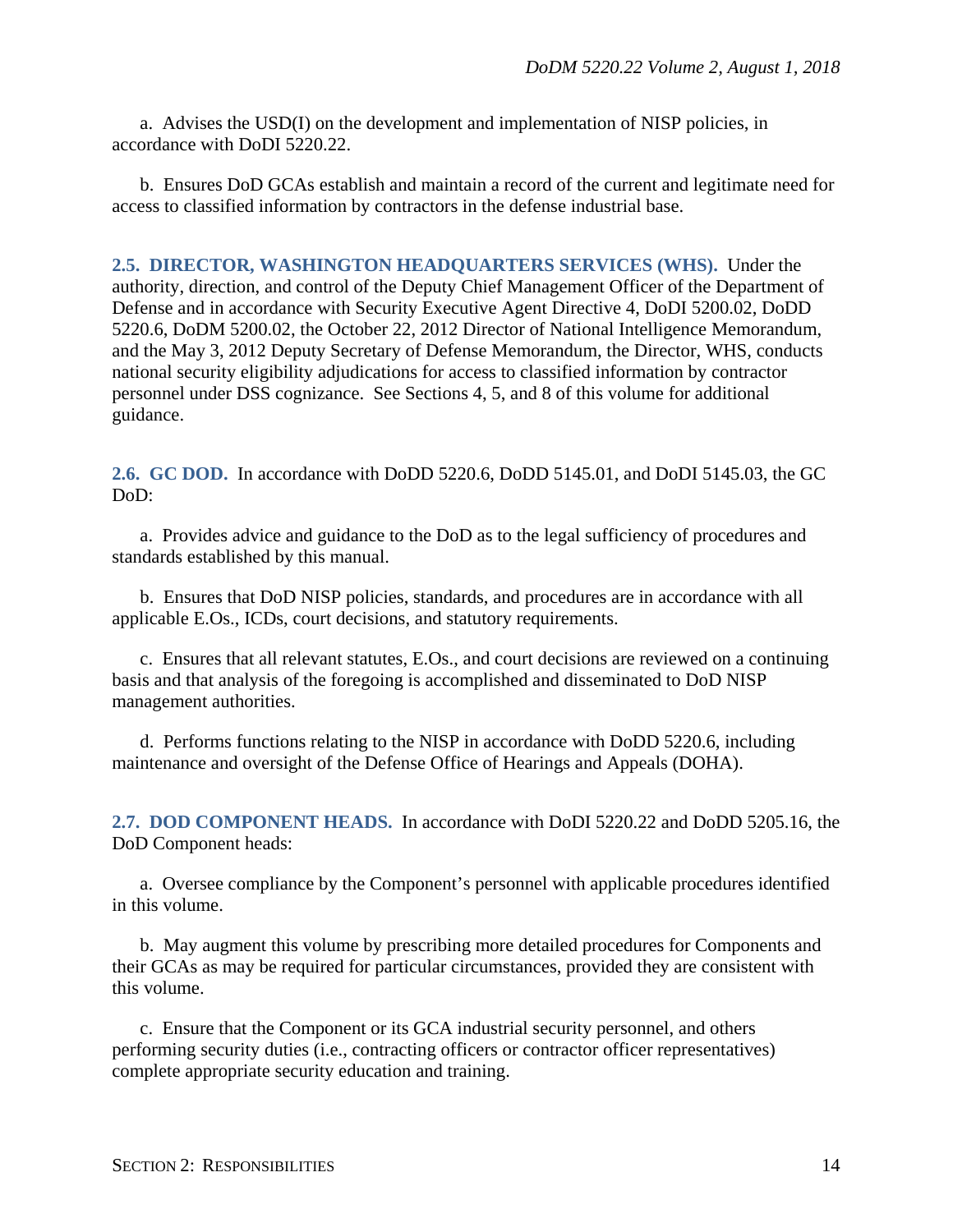d. Provide oversight of contractor personnel visiting or working on USG-controlled installations.

e. Review the security aspects of classified contracts with contractors as needed.

f. Propose changes to the volumes of this manual as deemed appropriate and provide them to the OUSD(I) CI&S.

g. Notify the OUSD(I) CI&S of any substantive issues prior to public meetings of the NISPPAC or NISPPAC working group meetings to facilitate a coordinated DoD position.

h. Establish procedures to report in the DoD personnel security system of record information that becomes known to the GCA or to other elements of the respective Component that adversely reflects on the integrity or character of a contractor or contractor employee; that suggests that his or her ability to safeguard classified information may be impaired; that his or her access to classified information clearly may not be in the interest of national security or the contractor employee poses an actual or potential insider threat.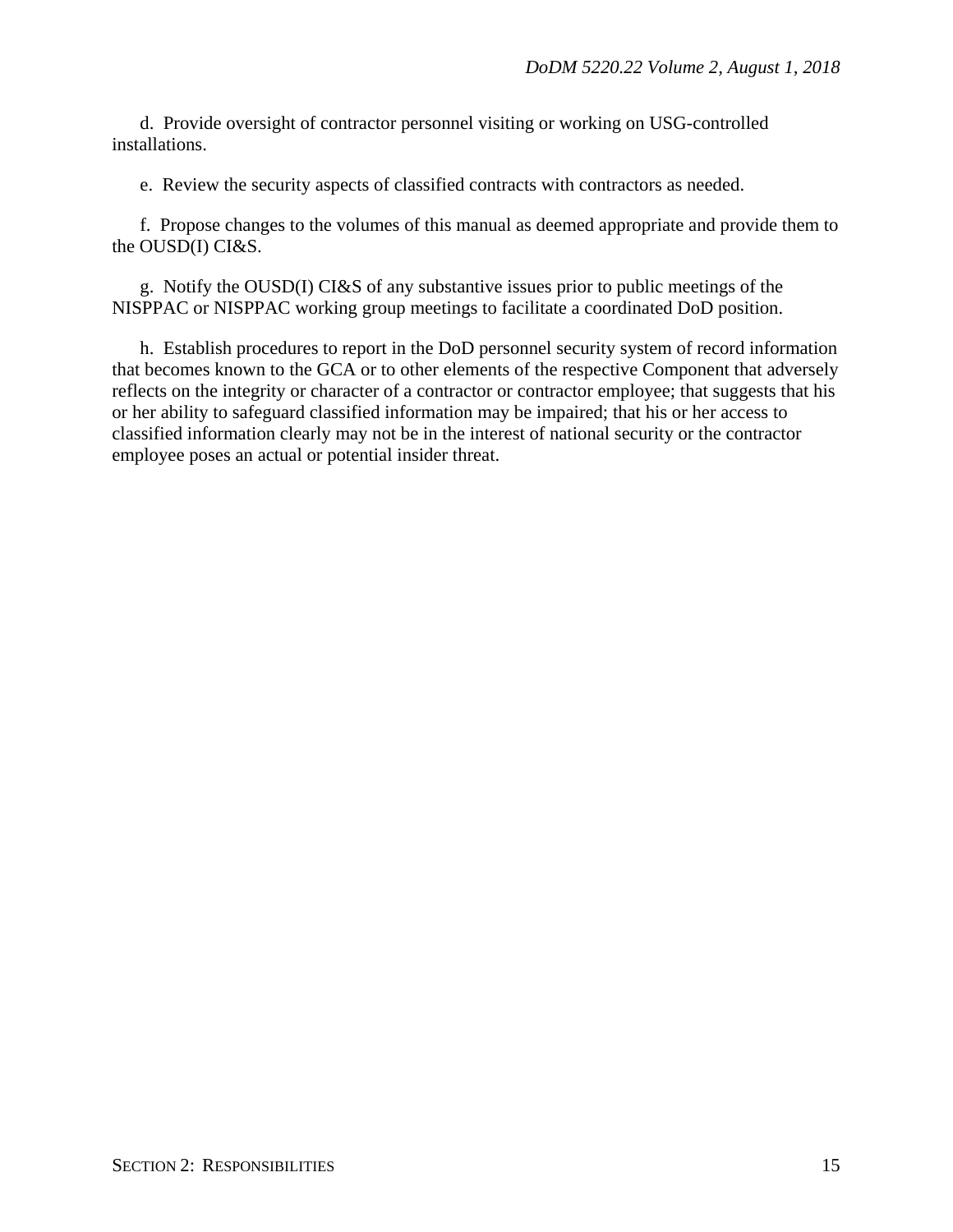## **SECTION 3: PROCEDURES**

<span id="page-15-1"></span><span id="page-15-0"></span>**3.1. AMENDMENT OF VOLUME.** Amendment of this volume, in accordance with DoDI 5220.22, requires coordination with the DoD Components and consultation with the non-DoD Components. Unless otherwise specified in any amendment, compliance with an amendment will not be mandatory until 30 days after date of publication, although compliance will be authorized from the date of its publication.

<span id="page-15-2"></span>**3.2. EXPENDITURE OF FUNDS FOR SECURITY.** The CSO (be it DSS or the commander or head of a USG-controlled installation) will not commit the government to reimburse a contractor for funds expended in connection with the contractor's security program.

a. In the case of a cost-reimbursement-type contract, the allowability of security costs is determined by the contracting officer in accordance with the terms of the contract and with the cost principles of the Federal Acquisition Regulation (FAR). Under a fixed price contract, the initial contract price includes all applicable security costs. An equitable adjustment may be made in the initial contract price when, as indicated in the contract security clause, the security classification or security requirements under the contract are changed by the government (e.g., changes to DoD 5220.22-M, and the change results in an increase or decrease in contract price). DoD 5220.22-M provides that a U.S. contractor must implement changes no later than 6 months from the date of the published change to DoD 5220.22-M to allow the contractor to discuss what impact, if any, the changes have on existing classified contracts.

b. As a precondition for receiving an FCL, DSS will require an uncleared company to execute the DD Form 441, "Department of Defense Security Agreement," located at http://www.esd.whs.mil/Portals/54/Documents/DD/forms/dd/dd0441\_2017.pdf. When executing the DD Form 441, the uncleared company agrees to implement a security program meeting standards of DoD 5220.22-M and acknowledges that the agreement does not obligate government funds, nor does the government agree to any costs or claims of the contractor arising out of the agreement or its instructions.

#### <span id="page-15-3"></span>**3.3. EXCEPTIONS TO POLICY AND PROCEDURES.**

a. The USD(I), or designee, will provide overall policy guidance to this program, in accordance with DoDI 5220.22 and will render decisions regarding exceptions to, or deviations from, the security policy and procedures promulgated in the volumes that comprise this manual. When required, the USD(I) or designee will coordinate with the applicable Component or its GCA and other elements of OSD having an interest in the matter. Exceptions will not be contrary to any existing Executive orders or laws. All requests for exceptions or deviations will include an explanation why the stated policy or procedures cannot be accommodated and a proposed alternative with supporting justification, explaining how the alternative will result in substantially the same degree of protection. Requests will be submitted to OUSD(I) CI&S following the Component's procedures in accordance with Paragraph 3.4 of this volume. OUSD(I) CI&S will coordinate and consult on any requests for exception involving international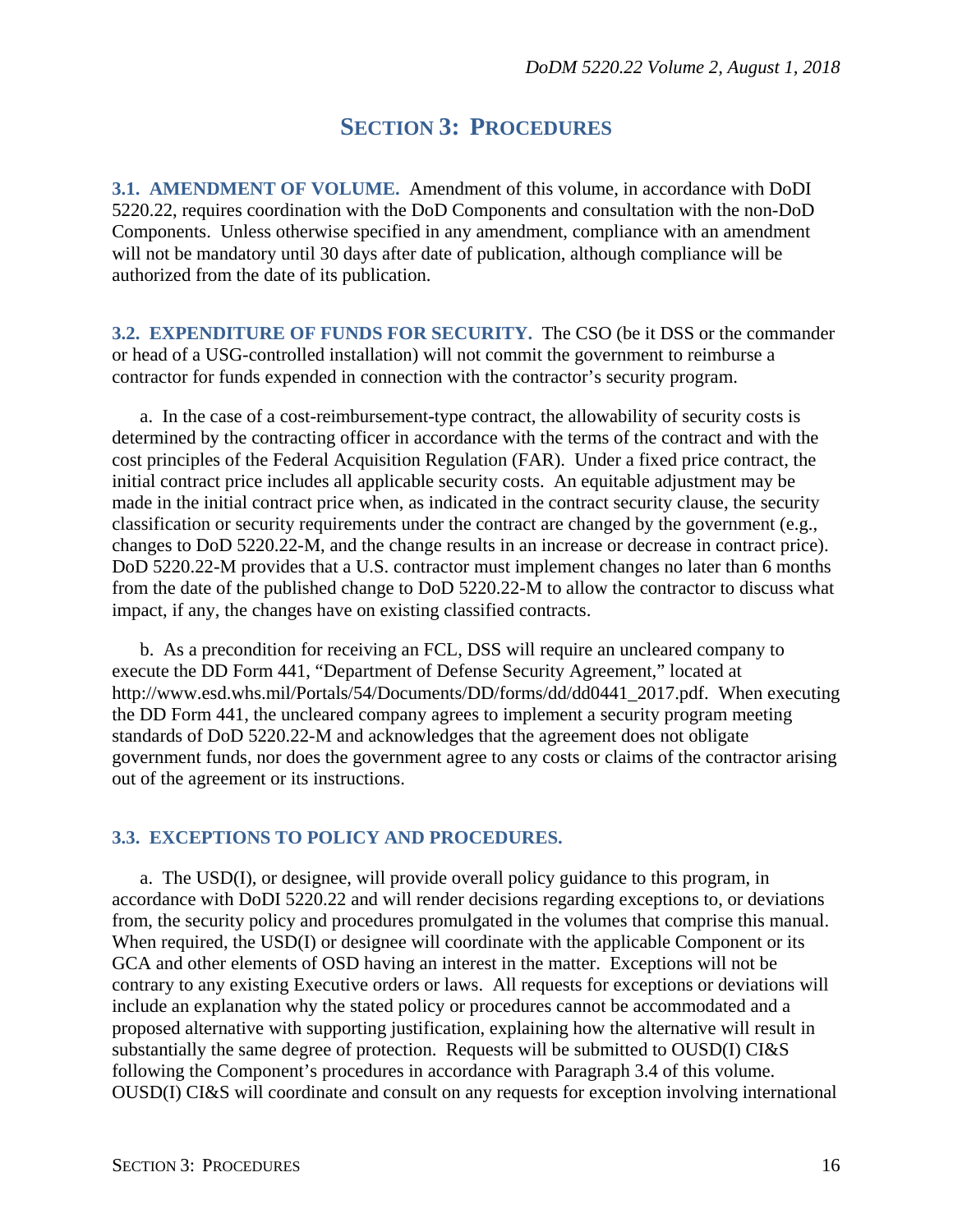security programs with the Office of the Under Secretary of Defense for Policy Director, International Security Programs, Defense Technology Security Administration, (referred to in this volume as "OUSD(P) Director, ISP").

b. Any conflict that develops between instructions in the volumes of this manual will be reported to OUSD(I) CI&S following Component procedures in accordance with Paragraph 3.4 of this volume. Pending resolution, the provisions of this volume will govern.

#### <span id="page-16-0"></span>**3.4. COMPONENTS AND THEIR GCAS.**

a. The Component will require their GCAs to provide an executed DD Form 254 or security aspects letter, if applicable, as an attachment to contracts, solicitations, and other arrangements or agreements that require access to classified information. The DD Form 254 or security aspects letter, if applicable, should be provided to affected contractors, to the applicable GCA elements as defined in Component procedures and to the responsible DSS field activities. The DD Form 254 and its associated instructions are located at http://www.esd.whs.mil/portals/54/documents/dd/forms/dd/dd0254.pdf and http://www.esd.whs.mil/portals/54/documents/dd/forms/dd/dd0254-Inst.pdf, respectively.

b. If the Component or GCA chooses to augment this volume with any detailed procedures, the Component will ensure that those procedures are consistent with the provisions of this volume. The Component or GCA detailed operating procedures will also be consistent with the requirements, restrictions, and safeguards that directives implementing ICD 700 or Section 2011 et seq., of Title 42, U.S.C. (also known and referred to in this volume as "The Atomic Energy Act of 1954, as amended") establish for the protection of classified information by GCAs.

<span id="page-16-1"></span>**3.5 SECURITY COGNIZANCE WITHIN THE UNITED STATES, ITS TERRITORIAL AREAS, AND THE DISTRICT OF COLUMBIA.** Overall security cognizance for each contractor facility will be provided by only one of the five NISP CSAs in the case of contractors with contracts requiring access to classified information from more than one CSA (i.e., DoD, DOE, Office of the Director of National Intelligence, Nuclear Regulatory Commission, or DHS). When DoD and another NISP CSA have classified involvement at the same contractor facility, DSS, as the CSO, will determine security cognizance, in coordination with the other CSA. That determination will be made consistent with the provisions of Part 2004 of Title 32 CFR based upon the preponderance of classified involvement (e.g., the highest level of classified performance or volume of classified work as the number of classified contracts need not be the sole, determining factor) and will include execution of a memorandum of agreement between DSS and the other NISP CSA relating to each affected contractor. DSS will then notify all affected Components for which DSS serves as the CSO whether DSS or another CSA has security cognizance.

a. DSS, when acting as the CSO:

(1) Exercises security cognizance, in accordance with this manual, for any U.S. company with an FCL (otherwise referred to in this manual as a U.S. contractor) in the United States, the District of Columbia, and its territories (see Paragraph 4.4.b of this volume). Such cognizance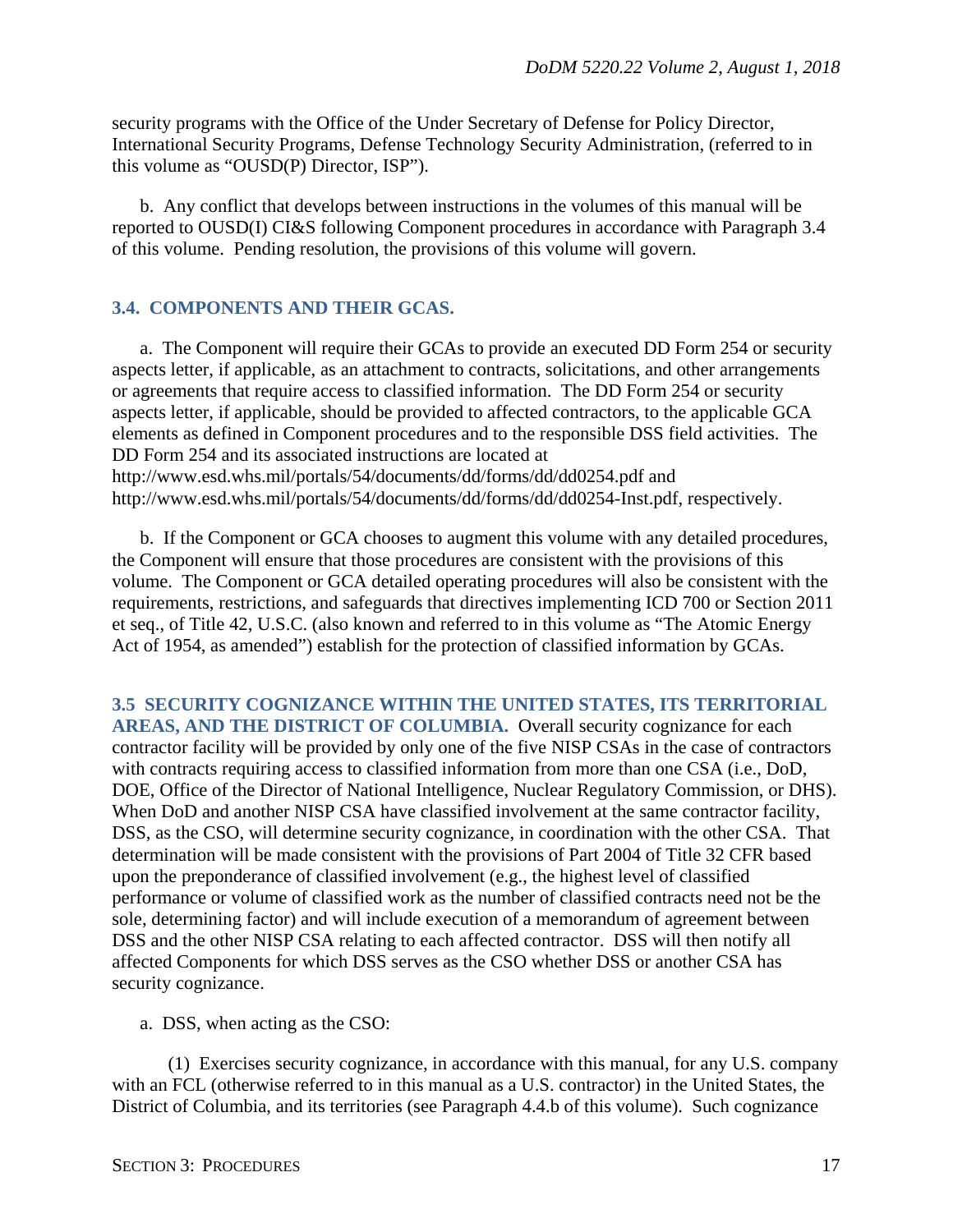does not include those FCLs on USG-controlled installations where the commander or head of the USG installation (referred to in this volume as "Commander")) has retained security cognizance pursuant to Paragraph 3.8.c of this volume.

(2) Assigns security cognizance to a DSS region or field office and post a list of the region or field offices and their assigned areas of responsibility at www.dss.mil.

(3) Advises the uncleared company during the initial facility clearance process which DSS office has security cognizance.

(4) Provides the Commander with the contact information for the applicable DSS office that serves as a liaison to the Commander for any FCLs on a USG-controlled installation. Security cognizance and oversight of contractor operations located on a USG-controlled installation are addressed in paragraph 3.8 of this volume.

b. A representative of a GCA will notify DSS, as the CSO, of any GCA visits to a contractor to review security aspects of a collateral contract requiring access to classified information or FGI. Any significant deviation from the requirements of DoD 5220.22-M that may be noted during the visit will be referred promptly to DSS, along with any suggested corrective action or additional security requirements to be levied on the contractor. DSS will be responsible for ensuring appropriate action is taken regarding these matters, and will notify the GCA of the corrective action taken by the contractor.

<span id="page-17-0"></span>**3.6. SECURITY COGNIZANCE FOR SAPS WITH CONTRACTORS.** Security cognizance with respect to the DoD and industry contracts involving DoD SAPs is stipulated in this section and in accordance with E.O. 13526 and DoDD 5205.07. The security measures for SAPs that are in addition to those prescribed in DoD 5220.22-M for collateral contracts are contained in Appendix D of DoD 5220.22-M, and the DoD Special Access Program (SAP) Security Manual, Volumes 1-4.

a. The Director, DSS, or upon delegation, the DSS Regional Directors, will exercise security oversight for DoD SAPs operating consistent with the NISP and perform the following security functions to satisfy SAP requirements:

(1) Exercise security oversight in accordance with the provisions of this manual. DSS will record the highest classification level eligible, however, DSS will not record or verify contractor eligibility for access or possession of SAP information.

(2) Provide the SAP GCA written reports conveying security review results, as well as the security posture of the contractor and any threat or incident information that relates specific threats to the technology or geographic area of interest. When appropriate, any such threat and incident information will also be provided to the contractor's security personnel and GCA counterintelligence (CI) support personnel.

(3) Notify the SAP GCA of security issues that may affect SAP information in the hands of a contractor.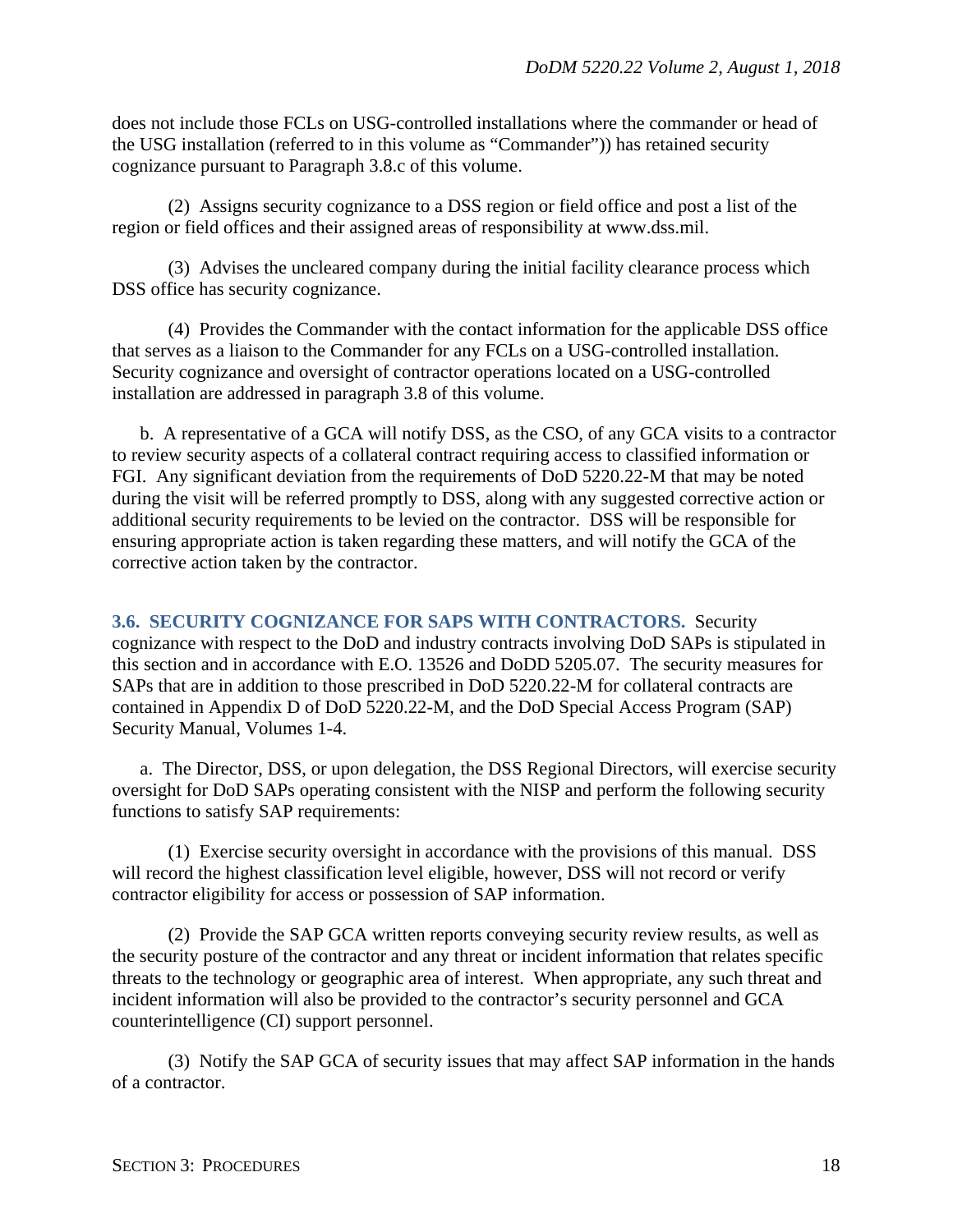b. When DSS is the CSO, GCAs:

(1) Notify DSS of the applicable GCA SAP security officers and provide updates as necessary for SAPs that have DSS security cognizance.

(2) Ensure that any adverse information coming to the attention of the GCA regarding a contractor employee whose clearance is maintained by the DoD is provided to DSS.

c. When the SecDef or the Deputy Secretary of Defense determine that the security interests of DoD and the sensitivities of a SAP warrant, he or she may relieve DSS of this oversight responsibility and assign security cognizance to another DoD Component. When this occurs, the contracts are referred to as "carve-outs." Generally, this mechanism is used when knowledge of the existence of a particular contract or its association with the SAP is classified and designated as SAP protected information. In these instances, the DoD Component that assumes security cognizance will:

(1) Advise the DoD Special Access Program Central Office (SAPCO) of the creation and continuing existence of the carve-out to ensure the DoD SAPCO is aware of this arrangement should relevant security changes arise; e.g., the prospective acquisition of the contractor by a foreign interest. The DoD SAPCO will implement a mechanism to facilitate DSS awareness of approved carve-out arrangements at contractors.

(2) Perform all security oversight functions for the applicable SAP in accordance with the provisions of this manual and reflect the carve-out status of a contract on the DD Form 254.

#### <span id="page-18-0"></span>**3.7. SECURITY COGNIZANCE FOR THE PROTECTION OF SCI WITH CONTRACTORS.**

a. Oversight of the protection of SCI in the hands of contractors is the responsibility of the GCA in accordance with Section 3024 of Title 50, U.S.C. as implemented in ICD 700. SCI released to contractor personnel will be controlled in accordance with the provisions of Director of Central Intelligence Directive 6/1, DoDM 5105.21, Volumes 1-3, and implementing Component policies.

b. Before releasing or providing SCI to contractor personnel, the GCA will ensure that they are appropriately cleared in accordance with ICD 704 and they agree to follow controls and procedures for the protection, handling, and accountability of SCI. All activities involving SCI (including discussions) will be conducted in sensitive compartmented information facilities (SCIFs). Physical security standards for SCIFs are contained in ICD 705, applicable IC specifications, or standards and implementing DoD Component policies.

c. While DSS has no responsibility for the oversight of the protection of SCI, the Director, DSS, or designee:

(1) Maintains FCLs for contractors working on contracts involving access to, or possession of, SCI, when requested by an SCI CSO. DSS will not record or verify contractor eligibility for access to or possession of SCI or SAP information.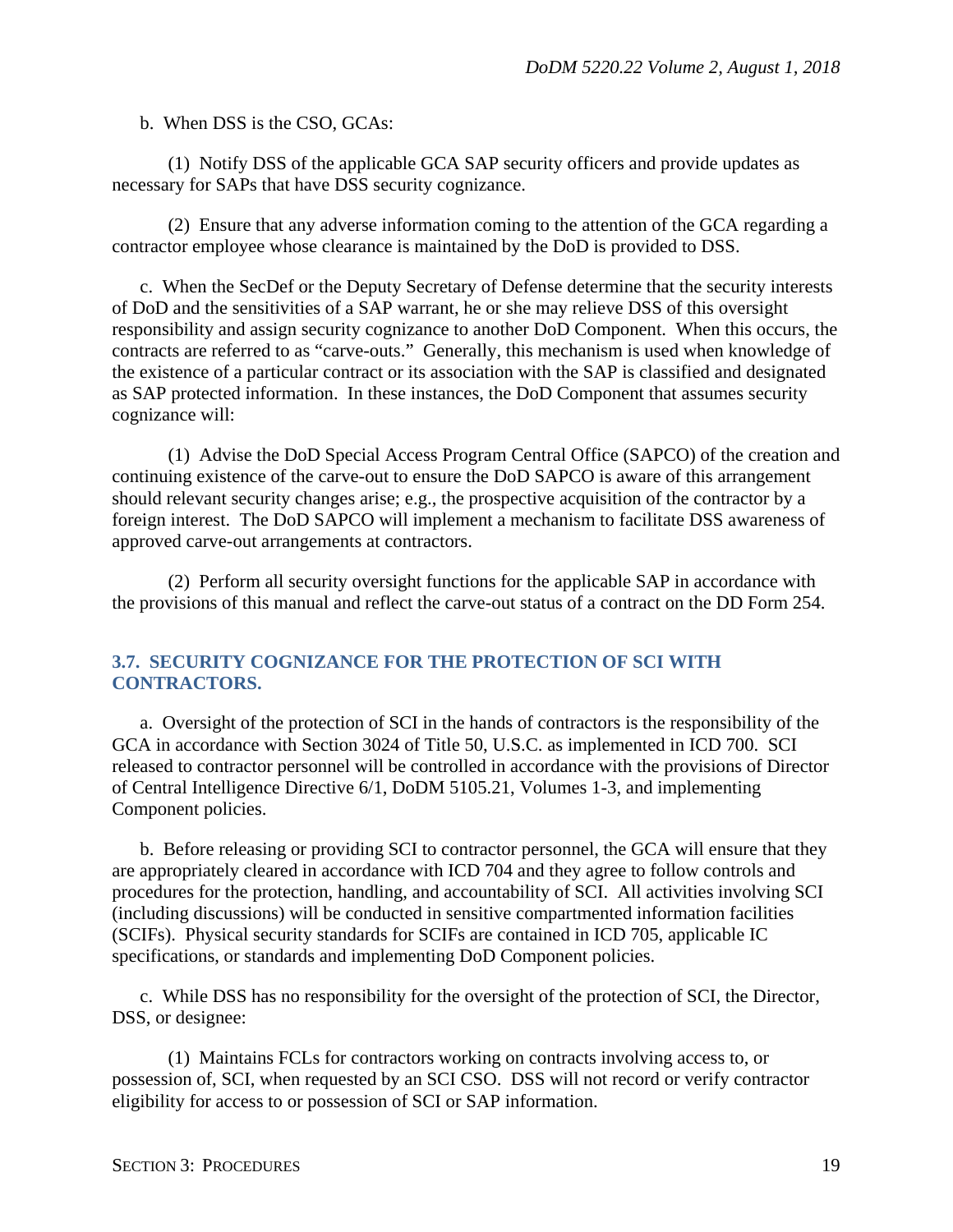(2) Provides the SCI CSO written reports conveying security review results, as well as the security posture of the contractor and any threat or incident information that relates specific threats to the technology or geographic area of interest. When appropriate, provides such threat and incident information to the contractor's security personnel.

(3) Notifies the SCI CSO of security issues that may affect the protection of SCI information in the hands of a contractor.

(4) Notifies an SCI CSO if it becomes aware of a contractor storing collateral classified information not specific to the GCA programs within the SCI CSO accredited space without prior written approval from the approving SCI CSO and the supported GCAs.

(5) Coordinates with the Office of the National Counterintelligence and Security Center with regard to evaluation and approval of access to SCI by foreign-owned U.S. cleared companies or any other Intelligence Community equities in accordance with the provisions of Volume 3 of DoDM 5220.22 and also Directive-type Memorandum 15-002 to provide updated guidance.

d. An SCI CSO and the GCAs within an SCI CSO accredited space must provide prior written approval for storage of collateral classified information not specific to the GCA programs within the applicable SCI CSO accredited space. Based upon that written approval, DSS would not have oversight responsibility for such collateral classified information in the applicable SCI CSO accredited space. The SCI CSO would have oversight of that collateral classified information even though it is not specific to the GCA programs within the applicable SCI CSO accredited space because of the written approval for storage.

#### <span id="page-19-0"></span>**3.8. CONTRACTOR OPERATIONS ON USG CONTROLLED INSTALLATIONS.** A

contractor's personnel assigned to a USG-controlled installation to perform operations that require access to classified information for the Commander or a GCA may be considered visitors, notwithstanding the duration of the assignment, and are subject to the security procedures of the installation and as applicable, a tenant command. Alternatively, the Commander may request an FCL subject to the provisions of Paragraph 3.8.b of this volume and Section 4 of this volume.

a. Visitors to a USG-Controlled Installation. The Commander or designee will provide security oversight of all contractor visitors, in which case, they will follow the security procedures of the installation. When requested by the Commander, any GCA-controlled location on the installation will execute an agreement with the host installation setting forth the security procedures that contractor visitors will be required to follow.

b. FCLs on a USG-Controlled Installation. DSS may process a contractor's operation on any USG-controlled installation for an FCL if the contractor is otherwise eligible for an FCL in accordance with Section 4 of this volume and all of the following criteria apply:

(1) The contractor's operation is sufficiently complex to warrant assignment of a segregated work area such as a suite of offices, a building, or portion thereof.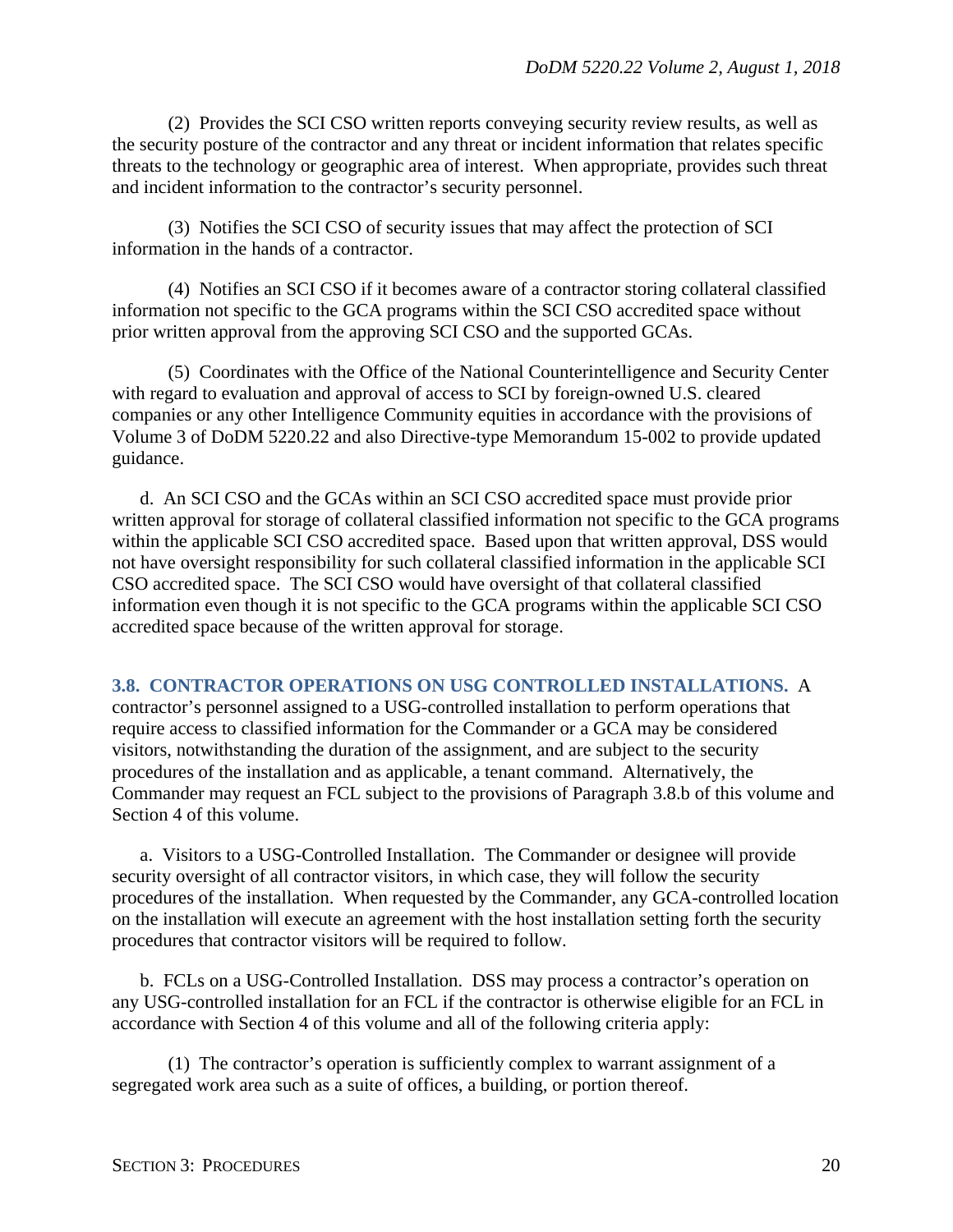(2) The contractor maintains a long-term operational presence on the installation (i.e., of a year or more).

(3) The contractor maintains management control over its operations.

(4) The contractor is in a position to maintain security procedures that are separate from the host activity and in accordance with the terms of any formal agreement with the tenant DoD Component or host installation and DoD 5220.22-M.

(5) If located on a USG-controlled installation in a foreign country, the contractor is a branch or division office of an already cleared U.S. contractor in the United States, or of a U.S. company being processed for an FCL in the United States.

c. Security Cognizance of a Cleared Facility on a USG-Controlled Installation

(1) If the Commander decides that a contractor's on-installation operations requires an FCL and meets the provisions of Paragraph 3.8.b of this volume, the Commander will ordinarily request DSS to assume security cognizance in accordance with Section 4 of this volume. If DSS assumes security cognizance, DSS is responsible for all aspects of security oversight, except if the proposed FCL will be located on a USG-controlled installation in a foreign country. In such cases, before an FCL will be granted, DSS and the Commander must establish a formal agreement that sets forth how oversight will be conducted because DSS may require assistance for aspects of the oversight from the Commander or sponsoring tenant USG activity depending upon the location.

(2) If a tenant USG activity decides that a contractor's on-installation operation requires an FCL, and meets the provisions of Paragraph 3.8.b of this volume, the tenant USG activity may submit a request for FCL through the Commander. The Commander may:

(a) Endorse the FCL sponsorship request and submit it to DSS.

(b) Disapprove the request and handle the contractor's operation as a visitor group. The Commander is responsible for all aspects of security oversight.

(c) Retain security cognizance for the sponsored FCL. If the Commander has compelling reasons, as described in Paragraph 3.8.c.(5) of this volume, to retain security cognizance and so formally advises DSS, the Commander is responsible for all aspects of security oversight.

(3) Responsibility will not be divided between the Commander and DSS unless the provisions of Paragraph 3.8.c.(1) of this volume apply where the proposed FCL will be located on a USG-controlled installation in a foreign country.

(4) DSS will annually provide a list of all on-base cleared facilities to the designated industrial security point of contact for each of the Military Services, noting whether DSS or a Commander retains security cognizance. If DSS has security cognizance of a cleared facility on a USG-controlled installation, DSS will: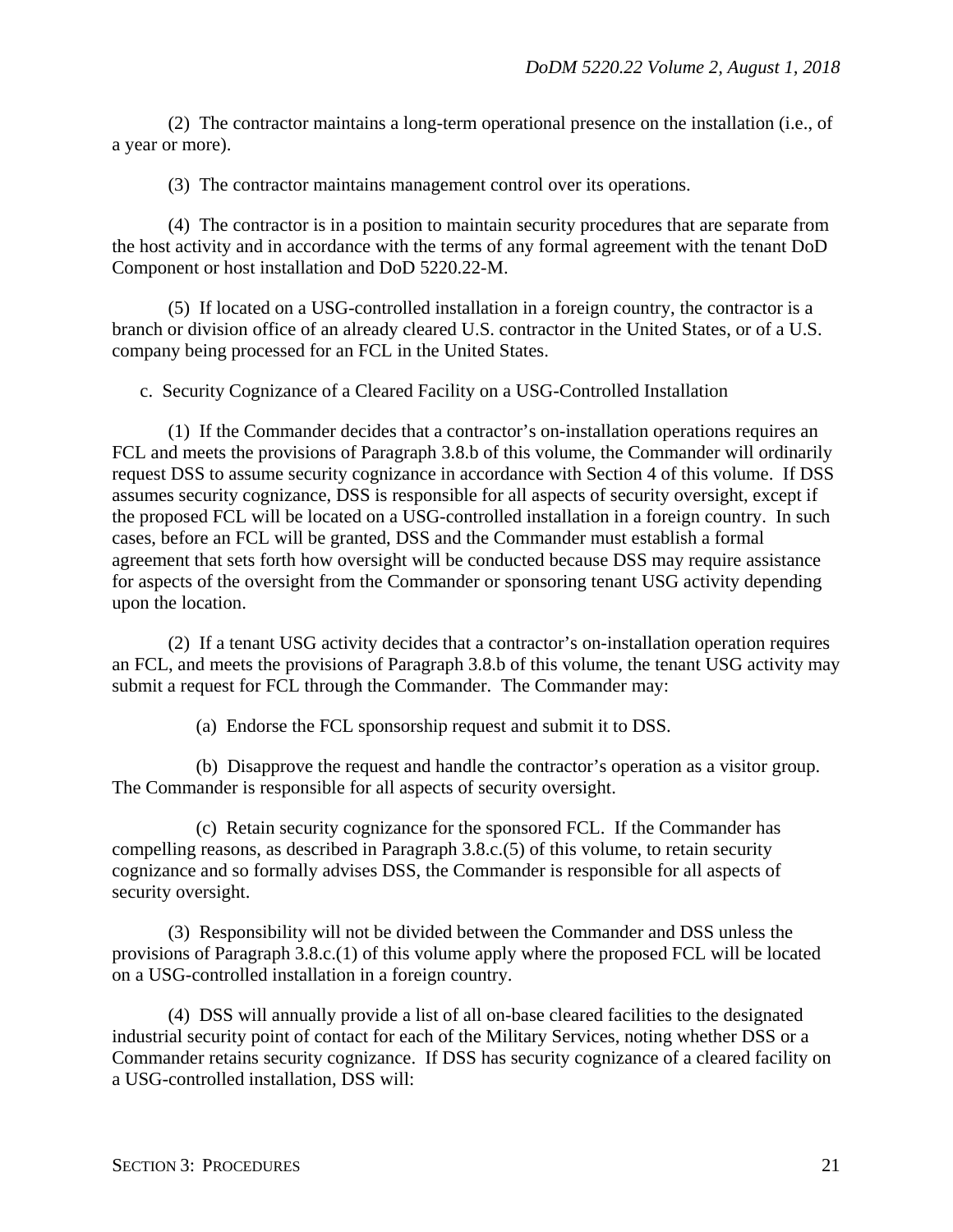(a) Exercise security oversight of the contractor facility in accordance with the provisions of this manual.

(b) Notify the Commander of any significant changes at the contractor as such changes occur.

(c) Provide the Commander with copies of all suspicious contact reports submitted.

(d) Notify the Commander immediately if any security review rating is marginal or unsatisfactory as described in Section 14 of this volume and provide the Commander with an update after completion of any compliance security reviews.

(e) Provide the Commander copies of any reports resulting from investigations conducted in cases of loss, compromise, or suspected compromise of classified information.

(5) If the Commander decides to retain security cognizance, the Commander will notify DSS in writing, explaining why the contractor operations are of such criticality to the installation mission (e.g., the company's work is essential to the safety or security of the installation or the classified program is at a high level of sensitivity, such as a SAP) that retention of security cognizance is necessary. The Commander will also include the compelling reasons to retain security cognizance in any new FCL sponsorship letters to DSS. DSS will not process the new FCL until security cognizance responsibility is resolved.

(a) If the Commander retains security cognizance, the Commander will:

1. Request that DSS process the company for an FCL, (including adjudication of foreign ownership, control, or influence (FOCI) factors, if applicable) based on a legitimate government requirement for access to classified information in accordance with Section 4 of this volume.

2. Provide security oversight of the contractor by personnel trained in accordance with Paragraph 2.7.c of this volume and the provisions of this manual.

3. Notify DSS of any changes affecting the FCL (e.g., change of ownership, change of management personnel, change in FOCI factors, change in safeguarding capability, or any other factors in DoD 5220.22-M).

4. Approve safeguarding capability, if needed to perform on a classified procurement requirement and provide notice to DSS of the initial approval and immediate notice of any changes to that safeguarding capability.

5. Require that the contractor report promptly to the Commander and to DSS any suspicious contacts and any incidents which involve actual, probable or possible espionage, sabotage, terrorism, or subversive activity, or the loss, compromise, or suspected compromise of classified information in accordance with DoD 5220.22-M.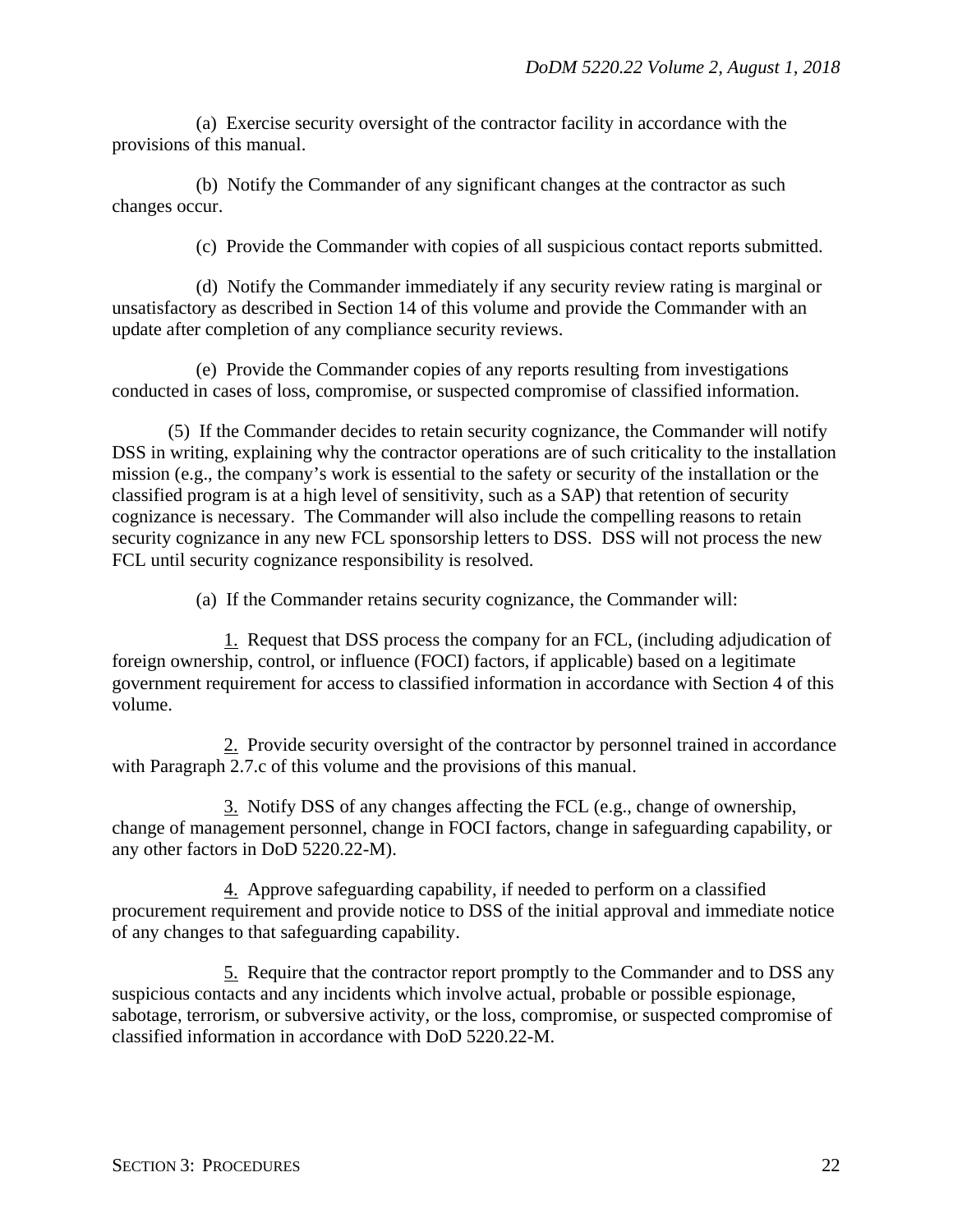6. Notify DSS immediately if any security review rating is marginal or unsatisfactory as described in Section 14 of this volume and provide DSS with an update regarding the security review rating after completion of any compliance security reviews.

7. Provide an annual certification to DSS that the cleared facility is still able to properly protect classified information, on or about the anniversary date of the FCL, based on the Commander's recurring security reviews. This annual certification from the Commander will serve as the basis for DSS to continue to verify the FCL and, as applicable, the safeguarding capability of the cleared facility. The annual certification will include, but is not limited to:

a. Dates and ratings of record for security reviews conducted since the last annual certification.

b. The most recent list of key management personnel (KMP).

c. The current FCL level and approved safeguarding level.

d. An update on any FOCI changes to the contractor.

(b) Recommend to DSS the termination, invalidation, or revocation of the FCL, when warranted.

(6) When the Commander retains security cognizance over a contractor with an FCL, the DSS will:

(a) Grant the FCL to the company which includes adjudication of existing FOCI factors, if applicable, in accordance with the provisions of this manual.

(b) Terminate, invalidate, or revoke the FCL, as appropriate, in accordance with procedures in Section 4 of this volume and notify the GCA.

#### <span id="page-22-0"></span>**3.9. REPORTING REQUIREMENTS TO ISOO.**

a. DoD Components will promptly report violations, described in Paragraphs 3.9.a.(1) and 3.9.a.(2) of this volume, to the OUSD(I) CI&S, which will, in turn, submit a report to the Director, ISOO, consistent with DoD 5220.22-M and pursuant to parts 2001 and 2004 of Title 32 CFR. Parts 2001 and 2004 of Title 32 CFR require agency heads or senior agency officials to provide such reporting, when officers and employees of the USG and its contractors, licensees, certificate holders, and grantees knowingly, willfully, or negligently:

(1) Create or continue a SAP contrary to the requirements of E.O. 13526.

(2) Disclose to unauthorized persons information properly classified pursuant to E.O. 13526 or predecessor orders or classify or continue the classification of information in violation of E.O. 13526 or its implementing directives that:

(a) Is reported to oversight committees in the Legislative Branch;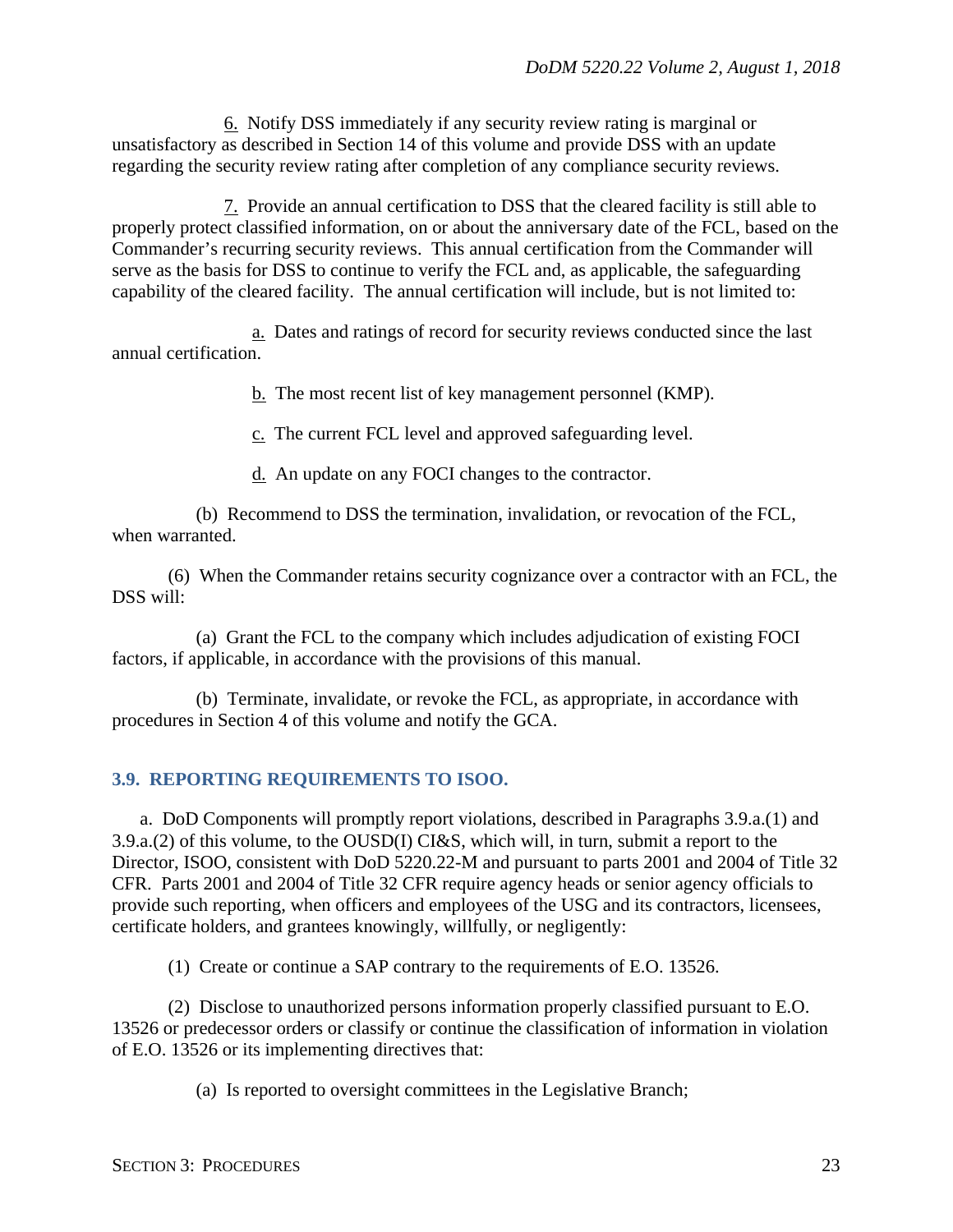(b) May attract significant public attention;

(c) Involves large amounts of classified information; or

(d) Reveals a potential systemic weakness in classification, safeguarding, or declassification policy or practices.

b. In accordance with E.O. 13526 and pursuant to Parts 2001 and 2004 of Title 32 CFR, the Director, DSS:

(1) Conducts an annual analysis of contractor costs associated with implementing the NISP.

(2) Provides the cost analysis to the Director, ISOO, with a copy to the OUSD(I) CI&S annually.

(3) Maintains the underlying cost collection methodology and cost collection analysis.

#### <span id="page-23-0"></span>**3.10. HANDLING INFORMATION REPORTED BY OR ABOUT CONTRACTORS.**

<span id="page-23-1"></span>**a. General.** DSS or the DoD Consolidated Adjudications Facility (DoD CAF) will review reports, as applicable, submitted in accordance with DoD 5220.22-M on contractors or individuals (e.g., adverse information, probable or possible espionage, sabotage, suspicious contacts, loss, compromise or suspected compromise, individual culpability) to assess the impact on the facility clearance or personnel security clearance and take appropriate action. See Sections 4, 5, and 8 of this volume for additional guidance.

<span id="page-23-2"></span>**b. Information Reported About Contractors.** Such reports, other than those already classified or appropriately marked, will be marked "FOR OFFICIAL USE ONLY" or FOUO upon receipt. For additional guidance, refer to Volume 4 ofDoDM 5200.01. When requests for such records are made pursuant to Section 552 of Title 5, U.S.C. (also known as the "Freedom of Information Act, as amended) DSS or the DoD CAF will determine whether to invoke applicable exemptions under those statues to withhold the reported information from disclosure.

<span id="page-23-3"></span>**c. Information Reported About Individuals.** DSS will manage and safeguard reports submitted or information provided about an individual in accordance with DoDD 5400.11, and DoD 5400.11-R.

(1) When such reports contain information pertaining to an individual, that information may be provided to the individual, except for information for which an exemption is available and asserted pursuant to Section 552 of Title 5, U.S.C. (For guidance on applying exemptions under the Privacy Act and FOIA, refer to Section 3.9 of DoDM 54007.07, DoD Freedom of Information Act (FOIA) Program). This may include the identity of a source who has furnished information to the government based on an expressed promise of confidentiality.

(2) Should action for defamation of character be brought against a contractor or its employees for reporting information concerning an individual in accordance with the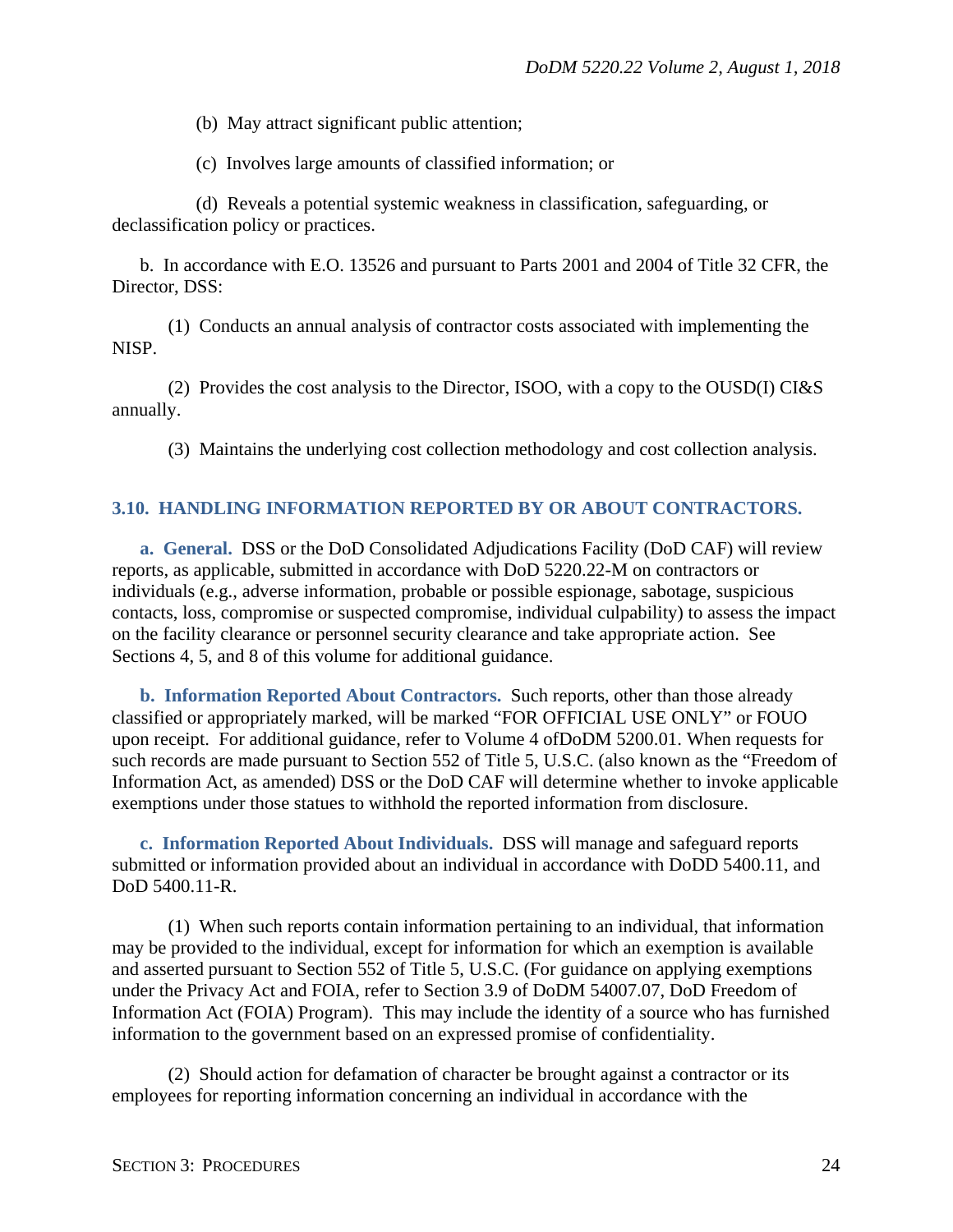requirements of DoD 5220.22-M, and the defendants in the suit seek the assistance of the DoD in defending against the suits, their request should be referred to OUSD(I) CI&S for appropriate action.

#### <span id="page-24-0"></span>**3.11. ISLS.**

a. DSS, with the concurrence of USD(I), issues ISLs as needed to provide clarification, interpretation, and guidance to contractors in carrying out their responsibilities consistent with the NISP and to provide other security-related implementation guidelines in accordance with DoDI 5220.22.

b. Components as well as their GCAs, OSD elements and contractors may submit proposed articles for issuance in ISLs to DSS.

c. ISLs that deal with the ITAR security requirements, the international security requirements of DoD international cooperative projects and programs, NATO security matters, foreign disclosure matters, international transfers, and other matters based on arrangements with foreign governments and international organizations will also be coordinated with OUSD(P) Director, ISP, prior to issuance.

d. OUSD(I) CI&S informally coordinates proposed ISLs with the NISPPAC.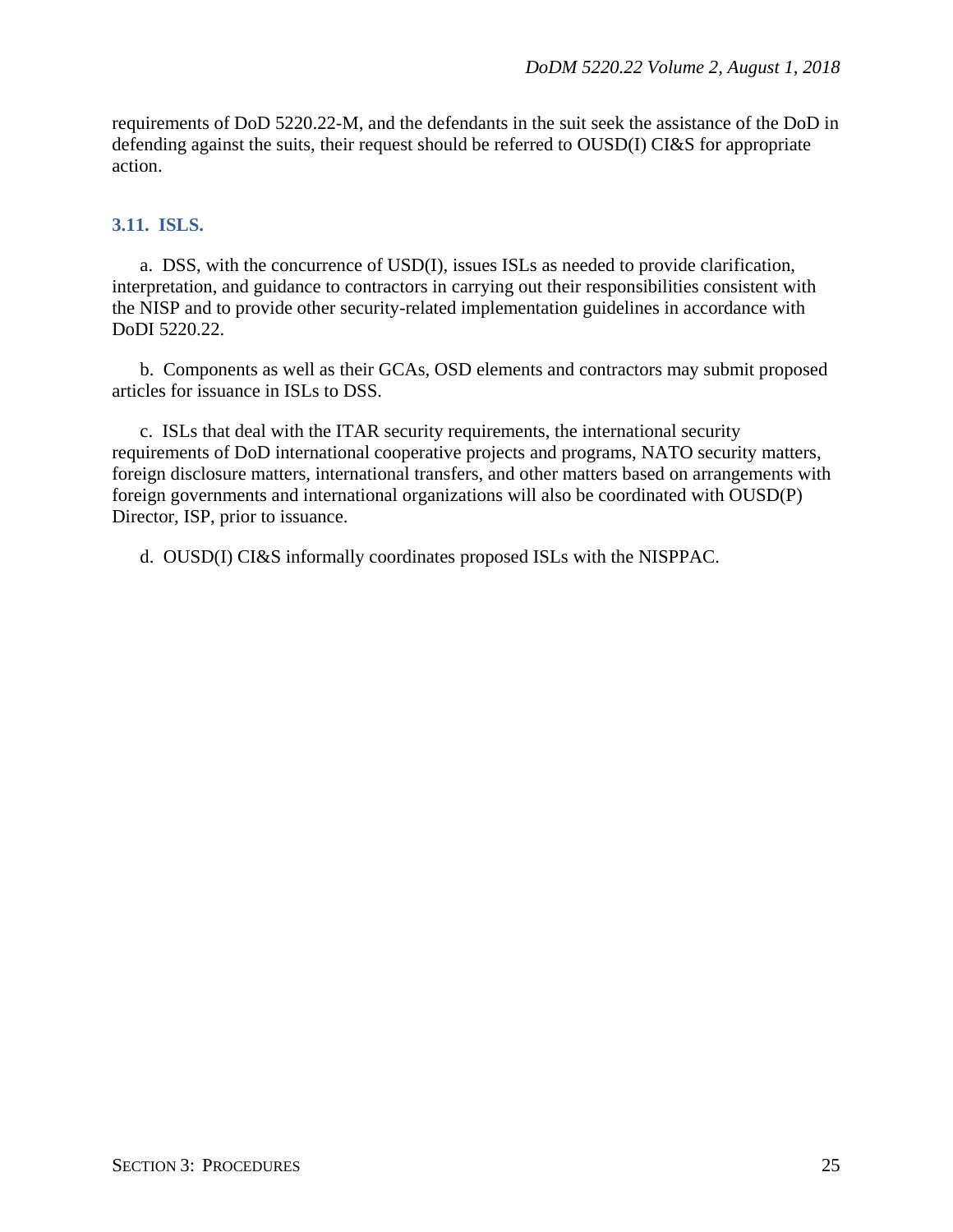## **SECTION 4: FCLS**

<span id="page-25-1"></span><span id="page-25-0"></span>**4.1. GENERAL.** In accordance with the provisions of this section, upon receiving a valid FCL request, DSS will process an FCL at the appropriate level and determine if the company meets the eligibility requirements for access to classified information. GCAs may award a contract requiring access to classified information prior to the issuance of the FCL, but will not grant access to classified information until DSS grants the FCL. The prime contractor for a classified procurement must have a valid FCL at the highest level of classified information involved in the contract, even if a subcontractor will perform all classified activity. Contractors are authorized to possess classified material at their facility(ies) where they have an FCL and CSA-approved safeguarding capability at the appropriate level.

<span id="page-25-2"></span>**4.2. RECIPROCITY.** An FCL issued by any CSA will be considered valid and acceptable for use on a fully reciprocal basis by all federal departments and agencies if it meets or exceeds the level of classified access and, as applicable, the level of safeguarding required. If a contractor in process for a DSS granted FCL or the sponsoring GCA indicates that the contractor has, or is in process for an FCL with another NISP CSA (e.g., DOE), DSS will contact the other NISP CSA, in accordance with the provisions of Paragraph 4.5.a of this volume to determine which CSA will exercise oversight.

#### <span id="page-25-3"></span>**4.3 FCL REQUEST**

a. A GCA (or in accordance with DoD 5220.22-M, a contractor) must submit a request to DSS to process a prospective contractor for an FCL based on a requirement to access classified information in connection with a legitimate USG requirement. A foreign government or NATO entity may also initiate an FCL for a U.S. contractor in accordance with applicable security agreements. When actual knowledge of classified information is not required, but reasonable physical security measures cannot be employed to prevent aural or visual access, it may be necessary for a GCA to sponsor a company for an FCL, even when actual knowledge of classified information is not required, because reasonable physical security measures cannot be employed to prevent aural or visual access. The GCA will indicate such requirement in the DD Form 254. DSS provides instructions on FCL processing, as well as how to obtain on line verification and continuing updates of FCL and safeguarding capability of specific facilities at www.dss.mil. Paragraph 4.8 of this volume provides information on the types of contractor business structures and KMP considerations for FCL and personnel security clearance (PCL), respectively.

b. DSS will not accept a request for FCL without sufficient justification and will not accept a request for FCL from the company to be cleared. An FCL request submitted to DSS should contain:

(1) The name, address, telephone number, and e-mail address of the requester, including a point of contact.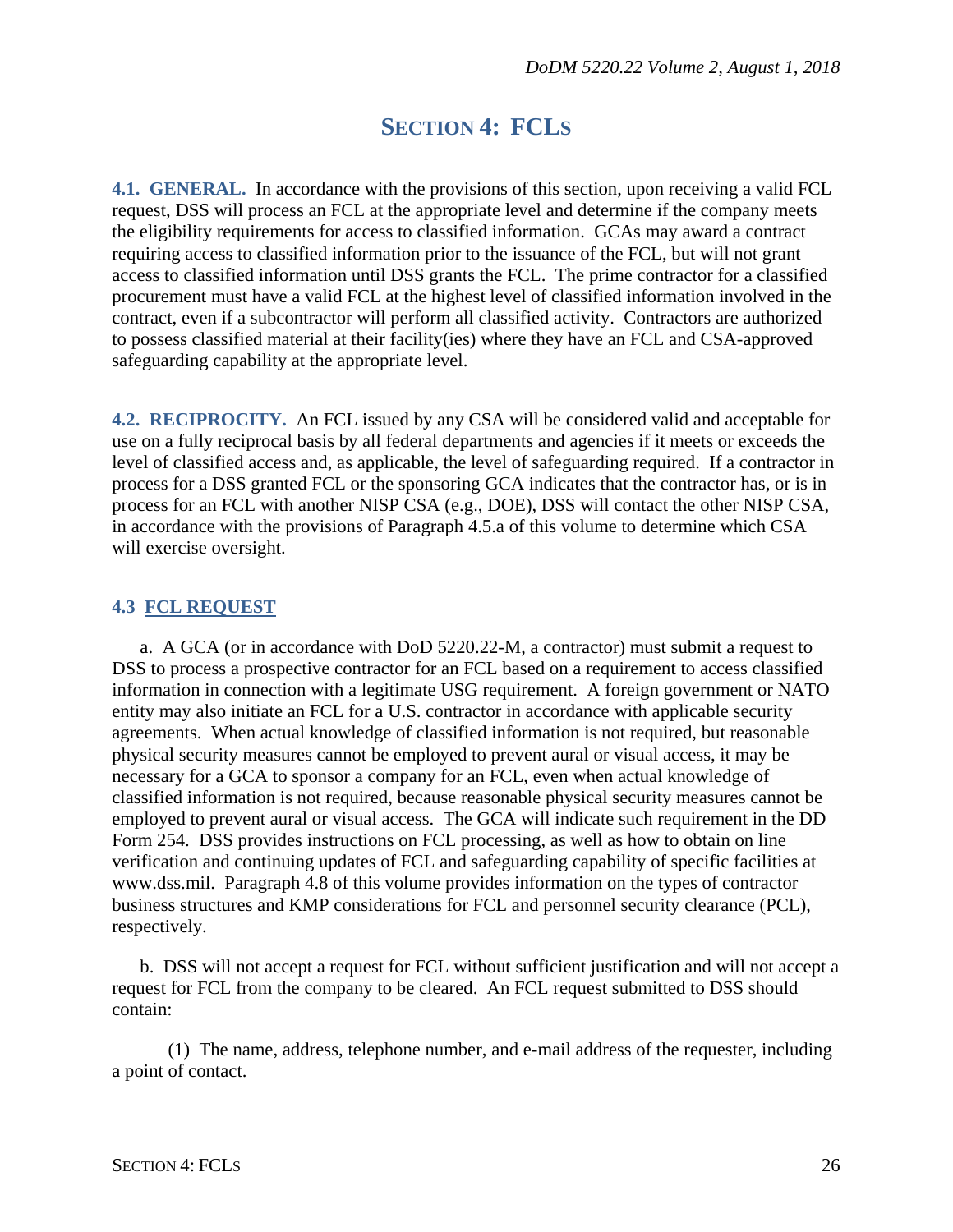(2) The name, address (physical and mailing), and telephone number of the company to be cleared, including the name and contact information (telephone number and e-mail address) of a company official who will serve as the point of contact during FCL processing.

(3) The level of FCL (TOP SECRET (TS), SECRET, or CONFIDENTIAL) required.

(4) Justification for the request, including information regarding the nature of the tasks or services to be performed by the company that require access to classified information (see Paragraph 4.3.a of this volume). Examples of documentation that may be used to justify an FCL request include:

(a) A DD Form 254.

(b) A security aspects letter.

(c) A contract or a statement of work (SOW).

(d) A request for proposal.

(e) A request for quotation, request for information, or a broad agency announcement.

(f) A cooperative research and development agreement (CRADA).

(g) A GCA-sponsored independent research and development (IR&D) effort as described in Section 13 of this volume.

(5) Safeguarding requirements, if any.

(6) Any information of which the GCA is aware that may have an impact on the company's eligibility for an FCL (e.g., placement of the company or any of its KMP as excluded on the System for Award Management (SAM), formerly referred to as the Excluded Parties Lists System (EPLS)) at www.sam.gov, or a statement that the GCA is not aware of any such information.

<span id="page-26-0"></span>**4.4. U.S. COMPANY FCL ELIGIBILITY REQUIREMENTS.** DSS will ensure that a company meets these criteria prior to granting an FCL:

a. The company requires access to classified information in accordance with the provisions of Paragraph 4.3 of this volume.

b. The company:

(1) Is organized and existing under the laws of any of the 50 States, the District of Columbia, or organized U.S. territories (Guam, Commonwealth of the Northern Marianas Islands, Commonwealth of Puerto Rico, and the U.S. Virgin Islands);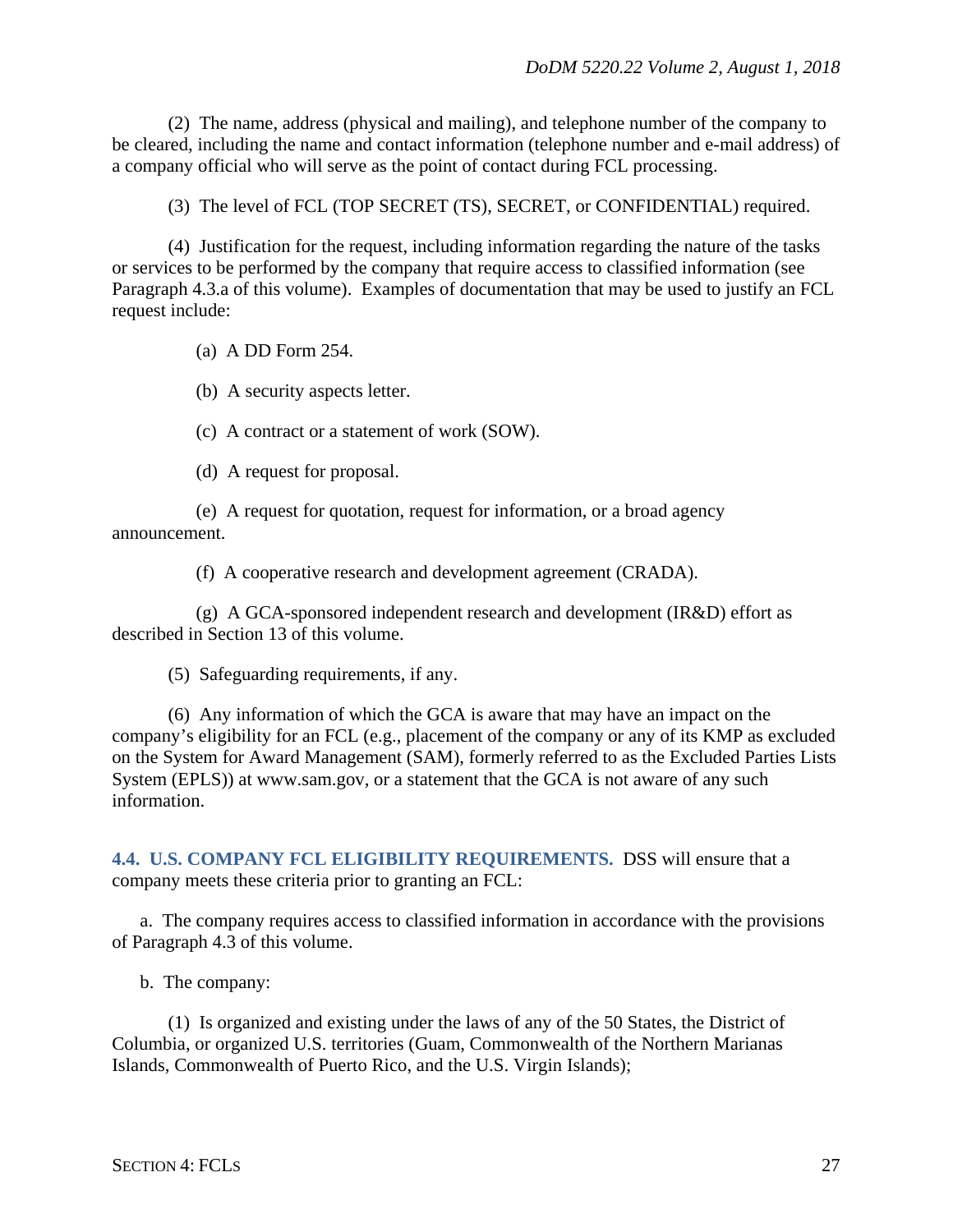(2) Is located in the United States, its territorial areas, the District of Columbia or, when sponsored for an FCL, on a USG-controlled installation in accordance with Paragraph 3.8.b of this volume.

c. The company, if organized and existing as a business entity under the laws of an Indian tribe or an Alaska native entity, will also meet the following conditions:

(1) The Indian tribe or Alaska native entity under whose laws the company is chartered must have been formally acknowledged by the Assistant Secretary – Indian Affairs of the U.S. Department of the Interior, as a recognized Indian entity. DSS may also process a company owned in whole or in part by an Indian tribe for an FCL when the business entity is organized and existing under the laws of a U.S. State, the District of Columbia, or an organized U.S. territory.

(2) The business entity must have been organized, and continue to exist during the period of the FCL, under a tribal statute or code, or pursuant to a resolution of an authorized tribal legislative body.

(3) The Director, DSS, or designee, must have received and reviewed those records necessary for the Director to determine that the company is a tribally chartered business entity.

d. DSS may also process a company for an FCL that is a federally chartered tribal corporation formed when the Secretary of the Interior issues a corporate charter based on a petition from a tribe pursuant to Section 477 of title 25, U.S.C. (also known as the "Indian Reorganization Act, as amended").

e. A company that falls under the provisions of Paragraphs 4.4.b, 4.4.c, or 4.4.d of this volume will also meet the following criteria for an FCL:

(1) The parent companies at all levels of the business organization structure are either cleared or excluded from access to classified information consistent with the provisions of Paragraph 4.8 and Paragraph 4.10 of this volume.

(2) Is otherwise eligible for an FCL.

(3) Has demonstrated a commitment to integrity and lawful conduct in its business dealings.

(4) The company and its key managers have not been barred from participating in USG contracts.

(5) The company is not under FOCI to such a degree that the granting of the FCL would be inconsistent with the national interest. See Volume 3 of DoDM 5220.22 for FOCI procedures.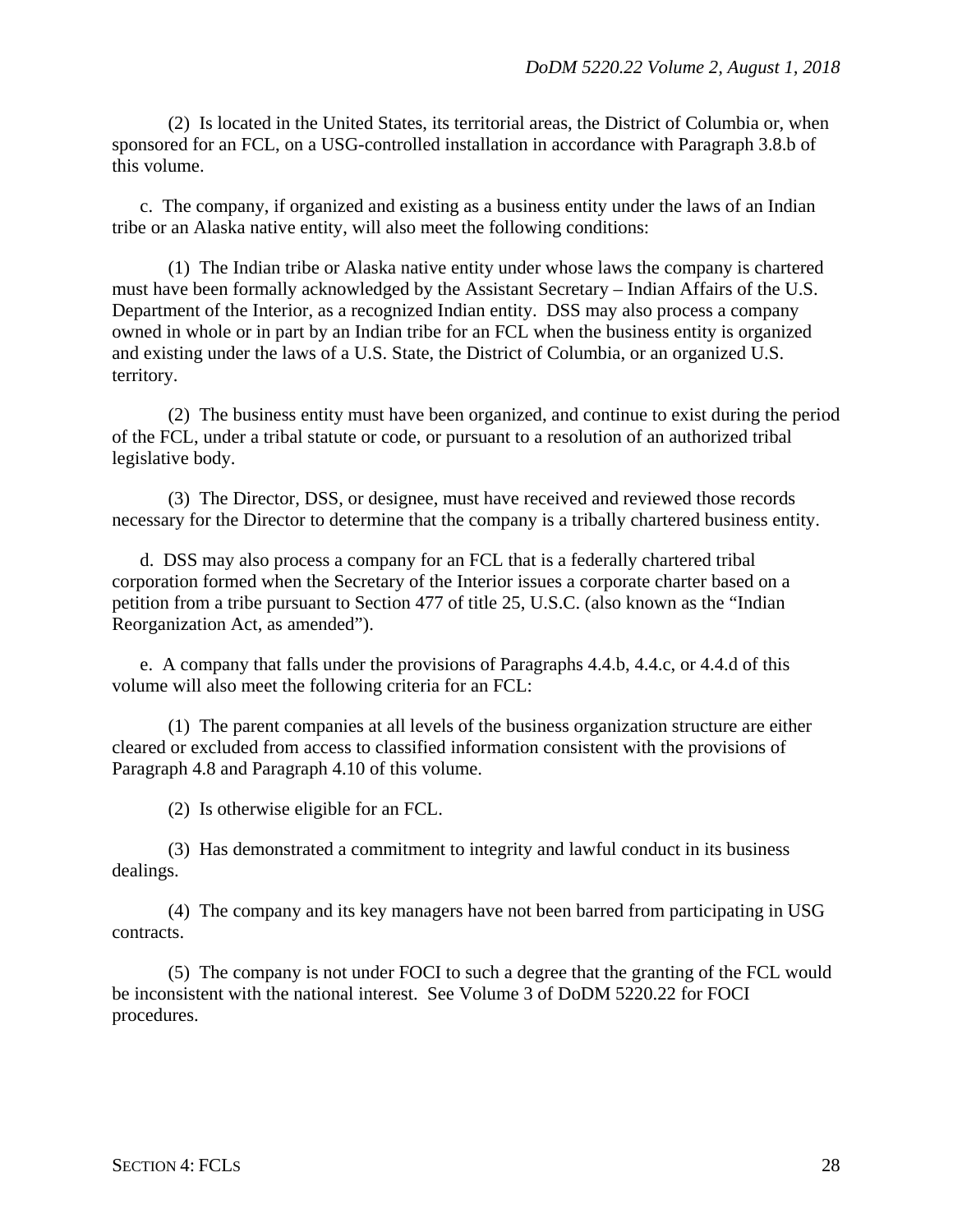#### <span id="page-28-0"></span>**4.5. FCL PROCESSING REQUIREMENTS.**

a. DSS will ensure FCL reciprocity in accordance with DoD 5220.22-M, if the company already has, or is in process for, an FCL (i.e., DSS will not process a company for an FCL, if another CSA has issued or placed the company in process for an FCL).

b. If FCL processing cannot be accomplished within the time limits to qualify the company for participation in the procurement action which gave rise to the FCL request, the GCA may request that DSS continue the clearance action in order to qualify the company for future classified contract negotiations of a similar nature. To continue the FCL processing, DSS must determine, in coordination with the GCA that:

(1) A lack of cooperation on the part of the company did not cause the delay in processing the FCL.

(2) There is likelihood that the company will participate in classified contract negotiations within the next 12 months and the contractor agrees to such participation.

c. When processing a company for an FCL, DSS will:

(1) Confirm that the FCL request is based on a requirement in accordance with Paragraphs 4.3.a and 4.4.a of this volume.

(2) Not process a branch or division of a company for an FCL unless safeguarding of classified information is required at the branch or division location.

(3) Obtain or confirm the information necessary to determine clearance eligibility. The process will also serve as an opportunity to educate the company on aspects of the NISP and company responsibilities pertaining to the protection of classified information.

(4) Obtain an SF 328, "Certificate Pertaining to Foreign Interests," located at http://www.esd.whs.mil/Portals/54/Documents/DD/forms/sf/sf0328.pdf, which has been executed by the company consistent with the provisions of DoDM 5220.22-M and mitigate or negate any FOCI in accordance with Volume 3 of DoDM 5220.22. If the company is part of a business organization, the SF 328 may be executed in accordance with the provisions of DoDM 5220.22-M with the FOCI mitigated or negated consistent with the provisions of Volume 3 of DoDM 5220.22.

(5) Obtain an executed DD Form 441 or DD Form 441-1, "Appendage to DoD Security Agreement" as applicable, from the company and execute on behalf of the USG when all FCL requirements are satisfactorily completed.

(6) Review the exclusions on the SAM to determine if the company or any of its KMPs are on the list.

(a) If the company or its KMP are not on the list, there is no impact on the FCL processing.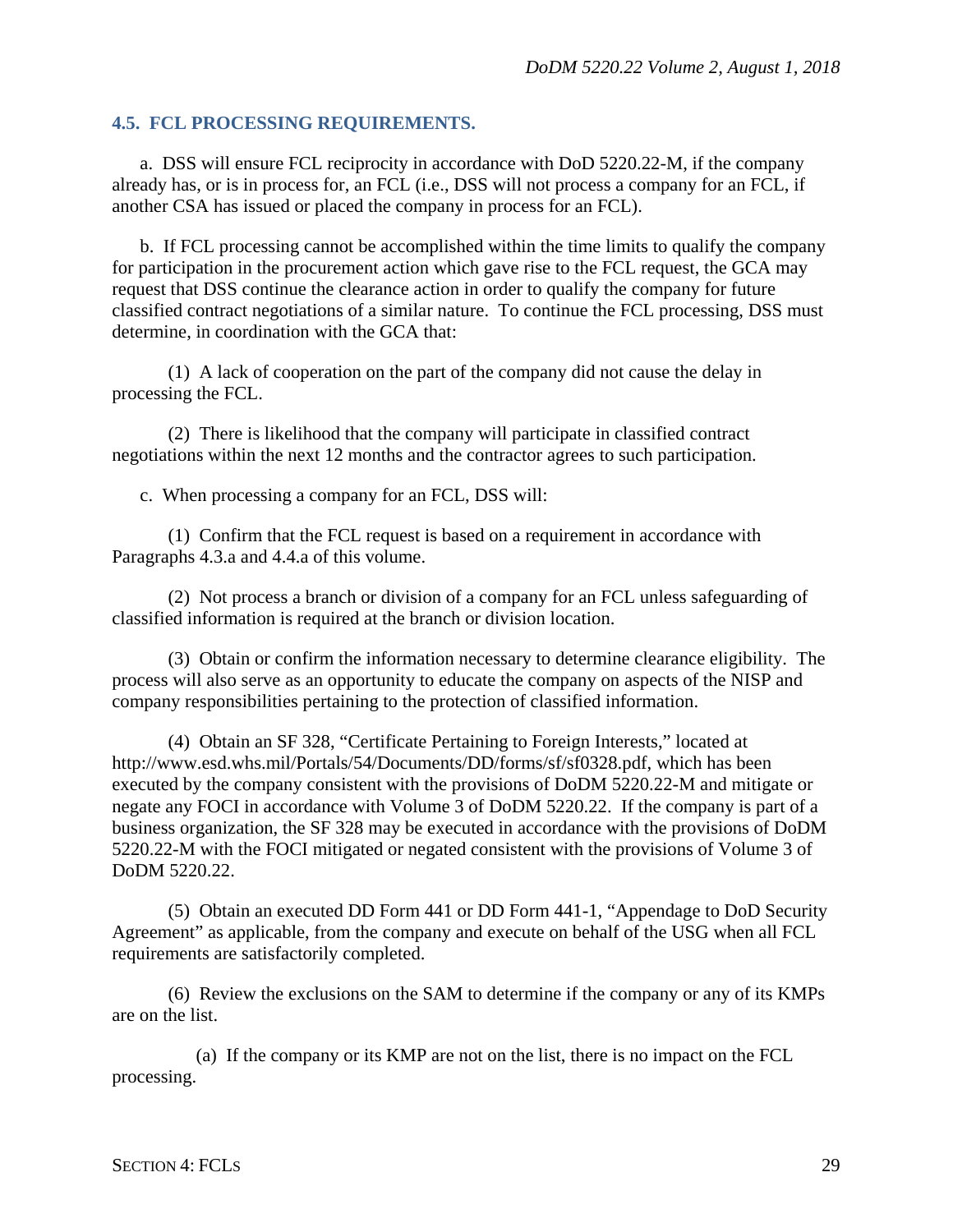(b) If the company or its KMP are on the exclusions list on the SAM and depending upon the terms of the placement, DSS will:

1. Contact the Component or GCA who placed the company or its KMP to discuss the conditions of the placement on the exclusions list on the SAM.

2. Determine, in consultation with the GCA FCL sponsor and the Component or GCA who placed the company or its KMP on the exclusions list on the SAM if the FCL processing should be discontinued.

3. Notify the GCA FCL sponsor, in coordination with the Component or GCA sponsor for the contractor exclusion on the SAM whether DSS will continue the FCL processing with or without conditions; or will discontinue FCL processing.

(7) Verify PCL processing is initiated for KMP, as appropriate.

(8) Conduct and document reviews of public and government information sources to validate clearance-relevant information the company has provided, and to note and consider other information relevant to the company's qualifications for the FCL in accordance with the provisions of this section.

(9) Verify appropriate security procedures are established and implemented.

(10) Approve appropriate storage capability, if required.

(11) Advise the requesting GCA or prime contractor in writing when the FCL or interim FCL has been granted.

#### <span id="page-29-0"></span>**4.6. INTERIM FCLS**

a. DSS will consider all FCL requests for eligibility for an interim FCL and grant as soon as all requirements are met. DSS will issue an interim FCL when the KMPs have been determined to be eligible for interim PCLs at the appropriate level, FOCI has been favorably adjudicated, and all other requirements for an FCL have been met.

b. An interim SECRET or interim CONFIDENTIAL FCL is valid for access to classified information at the level of the interim FCL granted, except for access to communications security (COMSEC), Restricted Data (RD), or NATO information. See Paragraph 5.6.e.(3) of this volume about eligibility for SAP information or SCI.

c. An interim TS FCL is valid for access to TS information; except that it is only valid for access at the SECRET and CONFIDENTIAL levels for access to COMSEC, RD or NATO information. See Paragraph 5.6.e.(3) of this volume about eligibility for SAP information or SCI.

d. When DSS determines that an interim FCL has been issued in error or KMP are no longer eligible for an interim PCL, DSS will withdraw the interim FCL and final clearance processing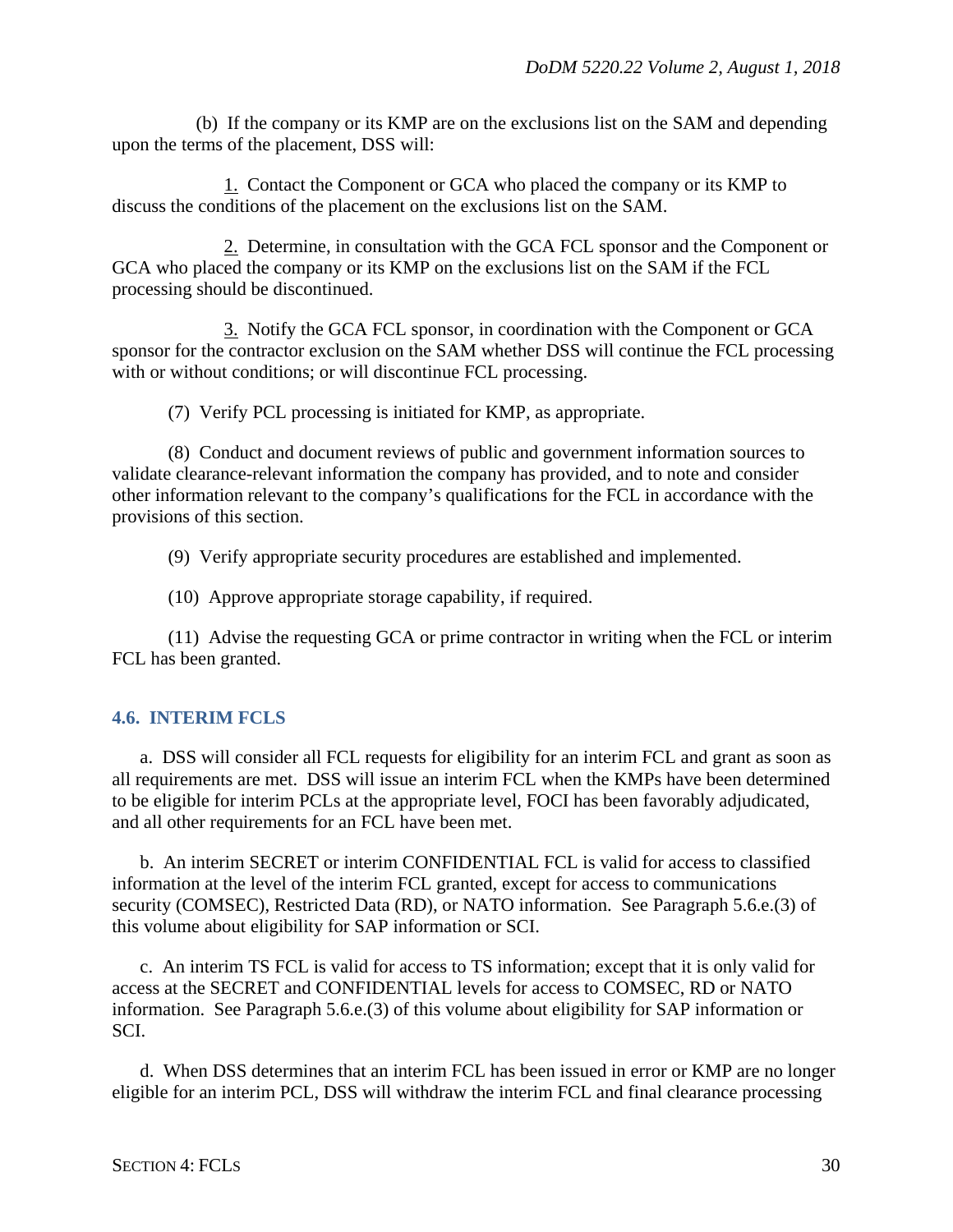will continue. If contract performance began under an interim FCL, prior to withdrawal of interim FCL, DSS will coordinate with the applicable GCA for guidance regarding the disposition of classified material and equipment in the possession of the contractor that must be retrieved, sanitized, or destroyed.

#### <span id="page-30-0"></span>**4.7. ISSUANCE OF THE FCL.**

a. DSS will issue the FCL when KMPs are eligible for PCLs at the appropriate level, any elements of FOCI have been favorably adjudicated, and all other FCL requirements in this volume have been met.

b. DSS will notify the requester electronically when an interim or final FCL clearance has been granted.

#### <span id="page-30-1"></span>**4.8. BUSINESS STRUCTURES AND KMP CONSIDERATIONS FOR AN FCL.**

a. DSS will review a company's business structure and obtain applicable governing, ownership and management documentation based on that review when processing an FCL. Business structures require different levels of analysis to determine their impact on the FCL process.

(1) Depending on the business structure and the terms of the applicable business governance documents, DSS will require the contractor to formally exclude all parent companies or other business organizations from access to classified information or access to classified information at a lower level than the FCL of the subsidiary, as needed, in accordance with Paragraph 4.10 of this volume.

(2) There are also varying requirements, depending upon the business structure as described in this section, to determine whether the KMP will be cleared, or excluded from access to classified information in connection with the FCL. Only U.S. citizens are eligible for clearance eligibility determinations. See Volume 3 of DoDM 5220.22 for the criteria and definition for a limited FCL.

(3) If the company business structure is not addressed in this section, DSS will consult with OUSD(I) CI&S about the FCL and KMP personnel clearance considerations prior to processing the FCL.

b. With respect to KMP, regardless of the business structure, DSS will, as a minimum:

(1) Clear the facility's senior management official (SMO), for a personnel security clearance i.e., the official whose status as the SMO for a branch or division is designated by the facility or who is determined to be the SMO by DSS review and analysis of the facility's business structure and applicable governance, ownership and management documentation considering the following criteria: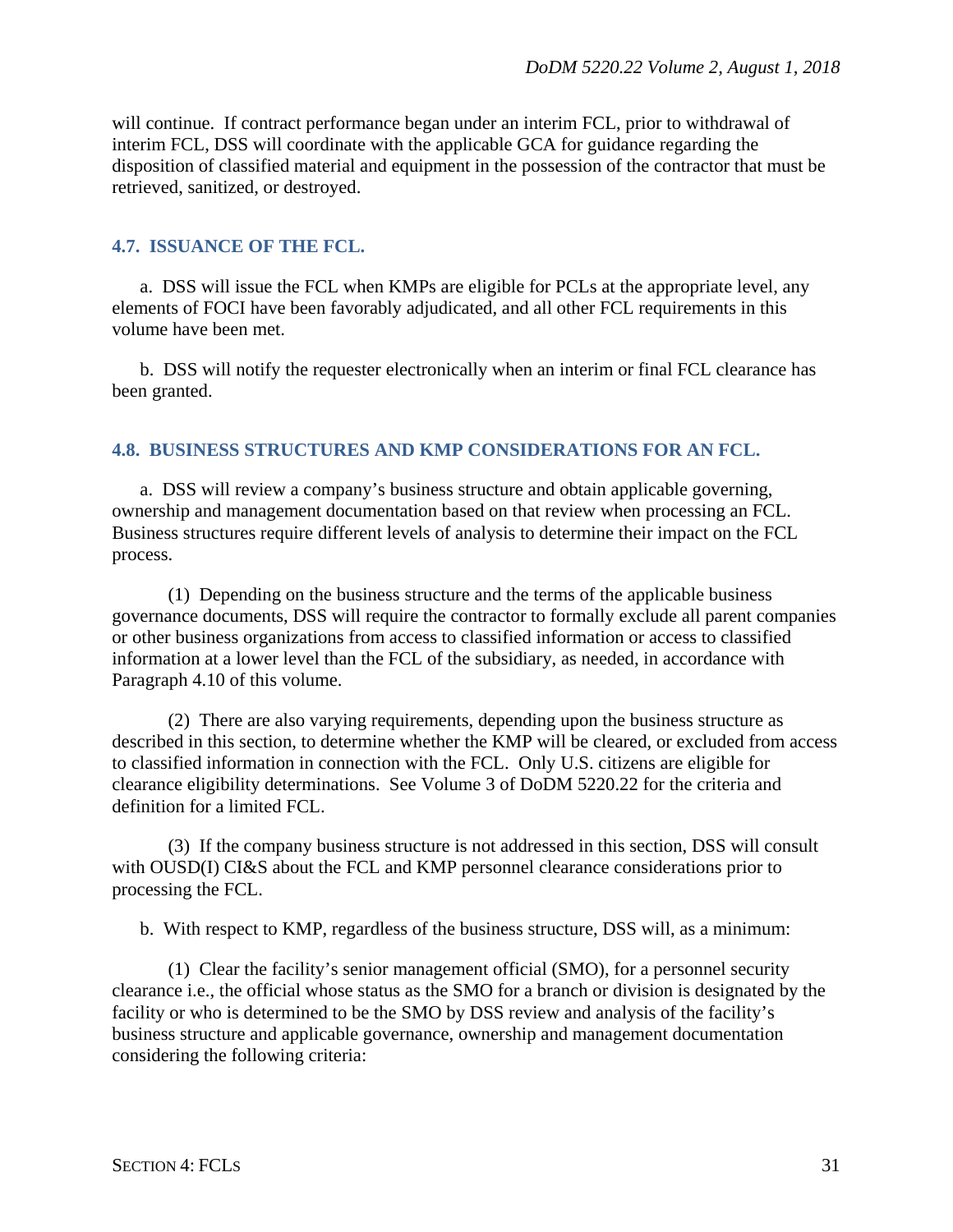(a) The SMO must have the ultimate responsibility and authority to direct actions necessary for the facility's safeguarding of classified information (even if the access to classified information by the facility's employees is solely at other contractor facilities or government locations). The SMO is normally appointed by, and reports directly to, the Board of Directors or equivalent oversight or governing body at business with such a governing or oversight body.

(b) The SMO must remain fully informed regarding the facility's classified operations and empowered to make authoritative and binding decisions based on classified threat reporting with thorough knowledge, understanding and appreciation of the information and the potential serious impacts caused by a loss of classified information. The SMO has a degree of accountability for the management and operations of the facility that cannot be obtained by any delegation of SMO responsibilities to a subordinate official at a facility.

(2) Clear the facility security officer (FSO) and the contractor's insider threat program senior official in connection with the FCL.

(3) Process for security clearances any individuals, including shareholders, members or partners, to the level of the FCL as a KMP, if DSS determines that said individuals are exercising management authorities over the facility.

(4) All other KMP (e.g., other officers, directors, partners, joint venturers, or similar company officials) who do not require access to classified information and do not occupy positions that would enable them to adversely affect the organization's policies or practices in the performance of classified contracts will be formally excluded from clearance requirements in accordance with Paragraph 4.10 of this volume. Depending upon the circumstances of the business organization and the requirement for access to classified information, DSS may determine that some KMP can be processed for PCLs at a lower level than the FCL provided those KMP do not occupy positions that would enable them to adversely affect the organization's policies or practices in the performance of classified contracts.

c. DSS will take FCL and KMP clearance-related actions in accordance with the provisions of this volume depending upon the business structure of the company as follows (see Paragraphs 4.5, 4.6, 4.7, and Paragraph 4.8.b of this volume for additional guidance):

(1) Multiple Facility Organization (MFO)

(a) Process the home office (HOF) of an MFO for an FCL at the same or higher level than the branch or division. Clear the senior management official.

(b) Require the HOF to execute the DD Form 441 and SF 328.

(c) Require the HOF to execute a DD Form 441-1 for the cleared branch or division.

(d) Do not process an MFO branch or division office for an FCL if it does not have a need to store classified information.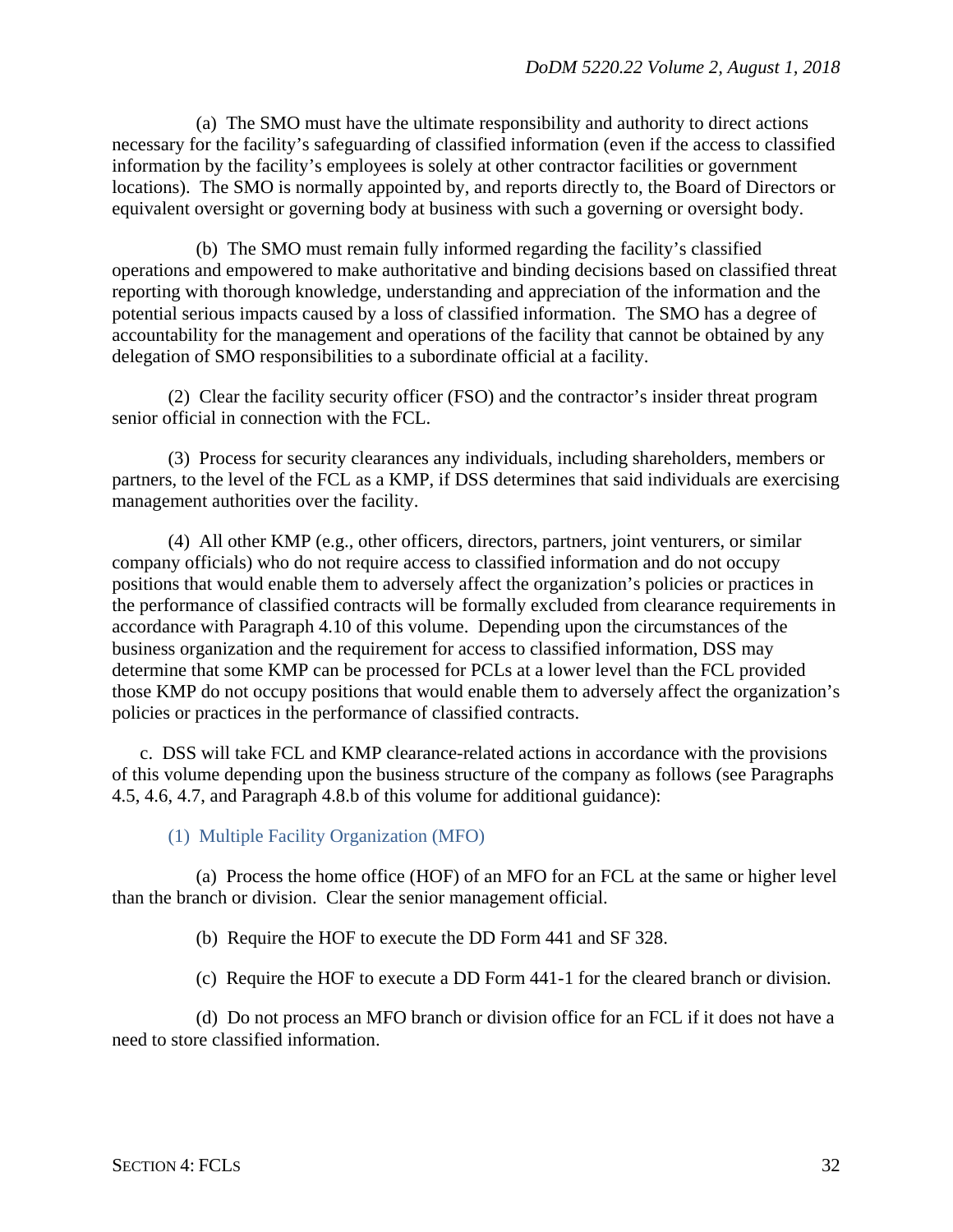#### (2) Corporation

(a) Determine if the corporation has a parent entity.

(b) Unless the parent has a legitimate USG or foreign government requirement requiring access to classified information, require the corporation to formally exclude the parent from access to classified information.

(c) If the parent has a requirement to perform on a classified contract, only at a lower level than the corporation, require the corporation to formally exclude the parent entity from access to classified information at the higher level.

(d) Clear the chair of the board in connection with and at the level of the FCL.

(e) Clear all directors who could fill the chair at the level of the FCL if there are provisions in the by-laws for rotating the position of chair among the directors. Issuance of the FCL will depend only on issuance of a PCL for the current chair.

(3) Limited Liability Company (LLC)

(a) Obtain copies of the LLC's "Certificate of Formation" or "Articles of Organization" on file with the State government and determine:

1. Identification of the LLC members.

2. Duration of the LLC as well as the extent to which members can transfer, sell, pledge, or take other related actions with their ownership interests, and the rights that transferees obtain.

(b) Determine if the LLC is qualified to do business in other States.

(c) Obtain copies of any written agreements between LLC members that describe the entity and the members' understanding about its operation.

(d) Clear the chair of the board of managers or chair of the board of members if the LLC is member-managed.

(e) Clear the members (whether company or individual) that are empowered to enter into contracts on behalf of the LLC, in connection with the FCL.

(a) Evaluate the provisions of the partnership agreement. As a general rule, all general partners must be cleared for PCLs or FCLs at the same level as the FCL of the partnership.

(b) As an exception to all general partners being cleared, clear the members of a legally constituted executive committee at the same level as the FCL, if the partnership has fully

<sup>(4)</sup> Partnership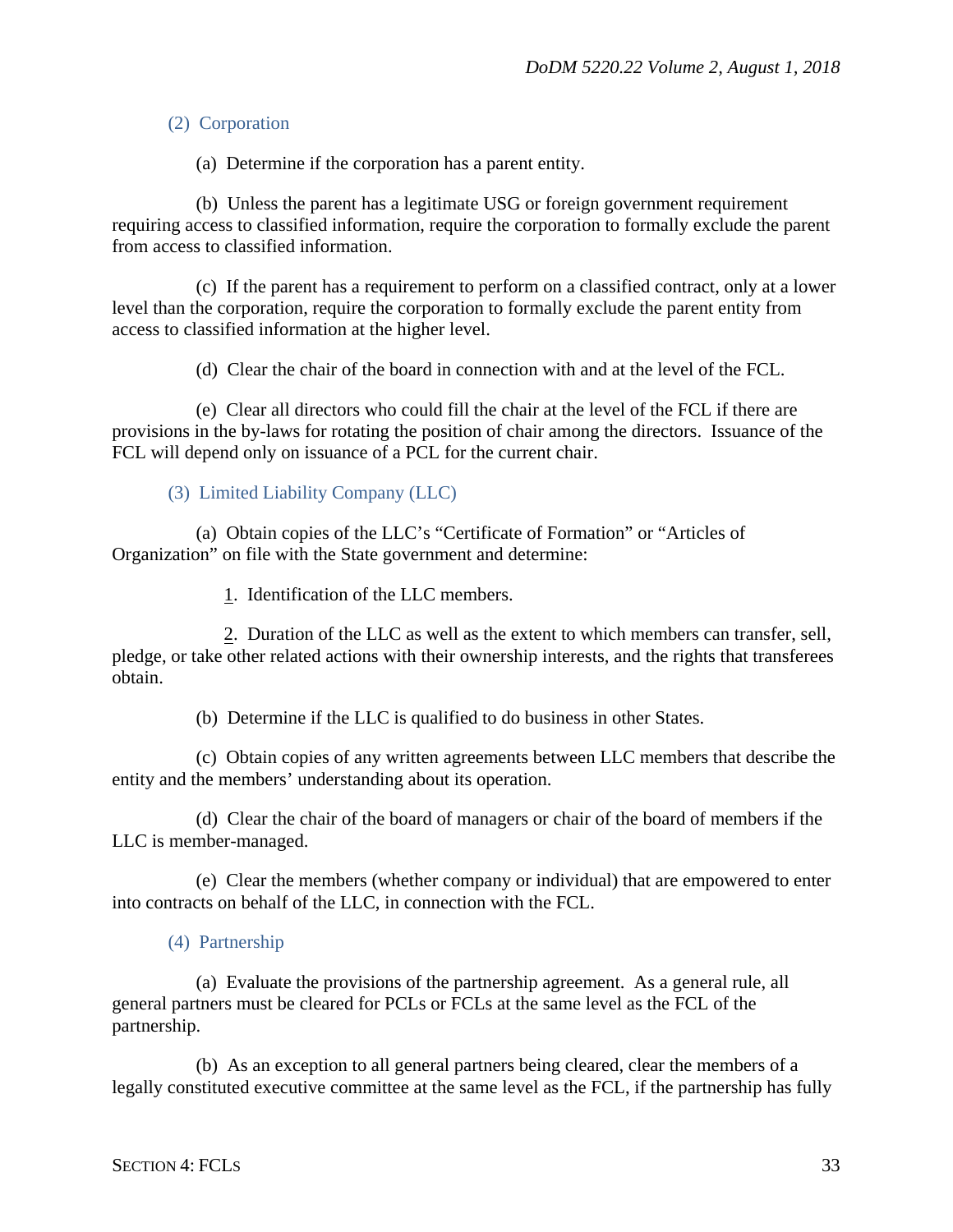delegated management duties and responsibilities to the committee, and clear the chair of this committee for a PCL at the same level and in connection with the FCL.

(5) Sole Proprietorship. Clear the owner and the FSO in connection with the FCL.

(6) Joint Venture (JV)

(a) Determine under what form of business organization the JV will operate (e.g., LLC, corporation, or partnership). This will require an analysis of the JV agreement, which should also indicate the authority of any of the joint venturers to direct or decide matters affecting the JV business organization. Depending on the JV business structure, the terms of the JV agreement, and the clearance status of the joint venturers, DSS will require exclusion action(s) as needed.

(b) Determine whether the JV has a contract requiring access to classified information. Determine if any of the joint venturers have contracts requiring access to classified information in accordance with Paragraph 4.3 of this volume, and if necessary, in coordination with the applicable GCA or prime contractor.

(c) Process the JV for an FCL in accordance with the provisions of this section if it requires access to classified information. Process the joint venturer(s) requiring access to classified information for an FCL, in accordance with the provisions of this section.

(d) In some cases, the JV may not have any employees other than the FSO, if the joint venturers teamed to perform on a specific program, project, or contract. The JV agreement will detail the terms under which the joint venturers have agreed to provide their employees to perform the required tasks, and the terms of the contract will determine whether such tasks require FCLs and PCLs. For purposes of exchange of classified information and visits among the joint venturers, the general rules applicable to the exchange of classified information and visits between prime and subcontractors will apply.

(e) Any joint venturer that does not require access to classified information will be formally excluded by those joint venturers who do require access to classified information.

#### (7) Colleges and Universities

(a) Clear the chair of the board and all board members (sometimes referred to as regents) who are eligible for or could sit as pro tem (temporary) board chair at the same level as the FCL.

(b) Clear all members who could fill the chair, if there are provisions for rotating the position of chair among the board members. Issuance of the FCL will depend on issuance of the PCL at the same level as the FCL for the current chair of the board.

(c) Clear the chair of a legally constituted executive committee, if the board has delegated certain of its duties and responsibilities to said committee.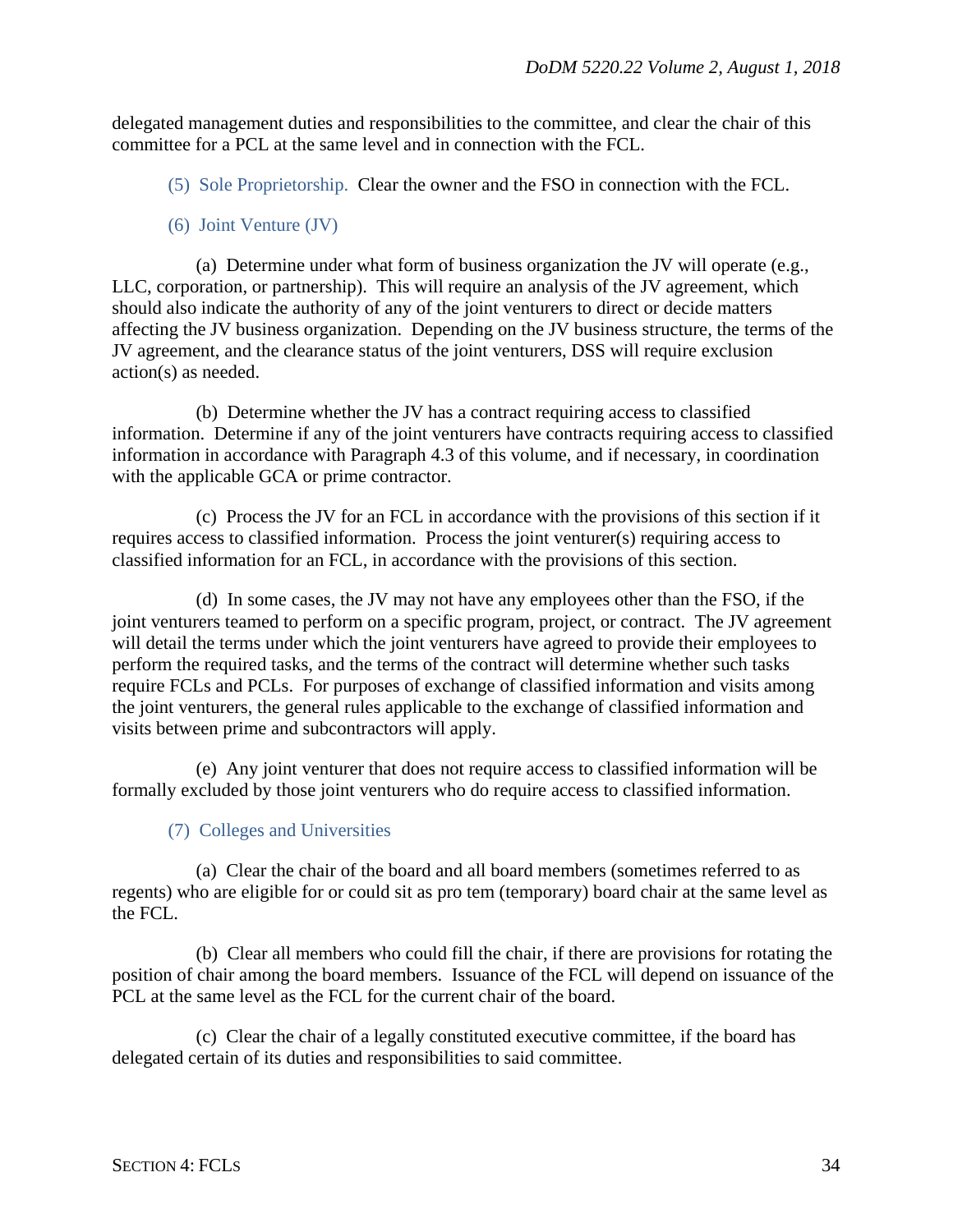(8) Self-incorporated Consultants. A self-incorporated consultant is only eligible for an FCL if the consultant and at least one other employee of the consultant's company require access to classified information. Such cases would constitute a legitimate requirement for an FCL in accordance with Paragraph 4.3 of this volume, and as such, a DD Form 254 must be issued by the GCA or prime contractor, and DSS will process the consultant's company for an FCL. See Paragraph 5.8 of this volume for guidance on when a self-employed consultant to a contractor is cleared only as an individual.

#### (9) Temporary Help Supplier

(a) Conduct a detailed analysis of the business structure of the temporary help supplier, the employer-employee relationships, and the classified contract information to determine the entity to be granted the FCL. Process the FCL in accordance with the business structure of the temporary help supplier and the provisions of this section.

(b) In some cases, the temporary help supplier awarded the classified contract is a licensee or franchise holder. The DSS determination of the type of licensee or franchise holder (referred to in this volume as "licensee") will guide how DSS will processes the FCL. The three types of licenses are:

1. A temporary help supplier grantor (referred to in this volume as "grantor") awards a license or franchise to a licensee, which is a legal entity separate and distinct from the grantor to do business under the name, method of operation, or style of the grantor (e.g., doing business as). The temporary help personnel are actually employees of and on the payroll of the licensee. DSS will process this type of temporary help supplier for an FCL in the same manner as any other U.S. company in accordance with the provisions of this section.

2. The grantor issues a license or franchise to other individuals or firms to use the grantor's personnel for administrative support. In this case, since the temporary help supplier personnel are employees of, and on the payroll of the grantor, normally there would be no valid basis for DSS to process the licensee for an FCL. But, as an alternative, DSS may process an FCL in the name of the grantor at the licensee's address if there is a valid requirement for employees of the grantor to have access to classified information provided:

a. The grantor has an FCL at its HOF.

b. An employee of the grantor, located on the premises of the licensee is the FSO for the grantor; or,

c. The grantor and at least one or more employees of the licensee establish an employer-employee relationship through the execution of a separate written agreement between the parties or by insertion of a clause in the franchise or license agreement. That clause must specify that one or more employees of the licensee will act as the FSO for the grantor in the territory covered by the license or franchise.

3. A grantor issues license or franchise to other individuals or firms to use the method of operation or style of the grantor in a specific geographic area. The temporary help personnel are actually employees of and on the payroll of the licensee. DSS will process this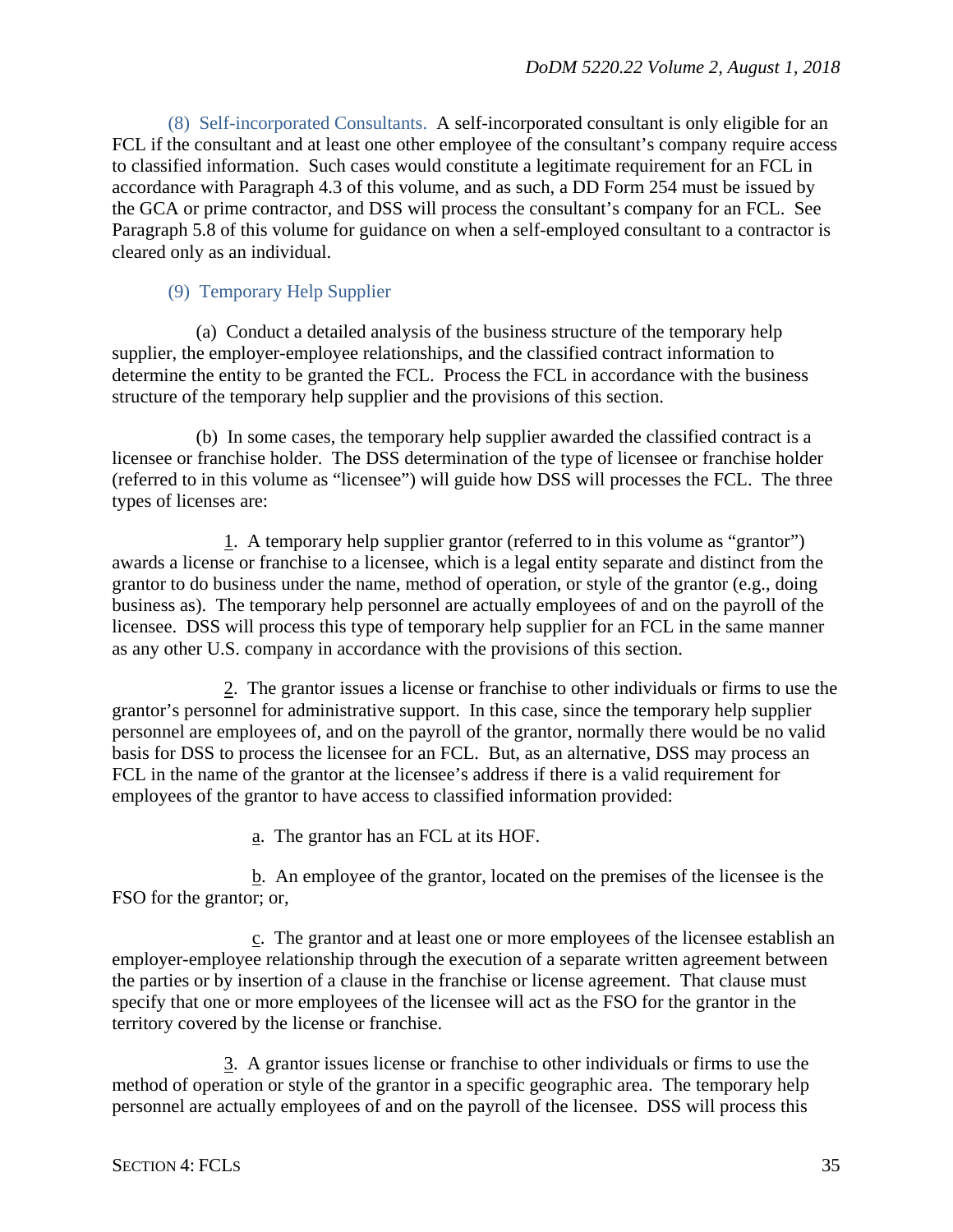type of temporary help supplier for an FCL in the same manner as any other U.S. company in accordance with the provisions of this section.

(c) If a licensee has license or franchise agreements with more than one grantor, DSS may process an FCL in the name of each grantor provided there is a valid requirement for access to classified information. Similarly, if a contractor is engaged in a business that requires an FCL in connection with that business and is also a licensee for a temporary help supplier, DSS may process an FCL for the contractor's business and another FCL in the name of the grantor.

#### (10) Commercial Carriers

(a) Verify that the Surface Deployment and Distribution Command (SDDC) submitted the FCL sponsorship request for a SECRET FCL for eligibility to ship SECRET and CONFIDENTIAL material.

(b) Verify that the contractor provided SDDC with a tender, agreement, or contract under which the contractor will provide protective security service.

(c) Process the FCL based on the commercial carrier's business structure in accordance with this section.

(d) Verify to SDDC if the FCL is granted or if the company is not eligible for an FCL.

(11) Commercial Destruction Facilities. Commercial destruction facilities (mobile or stationary) are not required to be cleared when contractor personnel are authorized to perform all portions of the destruction and visual access can be controlled. If destruction facility personnel must perform the destruction, the facility is required to be processed for an FCL. See procedures for use of destruction facilities in Paragraph 7.5 of this volume.

(12) Franchises. See FCL procedures in Paragraph 4.8.c.(9) of this volume.

(13) Freight Forwarders (FF)

FCL.

(a) Verify that a GCA, a U.S. contractor, or a foreign government sponsored the FF

(b) Verify that a cleared FF is registered with the Department of State (DoS), since FF activities are considered "exports" pursuant to the ITAR, because they handle international transfers of U.S. or foreign government classified material to U.S. or foreign recipients.

(c) Do not process an FF for an FCL if the FF only processes unclassified paperwork and makes arrangements for the shipment of classified material to foreign recipients and never has possession of a classified consignment.

(d) Process an FF for use by multiple countries only if: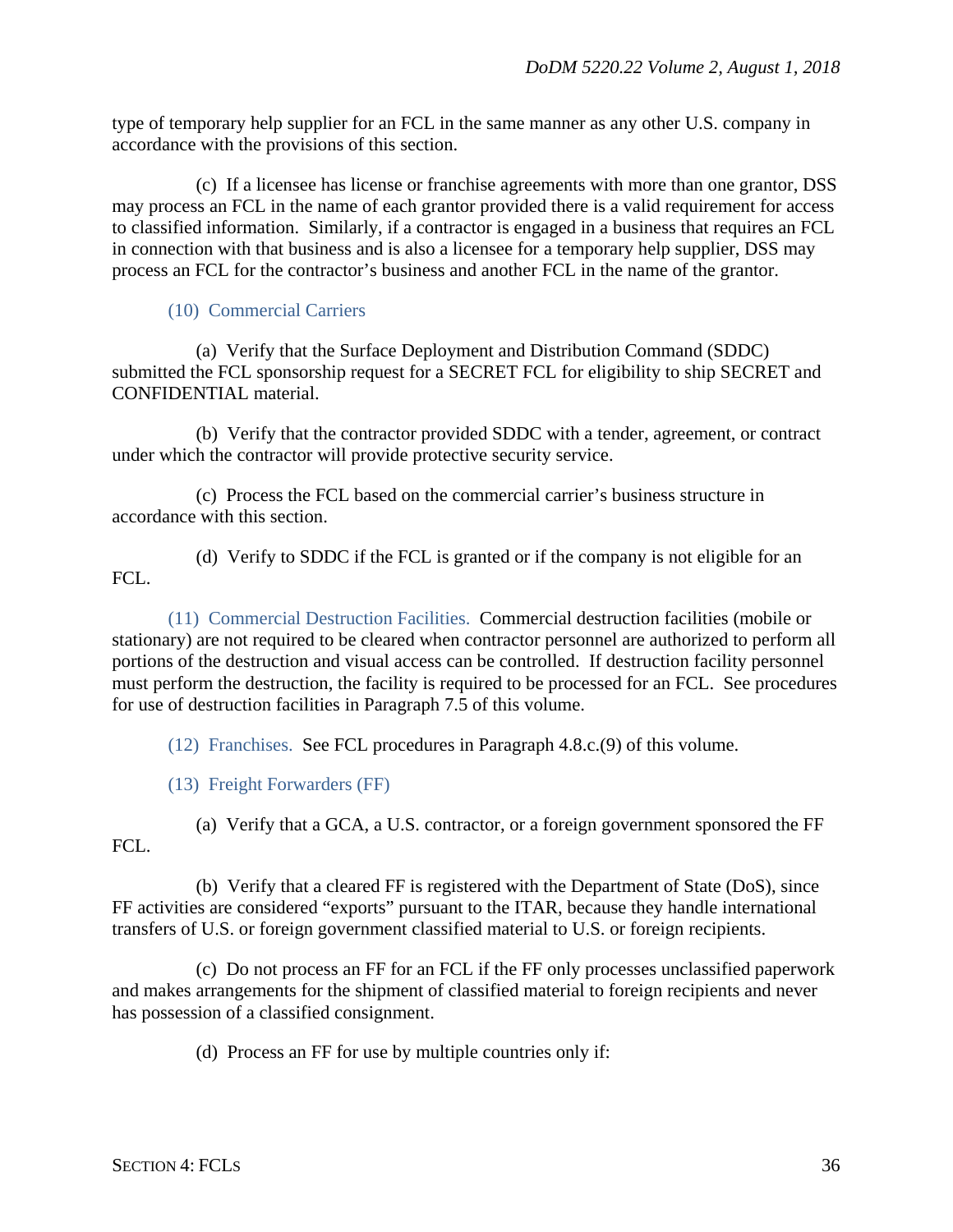1. The National Security Authority or designated security authority (DSA) (referred to collectively in this volume as DSA) of the government of each country using the FF, Defense Security Cooperation Agency (DSCA), and OUSD(P) Director, ISP, provide written approval for such multiple country use each time a different country proposes to use the same FF.

2. The DSS written request for approval to each DSA, DSCA, and OUSD(P) Director, ISP, includes information on the ownership of the FF (to include FOCI and any FOCI mitigation), as well as each country wanting to use the FF.

(e) Process the FCL based on the FF's business structure in accordance with this section and the determination of which of the three FF types are involved:

1. An FF that is a U.S.-owned business, organized and existing under the laws of any of the 50 States, the District of Columbia, or organized U.S. territories to do business in the United States. DSS will process this type of FF for an FCL in the same manner as any other U.S. company in accordance with the provisions of this section.

2. An FF that is organized and existing under the laws of any of the 50 States, the District of Columbia, or organized U.S. territories, and located in the United States, the District of Columbia, or U.S. territorial areas (i.e., is legally a U.S. company), but considered to be under FOCI based on the elements of FOCI analyzed by DSS. DSS will process this type of FF for an FCL in accordance with the provisions of this section and provided the FOCI can be mitigated or negated in accordance with the provisions of Volume 3 of this manual. When the FF is not cleared through the auspices of a Voting Trust or Proxy Agreement, DSS will inform any thirdparty government wanting to use the FF to handle classified consignments of the FOCI mitigation circumstances in writing. The third-party government must, in turn, consent in writing prior to the use of the FF. If this FF will only handle classified consignments for the government of the foreign owner, DSS may clear it through the auspices of a limited FCL in accordance with the provisions of Volume 3 of this manual, in response to a request by the foreign government.

3. An FF that is registered to do business in the United States, but is legally organized in another country. This type of FF is a foreign company. Such business entities normally would not be eligible for an FCL. However, if the government of this foreign company requests that the element of the company operating in the United States be cleared under the NISP to handle classified shipments for that government and provides a facility security assurance for the foreign company, DSS may process the company's location in the United States for a limited FCL in accordance with the provisions of Volume 3 of this manual and only verify the limited FCL to the sponsoring foreign government. The foreign owners may assign employees from the foreign parent company to work at the U.S. location. If those employees require access to classified material, DSS will obtain a security assurance on each such employee from the government of the foreign parent company in accordance with provisions of the applicable bilateral or multi-national international agreements.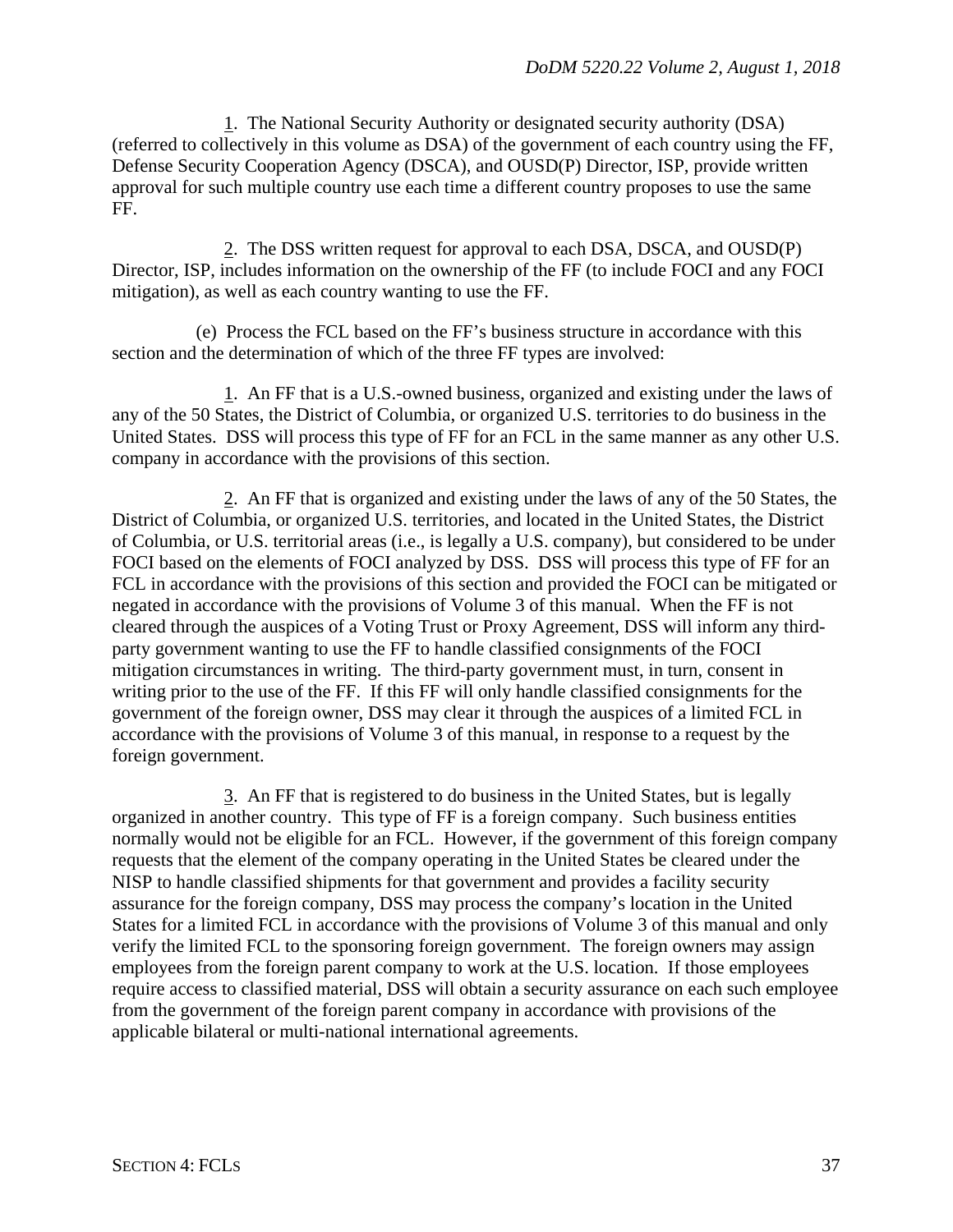(f) Clear the U.S. citizen FSO, the U.S. citizen insider threat senior official, and U.S. citizen senior management official of the first two types of FFs (in accordance with this section) at the level of the FCL.

 $(g)$  Obtain a PCLSA for the senior management official KMP, if the FF is a foreign company (in accordance with the third type of FF in this section) and the foreign owner assigns a cleared citizen of that country to serve as a KMP requiring a PCL. The security assurance for the KMP from the foreign government will be requested in accordance with provisions of the applicable bilateral or multi-national international agreements. The FSO and insider threat senior official will always be cleared U.S. citizens.

(h) Take the following actions when a company is no longer designated to serve as an FF and there is no other reason to maintain the FCL:

1. Notify the SDDC and Defense Logistics Agency, Defense Logistics Management Standards Office of the change in designation.

2. Invalidate the FCL.

3. Initiate action to administratively terminate the FF's FCL with 30 days prior written notice.

(14) Law Firms. When legal services require access to classified information, gather information regarding FCL or PCL sponsorship, the nature and extent of the legal services to be provided, and then determine whether to process the law firm for an FCL or an individual attorney for a PCL.

(a) Legal Counsel for Criminal Proceedings. Consistent with provisions of DoDM 5200.02, in criminal proceedings where non-federal legal counsel may require access to classified information, Section 1, et.seq., of Title 18, U.S.C., Appendix 3 (also known as the "Classified Information Procedures Act, as amended")) applies. DSS may, as necessary, coordinate any requests for either FCLs or PCLs in such instances with the court, Department of Justice, Judge Advocate General of the affected military component, or with the Office of the General Counsel of the Department of Defense before taking action.

(b) Legal Counsel for Civil Litigation. The applicable Component or affected GCA will determine whether there is a legitimate need-to-know requirement for access to classified information by counsel representing parties involved in actions in which the U.S. Government is a party. In those instances where the legal counsel is an outside law firm or individual attorneys instead of in-house attorneys of a cleared company, an authorized official of the GCA will determine if the outside legal counsel requires access to classified information. In instances when the GCA has determined that access to classified information by outside counsel is required for a specific matter, DSS will process the law firm for an FCL and the law firm may submit requests for PCLs for any of the law firm's attorneys or support personnel who require access to classified information. In instances where a law firm cannot or will not be granted an FCL, individual attorneys employed by the law firm who require access to classified information may be processed for a PCL as consultants to the sponsoring GCA.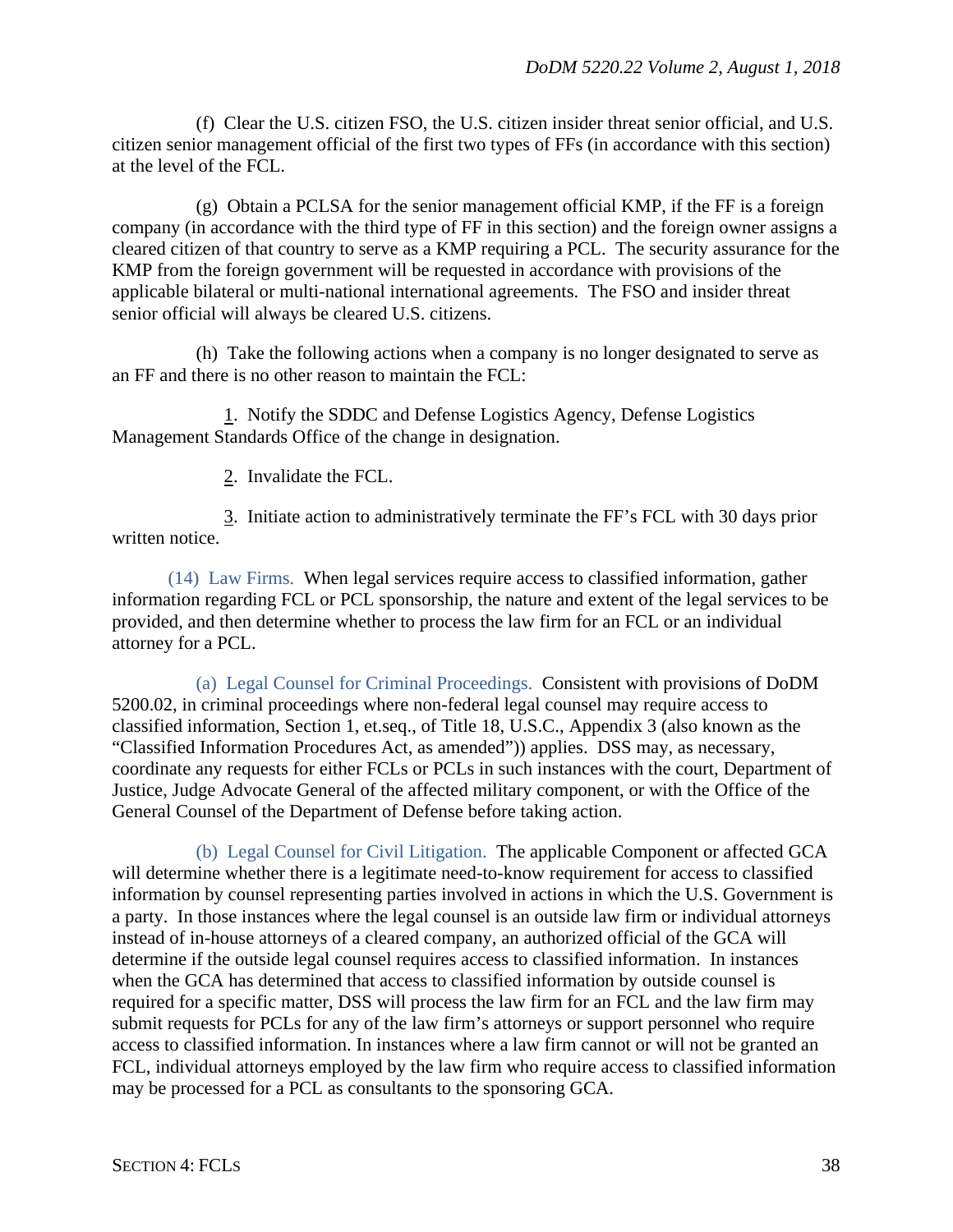(c) Non-Criminal Legal Services. If legal counsel or legal services are not provided by in-house counsel for such non-criminal legal services as review of contracts, patents, etc., the law firm retained to provide such services will be processed by DSS for an FCL as a subcontractor, provided that the sponsoring contractor or GCA determines that access to classified information is required. See Paragraph 7.4.a of this volume and Paragraph 12.19.b.(2) of this volume for additional guidance on patent attorneys or patent firms.

(15) Off-Site Location. Determine whether various contractor activities dispersed among multiple locations within a defined geographical area qualify for a single FCL based on:

(a) Centralized management of the multiple locations in question and maintenance of a centrally directed security program.

(b) Whether physical separation of activities allows for effective supervision of security operations.

## **4.9. FOREIGN PERSONS SERVING AS OFFICERS, PARTNERS, OR MEMBERS OF BOARDS OF DIRECTORS.** Companies that have foreign persons serving as partners, officers, or members of the Board of Directors may be issued an FCL if they are otherwise eligible and are found not to be under FOCI to such a degree that the granting of the FCL would be inconsistent with the national interest. DSS will require the contractor, by an exclusion action of the company's board of directors or similar executive body, to effectively and formally deny access to all classified information by the partner, officer, or director who is a foreign person and that said individual is not in a position to adversely affect the contractor's policies or practices in the performance of classified contracts. The senior management official will be a U.S. citizen.

### **4.10. EXCLUSION PROCEDURES.**

a. DSS will ensure that KMP who do not require a PCL, or who require a PCL for access to classified information at a lower level than their companies FCL, are officially excluded from unauthorized access by means of a formal exclusion action by the company's board of directors or similar executive body. DSS will maintain a copy of the exclusion action. The following language will be used for the exclusion action, as appropriate:

(1) Such officers, directors, partners, joint venturers, regents, trustees, or similar company officials (identified by name) will not require, will not have, and can be effectively and formally excluded from access to all classified information disclosed to the organization.

(2) Such officers, partners, joint venturers, regents, trustees, or similar company officials (identified by name) will not require, will not have, and can be effectively and formally excluded from access to (specify classification level(s)) of classified information.

b. DSS will ensure that parent companies at all levels of the business organization that do not require an FCL or that require an FCL for access to classified information at a lower level than their subsidiary are officially excluded from unauthorized access by means of a formal exclusion action by the parent boards of director or similar executive bodies. As part of the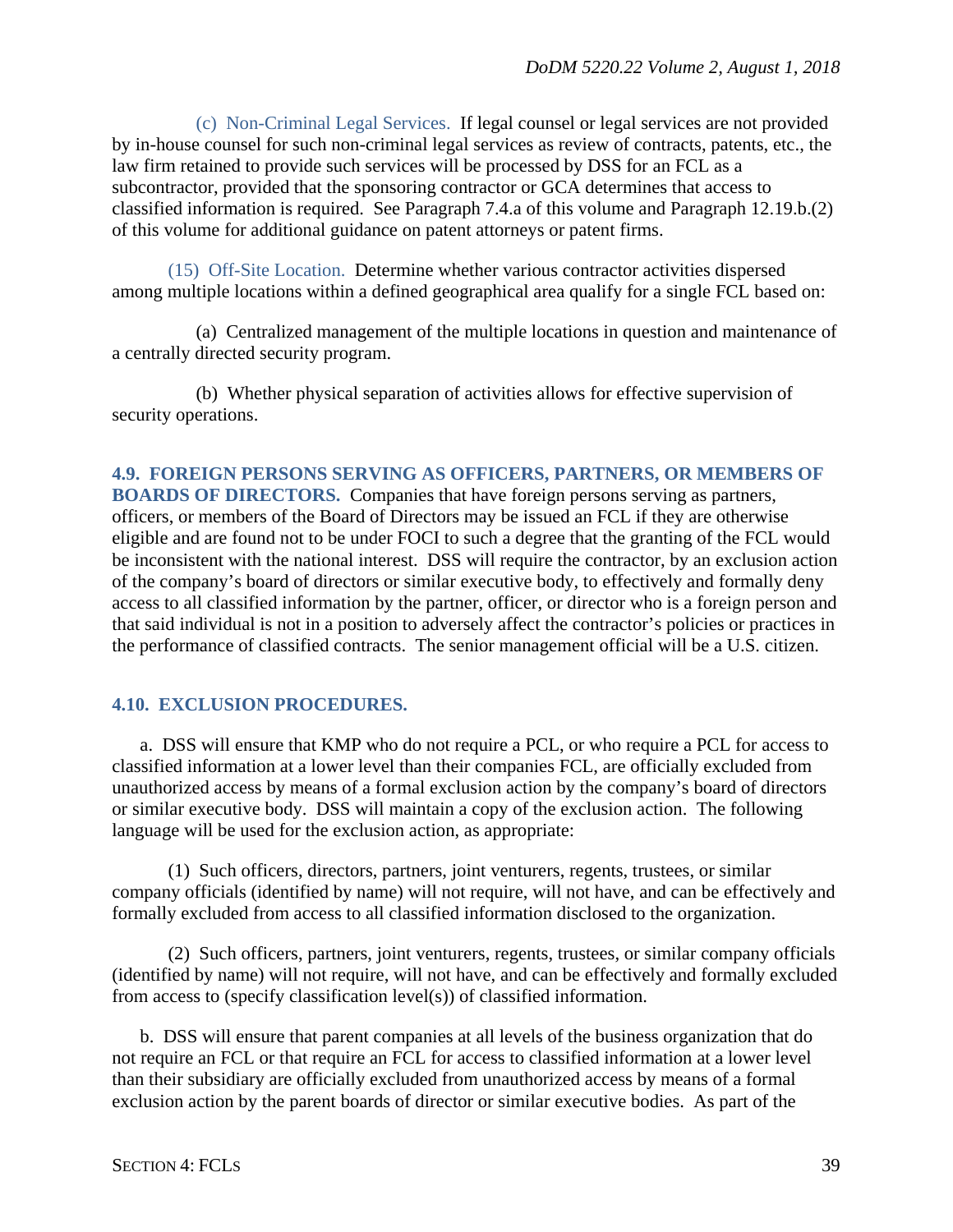exclusion process, the parent companies will complete an SF 328 consistent with the provisions of DoD 5220.22-M.

(1) If DSS determines that the immediate parent of the subsidiary should be excluded, all other parent companies in the multi-level business organization will also be processed for formal exclusion, unless an independent clearance need exists.

(2) DSS will maintain a copy of the parent(s) formal exclusion actions and the subsidiary's formal acknowledgment of those exclusions actions. The following language will be used for the exclusion action, as appropriate: each parent company will exclude itself from access to all classified information and delegate full authority to the subsidiary to act independently of the parent(s) in all matters which involve or relate to the subsidiary's responsibilities to safeguard classified information.

**4.11. PCLS CONCURRENT WITH THE FCL OTHER THAN KMP.** DSS may process PCLs concurrent with the FCL processing for contractor employees who require access to classified information during the pre-award phase of a procurement action or at the start of a contract. The DoD CAF may issue PCL eligibility prior to issuance of the FCL. GCAs will not grant access to classified information to the contractor and its personnel until the FCL has been granted in accordance with the provisions of this section. The granting of an FCL by DSS is not dependent on the clearance of such employees. DSS will obtain information pertaining to those individuals who should be processed for PCLs concurrent with FCL processing during their initial visit to the contractor.

## **4.12. ADMINISTRATIVE TERMINATION AND DOWNGRADING OF AN FCL.**

a. When a contractor has not participated in a classified procurement effort for a 12-month period, has not been afforded authorized access during the preceding 12 months, and has no immediate prospects for obtaining a classified contract, DSS will administratively terminate the FCL after giving the contractor 30 days written notice.

b. When a contractor has not had a classified contract or project for the preceding 12 months, but has classified material in its custody, DSS will request that the GCA who approved the retention verify the continuing requirement for the contractor to retain custody of the classified material. If the GCA does not verify a continuing requirement for the FCL, DSS will arrange for the appropriate disposition of the classified material in question and proceed with administrative termination of the FCL. DSS will request the assistance of the GCA and if applicable, the National Security Agency/Central Security Service (NSA/CSS) in accordance with Paragraph 13.5 of this volume, if the contractor refuses to dispose of classified material in its possession. The GCA will take action to retrieve its classified material from the contractor and assist DSS in verifying that the contractor has appropriately disposed of all classified material. DSS will then proceed with administrative termination of the FCL.

c. DSS will evaluate the need for continuation of an FCL at the TS level and administratively downgrade the FCL, if there has been no possession of or access to TS information, and no bid, quote, or proposal submitted by the contractor in response to a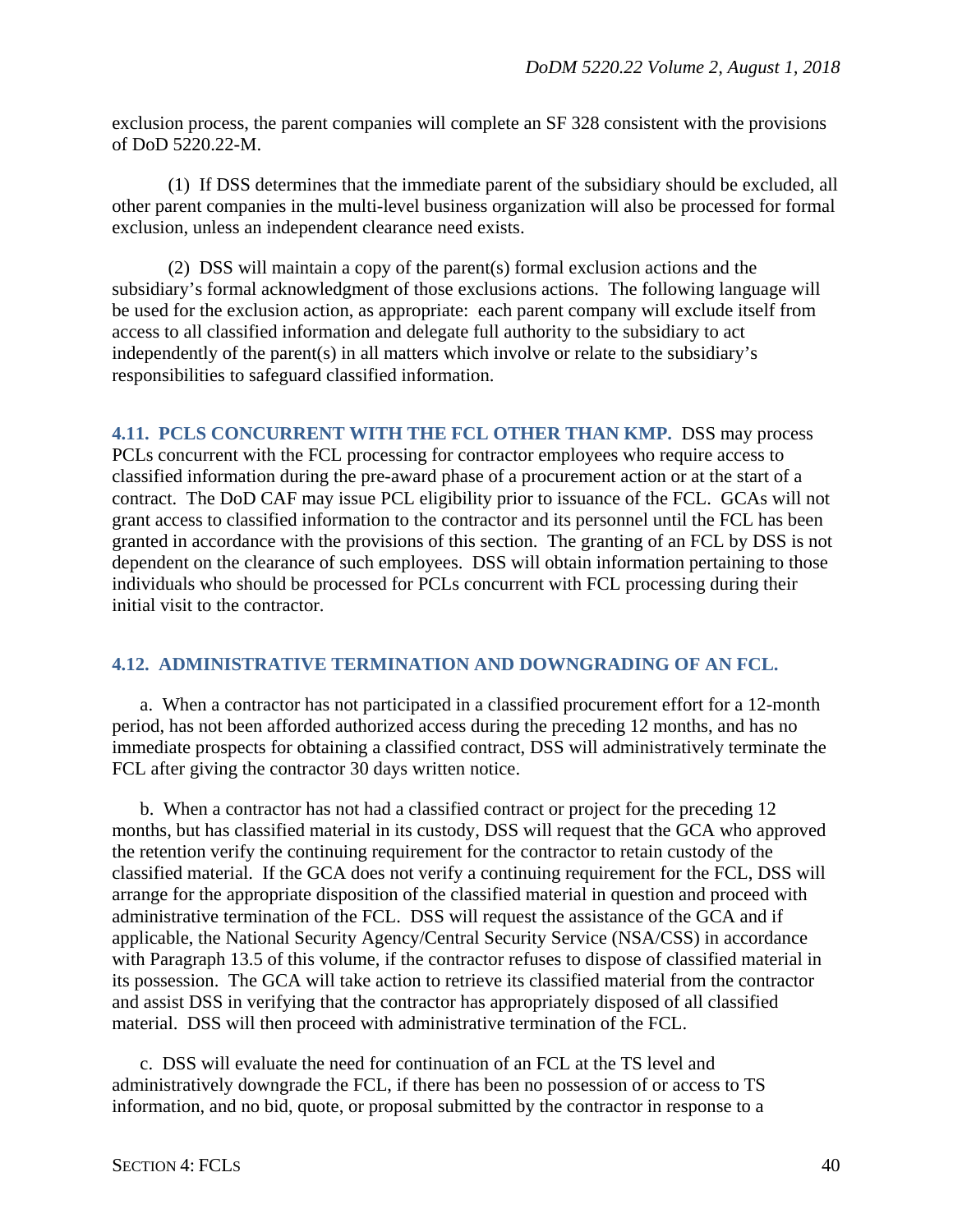legitimate requirement during the preceding 1-year period that would have required contract performance at the TS level.

d. If the GCA provides justification for continuation of an otherwise inactive FCL, the GCA will revalidate that justification annually in writing to DSS if the GCA has a requirement to continue the FCL.

**4.13. CHANGED CONDITIONS AFFECTING THE FCL.** DSS and the applicable GCA will take the appropriate actions in accordance with this section when notified of any change concerning the contractor that could affect the FCL provided the contractor has a current procurement requirement for access to classified information or possesses classified information.

**a. Change of Operating Name.** If ownership and management remain the same, DSS will:

- (1) Execute a new DD Form 441 or DD Form 441-1, as applicable.
- (2) Update the FCL information in the ISFD, or successor system.
- **b. Change in Management.** DSS will:

(1) Initiate PCL action for the new KMP, if appropriate.

(2) Coordinate with the GCA regarding the continued retention of classified material unless assured that it can be appropriately safeguarded and that the new management is effectively and formally excluded from access to the classified information while PCLs are being processed.

#### **c. Change in Ownership.** DSS will:

(1) When classified material or contracts are involved in the proposed sale of all or part of the assets of a contractor, process the buyer for an FCL. If the proposed sale would place the contractor under FOCI, follow the procedures provided in Volume 3 of this manual.

(2) If classified information cannot be protected from unauthorized access prior to consummation of the sale and transfer, invalidate the FCL and coordinate with the GCA to recover all classified information from the contractor.

(3) When a merger or consolidation occurs and one of the corporations involved is either cleared or excluded, in accordance with the provisions of this section, formally exclude the surviving corporation or process the surviving corporation for an FCL.

**d. Change of Address.** When a contractor relocates or when the change involves only a change of address, with no relocation of any elements of the contractor (e.g., such as post office change, change of zip code), DSS will:

(1) Amend the existing DD Form 441 or DD Form 441-1 as appropriate to reflect the change in address of the contractor or execute a new DD Form 441 or DD Form 441-1.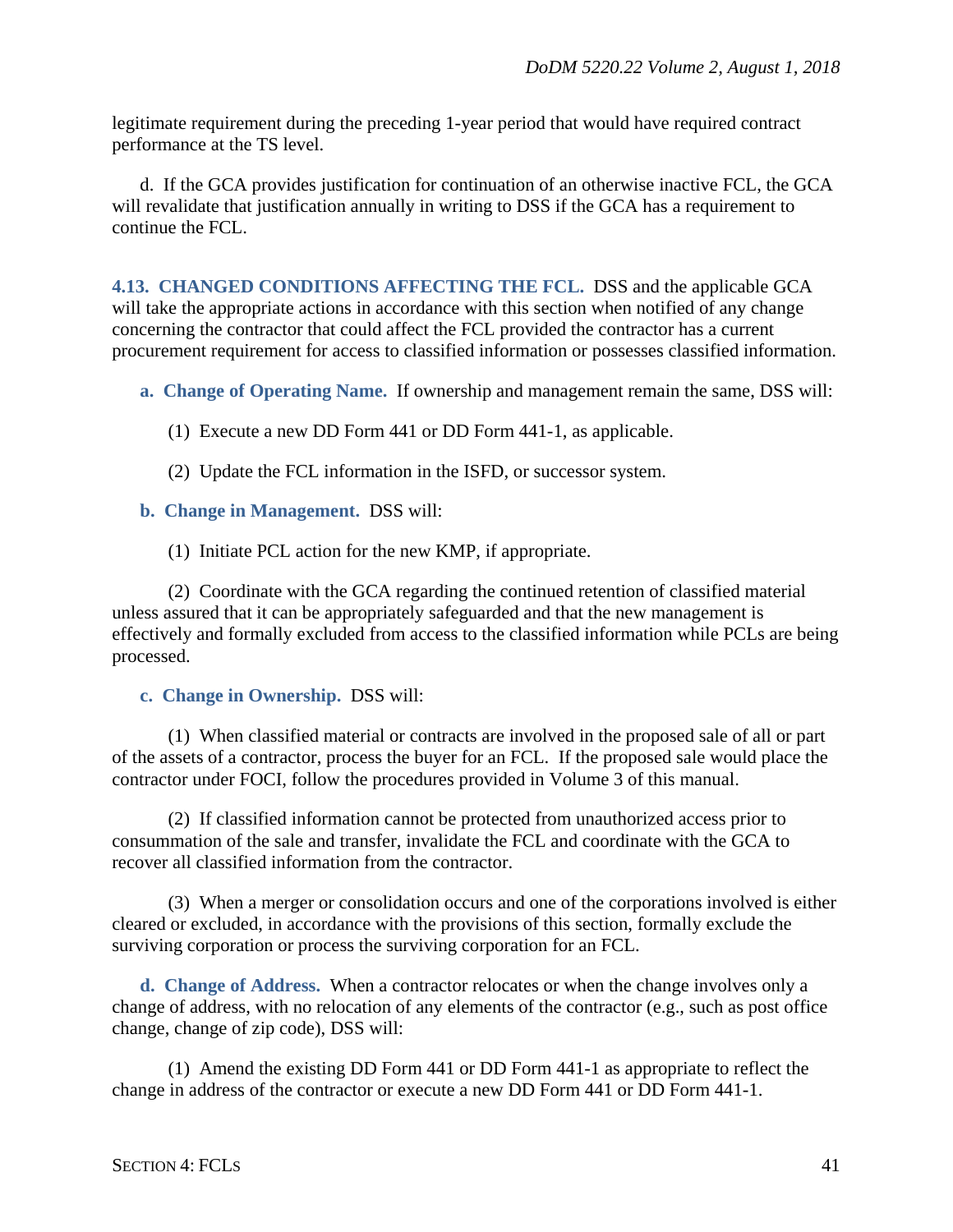(2) Update the FCL information in the Industrial Security Facility Database, or successor system.

(3) When a possessing contractor relocates, DSS will conduct an on-site visit to assess the contractor's security procedures and safeguarding capabilities, at the new location. DSS may also conduct an onsite visit during the relocation process.

**e. Business Closing.** Ensure that all classified material has been appropriately returned or destroyed. DSS will administratively terminate the FCL in all instances in which a company previously granted an FCL has gone out of business or has ceased to operate the business for any reason.

## **f. Bankruptcy**

(1) DoDM 5220.22-M requires contractors to report bankruptcy. GCAs will notify DSS if the GCA learns that a contractor is undergoing imminent adjudication or reorganization in bankruptcy to allow DSS to verify that the contractor reported such a change to DSS.

(2) If a contractor is undergoing imminent adjudication of or reorganization in bankruptcy (e.g., Chapter 7, 11, or 13), DSS will ensure that all classified material is appropriately protected, returned, or destroyed in coordination with the applicable GCAs. The Components or applicable GCAs must assure disposition in accordance with the approved records disposition of the specific Component or GCA supported by the contract effort.

### **g. Placement of Contractor as Excluded on the SAM**

(1) Components and GCAs will notify DSS when placing a contractor or any of its employees as excluded on the SAM (www.sam.gov) in order for DSS to determine impact on the applicable FCL.

(2) DSS will invalidate an FCL when notified by a Component or GCA of placement of a contractor as excluded on the SAM or when DSS becomes aware of a contractor's placement as excluded on the SAM. If the exclusion involves KMP, DSS may invalidate the FCL, if the KMP are required to be cleared as part of the FCL. If the exclusion involves contractor employees other than KMP, DSS will determine, in consultation with the applicable Component or GCA, if the FCL should be invalidated.

(3) Generally, as long as DSS determines, in consultation with the applicable Component that the invalidation should continue, the contractor is ineligible for access to additional classified information or to be awarded new classified contracts. The affected Components or GCAs will determine whether the contractor may continue to perform on existing classified contracts or have access to additional classified information for those existing contracts consistent with subpart 9.4 of the FAR and their Component or GCA specific procedures and notify DSS.

(4) The applicable Component head may determine that there are compelling reasons to issue a new classified contract consistent with the FAR. In such instances, the Component head must provide DSS with the compelling reason consistent with the FAR and any Component or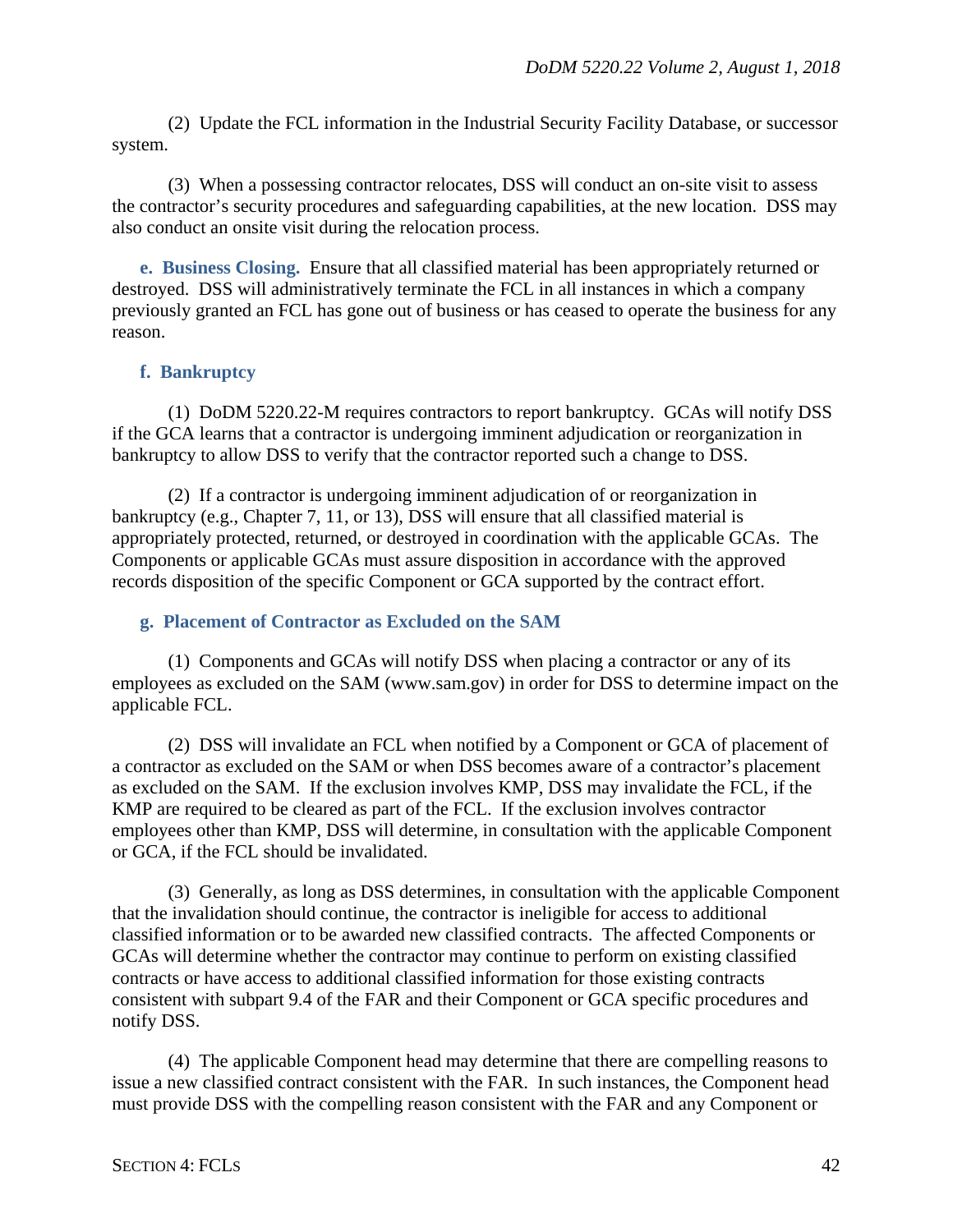GCA specific procedures related to the compelling reason, (e.g., what additional security procedures the contractor must implement while performing on the classified contract). DSS will consult with the GCA about the adequacy of any additional security procedures, as well as, whether the FCL invalidation should remain in place, while the contractor has a new classified contract or access to additional classified information based on the Component head's compelling reasons.

**h. Changes Involving a Parent Organization.** When the FCL of a parent organization is terminated, DSS will invalidate and ultimately terminate the FCLs of the subsidiaries unless the parent is formally excluded.

**i. Changes Involving an MFO.** Before terminating the clearance of the HOF of an MFO, DSS will:

(1) Consult with the applicable GCAs regarding any continued classified contract performance requirements by cleared facilities within the MFO.

(2) If there are no requirements to retain any FCLs within the MFO, confirm the disposition of any classified holdings with the applicable GCAs. The Components or applicable GCAs must assure disposition in accordance with the approved records disposition of the specific Component or GCA supported by the contract effort in their confirmation to DSS about any disposition of classified holdings within the MFO.

**j. Changes Involving an FF.** See Paragraph 4.8.c(11) of this volume for actions involving changes to FFs.

**k. Upgrading of an FCL.** DSS will:

(1) Confirm that the contractor will submit the KMPs for PCLs and update the FCL when all PCLs are ready to be issued.

(2) Update the FCL information in the ISFD, or successor system.

### **l. Other Changes That Could Impact FCL Eligibility.**

(1) Components or their GCAs will notify DSS of any information that adversely reflects on the integrity or character of a contractor or the contractor's KMP, that suggests the contractor's ability to safeguard classified information may be impaired, or that the contractor's access to classified information clearly may not be in the interest of national security.

(2) DSS will:

(a) Consult with the applicable Component or GCA in its process to decide what FCL action to undertake based on the information reported and the provisions of this section.

(b) Advise the applicable Component or GCA of the DSS decision regarding the contractor's FCL eligibility.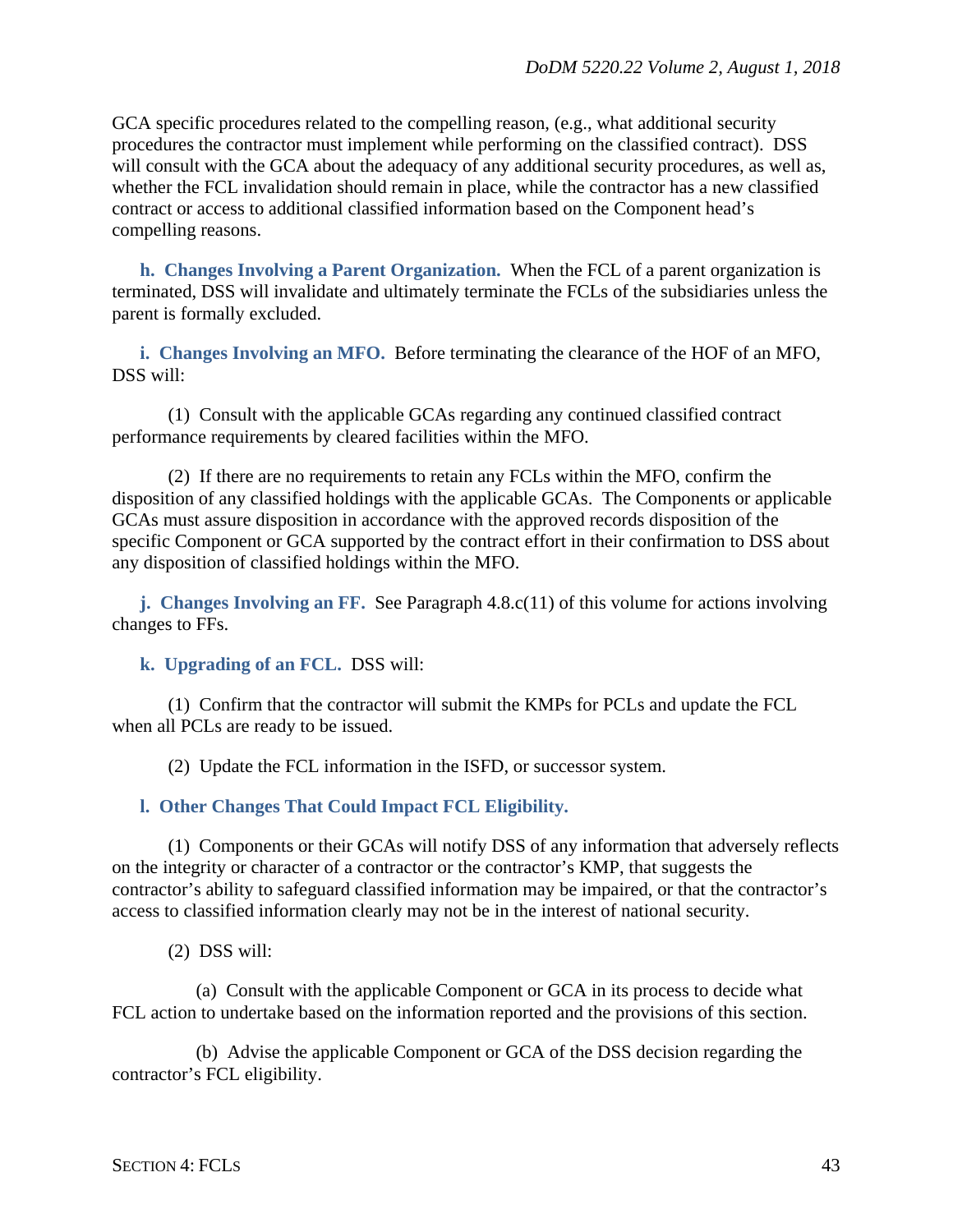**4.14. PERSONNEL ACTIONS AFFECTING AN FCL.** When the eligibility determination for an individual who is required to be cleared in connection with an FCL is denied, revoked, suspended, or withdrawn, then the FCL will be denied, invalidated, or revoked accordingly, unless the contractor has taken immediate action to remove the individual from their official position and effectively and formally excluded that person from access to all classified information.

a. DSS will consider the following when making a determination of the contractor's assurances of exclusion from access:

(1) The seriousness of allegations that led to the suspension of the eligibility.

(2) The actions that the contractor has taken to relieve the official from authority and influence over operations of the contractor.

(3) The degree to which the individual has been removed from access to classified information (e.g., removed the individual from access in the DoD personnel security system of record).

b. If the contractor does not take appropriate action to remove or exclude the individual from access:

(1) DSS will:

(a) Invalidate the FCL and ensure protection of all classified information or its disposition in accordance with the provisions of Paragraph 4.15 of this volume.

(b) In consultation with the applicable GCA(s), revoke the FCL in accordance with the provisions of paragraph 4.17 of this volume.

(2) The GCA will, in accordance with the provisions of paragraphs 4.15 and 4.17 of this volume:

(a) Determine whether to terminate or continue the contract and advise the applicable DSS field office of the decision.

(b) Coordinate with the DSS field office, annotated on the DD Form 254, to ensure appropriate disposition of all classified information in the contractor's possession.

## **4.15. INVALIDATION OF AN FCL.**

a. DSS will invalidate an FCL in accordance with the provisions of this section, if there is a changed condition or non-compliance with other requirements as set forth in DoD 5220.22-M that affect the ability of a contractor to adequately protect classified information.

b. When changed conditions occur pertaining to a contractor, the first consideration will be the safeguarding of classified information to which the contractor has current or impending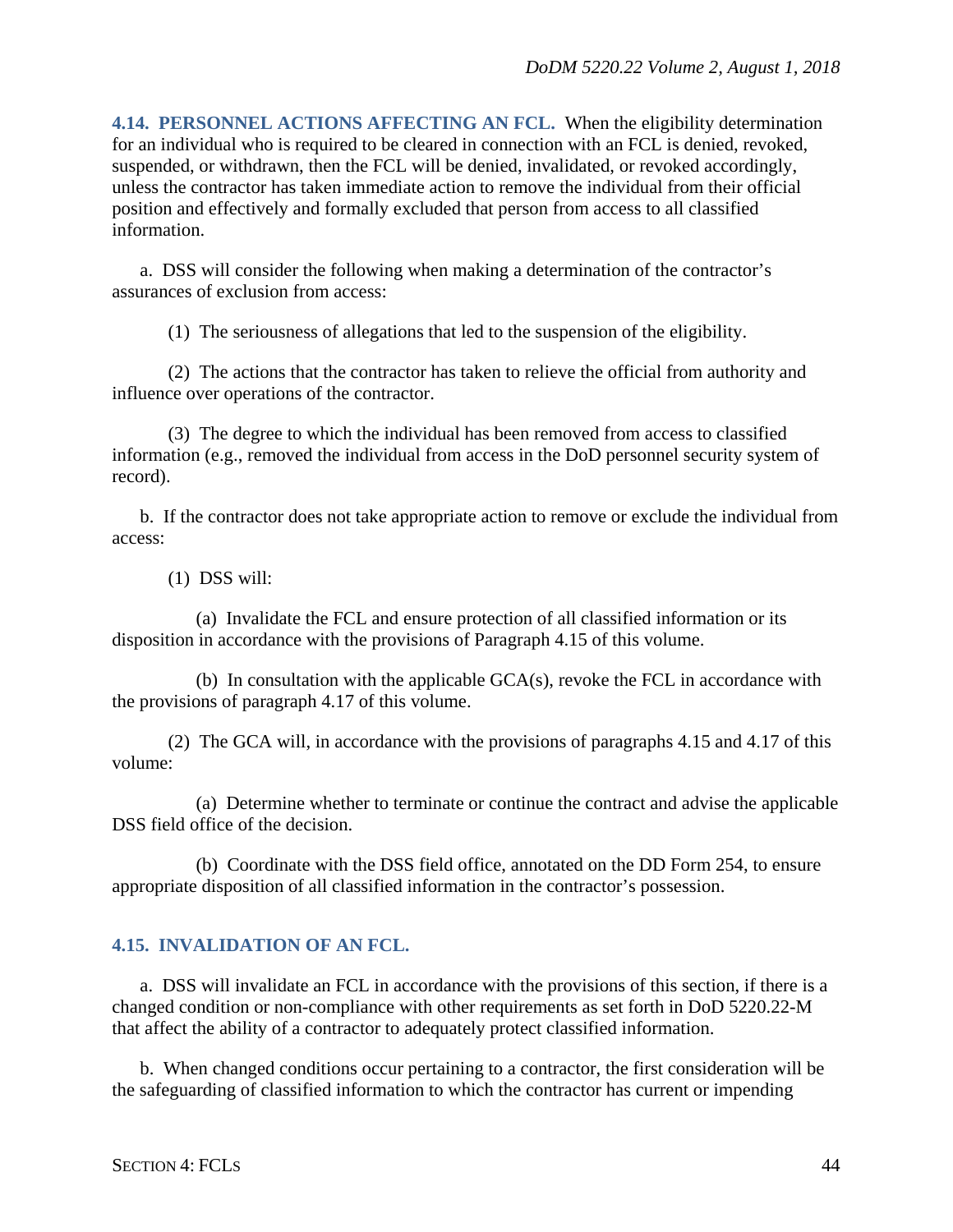access. DSS will take action to ensure the safeguarding of the classified information immediately upon an initial determination that conditions have changed. FCLs will not be invalidated immediately because of changed conditions if:

(1) DSS determines that classified information in the contractor's possession can be adequately safeguarded.

(2) In the case of a change of management, the new KMP will be effectively and formally denied access to classified information pending completion of PCL actions and required PCL forms are promptly submitted for processing. If new KMP are not expected to be cleared within 30 days, DSS will obtain an exclusion certificate in accordance with Paragraph 4.10 of this volume as an assurance of the contractor's intent to deny access to the uncleared KMP.

(3) In the case of FOCI, the contractor notified DSS prior to the changed condition and has submitted an acceptable FOCI action plan in accordance with DoD 5220.22-M. See Volume 3 of DoDM 5220.22 for FOCI procedures.

c. If it is necessary to invalidate the FCL:

(1) DSS will:

(a) Provide the contractor with immediate written notice that includes the reasons, ramifications, and required actions to bring the FCL back into a valid status, along with a specific time frame for corrective actions.

(b) Notify all stakeholder activities that have classified contracts with the contractor and all activities that have verified the FCL and safeguarding capability within the last year of the invalidation.

(c) Inform the GCA with current classified contracts, (i.e., the program manager, or contracting officer's representative, and industrial security point of contact) of the specific reasons for the invalidation (e.g., for a changed condition or due to the non-compliance from a security review) in sufficient detail to the GCA. Notify the NSA/CSS, as applicable, consistent with the provisions of Paragraph 13.5 of this volume.

(d) Request decision from the GCA as to whether or not the contractor may continue to perform on its existing contracts pending resolution of the security issues caused by the changed condition.

(2) GCA will:

(a) Review the details of the invalidation provided by DSS and make a risk management decision whether or not the contractor should be permitted to continue performing on their classified contracts, to include the ability to issue new subcontracts.

(b) Provide DSS with the GCA's formally documented decision as described in Paragraph 4.15.c.(2)(a) of this volume within 15 days.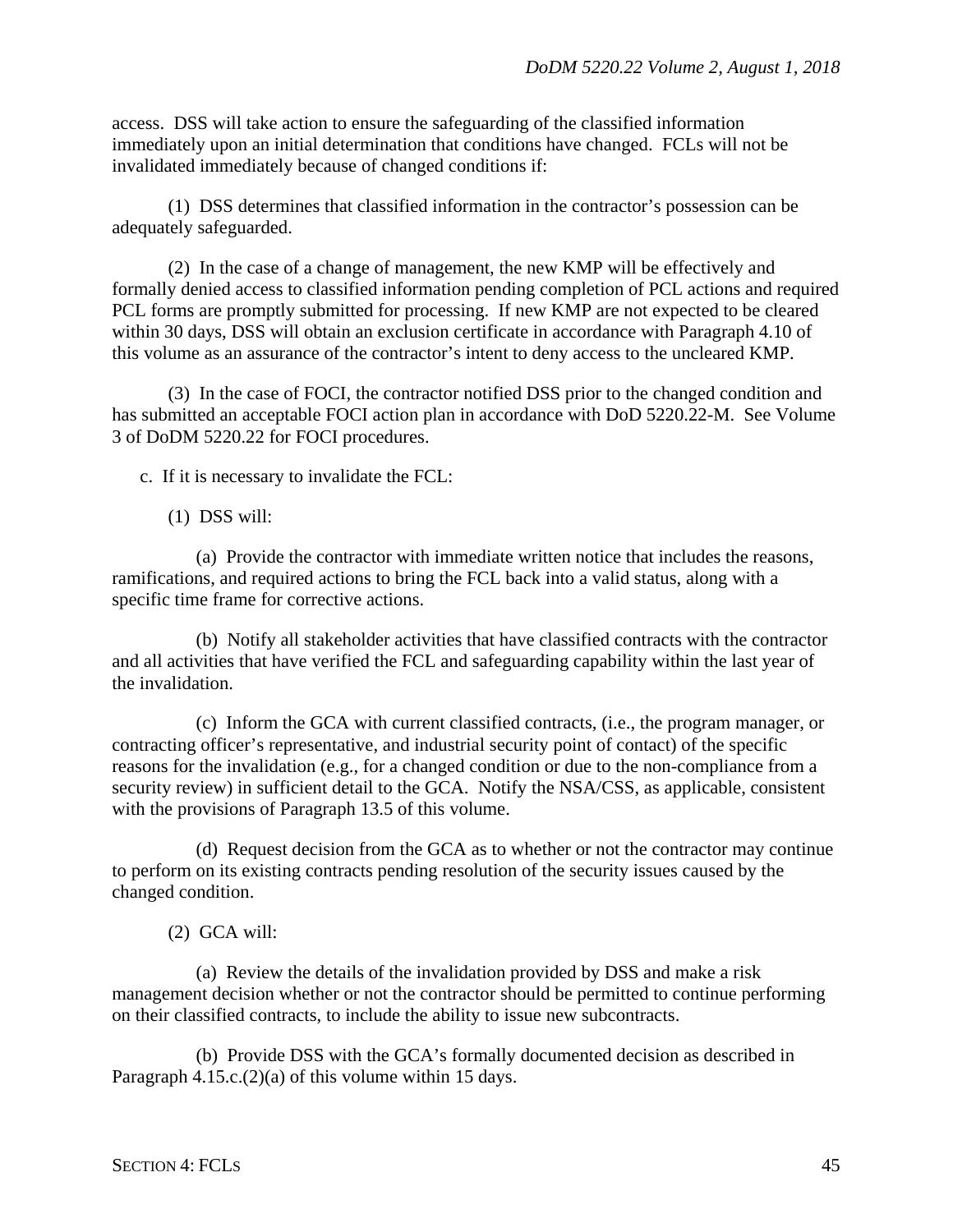(c) Coordinate with DSS regarding the recovery of classified and related unclassified material, if necessary.

**4.16. REVALIDATION OF AN FCL.** Once DSS determines that the situation that caused an invalidation of the FCL has been corrected, in accordance with the provisions of this manual, DSS will revalidate the FCL and notify all activities that were advised of the invalidation action that the invalidation has been lifted. If DSS determines that the situation that caused the invalidation of the FCL has not been corrected, DSS will not revalidate the FCL.

**4.17. REVOCATION OF AN FCL.** If the contractor refuses or is unable to take action to correct the situation that caused invalidation or has consistently demonstrated an unwillingness or inability to properly protect classified information:

a. The GCA(s) will:

(1) Determine whether the national security interest is best served by permitting contract completion instead of revocation action.

(2) Determine if and how any subcontractors should continue contract performance upon revocation of a prime contractor's FCL.

(3) Coordinate with DSS to ensure the appropriate disposition of classified and unclassified related material prior to revocation action. The Components or applicable GCAs must assure disposition in accordance with the approved records disposition of the specific Component or GCA supported by the contract effort.

(4) Provide DSS with a decision, in writing, within 15 days from the DSS request to revoke the FCL.

(5) Consult or coordinate with DSS, if the GCA's formal decision is that contract performance will continue instead of revocation, to determine the procedures to be followed to protect any remaining classified information until contract completion, in accordance with Paragraph 4.17.b(2) of this volume.

b. DSS will:

(1) In consultation with the appropriate GCAs, NSA/CSS, and the DoD SAPCO, as applicable, revoke the FCL, revoke all accesses associated with the revoked FCL, and coordinate with all affected GCAs to ensure that classified information in the possession of the contractor is properly safeguarded, until it is removed.

(2) Coordinate with the GCA(s) to determine the procedures to be followed to protect any remaining classified information in the possession of the contractor until contract completion, if a GCA determines that it is in the best interest of the USG to permit contract completion instead of a revocation action.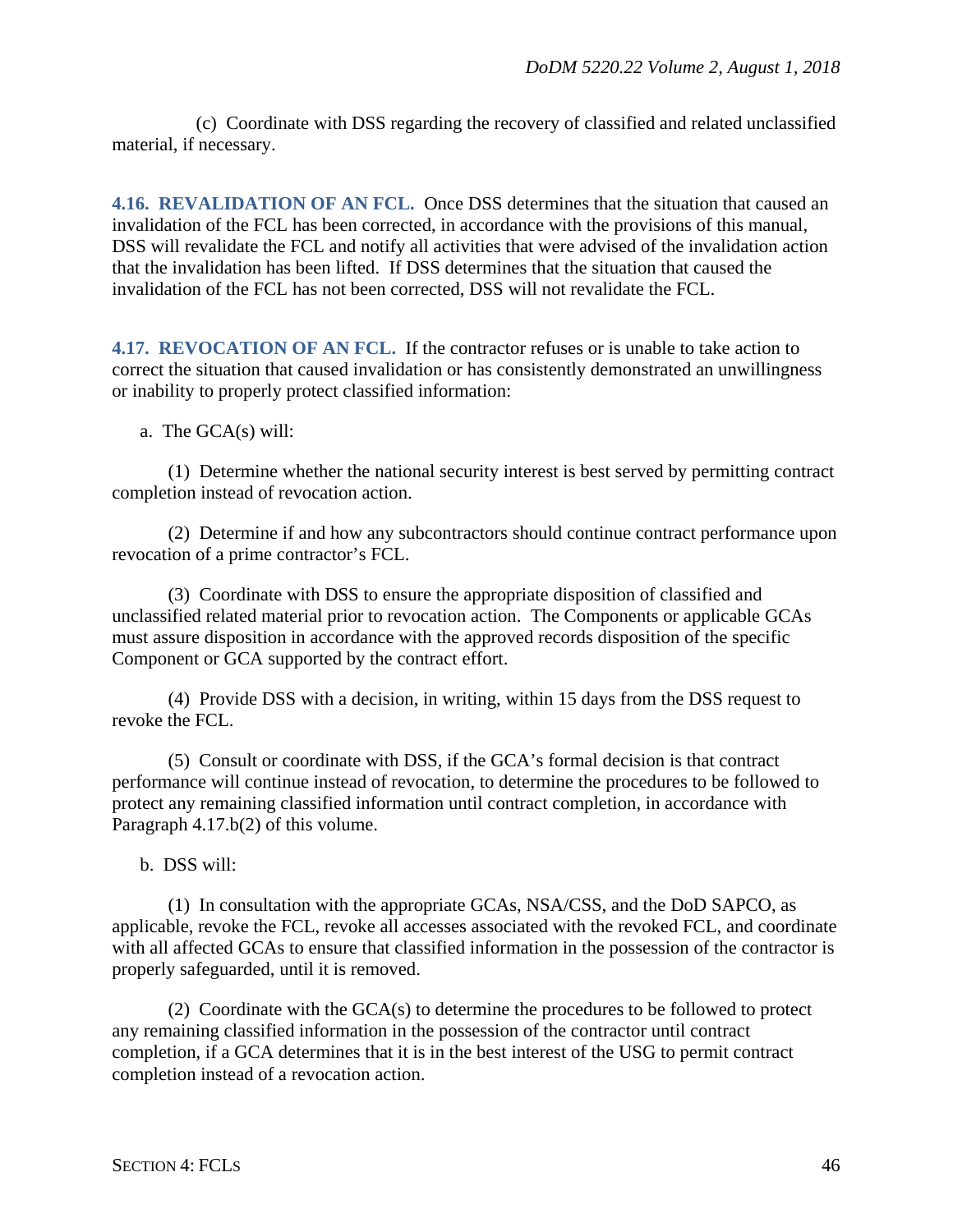(3) Notify any other contractor affected by the GCA's decision (e.g., a contractor working as a subcontractor on the classified contract(s)).

(4) Notify Defense Contract Management Agency and Defense Contract Audit Agency of the facility clearance revocation to assure that any issues that could impact auditing or contract administration with the revocation are considered.

(5) Notify any other contractor having a classified contract with the contractor in question if the company's FCL is being revoked.

(6) Ensure appropriate disposition of all other classified material prior to the revocation action.

(7) Notify all GCAs and companies that have verified the FCL of the contractor, via the system of record, within the past year, or have requested to be notified of FCL changes, of the revocation action.

(8) Terminate the contractor's FCL in accordance with Section IV of the DD Form 441 or DD Form 441-1.

c. If the contractor subsequently takes corrective action, and the GCA submits a new FCL request, DSS may process the company for a new FCL.

## **4.18. MAINTENANCE OF CONTRACTOR INFORMATION.**

a. DSS is the office of record for the maintenance of all information pertaining to contractor FCL records and information about all contractors under its cognizance. This information is used to respond to all inquiries regarding the clearance status and storage capability of contractors. It is also used to provide continuing assurance to GCAs regarding the contractor's ability to protect classified information. (Appendix 4A of this volume contains a listing of contractor information to be maintained.)

b. DSS will retain information pertaining to the FCL, safeguarding capability and other industrial security actions in accordance with authorized Records Disposition Authority for Industrial Security Facility Case Files, National Archives and Records Administration (NARA) and Chapter 12 of Title 36, CFR.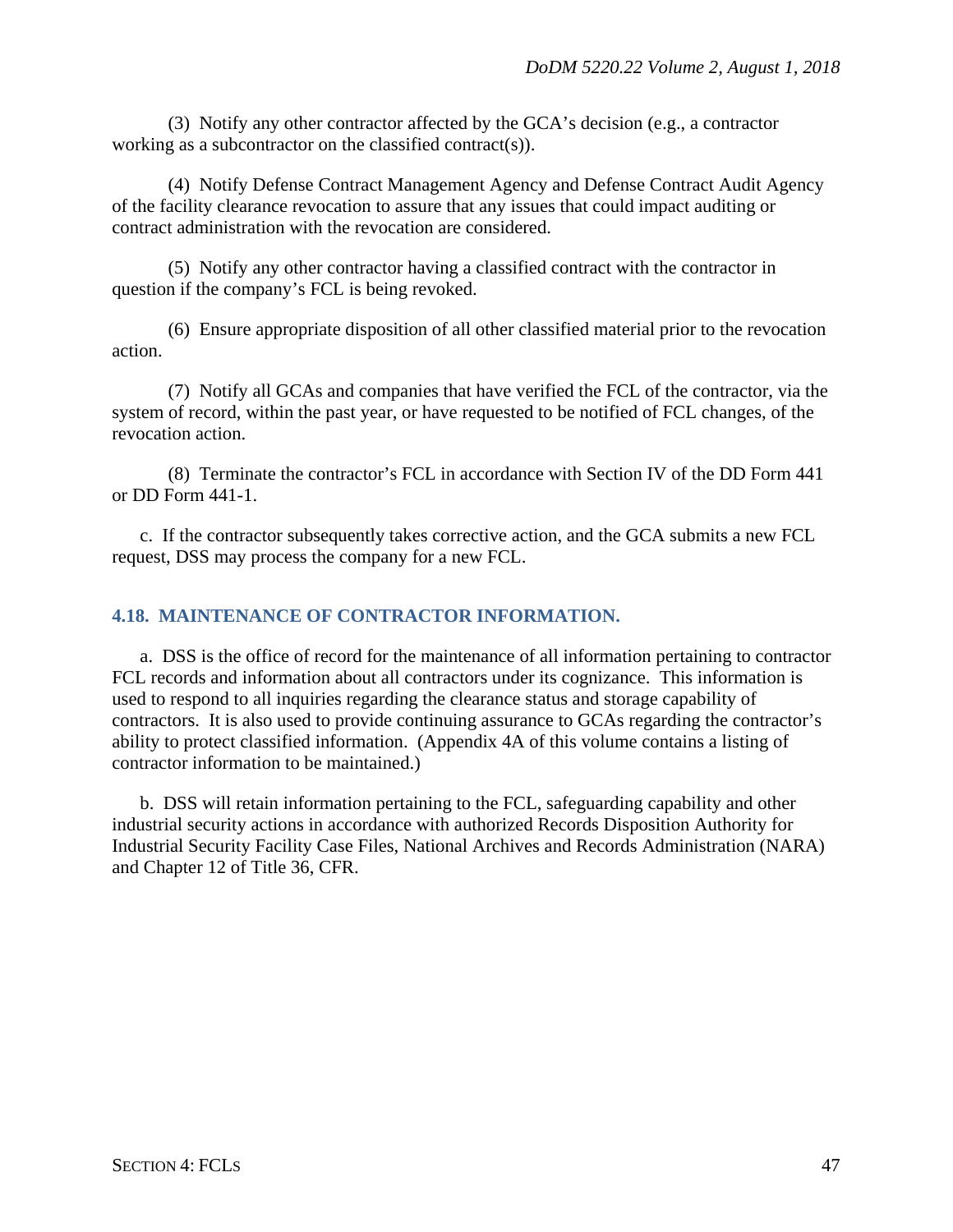# **APPENDIX 4A: DSS MAINTENANCE OF CONTRACTOR INFORMATION**

**4A.1.** Information to be maintained by DSS in accordance with Section 4 of this volume, includes, but is not limited to:

- a. Basic FCL and storage capability information:
	- (1) Company legal name.
	- (2) Company alias names and prior names.
	- (3) Commercial and government entity code.
	- (4) Physical address.
	- (5) Unclassified mailing address.
	- (6) Classified mailing address.

(7) FSO name as well as corporate security official, overseeing NISP security matters, as applicable.

- (8) Phone numbers (unclassified and secure telephone equipment, if applicable).
- (9) E-mail address (unclassified and classified, if applicable).
- (10) FCL level.
- (11) Clearance date.
- (12) Approved storage capability and level.
- (13) Special accesses (depending upon sensitivity may be stored elsewhere).
- (14) KMP identifying information, to include the insider threat senior official.

(15) HOF and principal management facility information, if applicable, and business structure relationships for parent and subsidiary companies throughout the chain of ownership.

- (16) Approved off-site locations, if applicable.
- (17) Responsible field oversight element.
- (18) Industrial security representative assigned.
- (19) Information systems security professional assigned.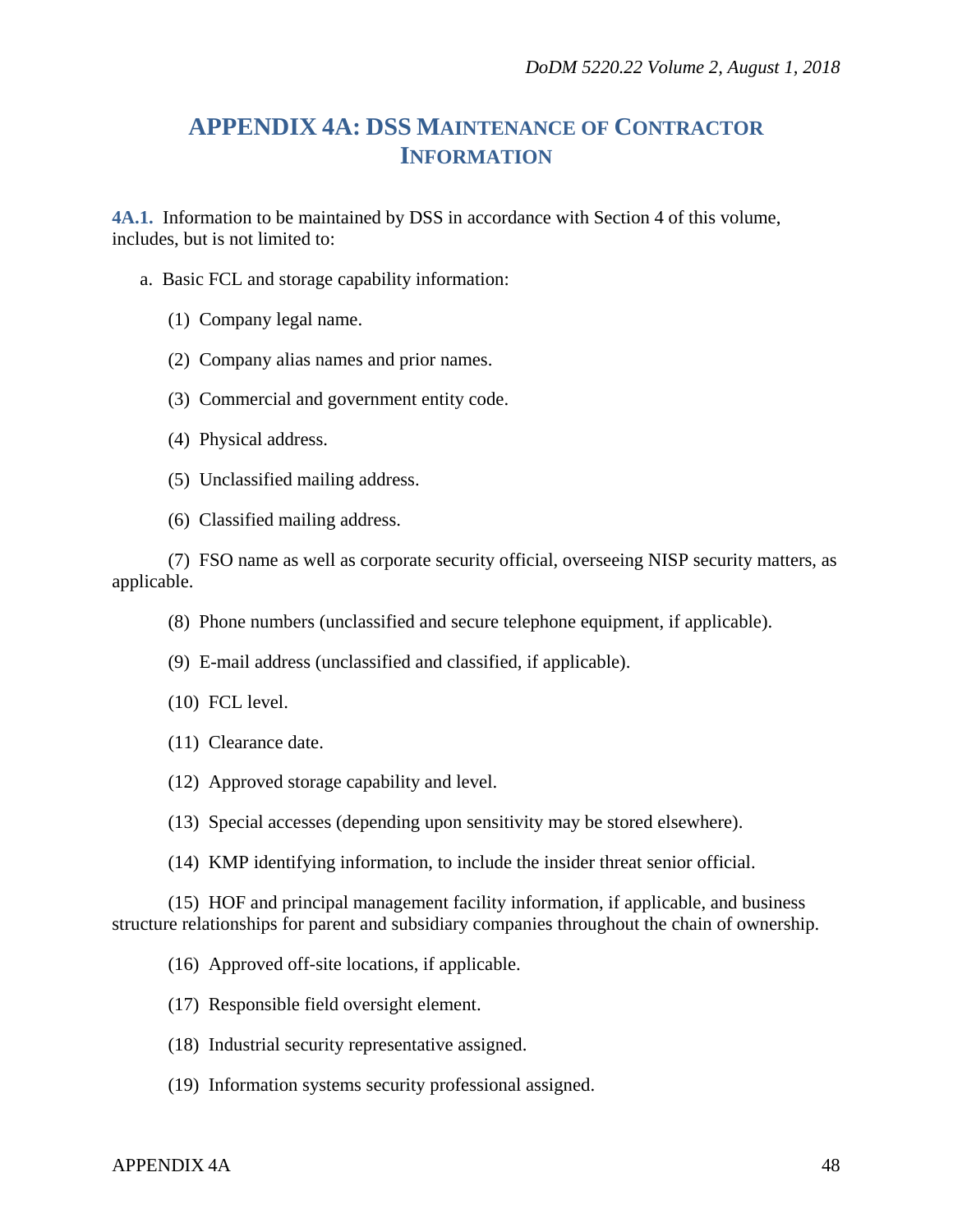(20) CI Special Agent.

b. Documentation of approval actions, advice and assistance provided to the contractor, security violations, administrative inquiries, last dates of the FSO's security, CI and insider threat awareness briefing of employees and the insider threat program personnel training, and any other actions and their resolution and related data; some of which may be stored separately.

c. Results or reports of security reviews (in accordance with Appendix 14A of this volume).

d. Classified contract numbers with the associated DD Forms 254 as well as the names of major programs requiring access to classified information, prime contractor information, and subcontractor information.

e. Description of the contractor's export control system and identified empowered official.

f. FOCI mitigation instrument, if applicable, as well as any national interest determinations if there is a Special Security Agreement in place. See Volume 3 of this manual for details.

g. Number of all employees.

h. Number of cleared employees by clearance level, to include PCL requirements and projections.

i. Number and country for foreign national employees or long term visitors.

j. Numbers and types of storage containers and facilities.

k. Numbers and types of classified material – documents, hardware, software.

l. Numbers and types of information system (IS).

m. Enrollment in cyber threat sharing (e.g., Defense Industrial Base Cyber Security/Information Assurance Program ).

n. Applicable threat assessments, which may be stored separately depending upon protection requirements.

o. Special requirements. Certain information or documents may require specialized safeguarding and access restrictions. Such requirements may exist for critical program information (CPI) designation and countermeasures, operations security (OPSEC) requirements, designation as a critical national asset or requiring critical infrastructure protection.

p. Reports submitted or information furnished by the facility or company consistent with the provisions of DoD 5220.22-M, including individual reports and collective statistics and analysis and resolution, which may be stored separately.

q. International involvement.

(1) Foreign classified contract information.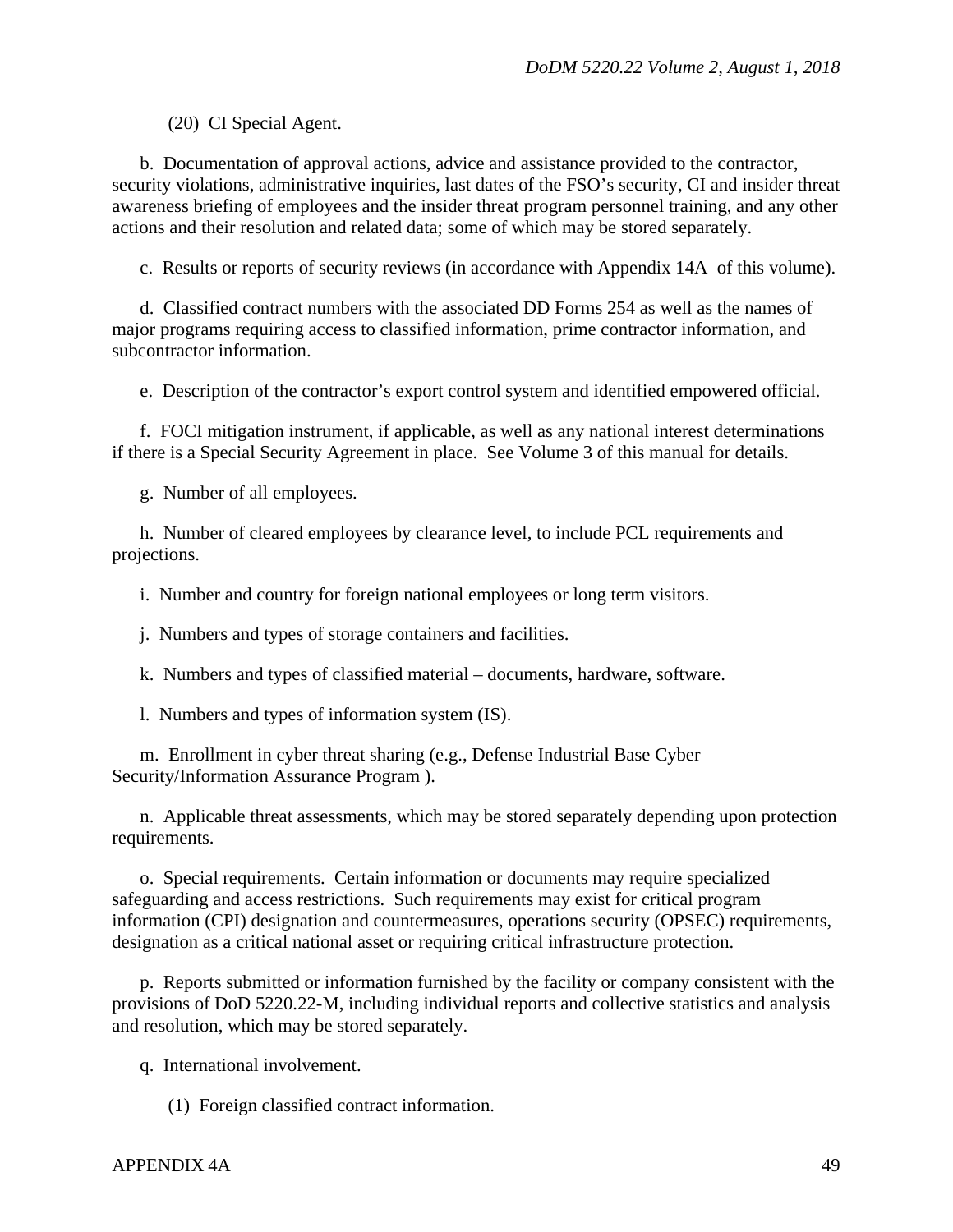- (2) Export authorizations.
- (3) FGI on hand.
- (4) Technology control plans (TCPs).
- (5) Program/project security instructions.
- (6) Transportation plans.
- (7) Foreign visitors.
- (8) Security education, support, and oversight for employees at overseas locations.

**4A.2.** Data elements as DSS, in consultation with OUSD(I) CI&S, may determine are needed for historical and comparative snapshots may be maintained (e.g., number and level of FCL in place or requested to date and processing times compared to the same time in one or more prior years, and list of countries of foreign ownership pertaining to FOCI mitigation instruments in place).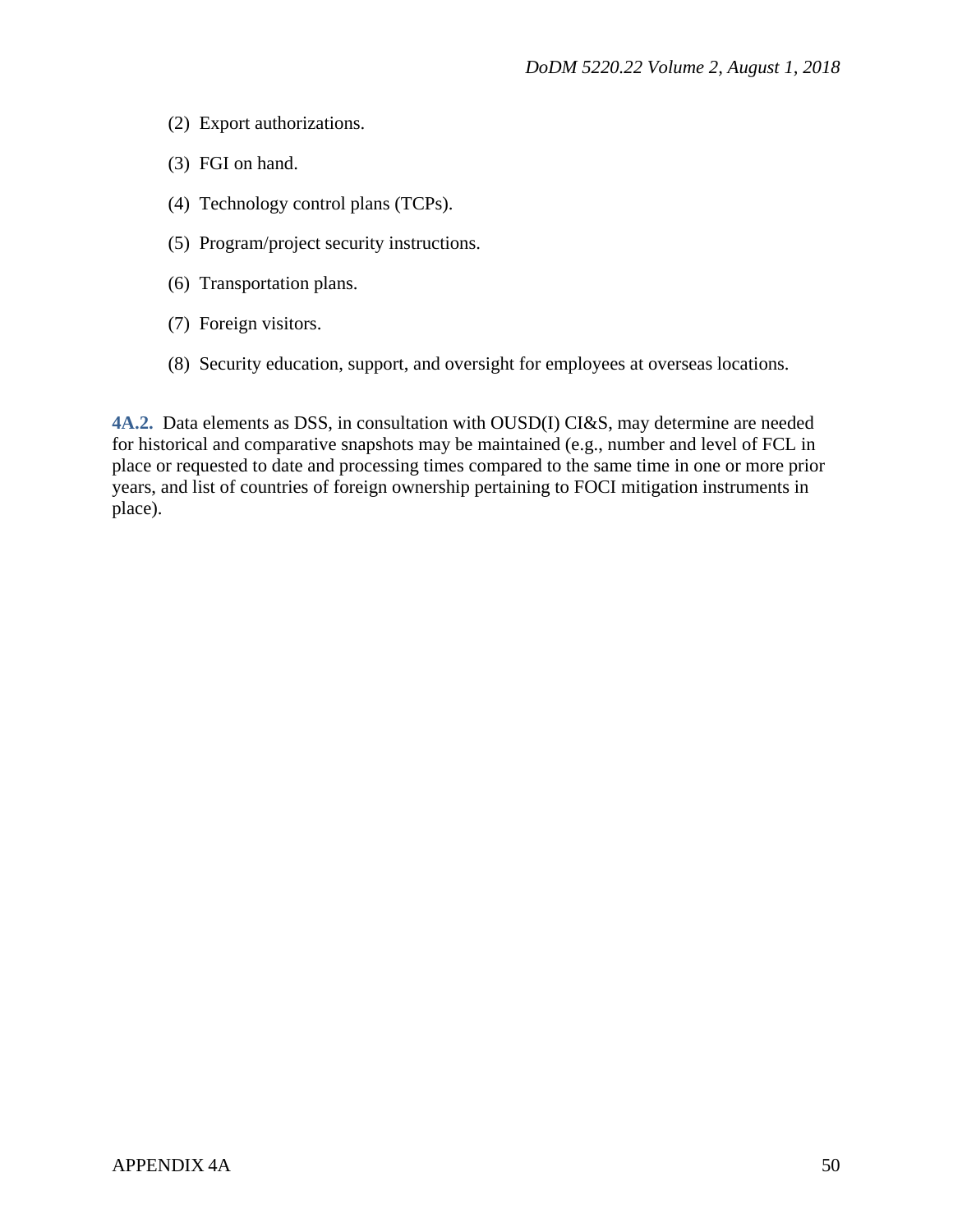# **SECTION 5: ELIGIBILITY FOR ACCESS TO CLASSIFIED INFORMATION**

## **5.1. GENERAL.**

a. After a USG adjudication facility grants eligibility for classified information to which contractor personnel require access, an employing contractor complies with the provisions of DoD 5220.22-M to record said access in the approved DoD personnel security system of record.

b. The DoD CAF grants eligibility for an employee of a contractor only after the contractor has certified to DSS that there is a legitimate requirement for eligibility for access to classified information in the performance of assigned duties and the appropriate personnel security investigation (PSI) is completed and favorably adjudicated by the DoD CAF. The DOHA ultimately makes eligibility determinations (favorable or not) for those contractor employees that have been issued a statement of reasons (SOR) at the collateral level. The DoD-granted eligibility must occur before the contractor can give access to the employee as stated in DoD 5220.22-M.

c. GCAs will not provide a contractor employee with access to classified information unless:

(1) The company has the appropriate FCL for the level of classified information in accordance with Section 4 of this volume.

(2) There is a USG-granted eligibility for access to classified information at the appropriate level for that individual in the approved DoD personnel security system of record.

(3) There is a legitimate requirement for access to classified information by the employee of the contractor in the performance of assigned duties.

(4) The contractor employee has executed the SF 312.

d. Contractor personnel will not be granted access to classified information at a higher level than the overall FCL of their employing contractor (i.e., CONFIDENTIAL, SECRET, or TS).

(1) DSS does not record or verify eligibility or access to SCI or SAP information; this eligibility must be verified through applicable SCI or SAP channels.

(2) When actual knowledge of classified information is not required by contractor personnel, and reasonable physical security measures cannot be employed to prevent aural or visual access to classified information by contractor personnel, the applicable GCA indicates the requirements in the DD Form 254 for a PCL consistent with the provisions of Paragraph 6.2.a.(1) of this volume.

e. DoD 5220.22-M requires the contractor to report when an employee no longer wishes to be processed for a clearance or to continue an existing clearance. Therefore, when an employee of a contractor makes it known on the PCL application, or otherwise formally (i.e., by the FSO), that he or she will not work on a classified contract or perform in a capacity requiring access to classified information for any reason, DSS will coordinate with the contractor's FSO and the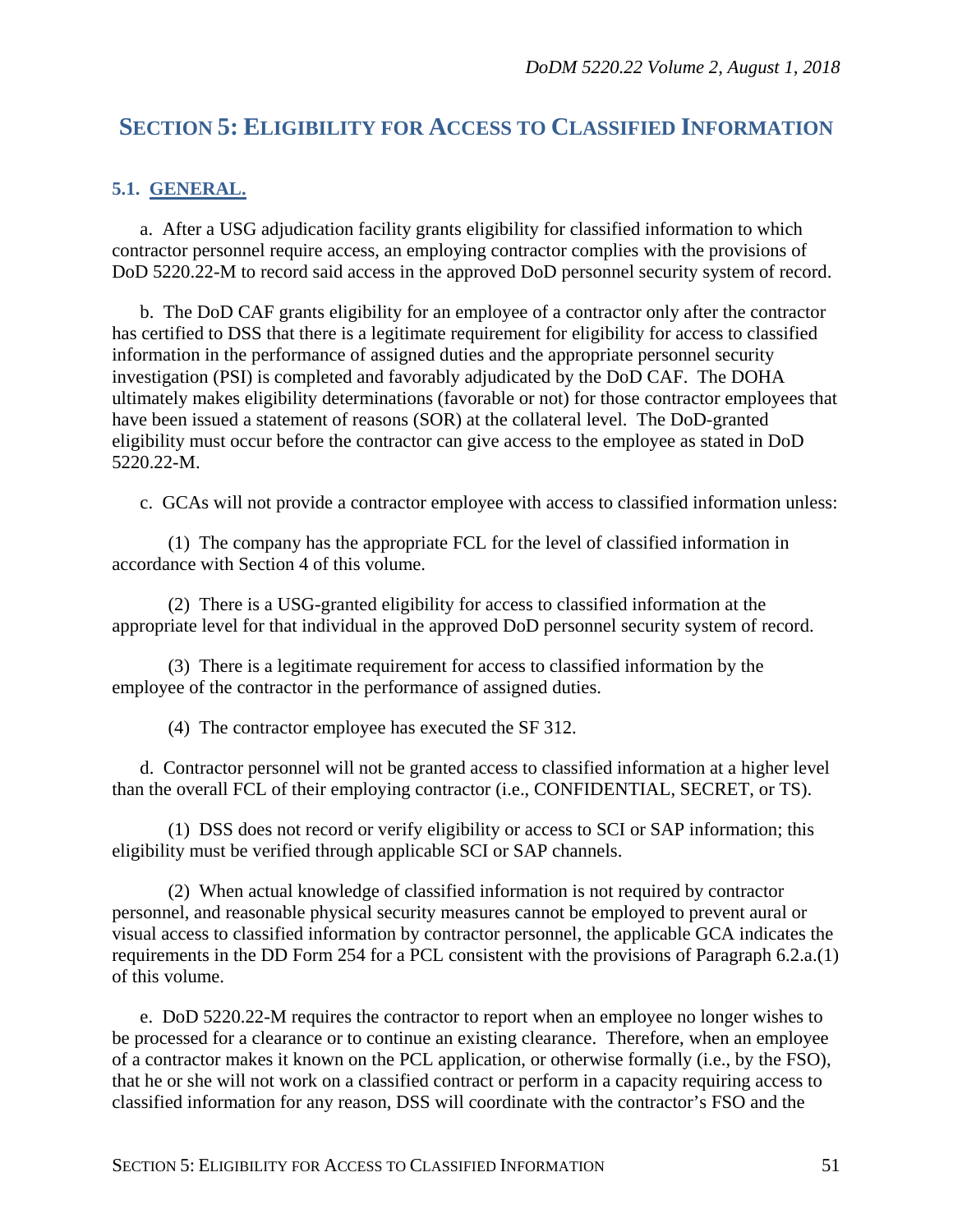DoD CAF, as applicable, on administrative actions to remove existing access to classified information or discontinue pending clearance eligibility. Such a statement by the contractor's employee negates consideration of the employee as a bona fide candidate for clearance because the employee will not, in fact, have access to classified information. The DoD personnel security system of record will be annotated by either DSS or the DoD CAF to explain that the administrative actions occurred based on the employee's statement.

f. See Paragraphs 6.2.a.(2)(a) and 6.2.a.(2)(b) of this volume with regard to contractor personnel requiring logical access to IS or recurring physical access to government installations when access to classified information is not required.

g. DSS makes and records interim eligibility determinations for contractor employees in the DoD personnel security system of record as set forth in Section 6 of this volume. The DoD CAF and DOHA are responsible for making and recording eligibility determinations for access to classified information in the DoD personnel security system of record, maintaining such records, requesting further investigations as required, and in coordination with DSS, preparing recommendations for suspension. DOHA ultimately makes final eligibility determinations (favorable or not) in the DoD personnel security system of record for those contractor employees that have been issued an SOR at the collateral level. When applicable, the DoD CAF notifies DSS of contractor personnel who may meet the criteria for suspension with respect to PCLs for contractor personnel requiring access to classified information when the employing contractor is under DSS cognizance in accordance with DoDD 5220.6.

h. The approved DoD personnel security system of record maintains security clearance and adjudicative determinations for military personnel, civilian employees of the DoD, consultants to Components and their GCAs, and for employees and consultants of contractors under DoD oversight. DSS will provide direction to contractors accessing the DoD personnel security system to perform PCL maintenance actions for contractor personnel within their span of control.

# **5.2. RECIPROCITY.**

a. DoD reciprocally accepts existing clearance eligibility determinations or clearances from other USG agencies in accordance with E.O. 13467, the December 12, 2005 Office of Management and Budget(OMB) Memorandum and the July 17, 2006 OMB Memorandum, and part 732 of Title 5, CFR.

b. Any previously granted PCL or eligibility for a contractor employee, based upon a current investigation of a scope that meets or exceeds that necessary for the clearance required, will provide the basis for issuance of a new clearance without further investigation or adjudication unless significant derogatory information that was not previously adjudicated becomes known to the granting agency, the previous eligibility was granted based on an exception, condition, waiver or deviation, or there has been a break in access to classified information greater than 24 months. This provision does not prevent an agency from reconsidering its own decision to grant eligibility or access.

(1) If the DoD personnel security system of record does not reflect eligibility for access to classified information, DSS will accept a request from the contractor indicating the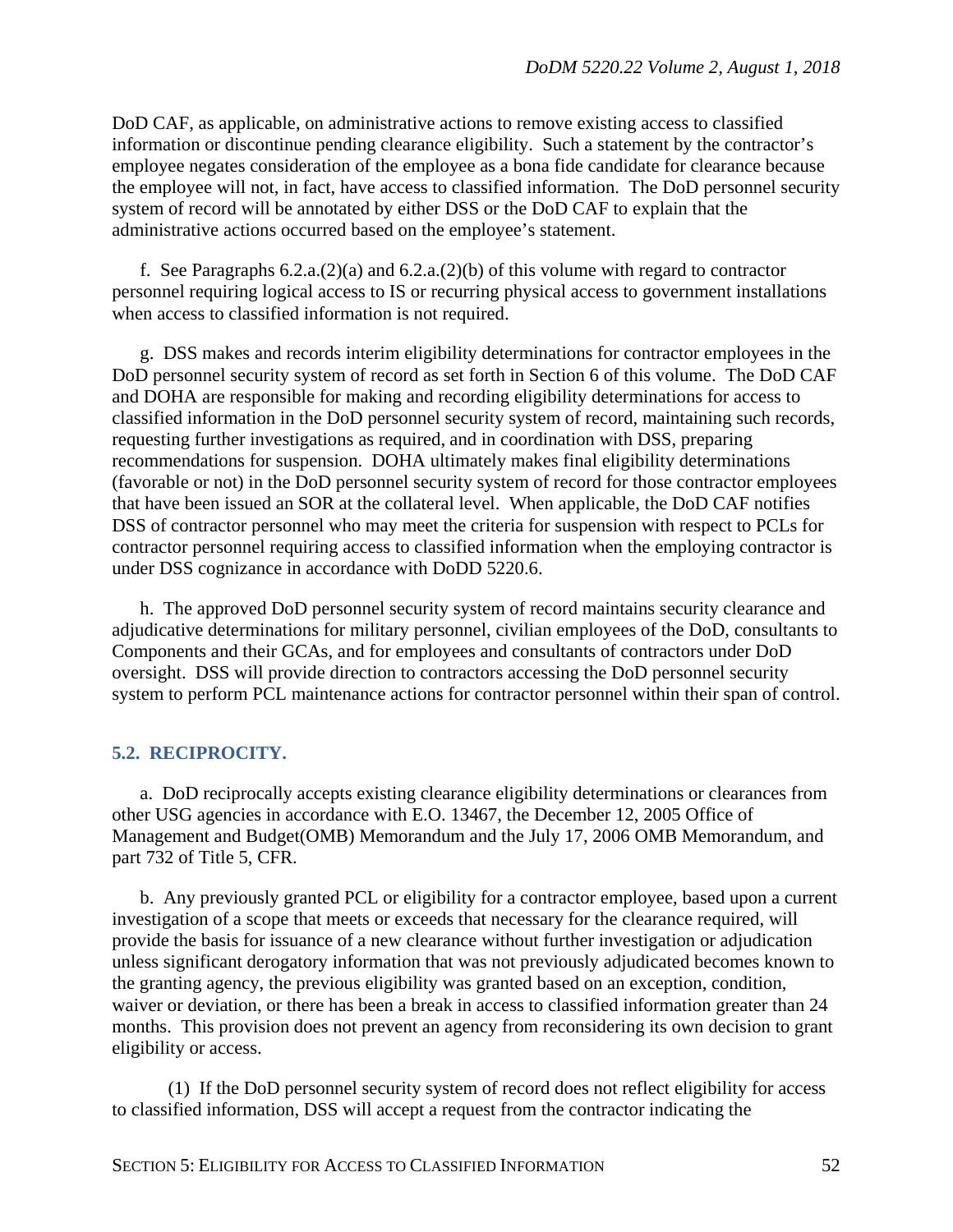organization that issued the eligibility and dates of access, if the contractor is aware that the applicant had access to classified information within the past 24 months. Once DSS has verified the eligibility, the DoD CAF will record eligibility in the DoD personnel security system of record.

(2) If DSS cannot verify the prior eligibility, DSS will notify the contractor of required actions, which may include a new investigation request.

c. Personnel who currently have access to classified information are subject to continuous evaluation consistent with DoDM 5200.02, ICD 704, E.O. 13467, E.O. 12968 and E.O. 13764.

**5.3. INVESTIGATIVE REQUIREMENTS.** PSIs and clearance eligibility determinations for contractor personnel and consultants who require access to classified information will be conducted in accordance with the standards and guidelines established in DoDM 5200.02.

**5.4. CLEARANCE APPLICATION.** DSS provides guidance to the FSO of his or her responsibility to advise the contractor personnel of the clearance application procedures to include format and submission.

**5.5. PRE-EMPLOYMENT CLEARANCE ACTION.** DSS may begin processing a PCL application prior to actual employment provided a written commitment has been made by the contractor and the applicant has accepted the employment offer in writing. The commitment for employment must indicate that employment will commence within 30 days of the granting of the eligibility, as annotated in DoD personnel security systems of record, that permits the employee to perform the tasks or services associated with the contract or government requirement for which the individual was hired.

#### **5.6. INTERIM PCLS.**

a. A contractor employee may be granted interim eligibility for access to classified information where official functions must be performed prior to completion of the investigation and adjudication process.

b. Interim eligibility will be valid for no more than 1 year, provided the delay in making a final determination is due to an incomplete investigation (e.g., the Investigative Service Provider is unable to complete the subject interview because the subject is deployed overseas).

c. The 1 year interim eligibility granted on an incomplete investigation may be extended for a single period of up to 6 months upon approval by the designated Component authority when the benefit of granting or continuing access clearly outweighs security concerns. A compelling need request for an extension must be submitted when continued interim access will exceed more than 1 year. When the extensions for continued interim access for more than 1 year involve a NISP contractor, DSS must confirm that the applicable GCA has a compelling need before DSS approves the extension.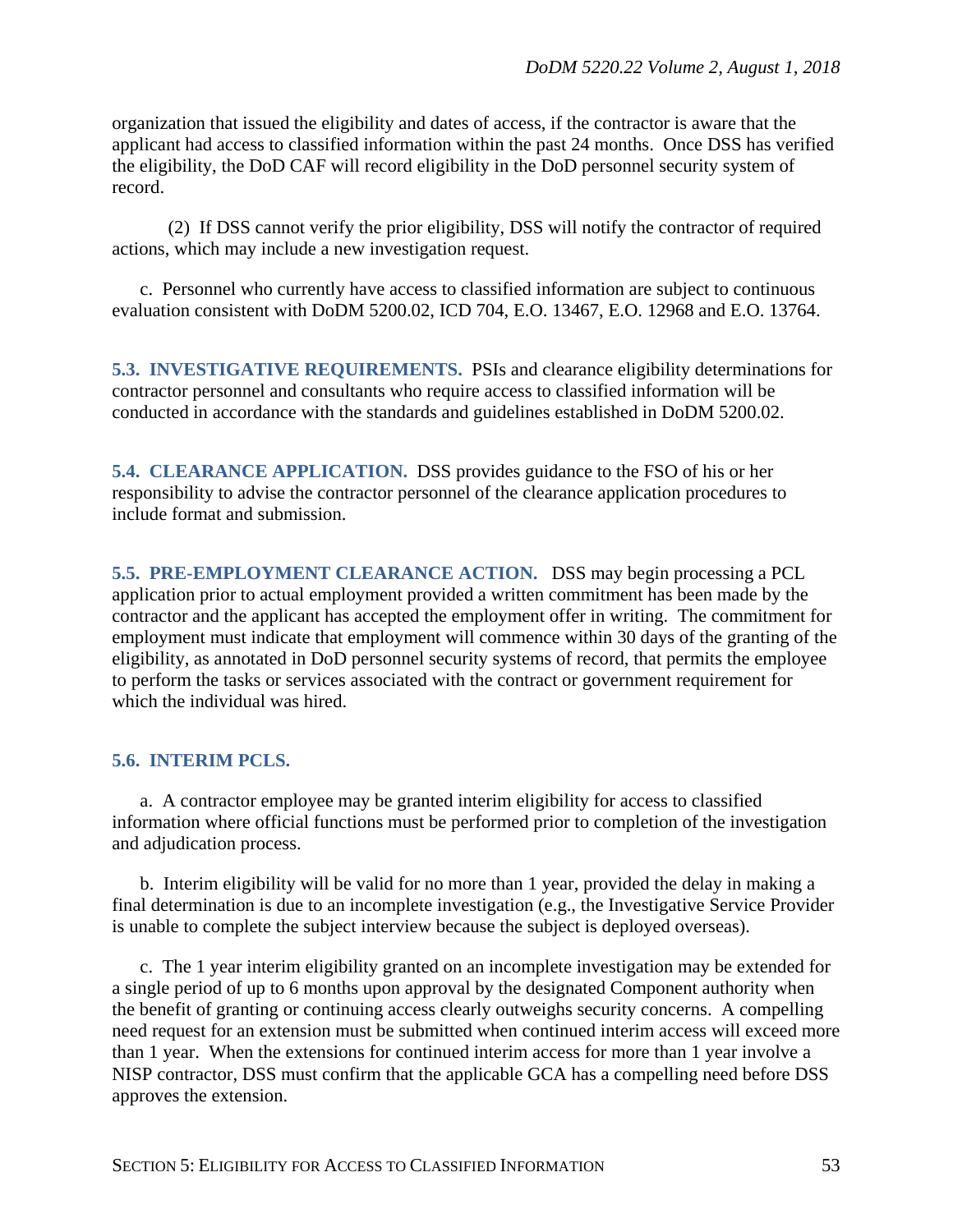d. DSS will grant interim eligibility for access to classified information to contractor personnel in accordance with DoDM 5200.02 and the January 27, 2017 USD(I) Memorandum or its successor.

e. Interim PCLs are valid for access as follows:

(1) An Interim SECRET or CONFIDENTIAL PCL is valid for access to classified information at the level of the eligibility granted. It is not valid for access to COMSEC information, RD, or NATO information.

(2) An Interim TS PCL is valid for access to TS information and SECRET and CONFIDENTIAL levels for RD, NATO, and COMSEC information. An Interim TS PCL is the equivalent of a final SECRET PCL.

(3) Access to SAP information or SCI based on an interim PCL is a determination made by the granting authority. If the granting authority authorizes SCI eligibility for an employee of a contractor, the underlying collateral eligibility granted by the DoD CAF also exists unless it is suspended, denied, revoked, or until there is no longer a DoD affiliation.

f. Withdrawal of a contractor's interim eligibility will not be construed as denial, suspension, or revocation of clearance. The DoD CAF will make an adjudicative determination upon the completion of the investigation.

### **5.7. LIMITED ACCESS AUTHORIZATION (LAA).**

a. Only U.S. citizens are eligible for a clearance eligibility determination. Compelling reasons may exist for approving specific, limited access to classified information by a non-U.S. citizen. The DoD CAF may grant an LAA for contractor employees up to the SECRET level in those rare circumstances when the non-U.S. citizen possesses unique or unusual skill or expertise that is urgently needed to support a specific USG contract, a cleared or clearable U.S. citizen is not available and investigative requirements are satisfied. PSIs for an LAA will be conducted in accordance with DoDM 5200.02. Cleared contractor requests for an LAA will be submitted through the responsible GCA to the DoD CAF, in accordance with DoD 5220.22-M.

b. An individual granted an LAA may not be granted access to:

- (1) TS information.
- (2) RD or Formerly Restricted Data (FRD).

(3) Information that has not been authorized for disclosure by a USG designated disclosure authority to the country of which the individual is a citizen.

(4) COMSEC information.

(5) Intelligence information. In accordance with ICD 704, a candidate for SCI access must be a U.S. citizen, and only the DNI or designee can waive this requirement.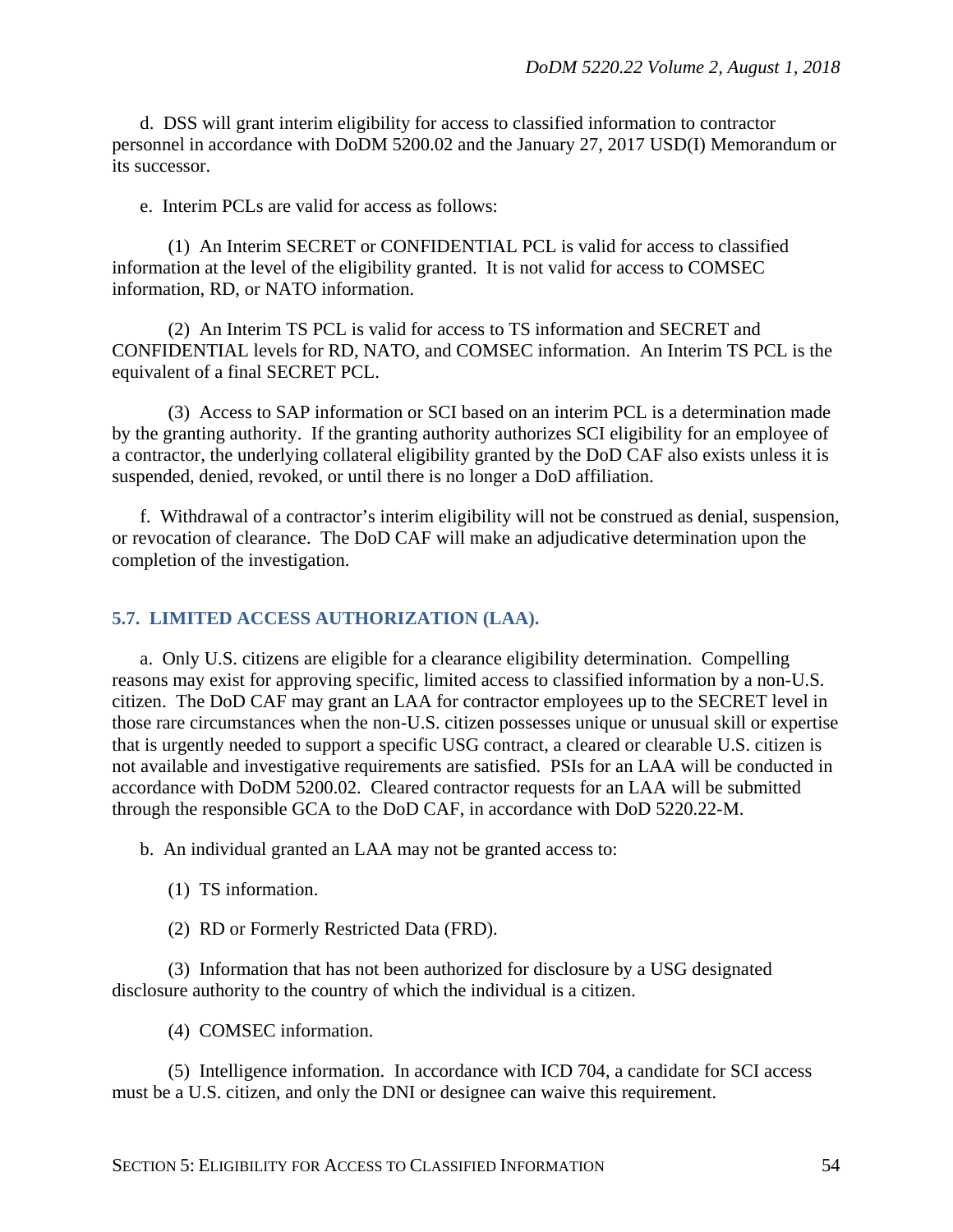(6) NATO information, except as follows: Foreign nationals of a NATO member nation may be authorized access to NATO information subject to the terms of the contract, if DSS obtains a NATO security clearance certificate from the individual's home country. NATO access will be limited to performance on a specific NATO contract.

(7) Information for which foreign disclosure has been prohibited in whole or in part.

(8) Information provided to the USG in confidence by a third-party government and classified information furnished by a third-party government.

c. If the GCA intends to support the request for a contractor employee's LAA, the GCA must verify the need for the LAA and endorse the letter of justification provided by the contractor to DSS. The GCA endorsement will also include a statement that the responsible designated disclosure authority has verified that the classified information at issue would be authorized for disclosure to the government of the potential employee's country of citizenship. If the GCA does not support the request, it will so state and return the denied request to the cleared contractor. For those GCA-endorsed requests, DSS, in coordination with the DoD CAF will ensure that the entire endorsement package is retained for 2 years after termination of the LAA. The GCA-endorsed contractor's letter of justification for an LAA will include:

(1) The individual's name, date and place of birth, position title, and current citizenship.

(2) A statement that a qualified U.S. citizen cannot be hired in sufficient time to meet the contractual requirements.

(3) A statement of the unusual expertise possessed by the applicant.

(4) A statement that access will be limited to a specific USG contract (specify contract number).

(5) A list of the specific material to which access is proposed (delineate as precisely as possible and identify any other GCA that may have jurisdiction over any of the material, if applicable).

(6) A statement that the classified information to be accessed is releasable to the individual's country of citizenship (disclosure determination) or that an export license has been obtained.

d. Components and GCAs should be aware that DoD 5220.22-M prohibits a contractor from assigning an employee who is a non-U.S. citizen with an LAA outside the United States on programs that will involve access to classified information. Such an assignment negates the basis on which an LAA may have been provided for the contractor's employee.

**5.8. CONSULTANTS.** There are two types of contractor consultants: those serving as consultants to Components and their GCAs and not under the purview of the NISP; or those serving as self-employed consultants to contractors in the NISP, in accordance with DoD 5220.22-M.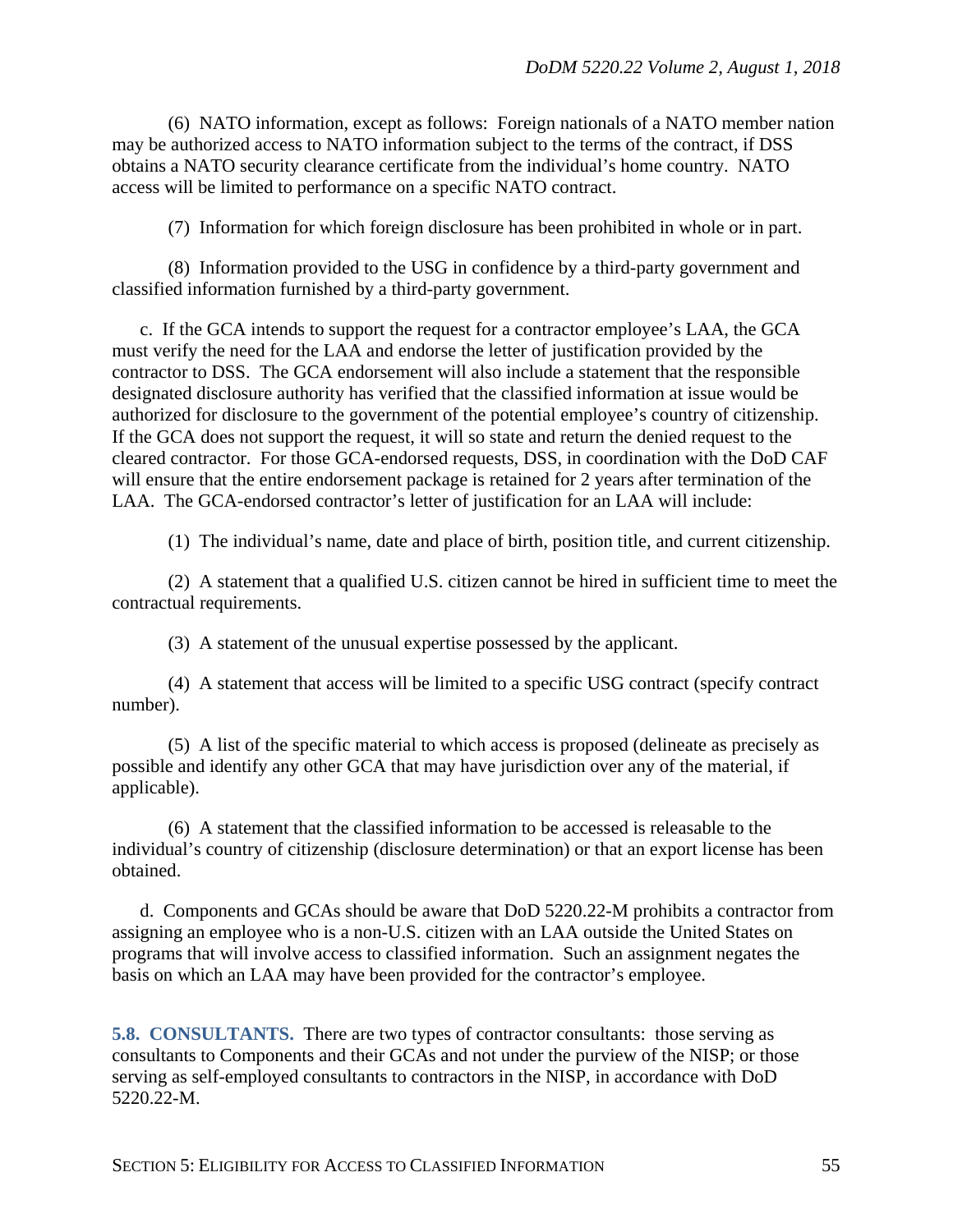a. Contractor consultants to Components and their GCAs are not under the purview of the NISP and will be processed for a PCL through the applicable Component or GCA's procedures.

b. In accordance with DoD 5220.22-M, self-employed consultants to contractors, who require access to classified information, must have a valid eligibility prior to the contractor granting access. In addition, DoD 5220.22-M precludes the contractor from assigning a selfemployed consultant outside the United States with responsibilities requiring access to classified information.

c. For these self-employed consultants, DSS will:

(1) Consider, for security oversight and the contractor's security administration purposes, that the contractor consultant is an employee of the hiring contractor.

(2) Confirm that the consultant and the using contractor jointly execute an agreement specifying security responsibilities.

(3) Verify that the consultant does not access classified information except at the hiring contractor location, on the premises of the Component or GCA on behalf of the hiring contractor, or while on authorized visits in support of and with the approval of the hiring contractor, in accordance with the provisions of DoD 5220.22-M. (See Paragraph 4.8.c.(8) of this volume for criteria for a self-incorporated consultant to be eligible for an FCL.)

**5.9. PCLSA.** A written assurance from a non-U.S. citizen's government of the person's eligibility for a specified level of PCL, under that government's investigative requirements, is acceptable to satisfy U.S. investigative requirements when the U.S. scope cannot be met for an LAA. Further, a PCLSA may be necessary for a U.S.-granted PCL when a U.S. citizen has lived in another country. Several bilateral security agreements and DoDD 5230.11 recognize this need and sanction the providing of PCLSAs. DSS will request the PCLSA from other governments, when required. DSS also will provide PCLSAs on U.S. citizens to other governments, upon receipt of a valid request.

## **5.10. SUSPENDING AN EXISTING PCL.**

a. Upon receipt of a report of adverse information concerning a cleared employee of a contractor, the DoD CAF and DSS will coordinate, as applicable, to obtain such additional information as may be required to determine whether the person's eligibility for access to classified information remains in the interests of national security.

b. Whenever the DSS director has reasonable cause to believe , based on all available facts, that continued access to classified information by an employee of a contractor is not in the interests of national security, the DSS Director is authorized to suspend the DoD NISP collateral clearance eligibility for said contractor employee, after coordination with the DoD Office of the General Counsel. Additionally, the DoD CAF, DSS or other Components, as applicable, may recommend suspension of the DoD NISP collateral clearance eligibility for a contractor employee to the Director, DSS.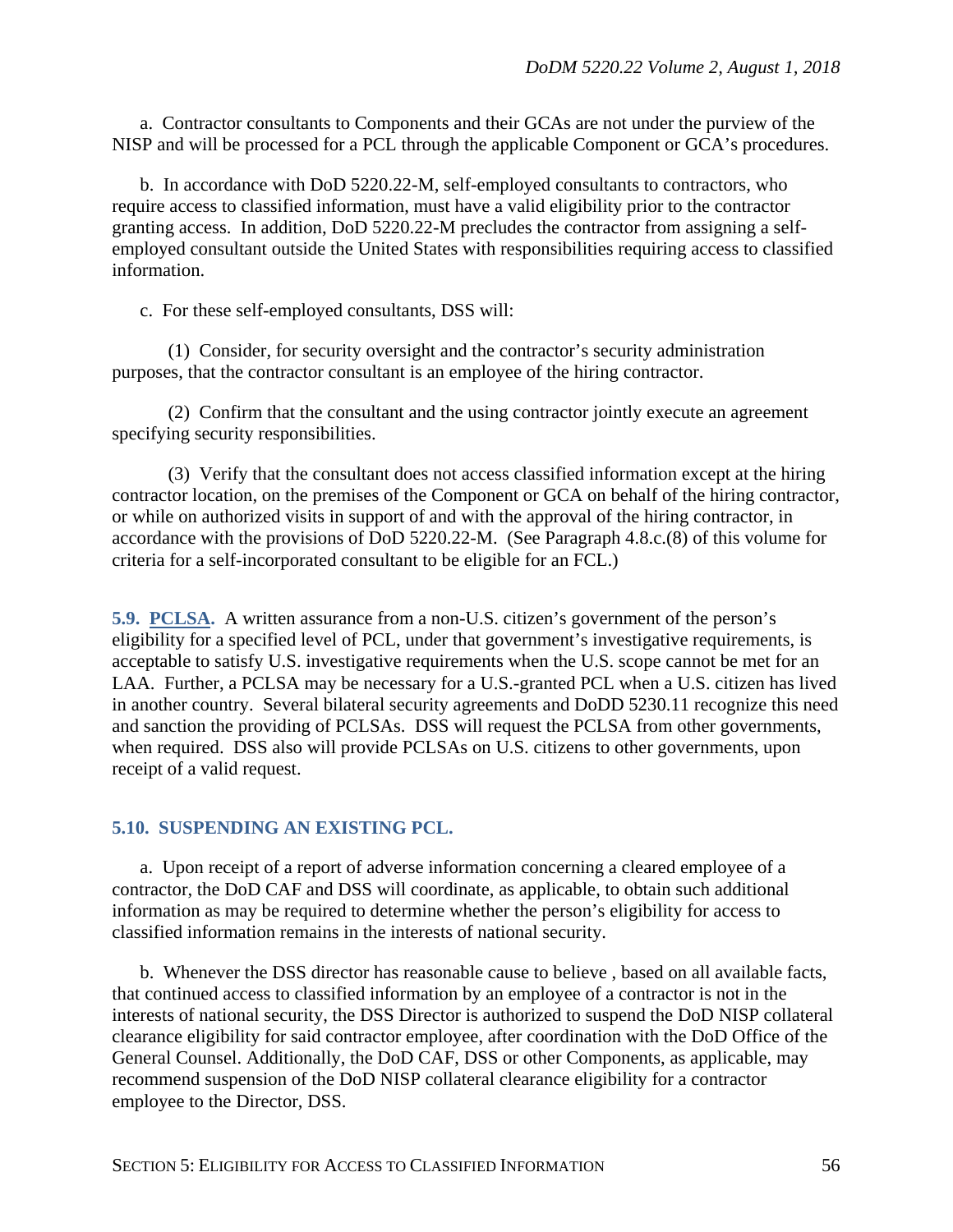c. Whenever the DSS Director becomes aware of revocation or denial of a contractor employee's eligibility determination by another adjudication facility, and the DSS Director has reasonable cause to believe that continued access to classified information by that contractor employee is not in the interests of national security, the DSS Director is authorized to suspend collateral eligibility of that contractor employee, after coordination with the DoD Office of the General Counsel. The DoD CAF, DSS or other Components, as applicable, may also recommend to the Director of DSS to suspend the contractor employee's collateral eligibility.

d. In accordance with DoDD 5220.6, the DSS Director is authorized to rescind suspensions made pursuant to Paragraphs 5.10.b and 5.10.c of this volume, after coordination with the DoD Office of the General Counsel, if upon presentation of additional information, the DSS Director determines that continued eligibility for access to classified information is not clearly consistent with the interests of national security.

e. When DSS suspends a DoD NISP collateral eligibility determination for a cleared employee of a contractor, DSS will notify the contractor employee involved concerning the action, the reasons for the action, and provide a copy of the applicable policy issuances. DSS will also notify the employing contractor of the suspension action and request that the contractor remove access for that contractor employee in the DoD personnel security system of record. Under no circumstances will DSS advise the employing contractor of the reasons for the suspension action. If the issue(s) underlying the suspension action could have an impact on the stability of the FCL, DSS will determine what actions are necessary to maintain a valid FCL.

f. The DoD CAF and DSS may disclose information developed in the course of official investigations only to those who have an official requirement for such information. DoD policy strictly prohibits the disclosure of information developed by official investigation to a contractor who is the employer of the subject of the investigation.

g. The GCA will immediately report to DSS any adverse or questionable information that comes to its attention concerning a contractor employee who has been cleared, or is in the process of being cleared, for access to classified information which may indicate that such access is clearly not consistent with the national interest.

h. GCAs issuing access approvals for SAPs or SCI will notify DSS when:

(1) Taking adverse action on the clearance eligibility or access of a contractor employee or consultant for a contractor with SAP or SCI access.

(2) Becoming aware of any adverse or questionable information concerning a contractor employee or consultant for a contractor with SAP or SCI access.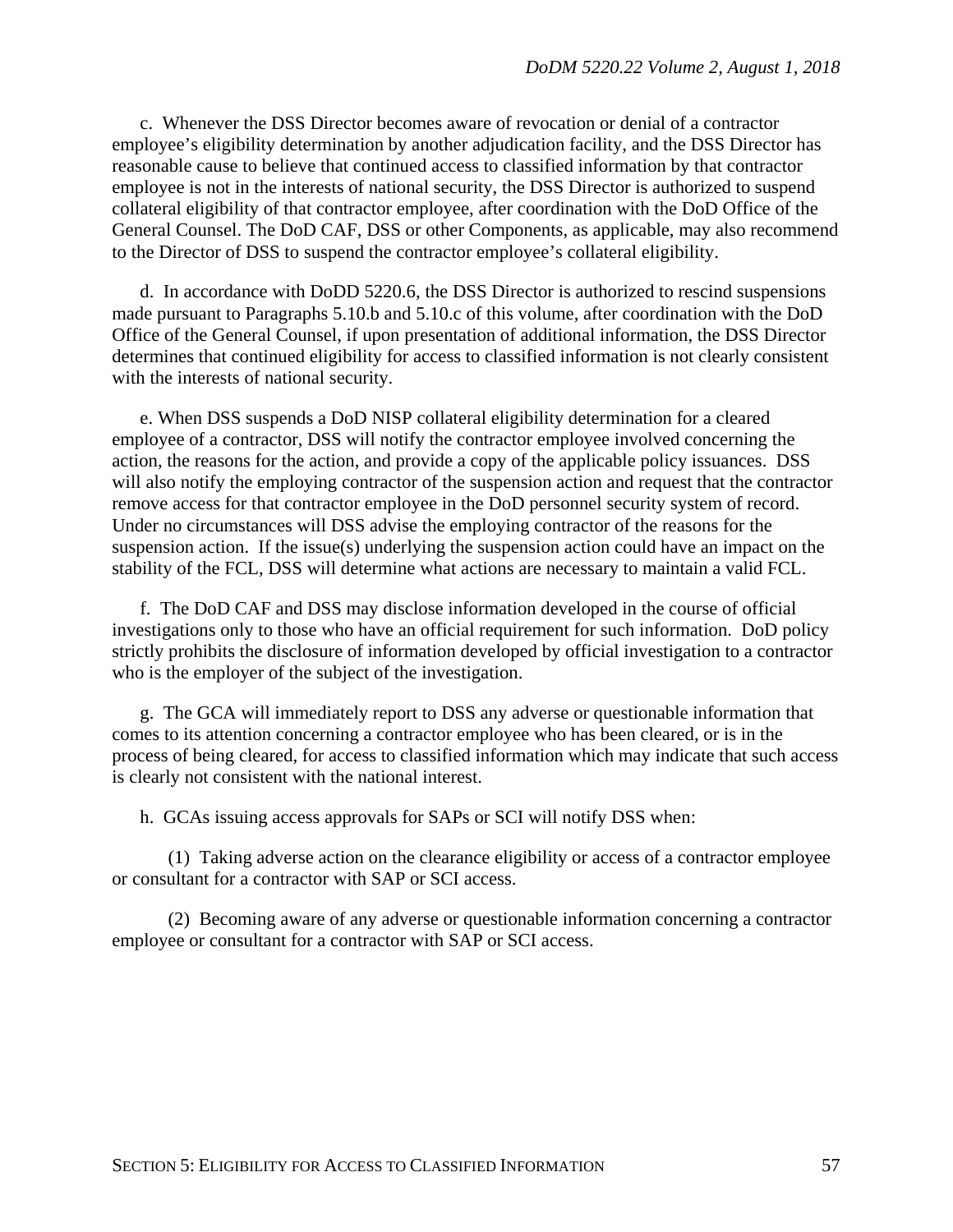# **SECTION 6: CONTRACTING THAT REQUIRES ACCESS TO CLASSIFIED INFORMATION**

**6.1. GENERAL.** A Component and its GCAs will include enough lead-time in the acquisition cycle to accomplish all required security actions. In many instances, advanced planning can ensure that access to classified information will not be required in the pre-award process. This would preclude processing an entire bidder list for FCLs. When access to classified information is not a factor in the pre-award phase, but will be required for contract performance, only the successful bidder or offer or will be processed for an FCL in accordance with Section 4 of this volume.

**6.2. PROCEDURES.** Before the release or disclosure of classified information to a contractor, the GCA will:

## **a. Determine the Security Requirements of the Contract**

(1) If it is determined that access to classified information will be required in the performance of the contract, the contract is considered to be a "classified contract." When actual knowledge of classified information is not required, but reasonable physical security measures cannot be employed to prevent aural, physical, or visual access to classified information during contract performance, it may be necessary to sponsor an FCL for a company. The GCA or foreign government will indicate such requirement in the DD Form 254 or security aspects letter as applicable. Notices posted to the U.S. Government-wide point-of-entry located at fedbizopps.gov should indicate any FCL requirements. A security requirements clause and a DD Form 254 must be incorporated in the solicitation in accordance with the FAR. Instructions for completing the DD Form 254 are available at www.dss.mil at Job Aids under Professional Education or the Center for Development of Security Excellence. The contractor must possess an FCL at the classification level required for contract performance. Safeguarding capability is required if classified information is to be released to the contractor for possession at its cleared facility.

(2) If the GCA determines that access to classified information is not required, the contract is not considered a "classified contract" within the meaning of this manual; instead, those are non-NISP contracts that would not require a DD Form 254 or security aspects letter. (See Paragraph 6.2.a.(1) of this volume for those contracts where aural or visual access to classified information cannot be precluded.)

(a) DSS does not fund investigations for non-NISP contracts (i.e., those that do not require access to classified information under DSS security cognizance). GCAs are responsible for funding any and all background investigation requirements established in non-NISP contracts (e.g., network or system administrators, access to government installations or facilities or issuance of the common access card (CAC)). See paragraph 52.204-09 of the FAR and applicable DoD or Component policies for specific guidance. In addition, DSS will not fund an investigative requirement at a higher level than required for access to classified information (e.g., a higher level than required for access to classified information (e.g., a higher level investigation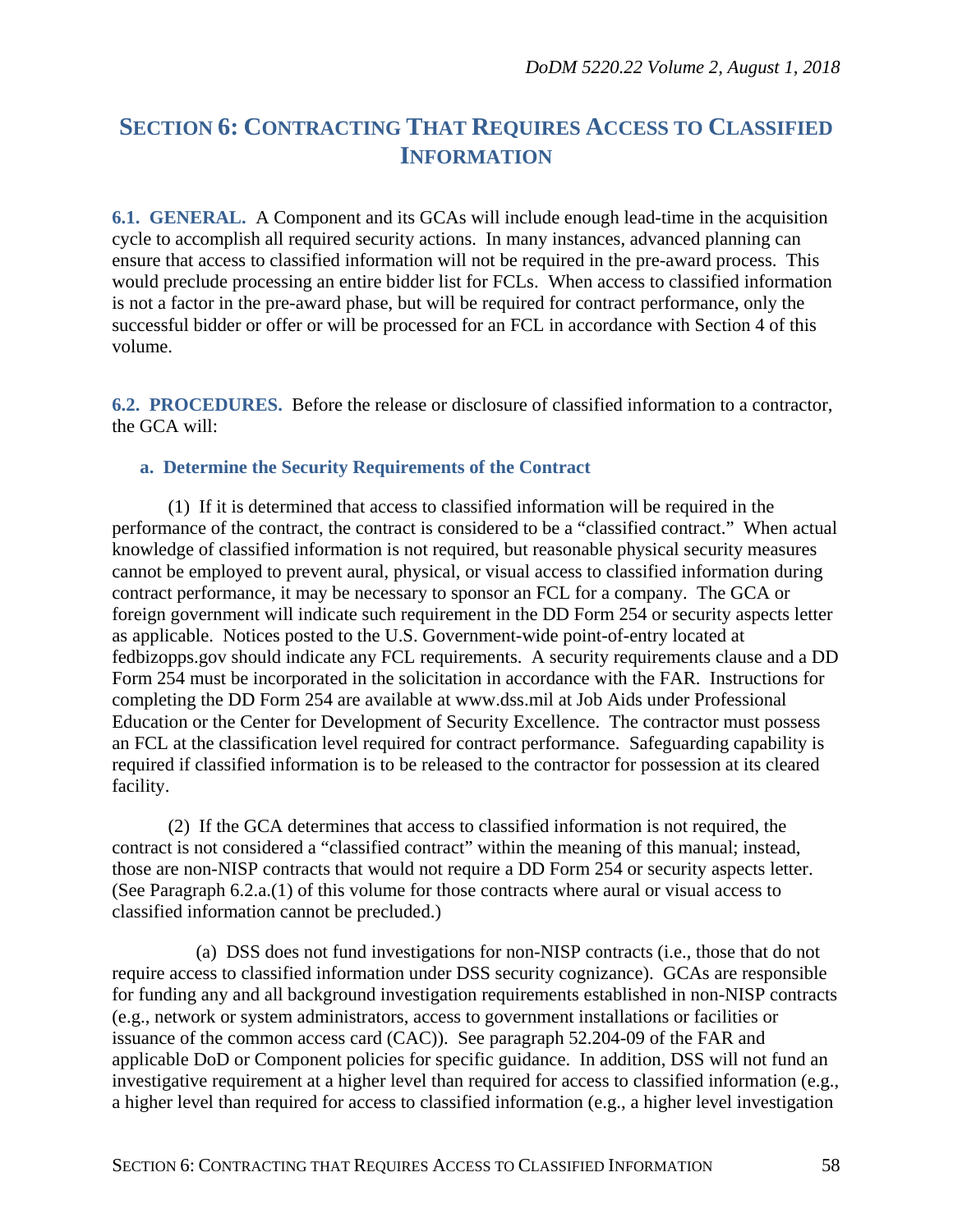for a system administrator position when access to classified information is only at the SECRET level). The GCA funds the higher level investigation requirement in such cases and upon completion of the investigation, requests the DoD CAF to adjudicate for the applicable clearance eligibility (i.e., for SECRET level clearance eligibility).

(b) In instances where a contractor employee requires both a national security determination and a DoD CAC, the eligibility determination to grant access to classified information satisfies the background investigation requirements to support DoD CAC issuance. The DoD CAF will adjudicate the national security investigation at the request of the GCA when clearance eligibility is required.

#### **b. Determine Clearance Status of Prospective Contractors**

(1) The GCA will verify the contractor's FCL status and safeguarding capability through the DSS' website. DSS will prominently post instructions at [www.dss.mil](http://www.dss.mil/) on how to verify an FCL and safeguarding capability including how to request updates to that information.

(2) If a facility does not have the appropriate FCL or safeguarding capability, the GCA will submit (i.e., sponsor) a request for an FCL and establishment of safeguarding capability, as applicable, to DSS.

(3) The lack of an existing FCL is not sufficient justification to exclude a contractor from competing or being awarded a classified contract provided the contractor is willing and eligible to be processed for an FCL and take all required actions associated with such processing on a timely basis.

#### **c. Pre-Award Access to Classified Information**

(1) When pre-award access to classified information is required in order for contractors to answer solicitation requirements, the GCA will include information in the pre-award DD Form 254 outlining safeguarding and destruction requirements for the pre-award classified information. Pre-award classified information does not follow the automatic 2 year retention rule as outlined in Paragraph 6.7 of this volume.

(2) GCAs will ensure, prior to issuing pre-award access to classified information, that all prospective contractors have an FCL and safeguarding level that is at least as high as the classification of the pre-award information through the verification process from the DSS website. GCAs will also ensure that any contractor personnel physically receiving pre-award access to classified information have proper courier authorization documents as outlined in DoD 5220.22-M.

(3) When access to classified information is required pre-award, the GCA will inform DSS prior to the solicitation announcement, and provide (at a minimum) the following information:

- (a) Solicitation number.
- (b) Solicitation release date.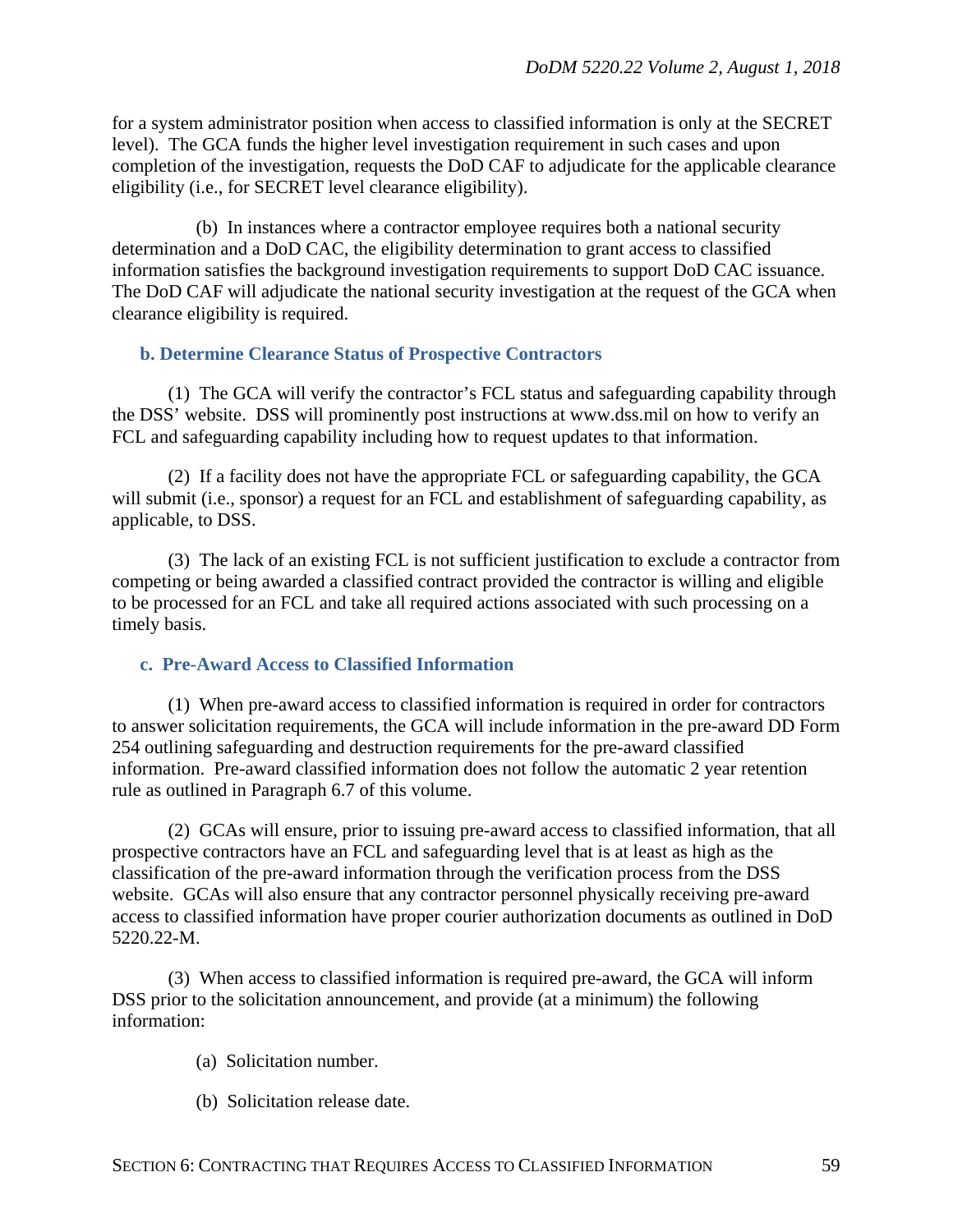- (c) Date solicitation responses are due back to the GCA.
- (d) Level of classified involved.

(e) Copy of pre-award DD Form 254, showing requirements for safeguarding and destruction of pre-award classified information.

## **6.3. SECURITY CLASSIFICATION GUIDANCE.**

a. GCAs will ensure that a DD Form 254 is incorporated into each classified solicitation or contract. The GCA will provide the completed DD Form 254 to the prime contractor and to the servicing DSS field office in a timely manner. When preparing classification guidance, the GCA may extract pertinent information from existing security classification guides (SCG) that provide guidance for the classified information that will be furnished to or generated by the contractor. The DD Form 254, with its attachments, supplements, and incorporated references, is the only authorized means for providing security classification guidance to a contractor in connection with a classified contract. It is designed to identify the classified areas of information involved in the classified effort and, particularly, to identify the specific items of information within these areas that require protection. The guidance is provided in the body of the DD Form 254 or its attachments. In the event that the GCA is a foreign government or a NATO activity, a security aspects letter, provided by the foreign government, NATO contracting activity, or Designated Security Authority, serves as the equivalent of a DD Form 254 to provide security classification guidance to a contractor in connection with a classified contract. A security aspects letter assures, in such cases, that the contract includes security requirements for access to classified information if required. In addition, there must be the appropriate foreign disclosure determinations made in accordance with U.S. National Disclosure Policy NDP-1 for access to classified information by the foreign government or NATO activity, as applicable.

b. If the security classification guidance must include classified information, the originator will make an unclassified reference to that information on the DD Form 254 and prepare a classified supplement to the DD Form 254 and forward it by separate correspondence to the contractor and the servicing DSS field office.

c. The GCA will include a DD Form 254 with each request for proposal, inquiry for proposal, or other solicitation and upon award of a contract or follow-on contract to ensure that the facility is aware of the security requirements and can plan accordingly. GCAs are responsible for preparation and execution of the DD Form 254 for prime contracts. The applicable GCA determines whether there are any restrictions or pre-approval requirements for subcontracting (e.g., prior GCA approval to grant access to critical nuclear weapon design information (CNWDI) access to a subcontractor or before any subcontract involving access to intelligence information). While a GCA may receive optional input from the prime contractor for the preparation of classification guidance, the GCA must ensure that such input does not appear to be preselection in the contract award process. A final DD Form 254 will be issued upon completion or termination of a contract. This DD Form 254 will provide disposition instructions after the automatic 2 year retention period or alternative classified retention guidance.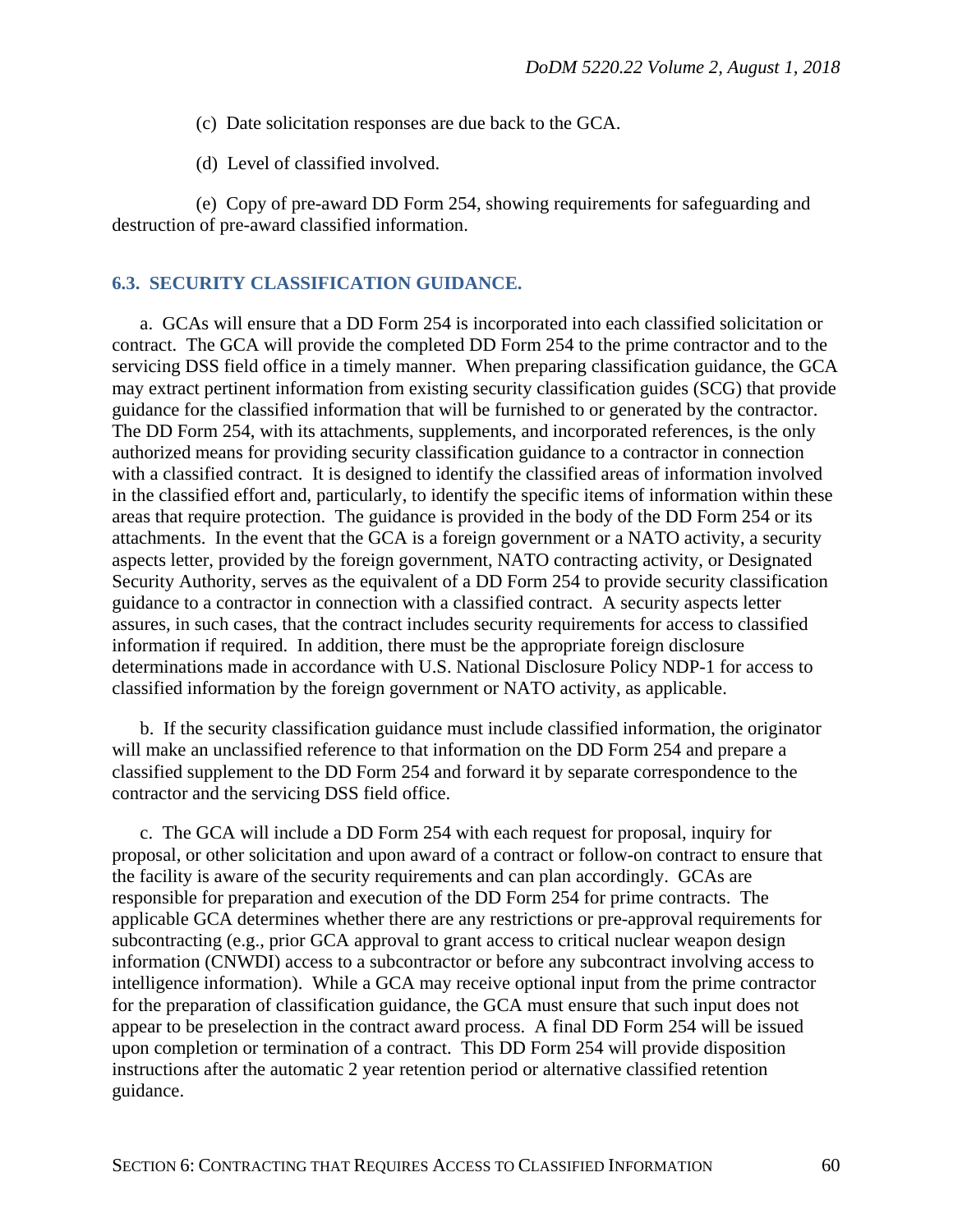d. The GCA authorizes and designates USG employees who are knowledgeable of the requirements conveyed in an applicable DD Form 254 (i.e., the contracting officer or designee) to sign on behalf of the GCA. The applicable Component or GCA will ensure that those USG employees designated to sign a DD Form 254 complete appropriate security education and training in accordance with Paragraph 2.7.c of this volume. The GCA will carefully scrutinize requirements requiring higher level access (e.g., TS) given the massive cost differential between PSI types. The GCA will issue a revised DD Form 254 when the security requirements change during the lifetime of the contract.

e. The GCA will provide guidance to the prime contractor for subcontracting. Unless the GCA provides specific contractual direction to the contrary (e.g., access to CNWDI or intelligence information) or DoD 5220.22-M includes a specific requirement, the prime contractor has authority to sign the DD Form 254 for subcontracts.

f. When access to CNWDI is required, the GCA will ensure that the blocks for both RD and CNWDI are marked on the DD Form 254.

g. At least biennially, during classified contract performance, the GCA will conduct a review of the security classification requirements in the DD Form 254.

h. For guidance with regard to controlled unclassified information, refer to Volume 4 of DoDM 5200.01.

**6.4. UNSOLICIATED PROPOSALS.** The GCA will use the guidelines in this section when a contractor develops an unsolicited proposal or originates information not in the performance of a GCA contract when such information may be classified.

a. Pursuant to E.O. 13526, information may only be classified if the information is owned by, produced by or for, or is under the control of the USG. The USG cannot classify information over which it has no jurisdiction. The GCA will not classify the proposal or other material unless it incorporates classified information to which the contractor was given prior access or the USG first acquires a proprietary interest.

b. If no prior access was given, the GCA will make or obtain a determination as to whether a classification would be assigned if the USG held a proprietary interest. If the determination is negative, the GCA will advise the contractor that the information is unclassified and any protective marking applied by the contractor is to be removed. If USG proprietary interest is acquired, the GCA will assign the proper classification after coordination with the cognizant original classification authority (OCA) as required, and notify the contractor.

**6.5. PUBLIC DISCLOSURE.** The GCA is responsible for and has overall approval authority for the public release of any unclassified information related to the classified contract or subcontract. The procedures of this section also apply to unclassified information pertaining to classified contracts intended for use in unclassified brochures, promotion sales, literature, reports to stockholders, or similar material. The GCA will specify in the DD Form 254 the review procedures for disclosure to the public of all information pertaining to a classified contract.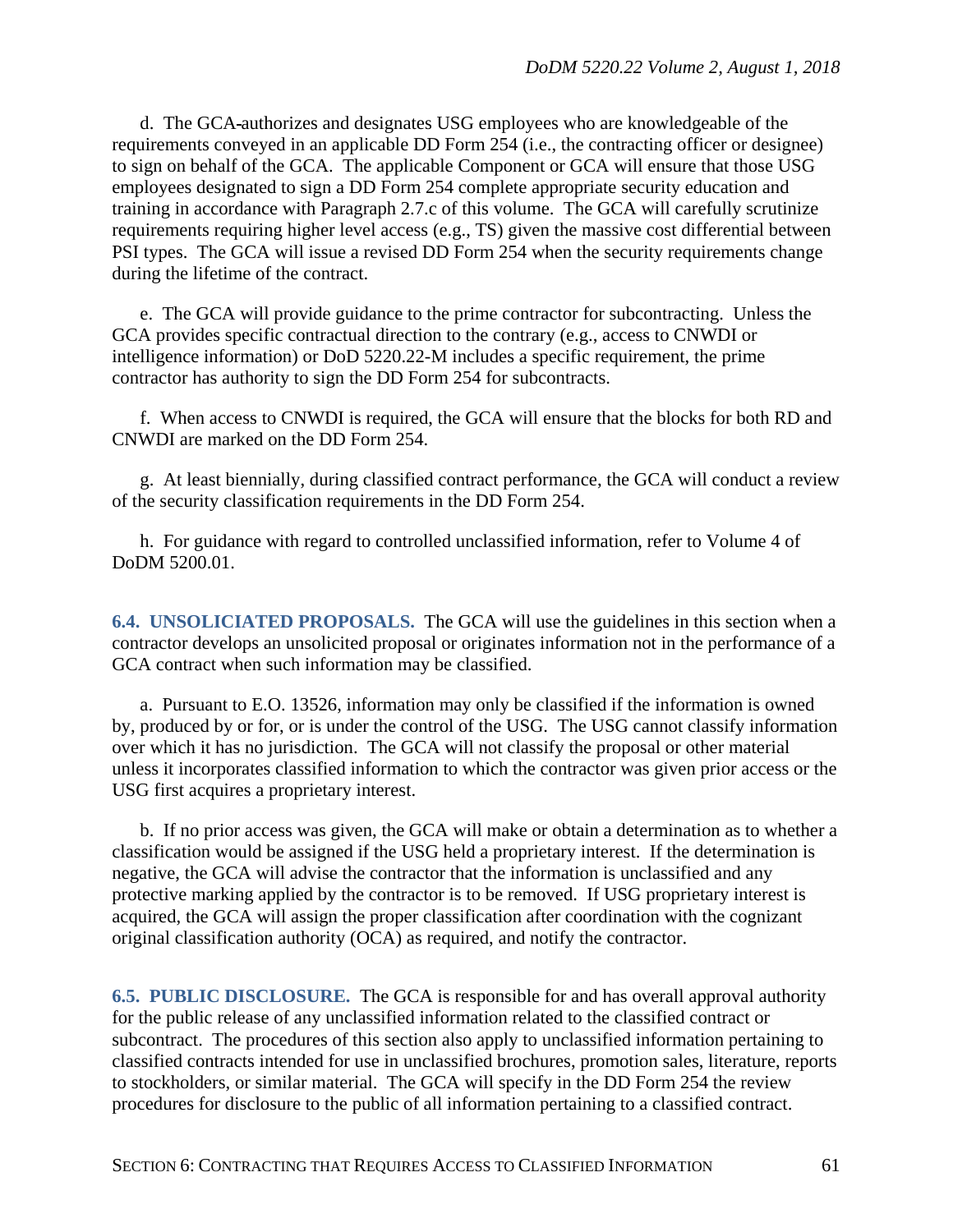**6.6. CLASSIFICATION INTERPRETATION PROCEDURES.** When cleared companies request interpretation from the GCA of the classification guidance furnished to them, or when a contractor believes that information is classified improperly or unnecessarily, that current security considerations warrant upgrading or downgrading of the classification level, or that the guidance is improper or inadequate, the GCA, after coordination with the cognizant OCA as required, will respond to the contractor with corrective action within 60 days. If the GCA has not responded in a timely manner, DSS will provide assistance to the contractor in obtaining a response from the GCA. If the GCA has not responded within 120 days, the contractor may submit a challenge to the Interagency Security Classification Appeals Panel through the ISOO in accordance with E.O. 13526.

## **6.7. RETENTION OF CLASSIFIED MATERIAL.**

a. Unless the GCA provides written instruction to the contrary, contractors are automatically authorized to retain classified information for 2 years upon contract completion in accordance with DoD 5220.22-M.

b. If the GCA wishes to allow retention beyond the automatic 2 year retention period or to permit retention of the classified material in connection with a follow-on or new classified contract, the GCA will provide written authorization to the contractor, by either issuing a final DD Form 254 or a formal authorization letter may also be provided to document the decision.

c. The Component or applicable GCA must assure disposition in accordance with the approved records disposition of the specific Component or GCA supported by the contract effort. As part of its security oversight role, DSS will review contractor records confirming destruction of FGI, upon completion of a contract involving FGI, unless the contract or accompanying security aspects letter, specifically authorizes retention or return of the information to the GCA or foreign government that provided the information.

## **6.8. DOWNGRADING AND DECLASSIFICATION.**

a. The GCA will:

(1) Note on the DD Form 254, or include in attachments thereto, any downgrading or declassification instructions for the information.

(2) Advise the contractor in writing to re-mark the material to reflect the proper designation and to protect it accordingly, if a GCA determines that a contractor has improperly downgraded or declassified information.

(3) Advise the contractor in writing when the contractor is authorized to take actions to declassify or downgrade material because cleared companies are not authorized to unilaterally declassify or downgrade material marked for automatic downgrading or declassification.

(4) Ensure that classified information held by contractors is managed in accordance with their DoD Component records management manuals and identify permanent records of historical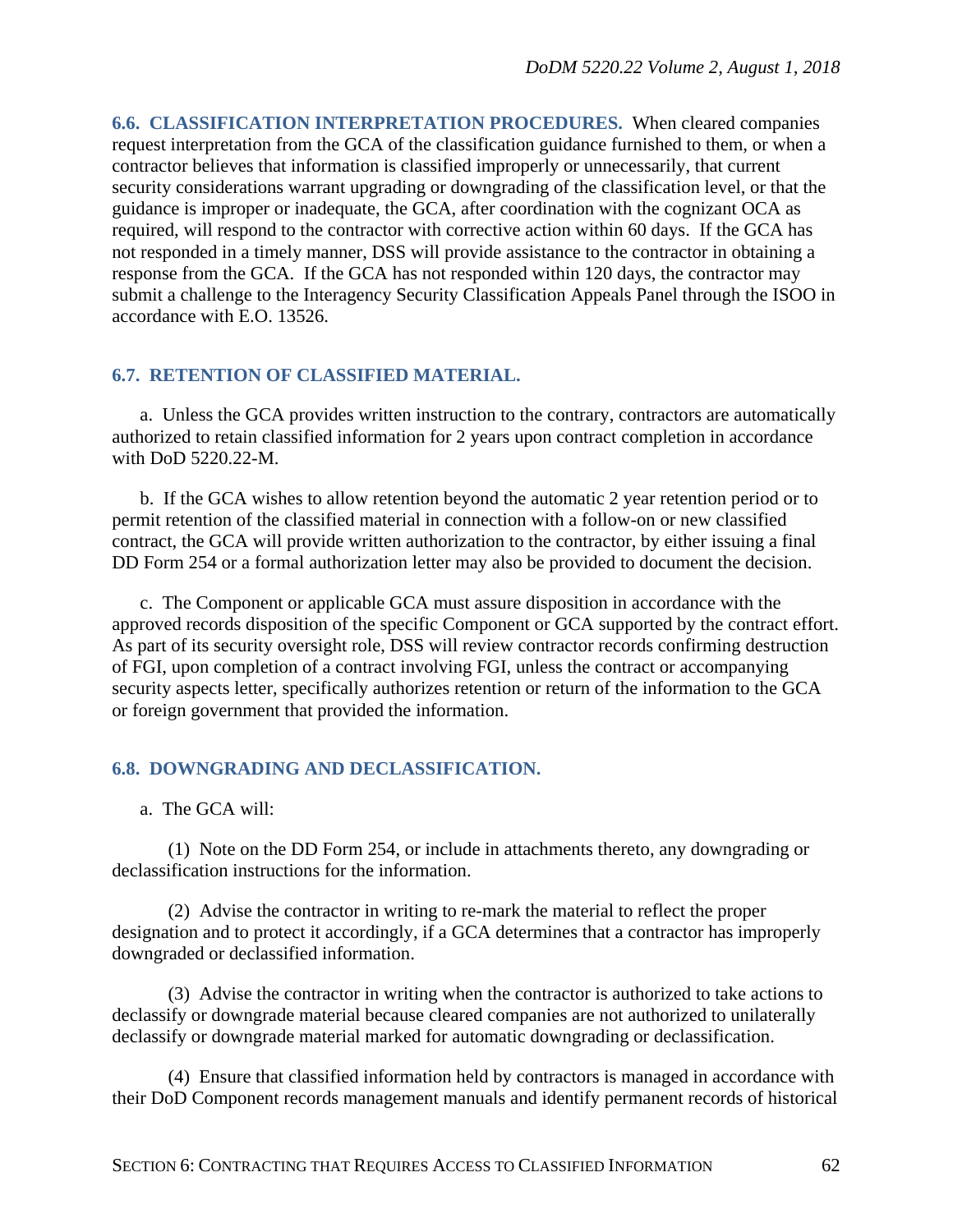value that are subject to automatic declassification. Until such a determination has been made by an appropriate official of the GCA, the classified information contained in such records will not be subject to automatic declassification. The GCA will provide guidance to the contractor that the records will continue to be safeguarded in accordance with the security classification guidance pertaining to the material. For guidance on classification and declassification of permanent records of historical value, refer to Volume 1 of DoDM 5200.01.

(5) Provide classification guidance on identified contracts or programs at cleared companies upon request by DSS.

b. DSS will contact the appropriate GCA and request that guidance be provided to the contractor when notified by a contractor that adequate security classification guidance has not been provided.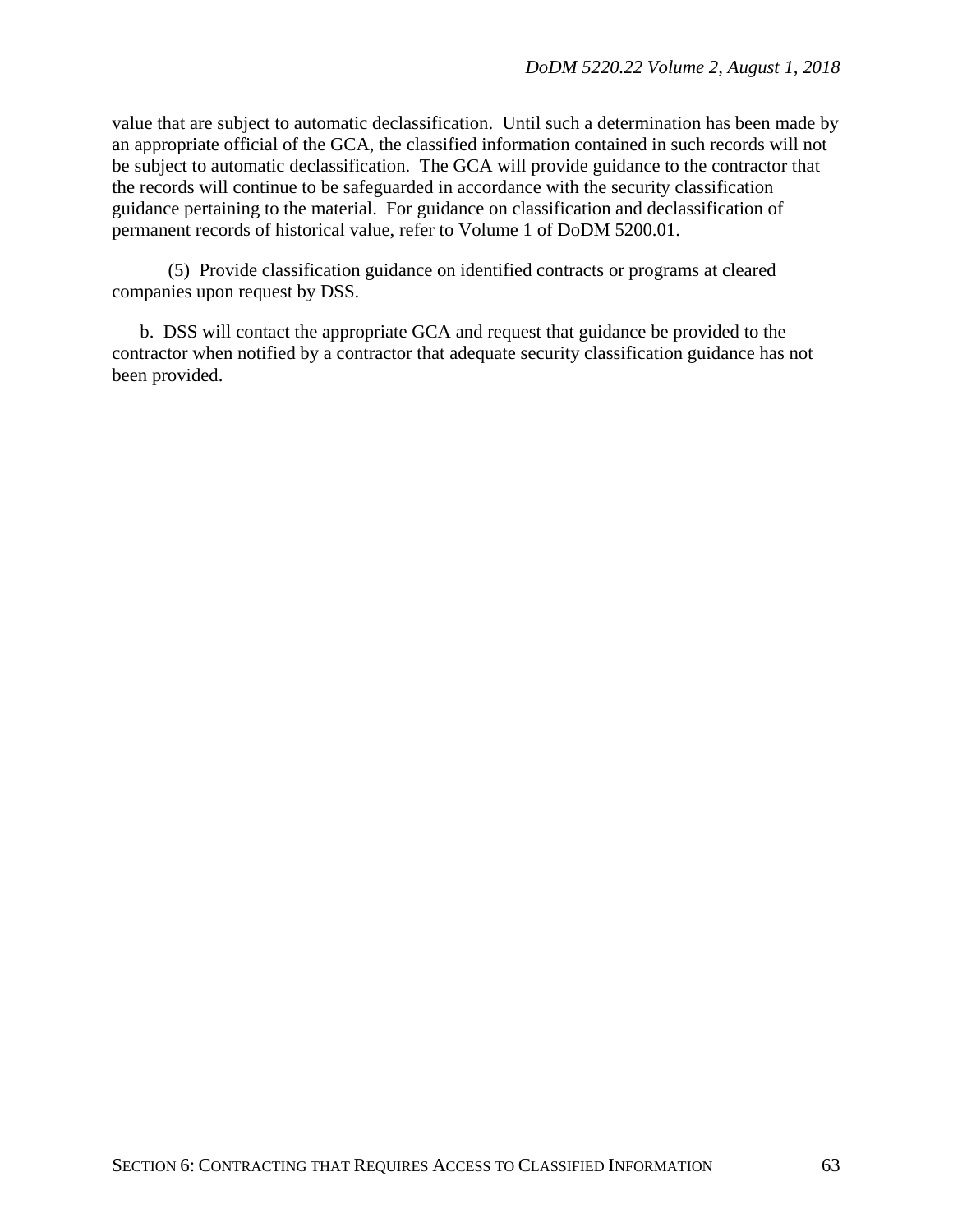# **SECTION 7: SAFEGUARDING**

**7.1. GENERAL.** DoD 5220.22-M establishes baseline requirements for contractor safeguarding of classified information. DoD 5220.22-M does not require accountability for SECRET or CONFIDENTIAL information by the contractors. DoD information security policy to protect classified information is contained in DoDI 5200.01 and Volume 3 of DoDM 5200.01. These DoD policy issuances implement E.O. 13526.

## **7.2. STORAGE OF CLASSIFIED MATERIAL.**

a. Part 2001 of Title 32, CFR sets forth the requirements for the safeguarding of classified national security information for all USG agencies. Classified information must be stored only under conditions designed to deter and detect unauthorized access to the information in accordance with Part 2001 of Title 32, CFR. DoD 5220.22-M describes the uniform requirement for the physical protection of classified material in the custody of contractors. DSS may approve compensatory provisions for the storage of classified material where the requirements of DoD 5220.22-M are not appropriate for protecting specific types or forms of classified material. See Paragraph 2.2.x of this volume.

b. DoD 5220.22-M specifies supplemental protection measures to be used by a contractor.

c. DSS will, when acting as the CSO:

(1) Approve container storage capability prior to contractor receipt of classified information. Approve collateral closed areas or vaults prior to use for storage of classified information. DSS may delegate approval authority for additional closed areas or vaults to contractor personnel who meet specified qualification criteria established by DSS. DSS always retains oversight and ultimate approval authority.

(2) Approve or disapprove contractor requests for open shelf or bin storage of classified documents in closed areas in accordance with DoD 5220.22-M. Open shelf or bin storage by contractors for TS information is not permitted.

(3) Determine the supplemental protection measures that may be used by the contractor and inspected by DSS, after considering the classification level and nature of the material to be protected as well as the storage method used and other relevant circumstances.

(a) Provide criteria to its personnel to use in determining whether a contractor's security in depth plan is sufficient. The criteria will foster consistency in DSS decisions as to the acceptability of a contractor's security in depth plan with any supplemental protection measures implemented by the contractor. DSS will also advise the GCAs that have classified contracts at a contractor facility when DSS considers the location to have security-in-depth.

(b) When appropriate, DSS will approve the installation and use of an intrusion detection system that meets the criteria of ICD 705, Underwriter Laboratories Standard 2050, or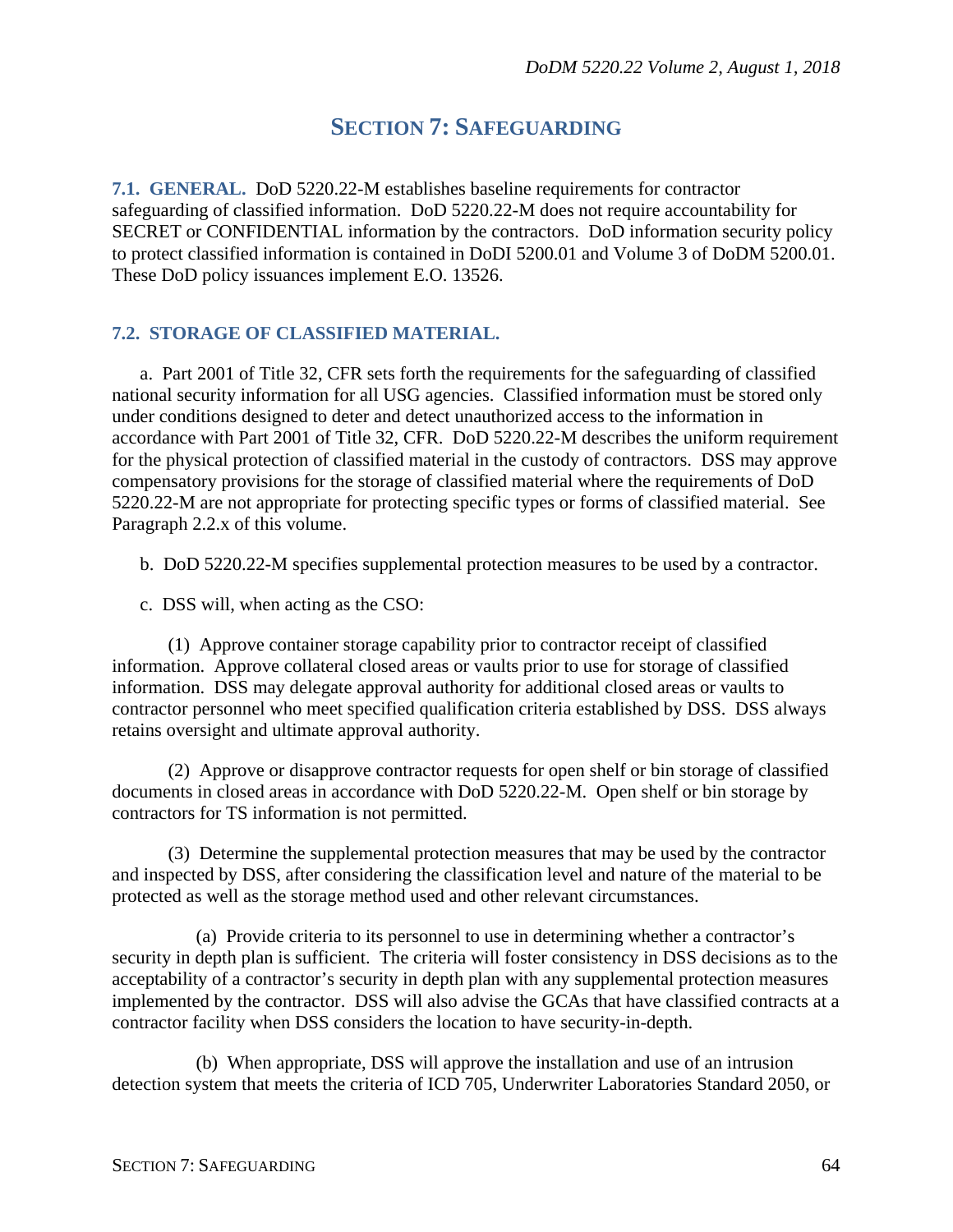an equivalent system approved by the CSA in writing, when supplemental protection is required by DoD 5220.22-M for the storage of SECRET and TS material.

## **7.3. TRANSMISSION OF CLASSIFIED INFORMATION.**

a. TS classified information may be transmitted provided the following conditions are met:

(1) The GCA must provide written approval to the contractor before TS material can be transmitted outside of a contractor facility.

(2) The GCA must provide written approval before a contractor can use the U.S. Transportation Command's Defense Courier Division (TCJ3-C)).

(3) The GCA must provide written approval if a contractor wants to use approved secured COMSEC circuits.

b. SECRET or CONFIDENTIAL material may be transmitted provided the following conditions are met:

(1) The GCA will provide written direction for the transmission of SECRET or CONFIDENTIAL material if the methods specified for SECRET transmission in DoD 5220.22- M cannot be used.

(2) DSS may approve the use of a commercial delivery company for overnight transmission of SECRET or CONFIDENTIAL material by a contractor in accordance with Part 2001 of Title 32, CFR, provided the commercial delivery company:

(a) Is a current holder of the General Services Administration (GSA) contract for overnight delivery within the United States and its territories for the Executive Branch (a list of the current contract holders under Multiple Award Schedule 48, "Transportation, Delivery and Relocation Solutions," is posted at [www.gsa.gov\)](http://www.gsa.gov/).

(b) Provides nationwide, overnight service with automated in-transit tracking of the classified material.

(c) Ensures package integrity during transit.

(d) Is U.S. owned and operated.

(3) Commercial delivery companies may not be used for COMSEC, NATO, or FGI in accordance with Part 2001 of Title 32, CFR.

(4) DSS will approve contractor procedures prior to use of a commercial delivery company which is to ensure the proper protection of classified packages transmitted by such means and that incoming shipments are received by appropriately cleared contractor personnel.

(5) If DSS authorizes a contractor to receive SECRET and CONFIDENTIAL material via a GSA commercial delivery company, DSS will record a street delivery address for this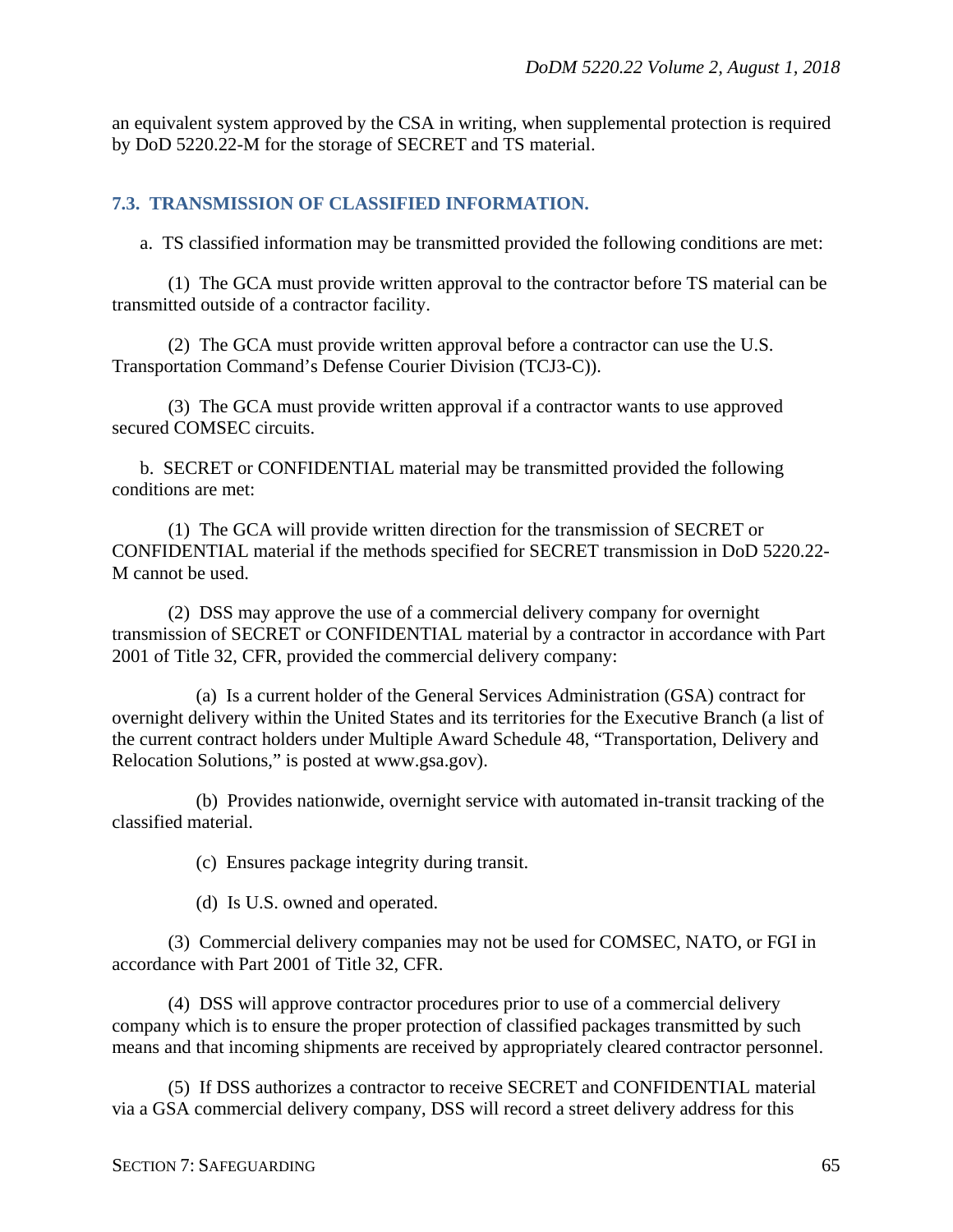purpose. DSS will make this information available to GCAs and other cleared companies that are authorized transmission of SECRET and CONFIDENTIAL material via GSA commercial delivery companies. Prior to transmission of classified material, the GCA will verify with DSS that a contractor has an approved street delivery address. Verification of a contractor's approved street delivery address as an authorized overnight delivery address indicates approval of the receiving contractor's ability to receive classified material.

c. If the transmission methods specified in DoD 5220.22-M cannot be used, the GCA will provide written authorization in accordance with the provisions of Section 12 of this volume for the transmission of classified material to a USG activity outside the United States or a U.S. territorial area, if the contract does not already provide for such transmission.

d. The Defense Transportation System (DTS) is generally used for the transportation of classified material. If DTS resources are unavailable or if using DTS is cost prohibitive, a commercial carrier may be used in accordance with the procedures in DoD 5220.22-M and DoD 4500.9-R.

# **7.4. REPRODUCTION OF CLASSIFIED MATERIAL.**

a. DoD 5220.22-M requires that contractors establish a reproduction control system to ensure that reproduction of classified material is held to the minimum consistent with contractual and operational requirements. TS material may be reproduced only as necessary in the preparation and delivery of a contract deliverable. SECRET and CONFIDENTIAL material may be reproduced as necessary for performance of a prime or subcontract; in preparation of solicited or unsolicited bid, quotation, or proposal; or for preparation of patent applications to be filed in the U.S. Patent Office. See Paragraph 4.8.c.(14)(c) of this volume and Paragraph 12.19.b.(2) of this volume for additional guidance on patent attorneys or patent firms.

b. The Component or GCA will:

(1) Serve as the approval authority for the reproduction of TS material by a contractor for any reason other than as necessary in the preparation and delivery of a contract deliverable.

(2) Indicate in the DD Form 254 if special conditions exist to warrant the restriction of the reproduction of SECRET or CONFIDENTIAL material beyond the criteria of DoD 5220.22- M.

# **7.5. DESTRUCTION OF CLASSIFIED MATERIAL.**

a. DoD 5220.22-M authorizes the methods that contractors may use to destroy classified material in their possession when it has served the purpose for which it was released by the USG, developed or prepared by the contractor , or retained after completion of termination of a classified contract. See Paragraph 4.8.c.(11) of this volume for FCL requirements for commercial destruction facilities. DSS must approve any methods of destruction of classified material, to include any classified hard drives, not specifically authorized in DoD 5220.22-M.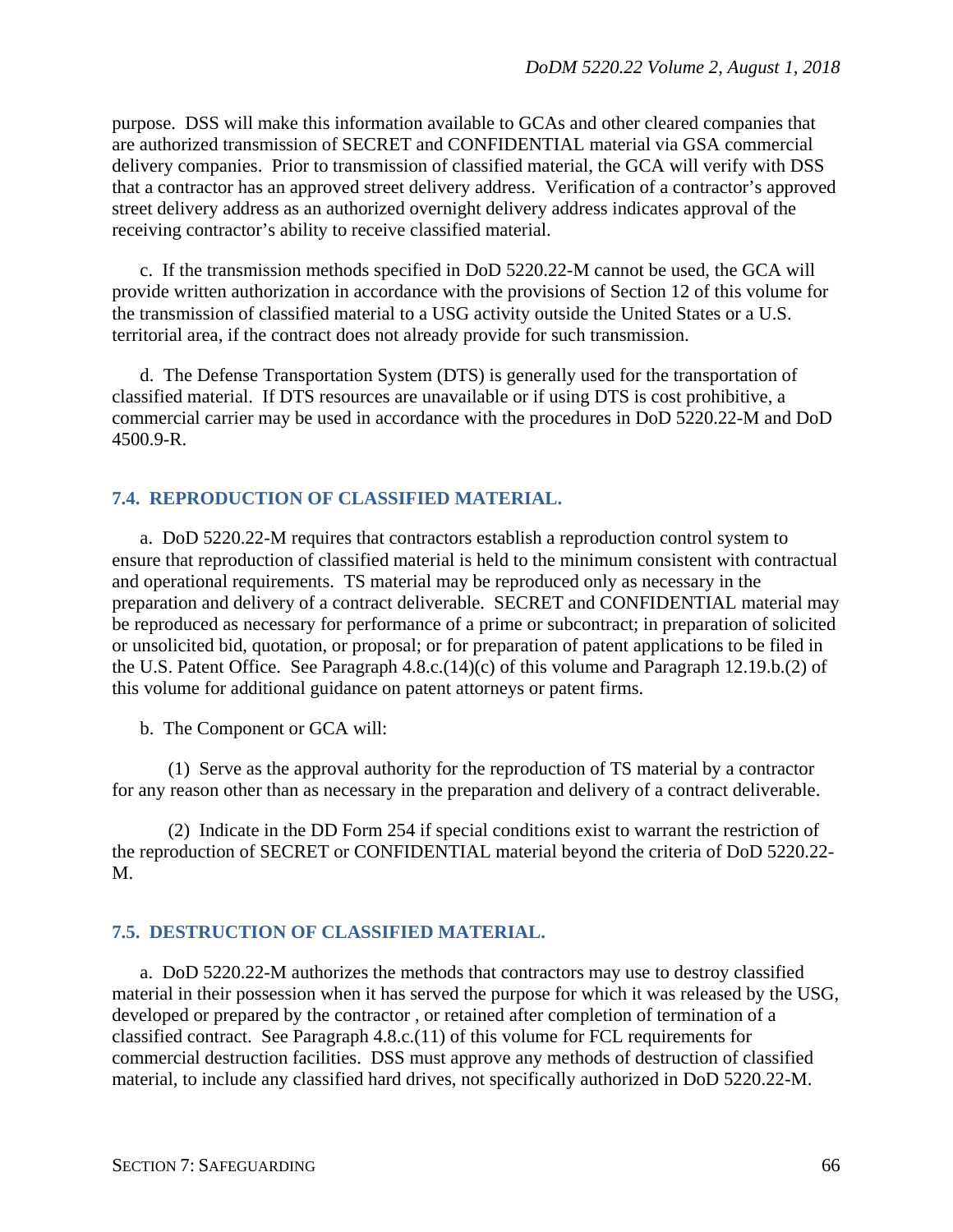DSS must also approve the conditions and use of public destruction facilities for classified material.

b. The GCA will indicate in the DD Form 254 if special conditions exist to warrant the execution of a signed destruction certificate when destroying SECRET material.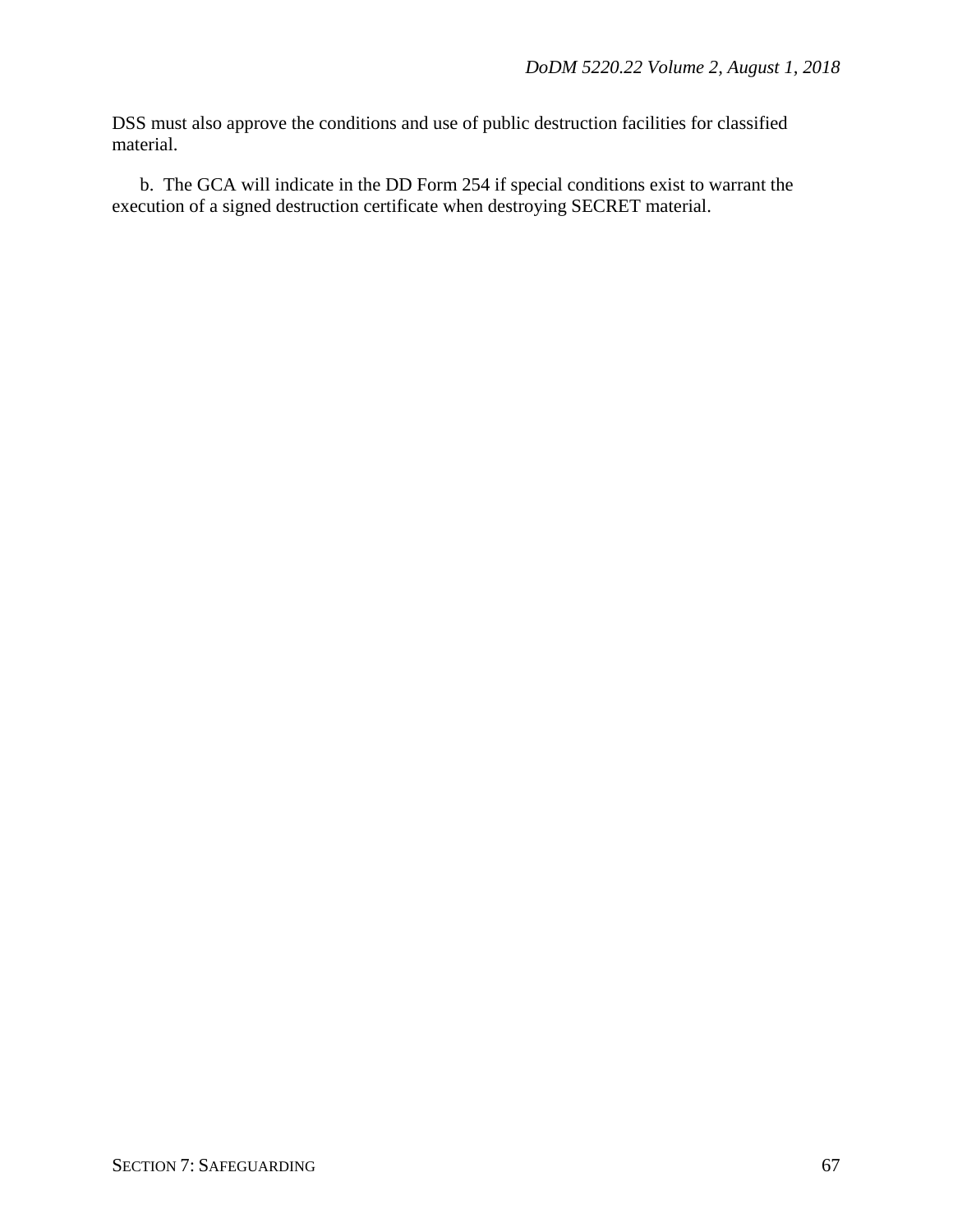# **SECTION 8: INQUIRIES, INVESTIGATIONS, AND ADMINISTRATIVE ACTIONS**

**8.1. APPLICATION.** This section establishes the procedures for the conduct of administrative inquiries, investigations, and administrative actions based on contractor reporting.

### **8.2. PROCEDURES FOR SUSPICIOUS CONTACTS, POSSIBLE ESPIONAGE, SABOTAGE, ACTS OF TERRORISM, OR SUBVERSIVE ACTIVITIES.**

a. DSS will support contractors consistent with DoD 5220.22-M, DoDD 5105.42, and also DoDD 5240.06 if required by contract, in the:

(1) Recognition and reporting of suspicious contacts.

(2) Reporting of foreign intelligence entity threats in accordance with DoDD 5240.06, and Section 3381 of Title 50 U.S.C.

#### b. DSS will:

(1) Forward information received from any source involving espionage, sabotage, terrorism, or subversive activities or any case that involves RD or FRD, and the possibility that a criminal violation of Section 2011 of Title 42, U.S.C. has occurred involving a contractor or contractor employees to the Federal Bureau of Investigation (FBI). DSS forwards the information to the FBI consistent with the August 2, 2011 FBI DoD Memorandum of Understanding (MOU).

(a) DSS will notify the Defense Intelligence Agency (DIA) and the appropriate Military Department Counterintelligence Organization (MDCO) at the same time that DSS forwards the information to the FBI when the allegations described in Paragraph 8.2.b of this volume potentially involve a Component's equities or a DoD affiliated individual as defined in the August 2, 2011 FBI DoD MOU.

(b) DSS will keep DIA apprised of any updates provided by the FBI with FBI's permission. Once information referred to the FBI or an MDCO has been accepted for investigation, planned, ongoing, or previous CI activities conducted by or in support of the FBI or MDCO may not be disclosed without specific authorization from the FBI or MDCO.

(2) If the FBI or an MDCO opens an investigation, DSS will defer any other investigative actions until authorized by the FBI or MDCO. Any action DSS desires to take relative to NISP requirements will be closely coordinated in advance with the FBI or the MDCO before DSS takes any such action.

(3) If DSS learns of additional information believed to be of interest to the FBI or the MDCO involved, DSS will furnish that information as soon as possible.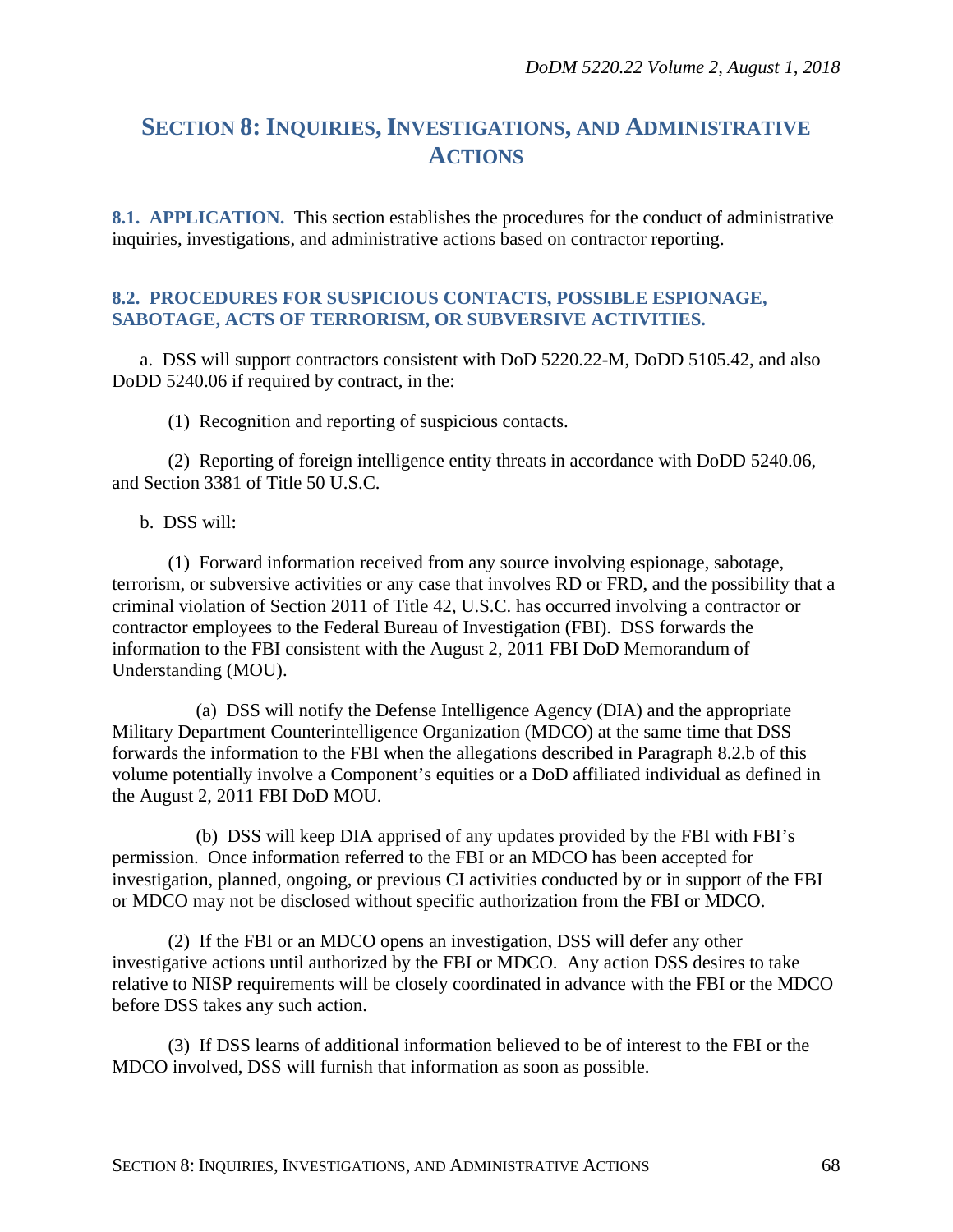(4) When DSS learns of the final disposition of the case, DSS will advise DIA of the outcome after receiving permission of the investigating organization.

(5) DSS will request periodic updates from the investigating organization on investigations or other actions that require DSS take action under its NISP oversight responsibilities. DSS will request updates to occur every 90 days.

c. The Component will advise DSS, after coordination with the FBI, of any contractor or contractor employees known or suspected to be involved in possible espionage, sabotage, terrorism, or subversive activities.

d. DSS will not initiate CI inquiries into contractor facilities or activities but will refer suspicious contacts and information regarding possible espionage to the FBI, the MDCOs, or other federal CI or law enforcement entities as required for appropriate action.

## **8.3. LOSS, COMPROMISE, OR SUSPECTED COMPROMISE OF CLASSIFIED INFORMATION.**

a. Upon identification or notification from or by a contractor as required by DoD 5220.22-M of a loss, compromise, or suspected compromise of classified information, DSS will provide an initial notification to the applicable security manager at the Component or its affected GCA and will provide notification to the FBI, MDCOs, and Defense Criminal Investigative Service, or the Director, OUSD(I) CI&S, in accordance with the provisions of Volume 3 of DoDM 5200.01 and Section 3381 of Title 50, CFR.

b. Upon receipt of a preliminary report involving loss, compromise, or suspected compromise of classified information, DSS will:

(1) Take immediate steps to ensure that the contractor establishes and implements adequate safeguards if the report determines additional classified information, other than what is known or suspected of being compromised, may also be in danger of being compromised due to poor security practices or procedures. Such steps may involve an immediate visit to the contractor.

(2) Establish a deadline for the contractor to submit a final report if the preliminary report does not contain sufficient detail to reach a final determination that a loss, compromise, or suspected compromise occurred.

(3) Immediately ensure that the cleared facility is in compliance with the provisions of its DSS-approved plan if the preliminary report deals with a spillage of classified information (i.e., onto an unclassified IS, or higher level classified information onto a lower level classified IS or onto an IS not accredited to the appropriate level). The applicable security manager for the Component or affected GCA will advise DSS if, in consultation with the OCA, if more stringent measures are required than those described in Section 11 of this volume.

(4) Forward the report within 24 hours of receipt to the SDDC if the preliminary report deals with classified shipments in transit by a commercial carrier.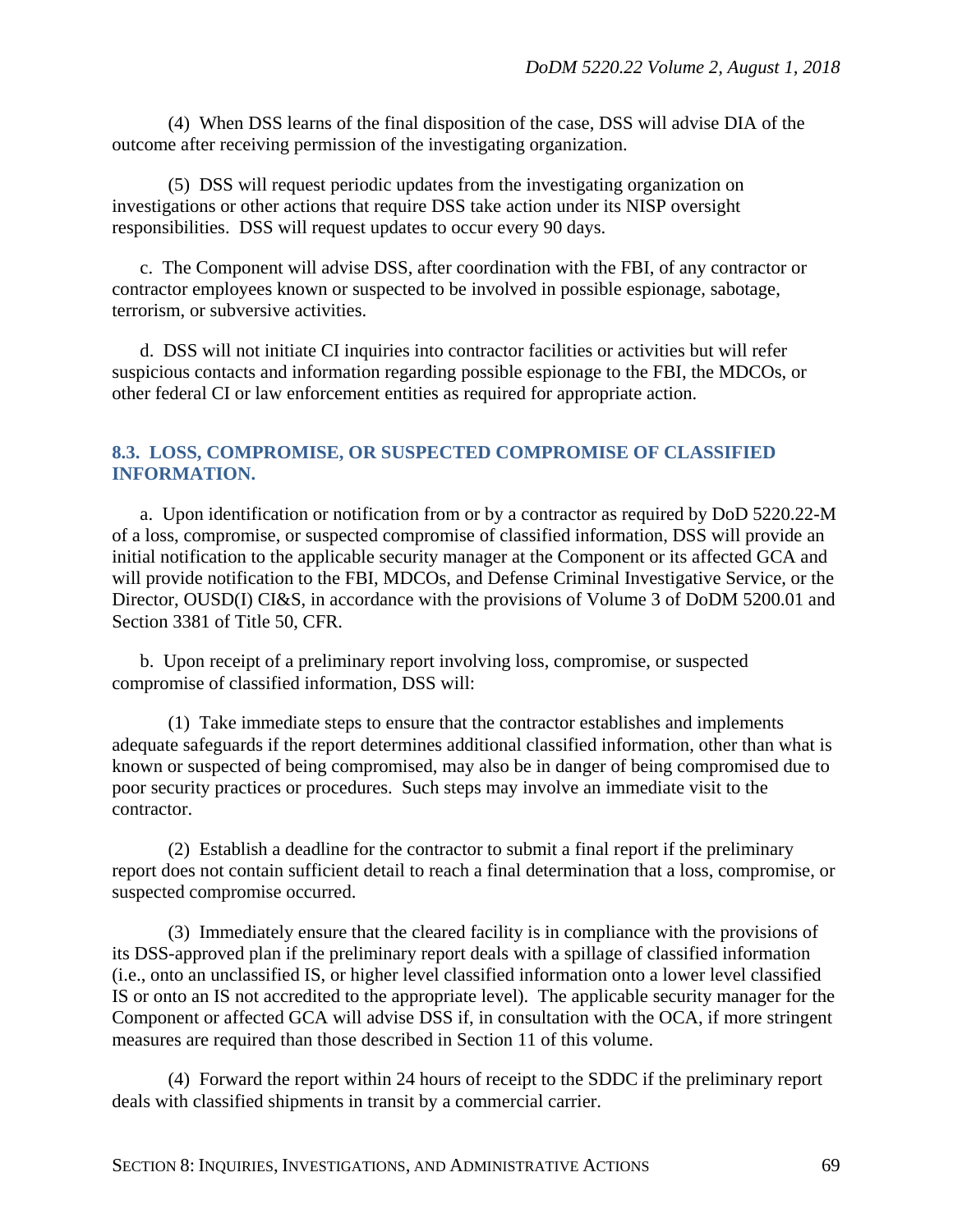(5) Refer any inquiries about the security incident with the applicable security manager for the Component and the affected GCA.

(6) Advise the contractor that no further investigation or report is required and consider the report to be final if the preliminary report contains sufficient details to make a final determination in the case.

c. Upon receipt of the contractor's final report, DSS will:

(1) Review the report for adequacy and assess CI significance for analysis and coordination with DSS CI and sharing with the appropriate CI element in accordance with Paragraph 8.2 of this volume.

(2) Conduct additional inquiry, if necessary to obtain all of the facts pertaining to the incident.

(3) Make a final determination as to whether or not a loss or compromise occurred.

d. DSS will ensure that the contractor has taken adequate action to prevent incidents that could lead to future losses or compromises if it is determined that a loss, compromise, or suspected compromise did not occur.

e. DSS will provide a report to the affected Component and appropriate GCA if a determination is made that a loss, compromise, or suspected compromise has occurred so that the affected Component and the appropriate GCA can take the necessary steps in accordance with the provisions of Enclosure 6 of Volume 3 of DoDM 5200.01. The report will contain:

(1) Authority. Cite the reason for the inquiry including when, where, and who conducted it.

(2) Essential Facts. Fully identify the information involved and arrange the relevant factually-based events (not opinions or assumptions) in chronological order. If available, provide the contract number associated with the classified information. Conflicting assertions of fact should also be discussed.

(3) Corrective Action. Specify action taken to preclude a recurrence of similar incidents and the disciplinary action, if any, taken against responsible individual(s).

(4) Conclusions. Summarize conclusions reached as a result of the facts, and provide an analysis of all pertinent information. Conclusions should follow the sequence of reported facts. Provide a rationale if conclusions differ from the contractor's conclusions.

(5) Recommendations. Include, as applicable, any proposed actions that could affect disposal of the case by the affected Component, OCA and appropriate GCA. The recommendations should be consistent with the conclusions.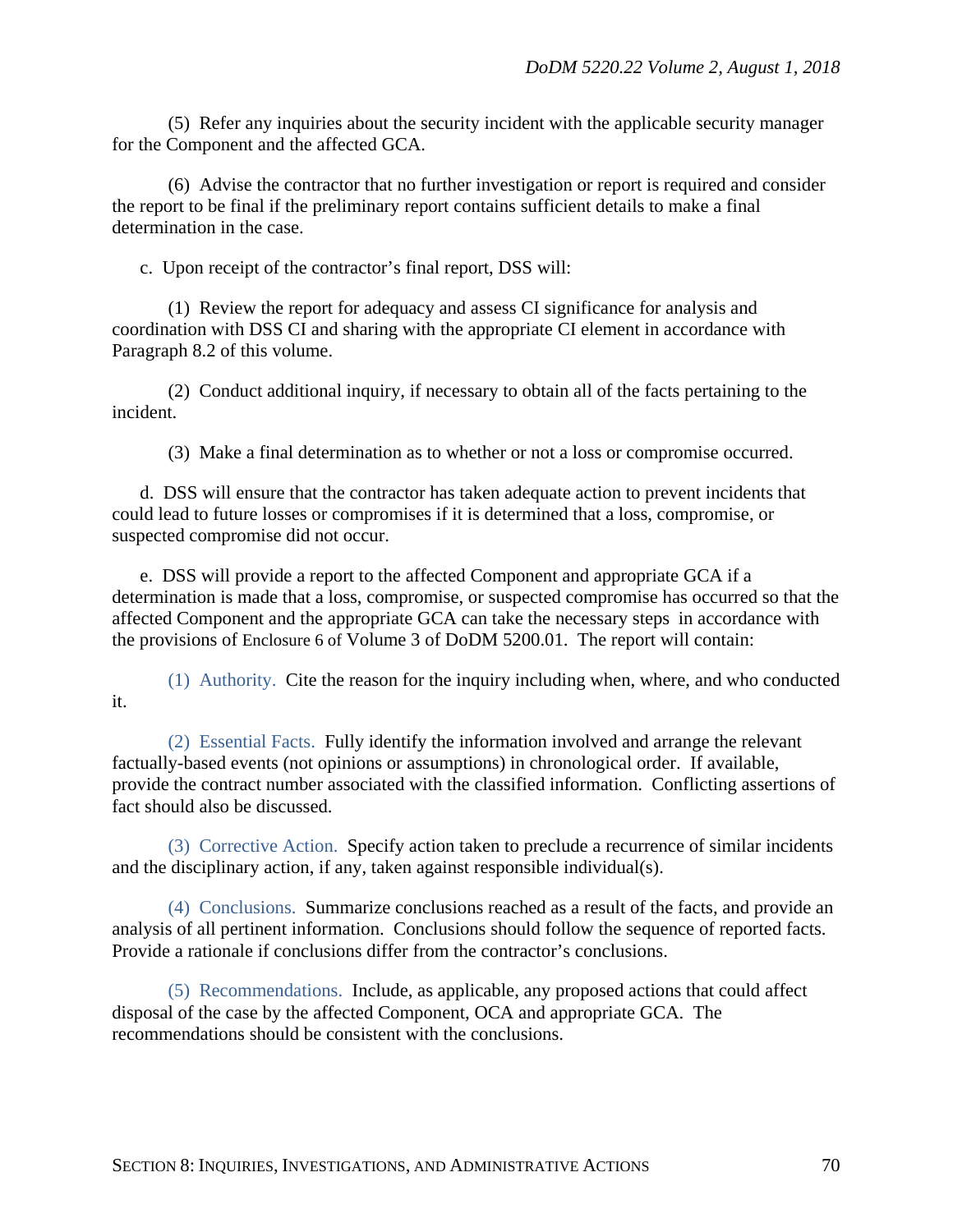(6) Attachments. Include a copy of the contractor's report of inquiry with the identification of specific individuals redacted. If the contractor's report contains sufficient detail, DSS may supplement the report rather than duplicating the contractor's conclusions.

f. DSS will make a determination as to whether a weakness in security practices or procedures caused or permitted the loss, compromise, or suspected compromise, and ensure that such practices and procedures are corrected.

g. DSS will consider recommending suspension of an individual's PCL in accordance with Section 5 of this volume if it is determined that an individual caused the loss, compromise, or suspected compromise and the individual's actions were egregious or a part of a pattern of security violations.

h. After the applicable Component and OCA receive the report or notification that a compromise has occurred, the OCA will take the actions required by Enclosure 6 of Volume 3 of DoDM 5200.01 and advise DSS of the results.

i. In the case of lost TS classified material, DSS will make a determination as to whether the contractor's accountability for the TS item(s) should be terminated. If an adequate and exhaustive search has been made, and additional effort would not be expected to lead to the recovery of the material or provide a probable explanation of the manner of loss, DSS will direct the contractor to terminate accountability for the lost TS material. An information copy of the letter directing termination of accountability of the TS material must be forwarded to the OCA and the applicable Component. The Component should be notified if the contractor subsequently locates or recovers the item. If COMSEC material is involved, DSS will notify the NSA/CSS.

**8.4. COMPONENT OR GCA REPORTING.** A Commander or his designee will provide DSS with information regarding any suspicious contacts or other incidents related to on-site contractors in accordance with the provisions of this section and Section 8 of this volume. The Commander's notification will occur within 72 hours of knowledge of the incident's occurrence and also be provided to the contractor's FSO. Such reporting would include data spills of classified information by contractors on the Component or affected GCA's IS. If the Commander has identified a culpable contractor employee for a security incident, he will submit an incident report via the DoD personnel security system of record.

# **8.5. RESPONSIBILITY OF THE COMPONENT AND GCA TO INVESTIGATE**

**CERTAIN BREACHES OF SECURITY.** When an unauthorized public disclosure of classified information is discovered and it is not possible to determine whether it emanated from a USG or contractor source, the applicable Component or affected GCA will promptly initiate an investigation of the breach in order to determine the cause and establish responsibility in accordance with Volume 3 of DoDM 5200.01. The applicable Component or affected GCA will:

a. Ensure adequate corrective action is taken to prevent future compromise of this nature if a USG source is determined to be responsible.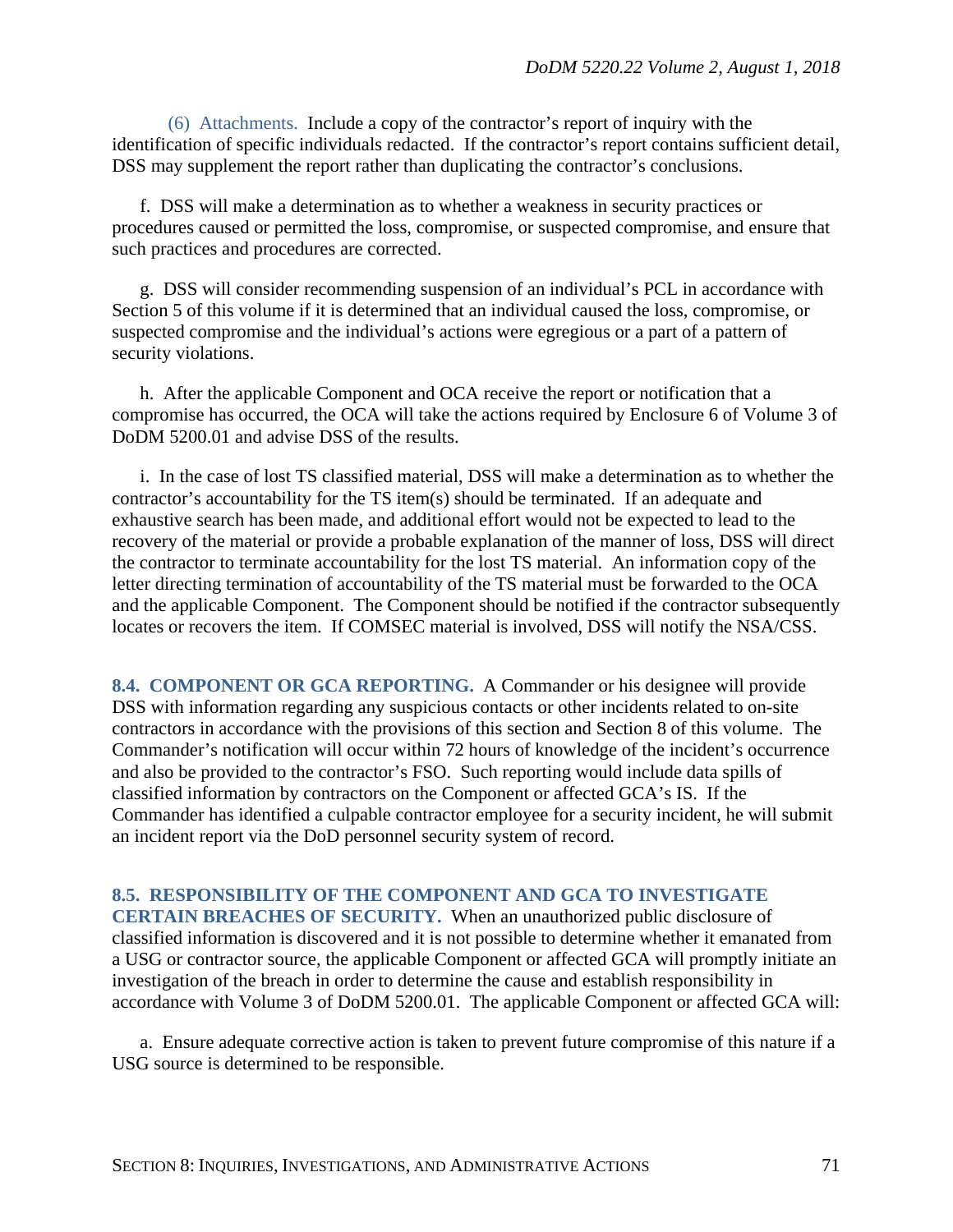b. Provide DSS with all information related to the GCA sponsored investigation to include written reports of culpability, if available, and request that DSS take appropriate action if it is determined a contractor, its employees or consultants are responsible. This information should include:

(1) Recommending the revocation or suspension of PCLs of contractor employees involved in the security breach, if warranted.

(2) Informing the contractor of the corrective action that must be taken to prevent future compromises of this nature.

c. Comply with the provisions of Enclosure 6 of Volume 3 of DoDM 5200.01 in the reporting and notification of security incidents involving classified information.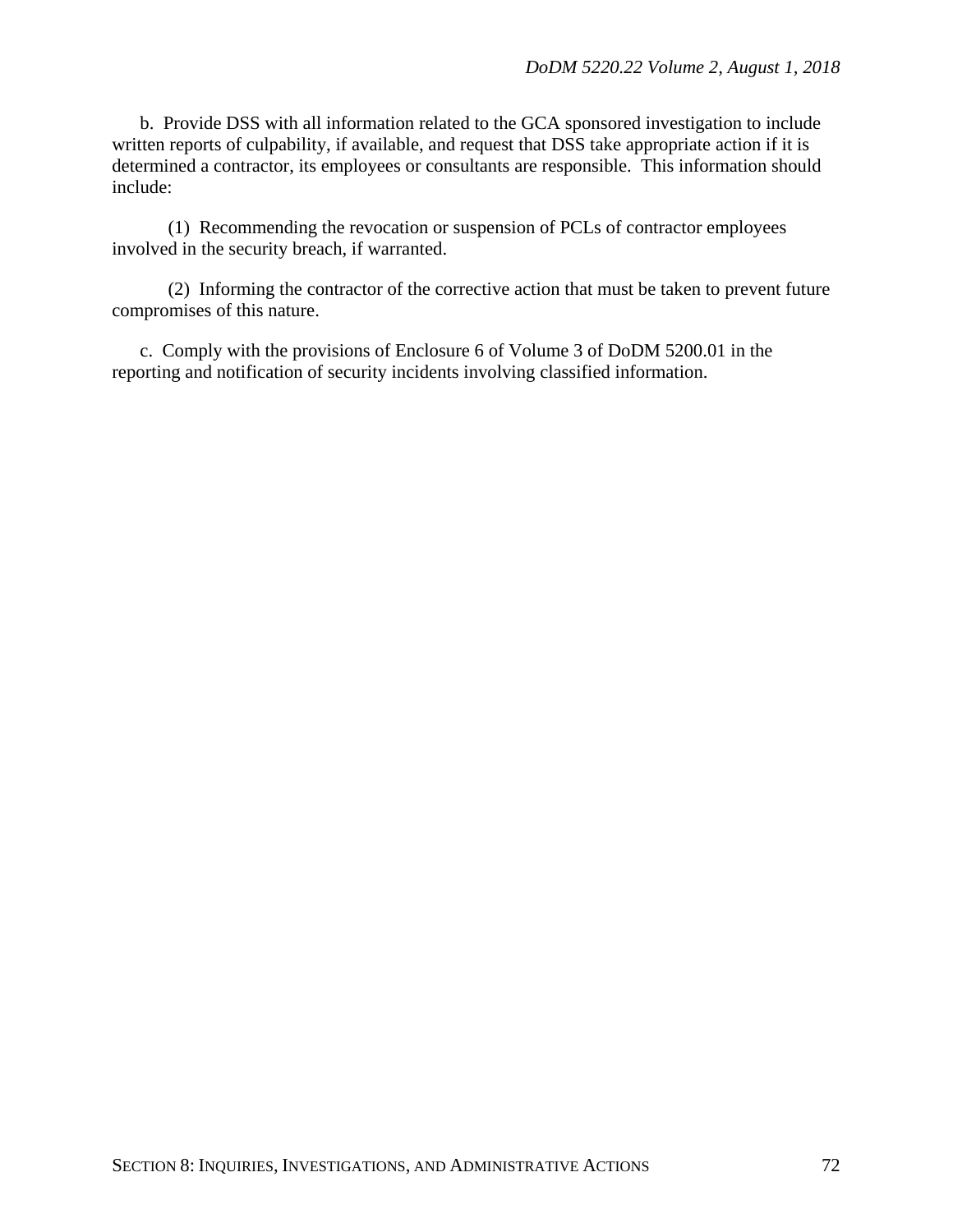# **SECTION 9: SETA**

**9.1. APPLICATION.** This section describes the SETA aspects of the NISP and outlines its scope and operation. DSS and GCAs use SETA to:

a. Inform contractors of the requirements of DoD 5220.22-M for the NISP, the principles of industrial security; alert them to the dangers of espionage and sabotage as well as actual or potential insider threat; and suggest preventative measures that cleared companies may adopt to avoid such dangers.

b. Acquaint GCA personnel with the requirements of the NISP and this manual; the principles of industrial security; and with the philosophies, requirements, and techniques embodied in the NISP.

## **9.2. SETA**

a. In accordance with DoDI 3305.13, DSS serves as the functional manager responsible for the execution and maintenance of DoD security training and appoints the chair of the DoD Security Training Council.

## b. DSS will:

(1) In accordance with DoDD 5105.42, develop, maintain, and administer security education and training products and services. For the industrial security discipline, the effort will include establishing training programs as deemed appropriate, conducting security education and training, providing professional development support services, and preparing and distributing information and technical guidance materials for contractor and Component personnel (including industrial security professionals and contracting officer representatives). The program will include threat awareness security information as well as CI and insider threat awareness information.

(2) Train Component personnel and others performing security duties (e.g., contracting officer representatives or personnel serving as a designated government representative) on the requirements of this manual and of industrial security matters upon request.

(3) In concert with the guidance in DoD 5220.22-M, determine the industrial security education and training requirements of contractor employees or consultants informing them of the availability of education and training materials and providing advice and guidance on industrial security education and training matters.

(4) Leverage training available from other USG sources, industry, and educational institutions to augment the DSS training capacity, provided the other sources concur with DSS usage. DSS can also partner with professional organizations and industry groups to provide security education, training, and support functions to contractor employees or consultants as appropriate.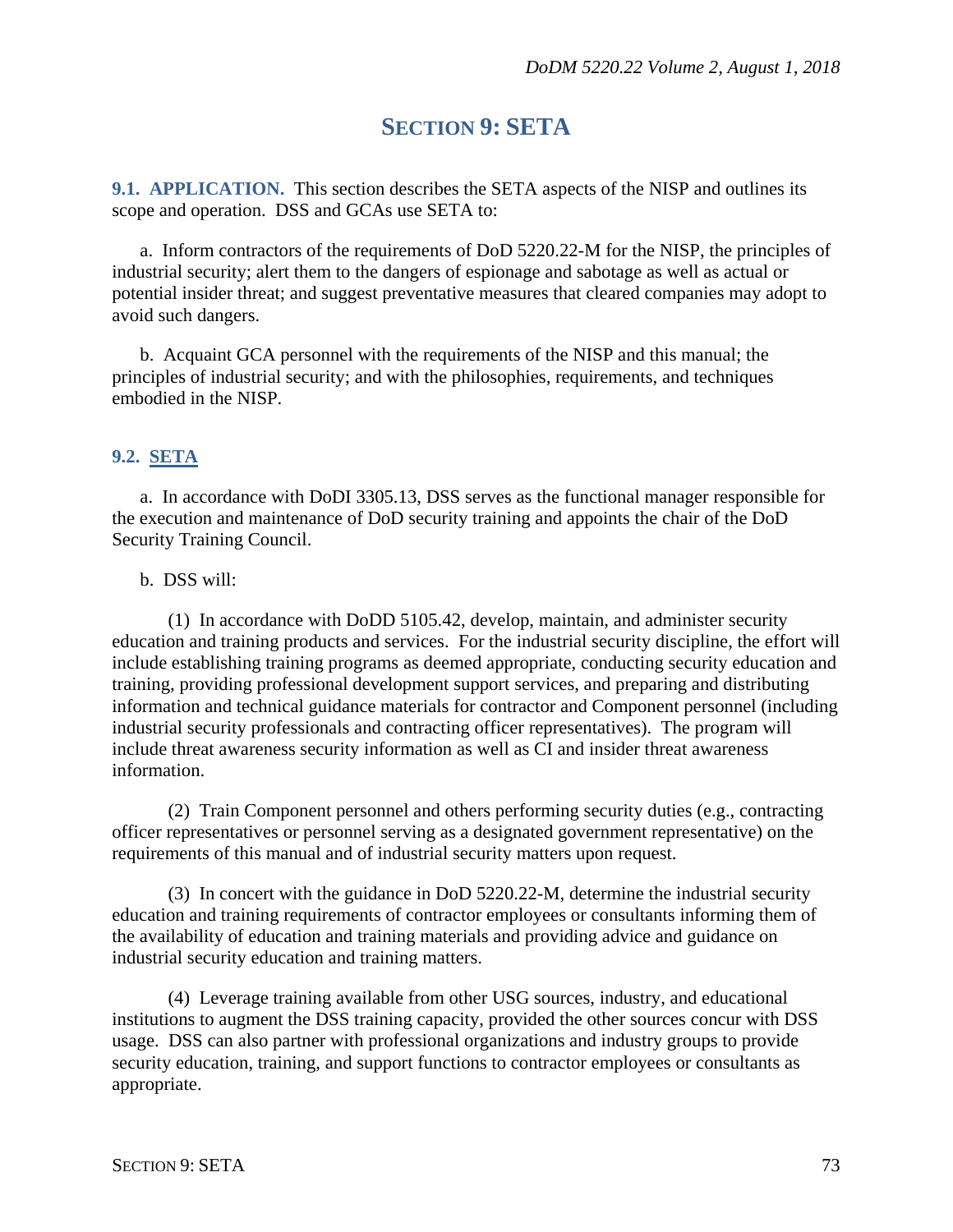(5) Prepare appropriate material for dissemination in execution of this program with input from Components and contractors.

(6) Develop qualification criteria and training programs for contractors to meet prior to granting self-approval authority for such areas including, but not limited to, controlled areas, classified storage or destruction of classified material. DSS should accept training and expertise gained by contractor personnel from other sources including USG agencies, professional organizations, and educational institutions when assessing a contractor's qualification for selfapproval authority.

(7) Verify during oversight visits that the U.S. contractor provides security education and awareness training for cleared employees assigned outside the United States, a responsibility of the U.S. contractor, as specified in DoD 5220.22-M.

(8) Provide initial security briefings to contractor FSOs and ensure that other briefings required for special categories of information are provided to contractor personnel.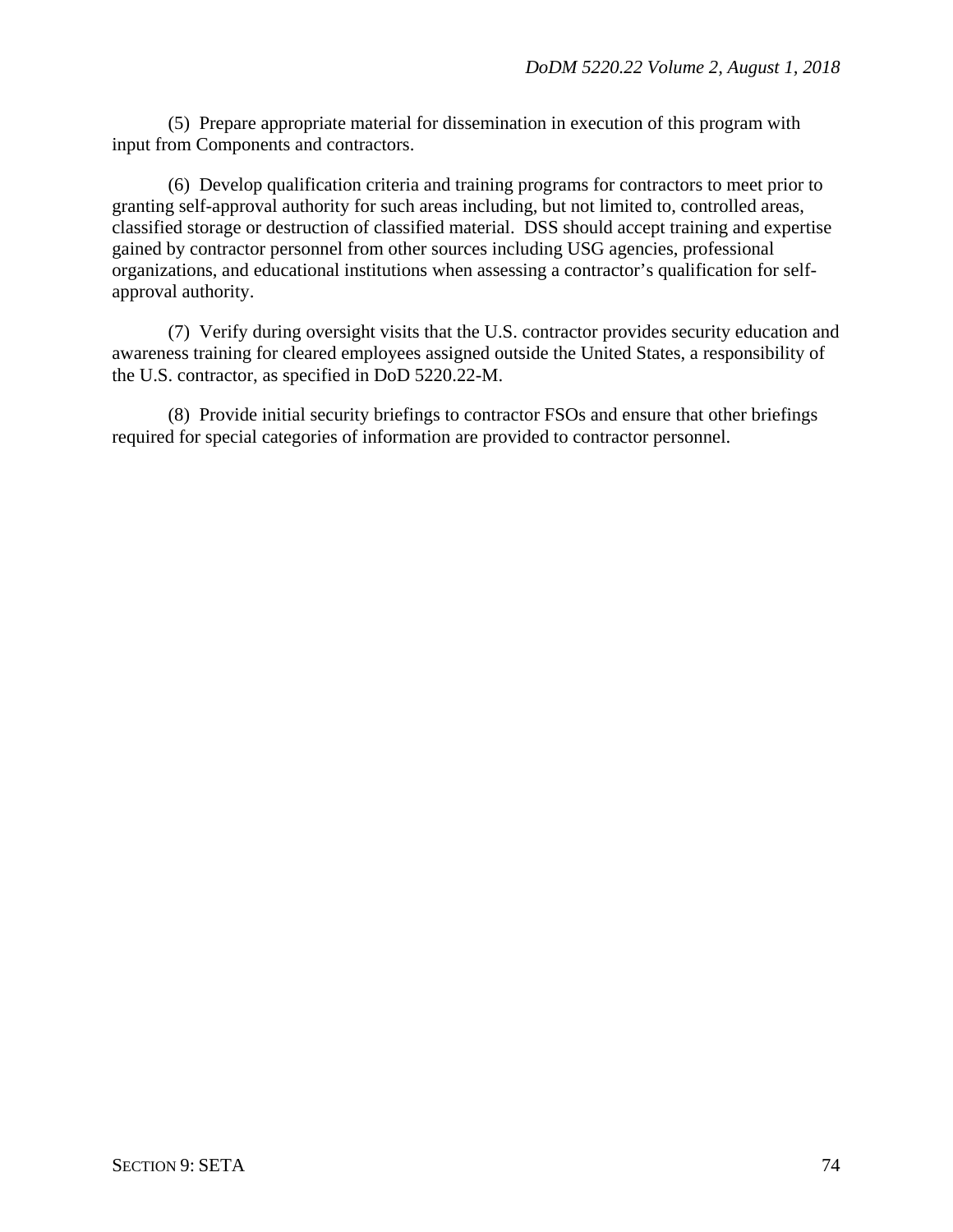## **SECTION 10: VISITS AND MEETINGS**

### **10.1. GENERAL**

a. This section establishes procedures and responsibilities regarding visits to USG activities and contractor facilities where access to classified information is involved. Authorized and credentialed representatives of DoD, DSS, other GCAs, auditors, and representatives of USG investigative agencies, to include officially credentialed contract investigative providers, are not considered to be visitors under this section when acting on behalf of the USG in their official capacities.

b. Classified information may be disclosed during visits if the visitors possess appropriate PCLs and have a valid need-to-know for the classified information. The responsibility for determining need-to-know lies with the individual who discloses classified information during a visit. Consistent with DoD 5220.22-M, need-to-know is generally based on a contractual relationship. In other circumstances, disclosure of the information will be based on an assessment that the receiving contractor or its cleared employees have a bona fide need to access the information in furtherance of a GCA purpose.

c. Foreign visits to U.S. Government and contractor facilities involving access to classified information are governed by DoDD 5230.20 as referenced in Paragraph 12.16.a of this volume. Contractors under the NISP must comply with DoD 5220.22-M.

## **10.2. VISITS TO CONTRACTOR FACILITIES**

a. If a visit to a contractor facility requires access to classified information, the visitor's PCL level, special access authorization, citizenship, purpose of the visit, etc., must be verified by the host contractor in accordance with DoD 5220.22-M. Verification by DoD Components or their GCAs may be accomplished by review of Joint Personnel Adjudication System (JPAS) or the successor DoD personnel security system of record for eligibility and access information that contains the clearance information or by a visit authorization letter (VAL) provided by the visitor's employer. Non-DoD Components and their GCAs will accomplish such a verification through the Central Verification System of the Office of Personnel Management or by a visit authorization letter (VAL) provided by the visitor's employer.

b. Procedures must be in place to ensure positive identification of visitors prior to disclosure of classified information.

### **10.3. VISITS TO USG ACTIVITIES BY CONTRACTOR PERSONNEL**

a. GCAs will verify that the visitor's employing company has an FCL through ISFD. Once a company's FCL is established, the hosting DoD Component or GCA will review JPAS or the successor DoD system of record for eligibility and access information to determine the PCL of the visiting contractor employee. Non-DoD Components and their GCAs will review the Central Verification System of the Office of Personnel Management for eligibility and access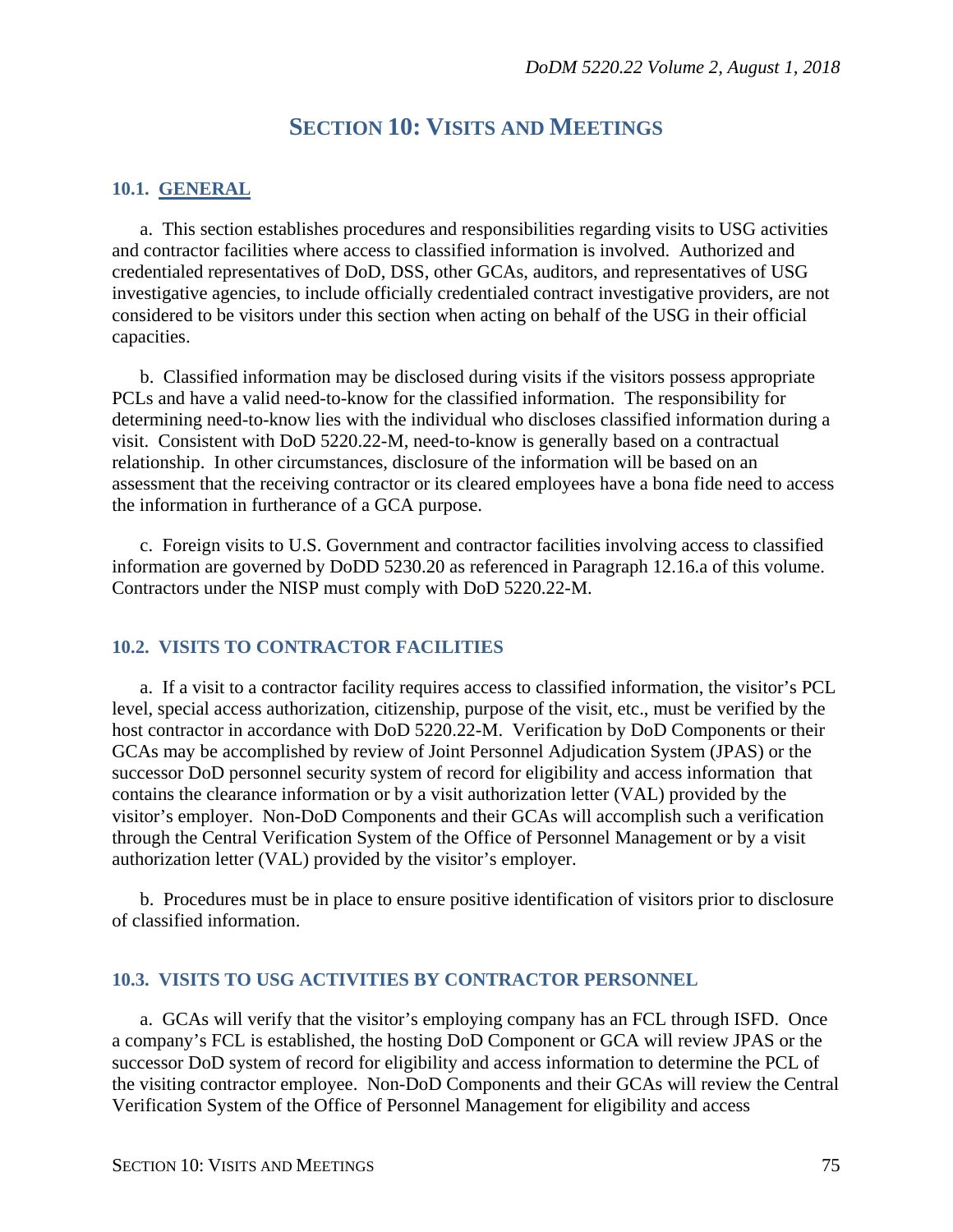information to determine the PCL of the visiting contractor employee. If the hosting USG activity does not have access to the applicable database, the hosting USG activity will rely on the employing contractor's VAL certifying the clearance of their employee; and will also take steps to gain access to the applicable database to determine the PCL of future visiting contractor employees. When the contractor attempts to visit a USG activity without prior notice to the GCA host activity, the GCA may request additional detail or justification from the contractor to determine whether to accept the visit and provide access to classified information.

b. Visits to USG activities located outside of the United States will be processed in the same manner as other classified visits.

**10.4. MEETINGS AT WHICH CLASSIFIED INFORMATION IS DISCLOSED.** Volume 3 of DoDM 5200.02 provides specific DoD requirements regarding classified meetings, including provisions for an exception to policy with regard to the location of the classified meeting. DoD 5220.22-M provides similar requirements to contractors for classified meetings.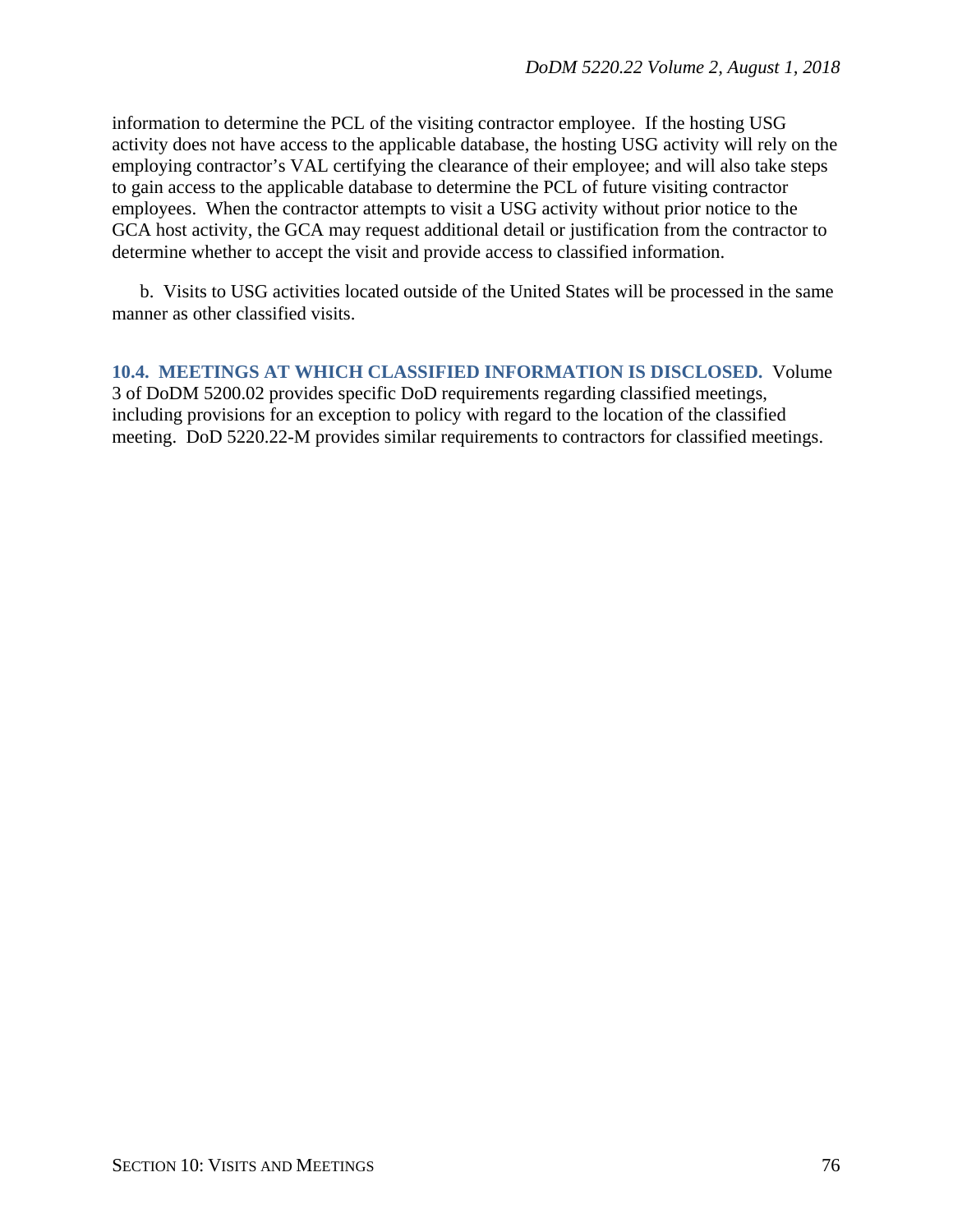## **SECTION 11: IS SECURITY**

**11.1. GENERAL.** IS that are used in the collection, processing, storage, transmission, display, dissemination, and disposition, of classified information must be properly managed to protect against unauthorized disclosure of classified information and, if required by contract, the loss of the availability and integrity of the information and the system. DoD 5220.22-M addresses the baseline protection standards for classified information applicable to contractors. This section provides the IS security procedures for:

a. DSS as the CSO and AO for contractor IS processing classified information in accordance with DoDD 5105.42.

b. GCAs with procurement requirements for contractors to process classified information on IS or connect to a GCA network.

**11.2. DSS.** In accordance with Section 2 of this volume, DSS, as the AO, will:

a. Authorize contractor's IS located in the contractor's cleared facility(ies), to process classified information in accordance with the criteria in DoD 5220.22-M. The underlying principles in DoD 5220.22-M for assessment and authorization of contractor IS are those established in the Committee on National Security Systems (CNSS) requirements as noted in CNSS Policy (CNSSP) 22, CNSS Instruction (CNSSI) 1253, and National Institute of Technology and Standards Special Publication 800-37 guidelines. These risk management principles incorporate security controls into the system from its concept stage through its life cycle. They provide for continuous risk assessment and monitoring, vulnerability and incident management, the application of best security practices and conservation of resources to ensure security risk is maintained at acceptable levels.

b. Develop, issue, and update (as necessary):

(1) Implementation and process guidelines and technical standards to contractors in support of DoD 5220.22-M.

(2) Templates to facilitate IS security and the authorization process for contractors.

(3) MOU examples and templates to facilitate the connection of contractor IS to systems authorized by other AOs. GCAs are encouraged to use these MOU examples and templates.

(4) A "notice and consent" approved banner for use by contractors on approved IS to notify users that:

(a) System usage is monitored, recorded, and subject to audit.

(b) The user has consented to such monitoring and recording by using the system.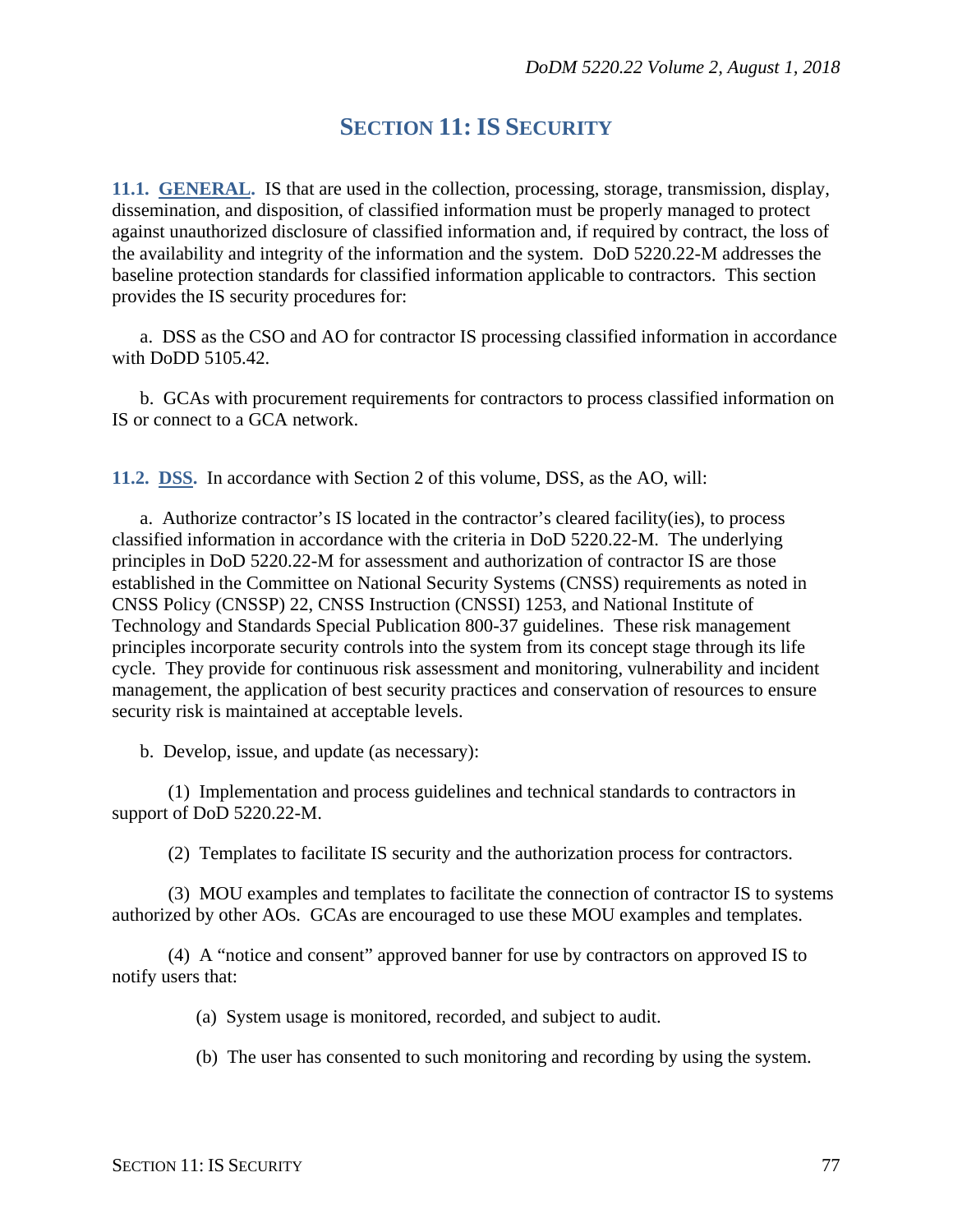c. Provide authorization specifically in writing to a contractor when a contractor information system security manager may extend an existing authorization to similar systems within parameters specified by DSS.

d. Execute MOUs, when requested, to allow for connection of authorized contractor IS to networks on systems authorized by other AOs. MOUs are not to be established that limit or change DSS cognizance responsibilities or security controls required by DoD 5220.22-M.

e. Ensure, in accordance with CNSSP 18 that all contractors under DSS cognizance have a plan in place for dealing with classified information spills on IS, whether the contractor has authorized systems or not. When requested, DSS will provide approved procedures to contractors to meet this requirement.

(1) The DSS-approved procedures are intended for use on contaminations involving information at or below the TS collateral level unless directed by the GCA to follow more stringent measures. DSS will approve any facility-specific changes or use of a different plan in writing.

(2) DSS will verify that the contractor has taken mitigation actions, including disposition of affected media (e.g., sanitization, physical removal, or destruction), in accordance with decisions by the GCA in consultation with the information owner, if the GCA requires more stringent measures as noted in Section 8 of this volume.

f. Assess the effectiveness of IS security controls as implemented by the contractor through on-site validation and inspection. Advise contractor management and, as warranted, the GCA if controls are not implemented correctly or effectively. Ensure that required corrective actions are implemented by the contractor on a timely basis.

**11.3. GCA.** A GCA having a contract requiring a contractor IS to process classified information, or to connect to a classified network for contract performance:

a. May direct a contractor to perform a risk assessment to determine if additional countermeasures beyond those identified in DoD 5220.22-M are required or if an identified unique local threat exists. In either instance, the GCA will provide the local DSS field office with a copy of the contractor's completed risk assessment and coordinate with DSS on the contractor's application of any additional agreed upon countermeasures beyond the standards in DoD 5220.22-M. A risk assessment does not authorize a GCA to weaken or downgrade security controls required by this manual.

b. Will identify if there is a need and provide guidance to the contractor regarding additional security requirements for incident and vulnerability management (scanning and remediation and reporting procedures) that exceed DoD 5220.22-M standards and baseline technology security configurations for the IS. In those instances, the GCA will provide the local DSS field office with a copy of any such guidance provided to the contractor.

c. Will issue additional written guidance or requirements to the contractor if there is a contractually mandated requirement for data integrity or system availability controls above the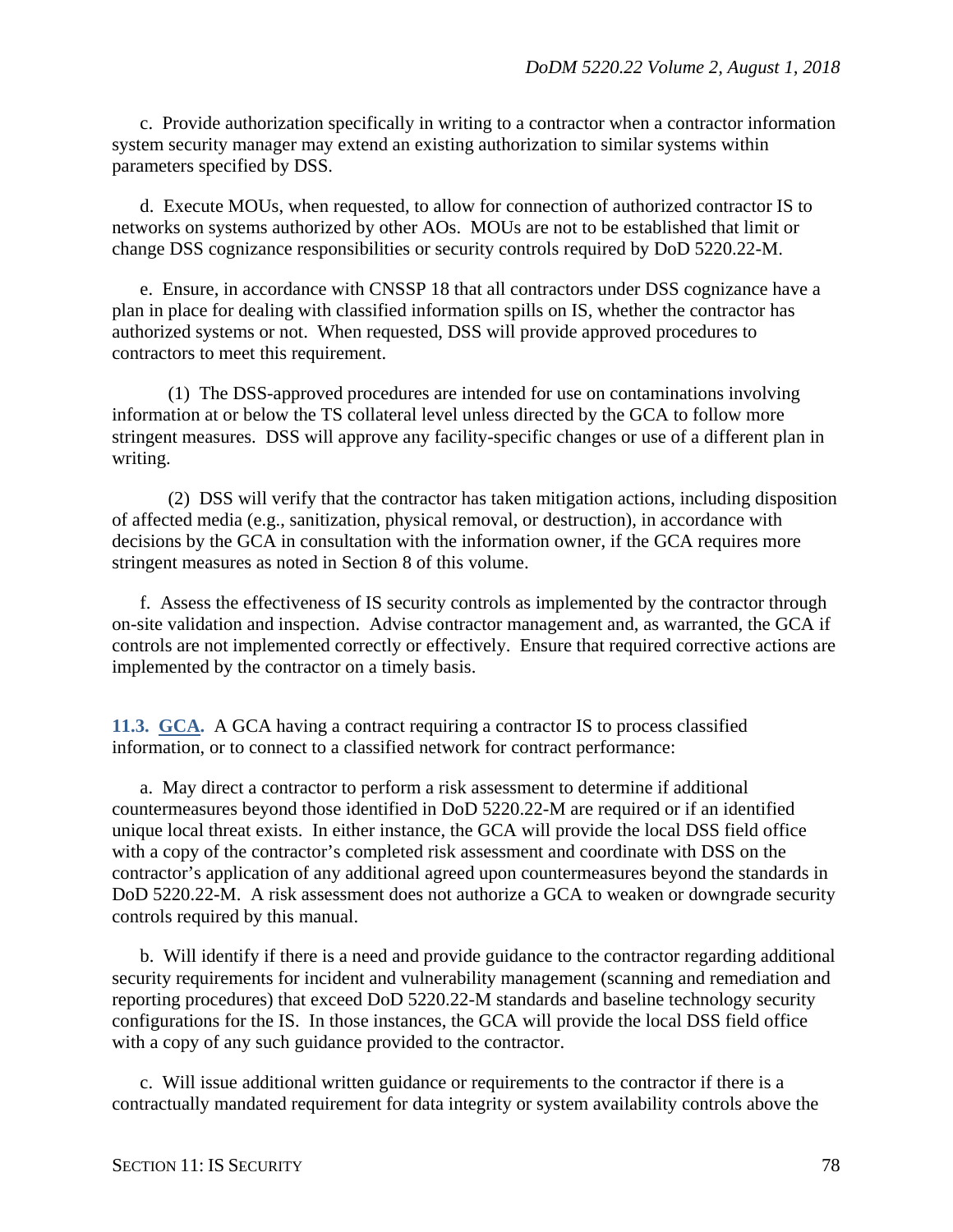requirements in DoD 5220.22-M and provide DSS with a copy of any such guidance provided to the contractor.

d. Will determine if a contractor IS processing classified information is a special category system and include in the applicable DD Form 254 the security requirements for said contractor IS.

(1) If the GCA has determined the contractor IS to be a special category system, the GCA must assess and, if requested by DSS, endorse any contractor proposed alternative controls submitted to DSS.

(2) If the GCA has not provided the security requirements for tactical, embedded IS described in DoD 5220.22-M, the contractor will request them from the GCA. If the GCA does not then provide the security requirements as requested by the contractor, DoD 5220.22-M requires the contractor to submit classified processing procedures to DSS that describe the security requirements and procedures implemented that protect the embedded system and classified information against unauthorized disclosure or loss.

e. Will, in consultation with the applicable information owner, provide the contractor, with a copy to DSS, written guidance and direction to be used regarding mitigation procedures in the event of an electronic data spillage of classified information onto an unclassified IS, or higher level classified information onto a lower level classified IS or onto an IS not accredited to the appropriate level.

f. May certify in contract documentation why a contractor is unable to comply with the CSA provided security control baseline due to operational requirements or added cost to the program. The contract documentation may be:

(1) In the DD Form 254, formal classification guidance or a formal memorandum signed by the contracting officer, the contracting officer's representative or the Government Program Manager that clearly cites one or more of the circumstances noted in Paragraphs 11.3.f.(2)(b)(1) through 11.3.f.(2)(b)(3) of this volume and must be provided to DSS. A formal contract modification is not necessary.

(2) The documentation or written statement should include rationale for the decision.

(a) The statement must be signed by the contracting officer, the contracting officer's representative or the contracting officer's technical representative, or the Government Program Manager. A formal contract modification is not necessary.

(b) The written statement should include rationale such as:

1. The contractor is required to use an operating system (OS) (identify the OS) that is not capable of meeting, audit requirements in DoD 5220.22-M;

2. Enabling auditing on a legacy OS will result in unnecessary costs, operational impacts, or deviation from the secure deployed operating environment; or,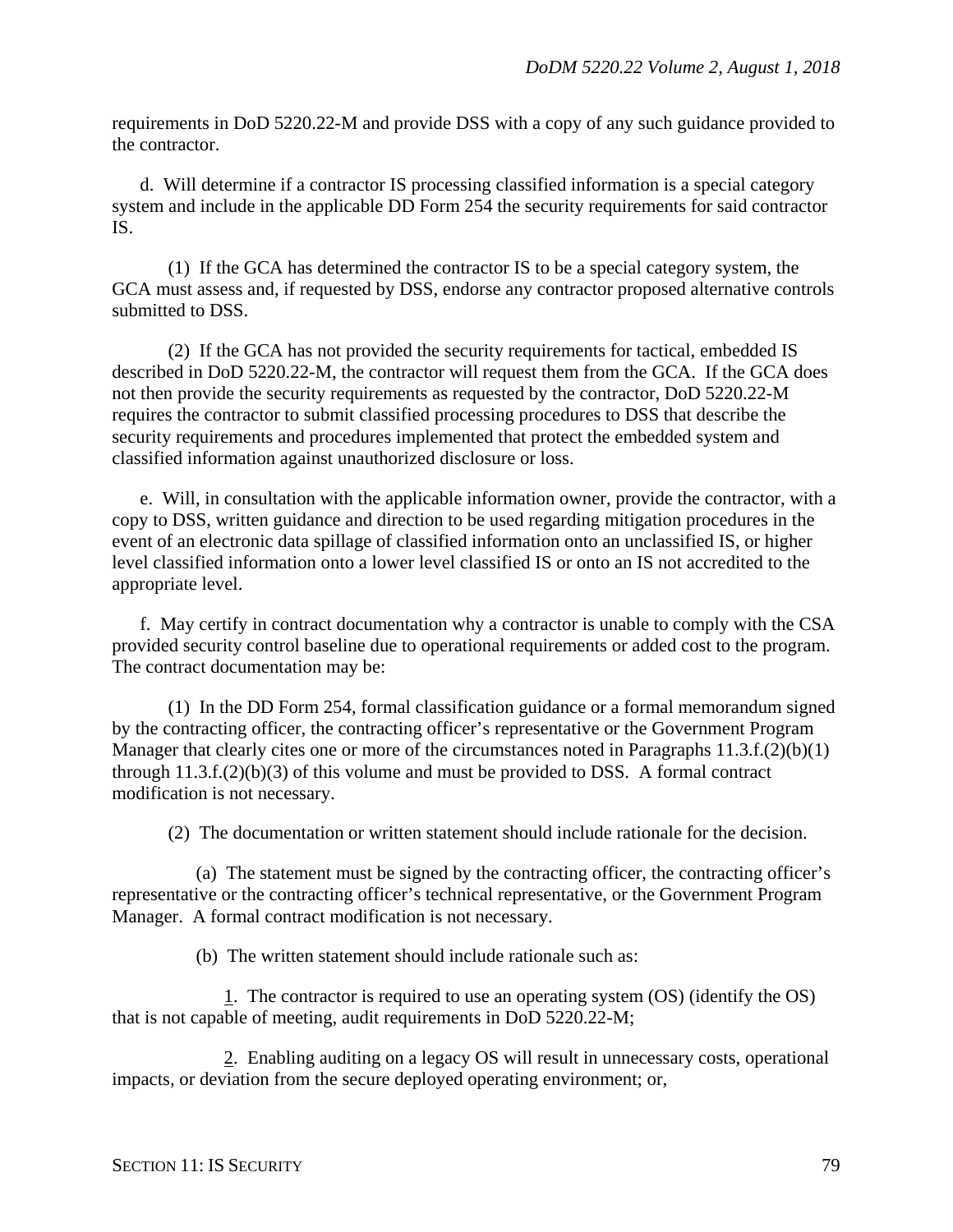3. The IS, determined to be a special category system, meets the requirements of DoD 5220.22-M and can be adequately secured without all of the DoD 5220.22-M technical requirements being implemented.

g. May provide, when requested by DSS or the contractor as part of the ATO process, its formal acknowledgement of the associated risk to the classified information when it is not feasible for contractors to implement the CSA provided security control baseline due to operational requirements or added cost to the program.

h. Will provide a signed letter acknowledging risk acceptance or security oversight for a contractor CSA-authorized mobile system or contractor mobile restricted or mobile closed area containing CSA-authorized mobile system, prior to a contractor relocating the system to a USG activity or commercial test site (i.e., aircraft or satellites during ground movements, aerial test flights or launches).

i. Will require the establishment of an MOU to document the terms and conditions for sharing data and information resources in a secure manner when there is a need for connection to a USG system. Specifically, the MOU defines the purpose of the interconnection; identifies relevant authorities; specifies the responsibilities of both organizations and network participants; and defines the terms of agreement and the timeline for terminating or reauthorizing the interconnection. The MOU should not include technical details on how the interconnection is established or maintained; that is the function of the Interconnection Security Agreement (or Network Security Profile).

j. Will, when notified of a classified information spill by a contractor, and in consultation with the applicable information owner, provide the contractor in writing its concurrence with the DSS-approved plan or notice of more stringent measures to be used for mitigation procedures. Clean-up procedures may be approved by the GCA in advance to facilitate prompt clean-up.

k. Will provide the authority and guidance in the DD Form 254 if masking, coding, or disassociation to disguise classified information by any prime or sub-contractors required to be used. In some instances techniques such as "masking," "coding," or "disassociation" may be used to disguise an item of classified information. If all classified information to be processed is disguised by one of these methods, the IS does not require accreditation by DSS.

## **11.4. FEDERAL IS OPERATING IN CONTRACTOR CLEARED FACILITIES.**

a. Components and their GCAs will ensure that when they require federal IS processing classified information to operate in contractor cleared facilities, they document the requirement in a formal agreement with the contractor. The formal agreement will require that the federal IS be in an area designated as government space, with physical separation (e.g., office, room or building) from other contractor operations and be clearly identified for DSS and the Component or applicable GCA to prevent confusion regarding oversight responsibilities. DSS does not have oversight or AO responsibility for federal IS operating within a designated government space within a contractor-cleared facility.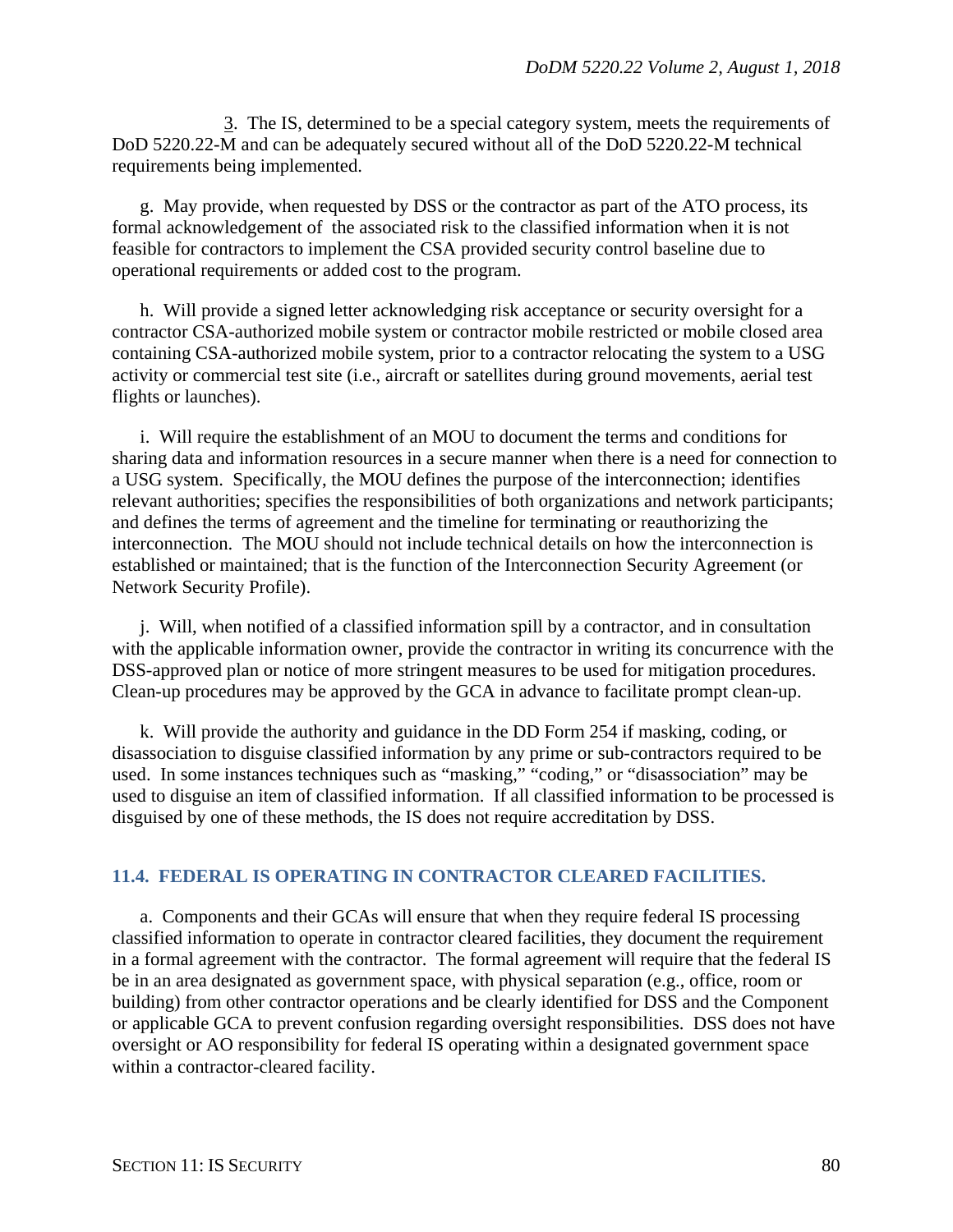b. If a Component or GCA needs to locate a federal IS at a contractor cleared facility that does not meet the criteria of Paragraph 11.4.a of this volume, the Component or GCA will request an exception for consideration by DSS in accordance with the provisions of Paragraphs 2.2.x and 3.3.a of this volume.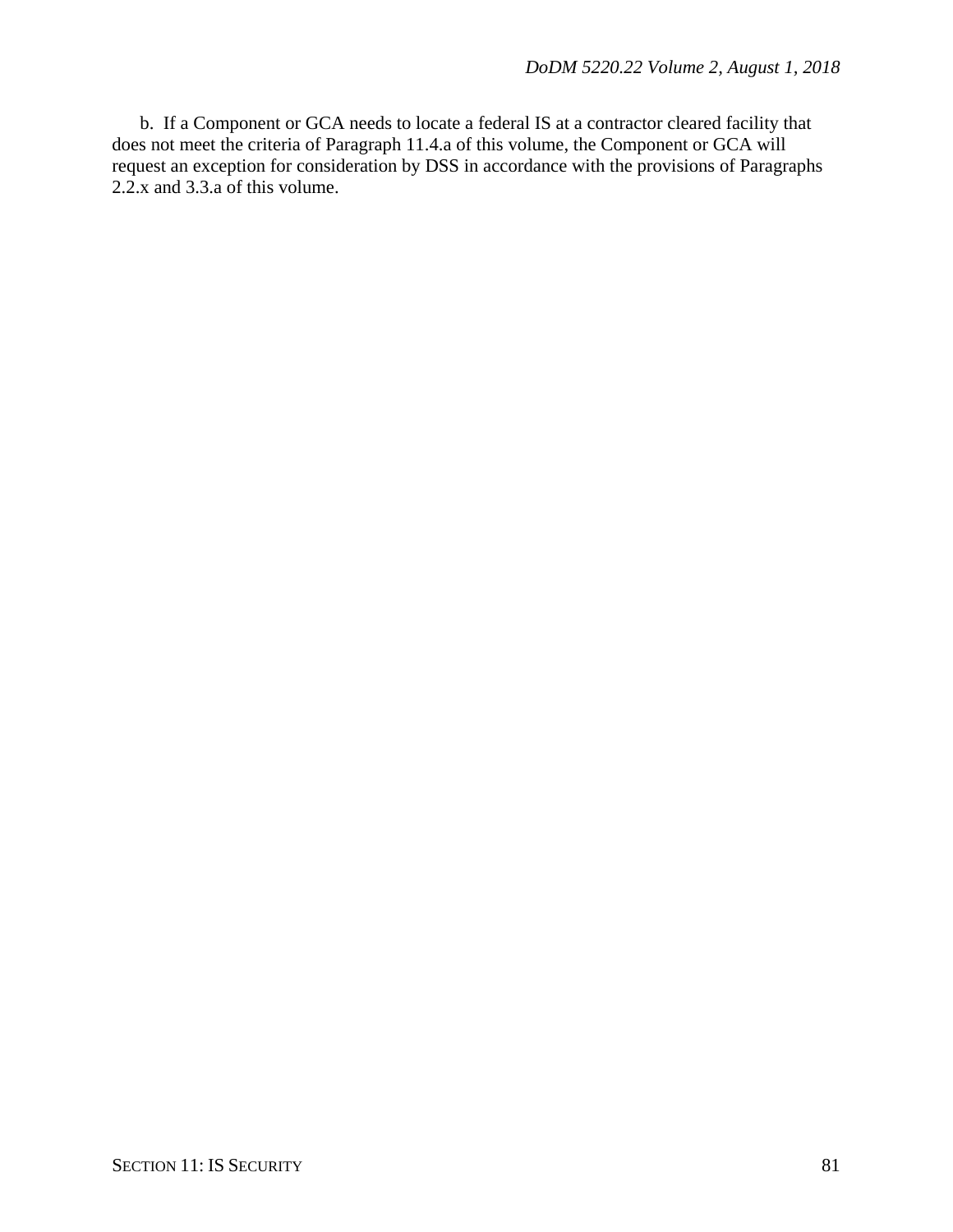# **SECTION 12: INTERNATIONAL SECURITY PROGRAMS**

**12.1. GENERAL.** This section provides the requirements and procedures for the protection of U.S. classified information and FGI (including NATO information) to which U.S. contractors may have access as the result of contracts, subcontracts, pre-contract negotiations, agreements, and other programs or projects involving foreign governments and foreign companies. All such initiatives are international programs for the purpose of this manual. They may be related to direct commercial sales (DCS), foreign military sales (FMS), or other international initiatives involving a U.S. contractor and a foreign government or foreign contractor under which classified information is provided, generated, or transferred. International security requirements levied on U.S. contractors are in DoD 5220.22-M.

## **12.2. AUTHORITY FOR INTERNATIONAL PROGRAM SECURITY**

**REQUIREMENTS.** The security requirements for international programs are derived from the ITAR, for export and import of defense articles and defense services; DoDD 5230.11 for proposed disclosures of classified military information to foreign governments; bilateral security agreements and program-specific agreements with allies and other friendly countries; and the NATO requirements implemented by United States Security Authority for NATO Affairs Instruction 1-07, as described in DoD 5220.22-M.

a. DSS will exercise oversight of U.S. contractor security arrangements for exports of classified defense articles and technical data in accordance with DoDD 5201.42 to ensure that exports of classified defense articles and technical data are in compliance with DoD 5220.22-M and the ITAR.

(1) Directorate of Defense Trade Controls (DDTC) forwards copies of agreements involving the release of classified articles (and related technical data) to DSS when related to U.S. contractors.

(2) DSS validates that the exporting U.S. contractor provides certification to the DoD transmittal authority that classified information does not exceed the technical or product limitations in the agreement and the U.S. exporting party (the U.S. contractor) will comply with the requirements of this manual and the ITAR.

(3) DSS validates that the exporter (U.S. contractor) provides certification to the transmittal authority (in the case of technical data exported pursuant to a technical data exemption) that the technical data does not exceed the technical limitations of the authorized export in accordance with the ITAR.

(4) DDTC forwards licenses for the export of classified technical data or classified defense articles to DSS; and provides a copy to the applicant. DSS then takes actions as described in this section and returns the endorsed license to DDTC, upon completion of the export or the expiration of the license, whichever occurs first in accordance with the ITAR.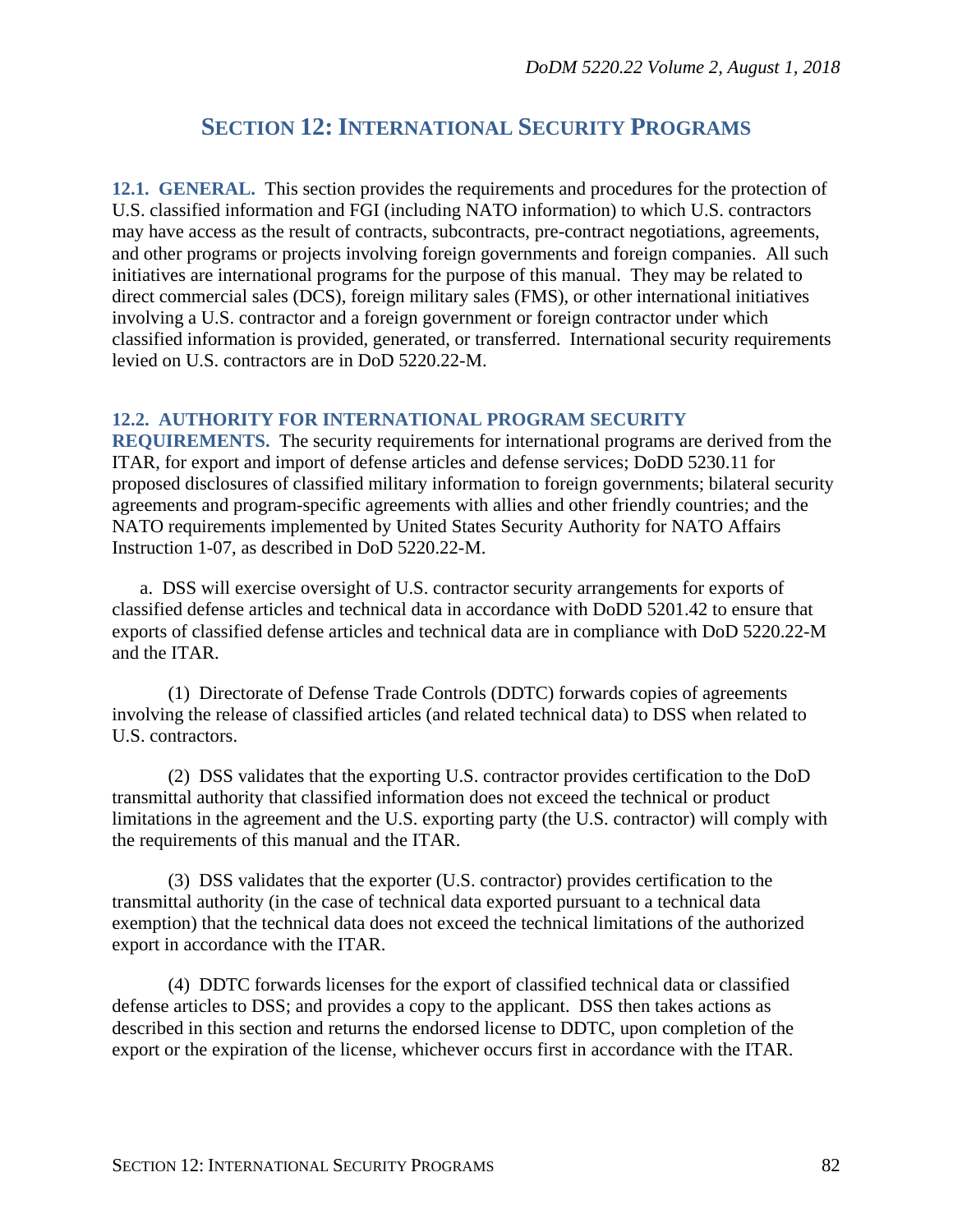(5) DSS or another USG transmittal authority may require that a contractor produce relevant documents relating to exports of classified defense articles and technical data in accordance with the ITAR.

(6) DSS may take appropriate action to ensure compliance with this manual in the case of exports involving classified technical data or defense articles in accordance with the ITAR.

b. Bilateral security agreements and program-specific agreements require each signatory to safeguard classified information provided or generated under the agreement, and require that:

(1) The DSA in the signatory countries will be notified of contracts and other activities involving access to classified information by contractors for which they are responsible. The requirement to notify the DSA is based on the "government-to-government principle" governing international programs.

(2) Classified information will be transferred between government officials through government-to-government channels or through other channels agreed upon in writing by the DSAs of the responsible governments (referred to collectively in this manual as "government-togovernment transfer").

(3) Classification guidance and security requirements clauses will be included in contracts involving access to classified information.

(4) Access to classified information will be limited to persons who have appropriate security clearances and a need-to-know.

(5) The classified information will be provided substantially the same degree of protection required by the originator.

(6) The classified information will not be re-transferred to a third-party entity or used for any purpose other than that for which it was provided without the prior consent of the originator.

(7) Reports of loss or compromise or possible loss or compromise of classified information will be provided to the originating government.

c. United States Security Authority for NATO Affairs Instruction 1-07establishes and implements security standards to safeguard NATO classified information and also places restrictions on the use and retransfer of NATO classified information.

d. Providing special access program information to foreign nationals requires compliance with DoDD 5205.07.

**12.3. EXCEPTIONS TO THE REQUIREMENTS OF THIS SECTION.** Deviations from the requirements in this section may have legal and foreign policy implications. Requests for exceptions to the procedures of this section must be documented, including alternative procedures, in accordance with Paragraph 3.3.a of this volume.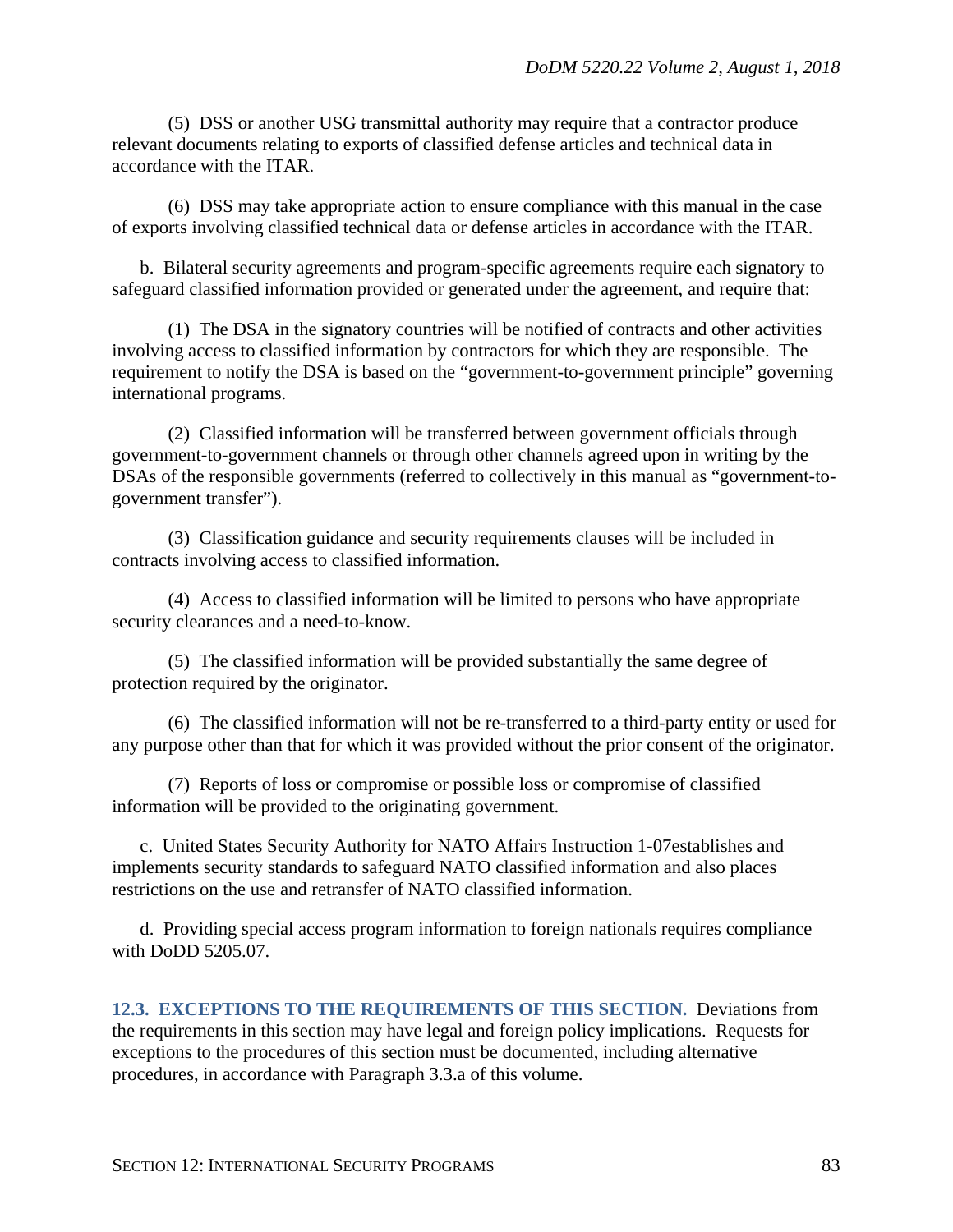## **12.4. INTERNATIONAL PROGRAMS INVOLVING ACCESS TO U.S. CLASSIFIED INFORMATION BY FOREIGN GOVERNMENTS AND THEIR CONTRACTORS.**

a. International programs may be initiated that require access to U.S. classified information by a foreign government or a foreign government contractor if:

(1) The classified information involved has been approved for export to the foreign government pursuant to the applicable U.S. export control laws, regulations, and foreign disclosure policies.

(2) The U.S. contractor has obtained the appropriate export authorization.

(3) The foreign government concerned has entered into a general security agreement or other security agreement with the USG under which the foreign government agrees to protect classified information disclosed to it or to contractors under its security jurisdiction.

b. If the international program is for FMS or another USG program (e.g., cooperative research, development, and acquisition program), the DoD FMS case implementing agency or the responsible program office will implement the security aspects of the program in coordination with the foreign government; further guidance regarding FMS programs is provided in DSCA Manual 5105.38. The DoD FMS case implementing agency or the USG program office will consult and provide copies of required security documentation to assist DSS in maintaining security oversight of the U.S. contractor involved in the program.

c. If the program involves DCS, DSS will provide advice and assistance to the contractor that specifically notes that the contractor remains ultimately responsible for complying with U.S. export control laws and regulations. OUSD(P) Director, ISP will serve as the DSA, if a DCS requires approval of a program/project security instruction in the contract.

d. If a program involves exports by both a GCA and a U.S. cleared contractor (e.g., a hybrid program), DSS provides security oversight of contractor operations in accordance with the provisions of this manual to ensure compliance with established security requirements.

e. For classified contracts awarded to foreign contractors, the GCA will:

(1) Ensure that the contract contains security classification guidance in accordance with Section 6 of this volume and Volume 2 of DoDM 5200.01.

(2) Specify in the contract any limitations to be placed on the authority of the foreign contractor to award subcontracts.

(3) Ensure that the contract fixes responsibility for developing and obtaining approval for the necessary security plans, if there will be an anticipated need for the use of international carriers by the contractor for shipping classified material, a need for contractor employees to hand carry classified material, or a need for the contractor to use USG-approved secure communications.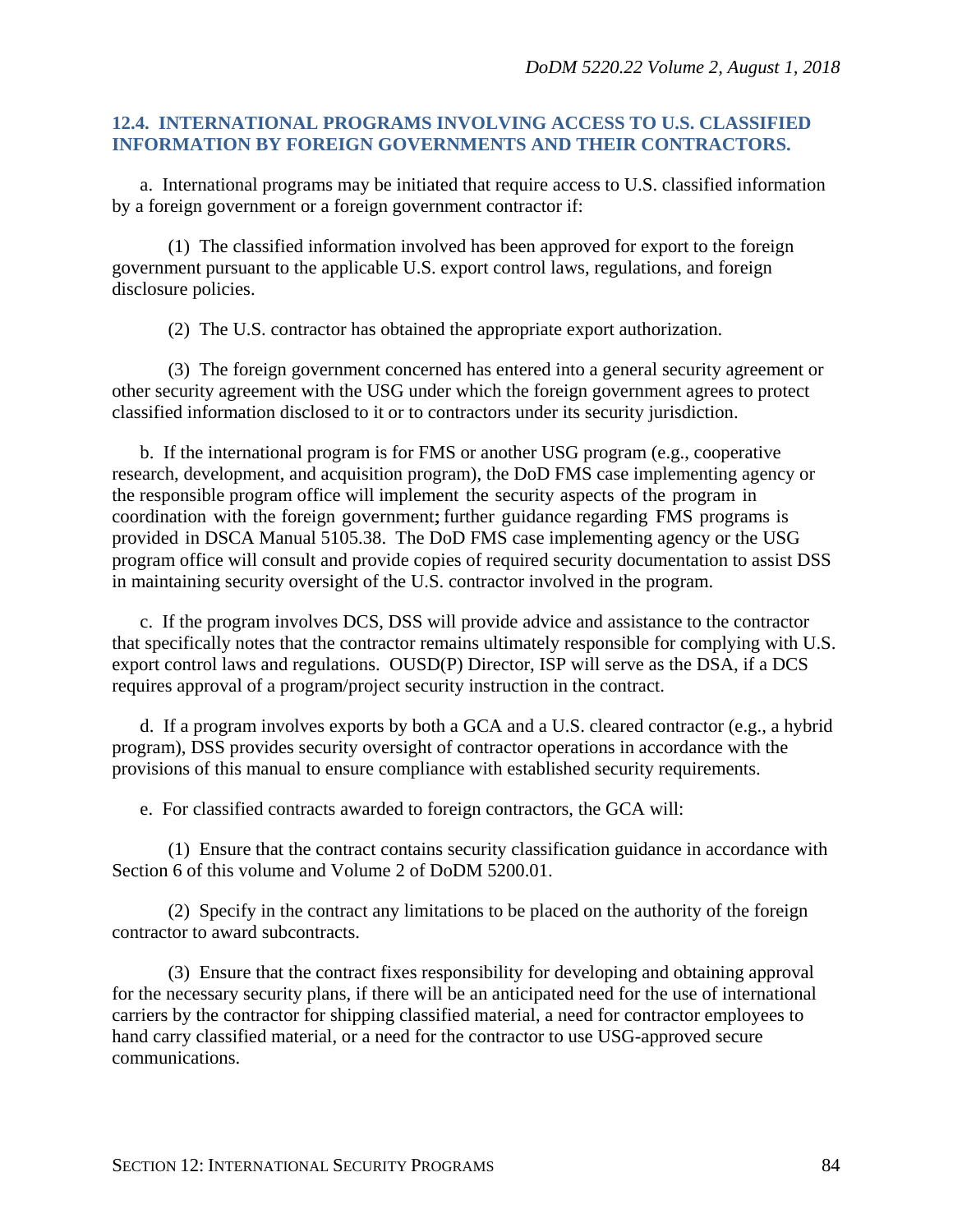(4) Request DSS obtain an FCLA on the foreign company from the DSA of the other government. This action verifies the FCL and storage capability and alerts the other government that a U.S. classified contract is to be awarded to one of the foreign government's contractors. Based on this notification, the other government must initiate the actions necessary to assume responsibility for safeguarding the U.S. classified information under the pertinent agreement.

(5) Provide a copy of the SCG and contract security clauses to DSS.

(6) For FMS and other USG programs involving a U.S. contractor, the FMS implementing agency or program office, as applicable, will, provide DSS with copies of required security documentation, in accordance with Paragraph 12.4.b of this volume and DSCA Manual 5105.38 to assist DSS in maintaining security oversight of the U.S. contractor involved in the program.

(7) Ensure that the security clauses, substantially as shown in Paragraphs  $12.4.e.(7)(a)$ through 12.4.e.(7)(j) of this volume, are included, at a minimum, in all contracts involving classified information that are awarded to foreign contractors. In some cases, there may be a need to include provisions for other export controlled information, when the U.S. contractor is contractually obligated to provide specified safeguards for such information. GCAs must insert the bracketed contract specific information (e.g., applicable country or disposition of classified material) where noted, when using the security clauses in Paragraphs 12.4.e.(7)(a) through 12.4.e.(7)(j) of this volume in the contract. All classified information and material furnished or generated pursuant to this contract will be protected as follows:

(a) The recipient will not disclose or release the information or material to a thirdcountry government, person, or company without prior USG approval.

(b) The recipient will afford the information and material a degree of protection equivalent to that afforded by the USG.

(c) The recipient will not use the information and material for other than the purpose for which it was furnished without prior written USG consent.

(d) Classified information and material furnished or generated pursuant to this contract will be transferred through government-to-government channels or through other channels specified in writing by the USG and [insert applicable country] and only to persons who have an appropriate security clearance and an official need for access to the information in order to perform on the contract.

(e) Classified information and material furnished under this contract will be marked by the recipient with its government's equivalent security classification markings.

(f) Classified information and material generated under this contract must be assigned a security classification as specified by the contract security classification specifications provided with this contract.

(g) All cases in which it is known or there is reason to believe that classified information or material furnished or generated pursuant to this contract has been lost or disclosed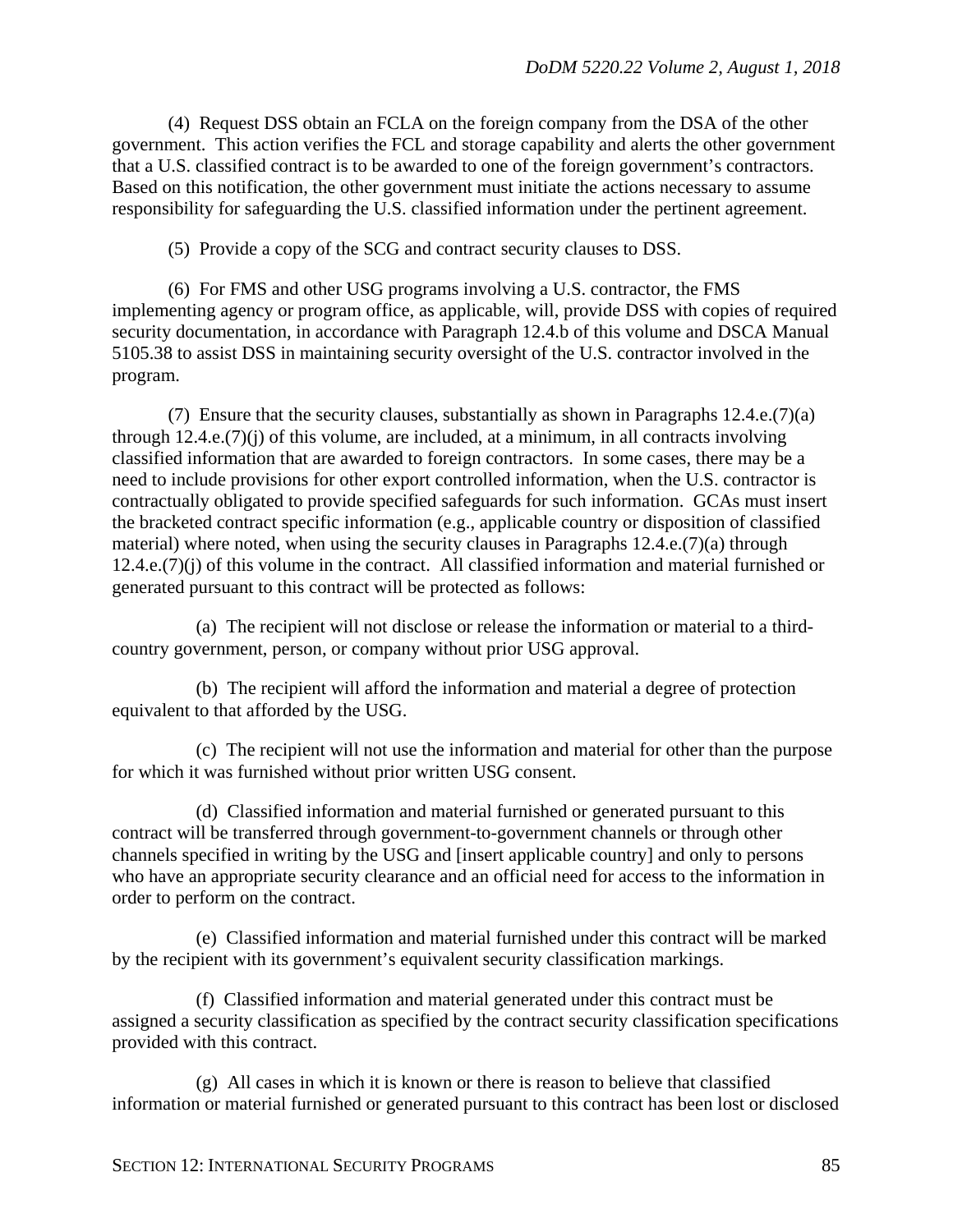to unauthorized persons will be reported promptly and fully by the contractor to its government's national security authorities.

(h) Classified information and material furnished or generated pursuant to this contract will not be further provided to another contractor unless:

1. A potential contractor which is located in the United States or [insert applicable country] has been approved for access to classified information and material by the USG or [insert applicable country] security authorities; or

2. If located in a third country, prior written USG consent is obtained.

(i) Upon completion of the contract, all classified material furnished or generated pursuant to the contract will be [insert whether the material is to be returned or destroyed, or provide other instructions].

(j) The recipient will insert terms that substantially conform to the language of these security clauses (Paragraphs 12.4.e.(7)(a) through (j) of this volume) in all subcontracts under this contract that involve access to classified information or material furnished or generated under this contract.

f. When the international program is for DCS, DSS will:

(1) Initiate coordination with the designated DSA office of the recipient government to obtain the FCLA and ensure that the DSA has a copy of the SCG and contract security clauses.

(2) Provide advice and assistance, and approval for the USG, for the preparation and coordination of any transportation plan, hand carry plan, secure communications plan, visit arrangements, or other security documentation, ensuring that they are in compliance with the requirements of this manual.

(3) Monitor compliance by the U.S. contractor in accordance with the provisions of this manual.

(4) Notify the OUSD(I) CI&S and OUSD(P) Director, ISP when security issues arise that cannot be resolved between the U.S. contractor and the security authorities of the foreign government.

g. When the international program is for FMS or other USG program, DSS will:

(1) Request an FCLA on the foreign company from the designated DSA of the other government, when requested by the applicable FMS implementing agency or program office.

(2) Notify the FMS implementing agency or program office of the results of the FCLA, when received.

(3) Maintain security oversight of the U.S. contractor involved in the program in accordance with DoD 5220.22-M.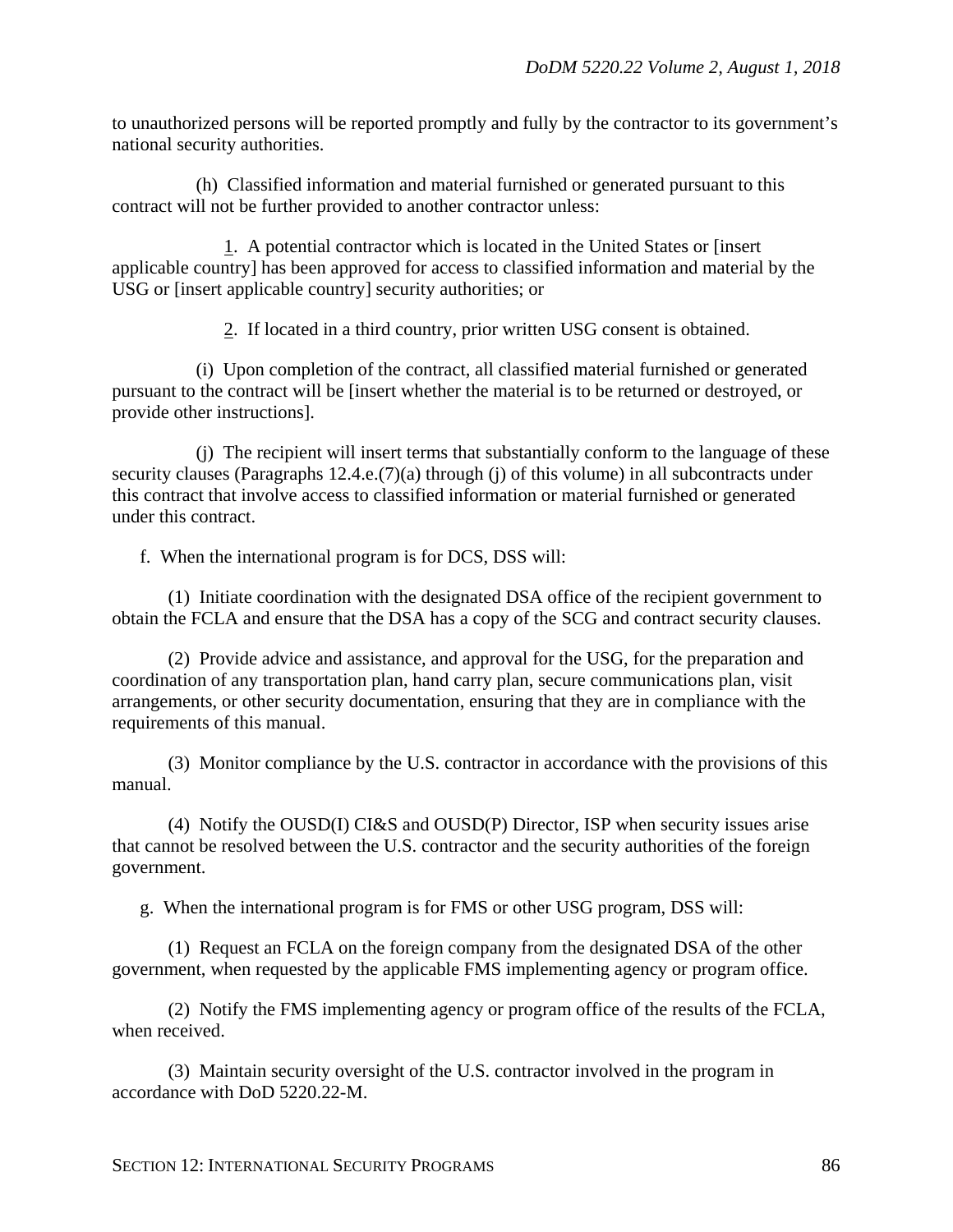(4) Notify the FMS implementing agency or program office if the applicable transportation plan, hand carry plan, secure communications plan, visit arrangements, or other required security arrangements involving the U.S. contractor are not in compliance with this manual.

(5) Notify the OUSD(I) CI&S and OUSD(P) Director, ISP when security issues with security oversight of the U.S. contractor arise that cannot be resolved with the FMS implementing agency or program office.

## **12.5. INTERNATIONAL PROGRAMS INVOLVING ACCESS TO FGI BY U.S. CONTRACTORS.**

a. This paragraph (12.5) applies to all international activities under which a U.S. contractor will have access to FGI. The laws, regulations, and agreements described in Paragraph 12.2 of this volume also apply to these activities and obligate USG compliance.

b. In addition to TS, SECRET, and CONFIDENTIAL, some foreign governments have a fourth level of classification, RESTRICTED, as well as another category of unclassified information that may be provided on the condition that it is treated in confidence. Foreign government markings are discussed further in Volume 2 of DoDM 5200.01 and for contractors in DoD 5220.22-M.

c. When notified by a U.S. contractor of any foreign government contract or other activity that will result in the U.S. contractor having access to FGI, DSS will:

(1) Request a copy of the applicable SCG and contract security clauses from the contractor as well as the approved export authorization (e.g., Department of State Form (DSP) 85, technical assistance agreement, or manufacturing license agreement), unless already provided by the DDTC. If an exemption of the ITAR applies, DSS may request the supporting documentation from the U.S. contractor.

(2) Oversee compliance by the U.S. contractor with contract security requirements, the provisions of this manual, and the security requirements in the ITAR.

(3) Act as the liaison between the U.S. contractor and the foreign government DSA regarding approved contract security matters.

(4) Provide advice and assistance on the preparation and coordination, and approval for the USG, of any transportation plan, hand carry plan, secure communications plan, visit arrangements, or other security documentation required, ensuring they are in accordance with the provisions of this manual. OUSD(P) Director, ISP will serve as the DSA, if an international program requires approval of a program/project security instruction in the contract.

(5) Provide, when requested by the foreign government, the FCLA and the level of approved storage capability for U.S. contractors.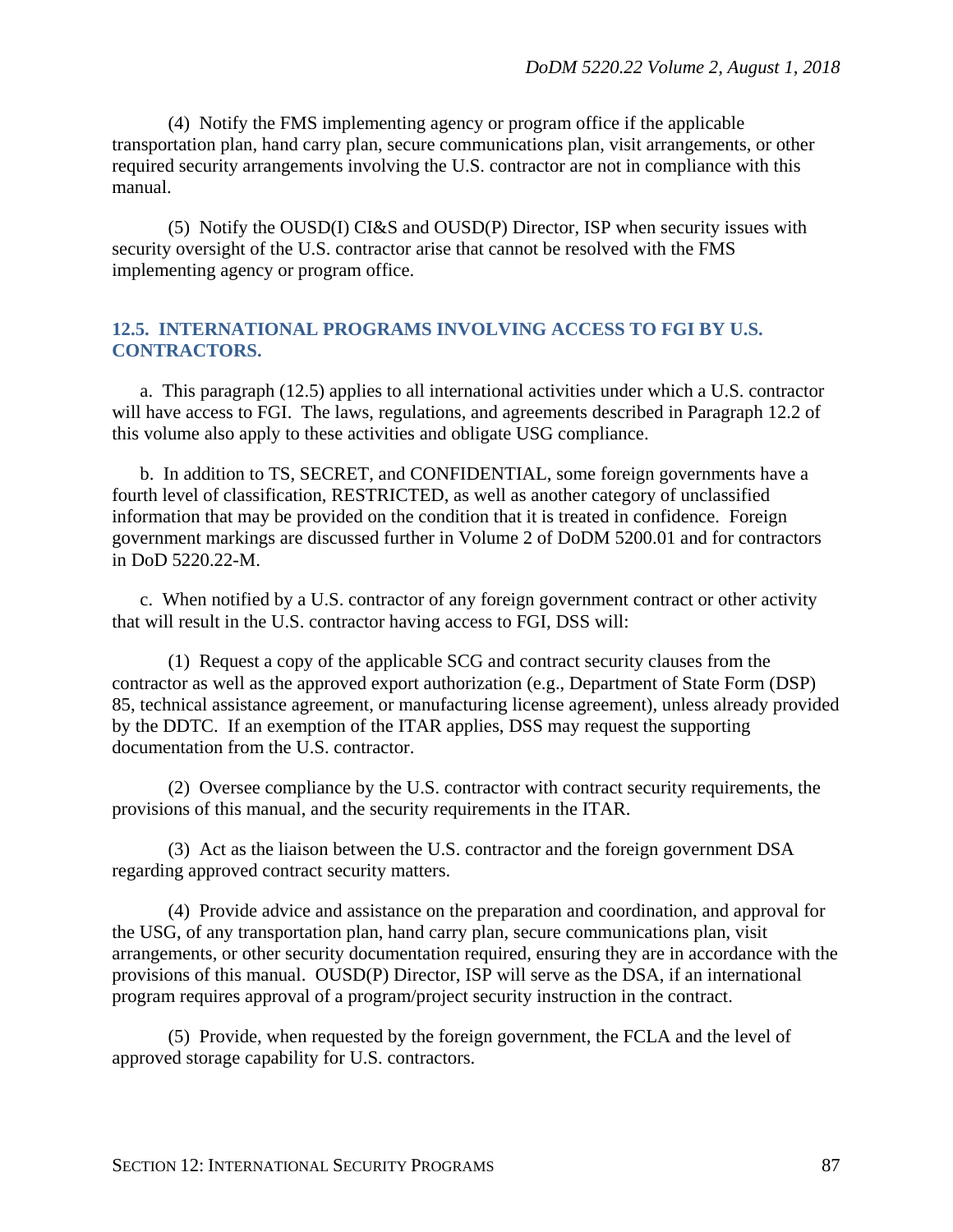(6) Ensure, if foreign national visitors will be assigned to or visiting the contractor on approved intermittent visits, that the contractor has prepared a written TCP or other written technology control procedures that address the requirements and elements of information equivalent to a TCP. DSS will post a TCP format that may be tailored for a specific case on its website. When a document other than a TCP is used, the section that deals with TCP issues should be in a separate section, such as an section, so it can be removed to facilitate compliance with the ITAR, as well as orientation of foreign national employees and visitors.

(7) Contact the DSA of the foreign government concerned if DSS determines that classified information has not been properly transferred. DSS will also contact the DSA of the foreign government concerned if DSS learns of a classified contract or other initiative involving FGI for which the U.S. contractor or the contracting foreign government did not provide notification. In such cases, DSS will arrange for appropriate instructions to be provided by the DSA of the foreign government to DSS and to the U.S. contractor. If unable to resolve the issue, DSS will refer the matter to the OUSD(I) CI&S and to the OUSD(P) Director, ISP for coordination and resolution.

**12.6. TRANSFERS OF CLASSIFIED INFORMATION AND MATERIAL TO FOREIGN GOVERNMENTS.** After a USG decision is made to authorize the export of classified information or material to a foreign government, the transfer may occur as oral or visual disclosures between individuals during international visits, or the information may be transferred in material or electronic form. Export requirements for DCS programs are stated in the ITAR and in DSCA Manual 5105.38 for FMS programs. Detailed security requirements pertaining to international transfers are contained in Volume 3 of DoDM 5200.01 and DoD 4500.9-R. Section 7 of this volume includes information with regard to transfers of defense articles to the United Kingdom (U.K.) and Australia without a license or other written authorization for implementation. Policy for transfers of COMSEC information and material to foreign governments are contained in CNSSP 8, CNSSI) 4005, and applicable Component specific policy (e.g., NSA/CSS Service Policy Manual 3-16).

a. Classified information and material will be transferred to a foreign government between government officials and through official government-to-government channels, or through government-to-government transfers. A detailed, written plan must be prepared, providing for government oversight and control of transfers from the point of origin to the ultimate destination, when other than official government-to-government channels are used (see Paragraph 12.6.c of this volume for the specific procedures that must be included in the detailed, written plan).

b. TS information and material will be transferred between government officials only through official government-to-government channels using USG approved information technology (IT) or communications systems, the U.S. Transportation Command's Defense Courier Division (TCJ3-C)), authorized USG agency courier services, the DoS Courier Service, or a properly cleared and briefed USG agency employee designated as a courier.

c. Instructions relating to transfers of SECRET and CONFIDENTIAL information or material by contractors and DSS oversight of such transfers are provided in Paragraphs 12.8 through 12.14 of this volume. Transfers of SECRET and CONFIDENTIAL information or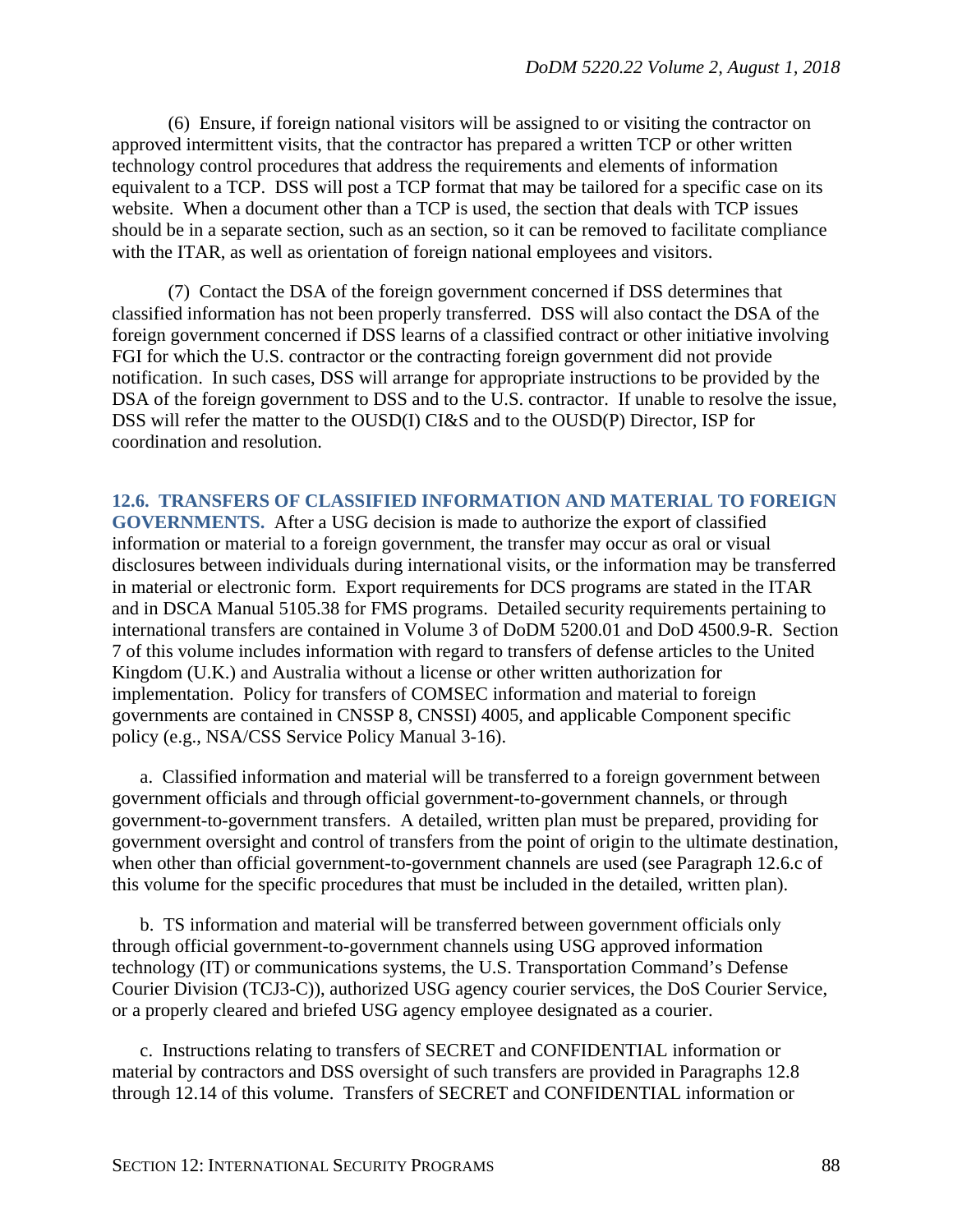material that are not transferred by government officials through official government-togovernment channels may be:

(1) Transferred as freight, using a transportation plan.

(2) Hand carried, using a hand carry plan with appropriately cleared U.S. contractor employees authorized to hand carry classified material of a size and weight over which the employee can maintain personal control.

(3) Transmitted by contractor employees using USG-approved IT or communications systems, under a secure communications plan, all to be approved by both sending and receiving governments.

d. GCAs will ensure that contracts with foreign governments or foreign contractors assign responsibilities and contain procedures for preparing and approving plans for the international transfer or transmission of classified information and material. The procedures will include instructions and the assignment of responsibility for shipment and subsequent receipt in the United States of classified articles that are to be returned to the United States for repair, overhaul, or maintenance (ROM). DSS will ensure that the appropriate DSS office has the original copy of the DSP-85, upon notification by a U.S. contractor that is to receive the ROM shipment.

e. Transfers of FGI classified RESTRICTED or unclassified, provided in confidence, will be made in accordance with Volume 3 of DoDM 5200.01.

## **12.7. TRANSFERS OF DEFENSE ARTICLES TO THE U.K. AND AUSTRALIA WITHOUT A LICENSE OR OTHER WRITTEN AUTHORIZATION.**

a. The "Treaty Between the Government of the United States of America and the Government of the United Kingdom of Great Britain and Northern Ireland Concerning Defense Trade Cooperation" and the "Treaty Between the Government of the United States of America and the Government of Australia Concerning Defense Trade Cooperation" provide a comprehensive framework for exports and transfers to the U.K. or Australia of classified and unclassified defense articles without a license or other written authorization. Implementation of certain aspects of "Treaty Between the Government of the United States of America and the Government of the United Kingdom of Great Britain and Northern Ireland Concerning Defense Trade Cooperation" occurred through amendment of the ITAR, Volume 3 of DoDM 5200.01, and DSCA Manual 5105.38. Implementation of certain aspects of the "Treaty Between the Government of the United States of America and the Government of Australia Concerning Defense Trade Cooperation" will occur upon amendment of the ITAR, Volume 3 of DoDM 5200.01, and DSCA Manual 5105.38.

b. DSS will verify that contractors comply with the provisions of DoD 5220.22-M and the ITAR as amended for transfers of classified defense articles consistent with the "Treaty Between the Government of the United States of America and the Government of the United Kingdom of Great Britain and Northern Ireland Concerning Defense Trade Cooperation" and the "Treaty Between the Government of the United States of America and the Government of Australia Concerning Defense Trade Cooperation".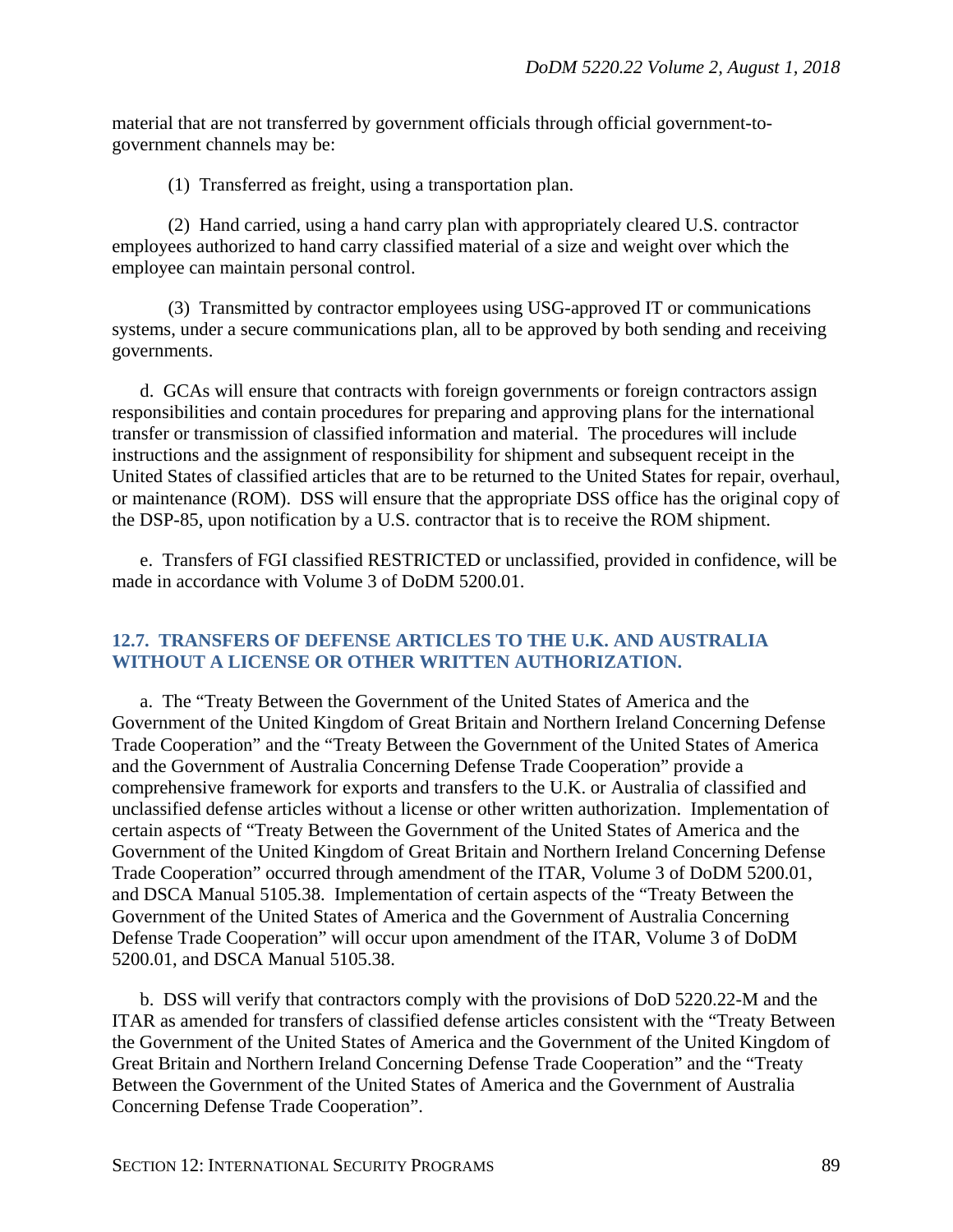c. GCAs will implement the applicable provisions of the "Treaty Between the Government of the United States of America and the Government of the United Kingdom of Great Britain and Northern Ireland Concerning Defense Trade Cooperation" and the "Treaty Between the Government of the United States of America and the Government of Australia Concerning Defense Trade Cooperation" when applicable guidance is amended or updated (i.e., the ITAR, Volume 3 of DoDM 5200.01 and DSCA Manual 5105.38.

## **12.8. RESPONSIBILITIES OF A U.S. DESIGNATED GOVERNMENT REPRESENTATIVE (DGR).**

a. The basic responsibilities of the U.S. DGR are established by the ITAR and Volume 3 of DoDM 5200.01. The ITAR requires that a DoD or other USG transmittal authority oversee the transfer of classified defense articles and technical data. Volume 3 of DoDM 5200.01 specifies that classified information will be transferred between government officials through official government-to-government channels, or government-to-government transfer. Agreements with other governments specify that classified information will be transferred through official government-to-government channels or other channels that are agreed to in writing between the governments. The DGR requirement establishes USG oversight and ensures that proper security safeguards are in place and enforced when other than official government-to-government channels are used for transfers of classified defense articles and technical data. DSS has been assigned this responsibility by DoDD 5105.42 and the ITAR.

b. The DGR functions involve:

- (1) Transfers of classified material as freight provided in Paragraph 12.12 of this volume.
- (2) Hand carriage of classified material provided in Paragraph 12.14 of this volume:

(3) Transfers of classified information by secure communications transmissions provided in Paragraph 12.15 of this volume.

c. When a DSS representative or another USG official is not readily available to perform the DGR functions in a timely manner as described in Paragraphs 12.12, 12.14, or 12.15 of this volume, DSS may authorize the contractor to oversee the actual transfer of the classified information and material, if:

(1) The contractor's FSO and empowered official provide DSS, in advance, a joint, written certification that DSS-approved requirements for such transfers, in accordance with DoD 5220.22-M, have been satisfied.

(2) DSS reviews all of the other required documentation as described in Paragraphs 12.12, 12.14, or 12.15 of this volume and either approves the transfer or transmission procedures described in the joint written certification; approve them subject to further action on the part of the GCA or cleared contractor, as applicable; or disapproves the security procedures.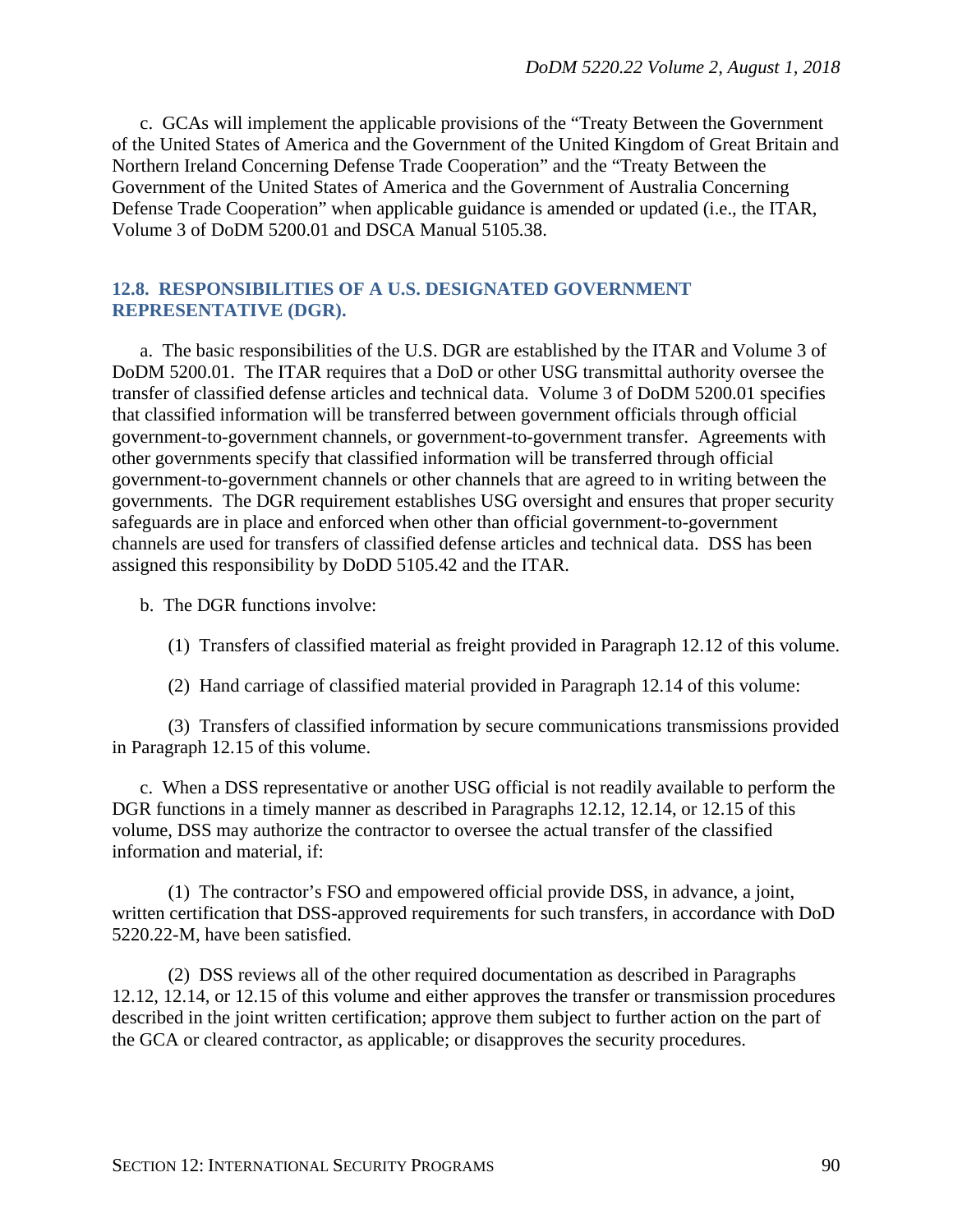(3) DSS will follow-up as soon as possible and verify the contractor's compliance with the requirements of DoD 5220.22-M when the procedures in Paragraph 12.8.c of this volume are used.

(4) DSS will ensure that delegated DGRs are provided adequate guidance to allow them to perform the DGR responsibilities.

**12.9. TRANSPORTATION PLANS.** A transportation plan will be developed for the transfer of CONFIDENTIAL and SECRET material as freight. While the transfer of title and custody to classified material may occur at a USG depot, contractor, or FF facility, security responsibility remains with the USG until the recipient government's DGR or DGR-designee in accordance with Paragraph 12.12 of this volume signs for the material.

a. A transportation plan is required for all transfers of SECRET and CONFIDENTIAL freight across international borders, regardless of the sale mechanism being used, i.e., DCS or FMS.

(1) A transportation plan must provide detailed guidance for the initial transfer and for any return shipments for follow-on support, such as maintenance, repair, and upgrades. Volume 3 of DoDM 5200.01 provides the required elements of a transportation plan.

(2) The approved transportation plan template for FMS is in DSCA Manual 5105.38; this plan also may be used for DCS. DSS will maintain the same transportation plan template on its website [\(www.dss.mil\)](http://www.dss.mil/) to ensure standardization of transportation plans.

b. DSS will approve the transportation plan for DCS programs and forward it to the recipient government's DSA, or their designated government official, for coordination and approval. The transportation plan for DCS will be prepared by the U.S. contractor and the purchasing government's representative or the purchasing government's designated FF in accordance with DoD 5220.22-M.

c. The DoD FMS case implementing agency, in coordination with its supporting security and transportation officials, and the purchasing government, will develop and approve a transportation plan for FMS programs. The DoD FMS case implementing agency will consult with the GCA supporting transportation officials to determine if USG-owned or registered transportation is available, prior to any commitment to use other than government transportation.

(1) Security and transportation officials of the DoD FMS case implementing agency will evaluate the adequacy of the transportation plan, and are authorized by Volume 3 of DoDM 5200.01 and DSCA Manual 5105.38 to delay any transfer until the plan meets the standards prescribed by this manual.

(2) The DoD FMS case implementing agency will provide a copy of the approved transportation plan to:

(a) The U.S. contractor that is involved in the transfer.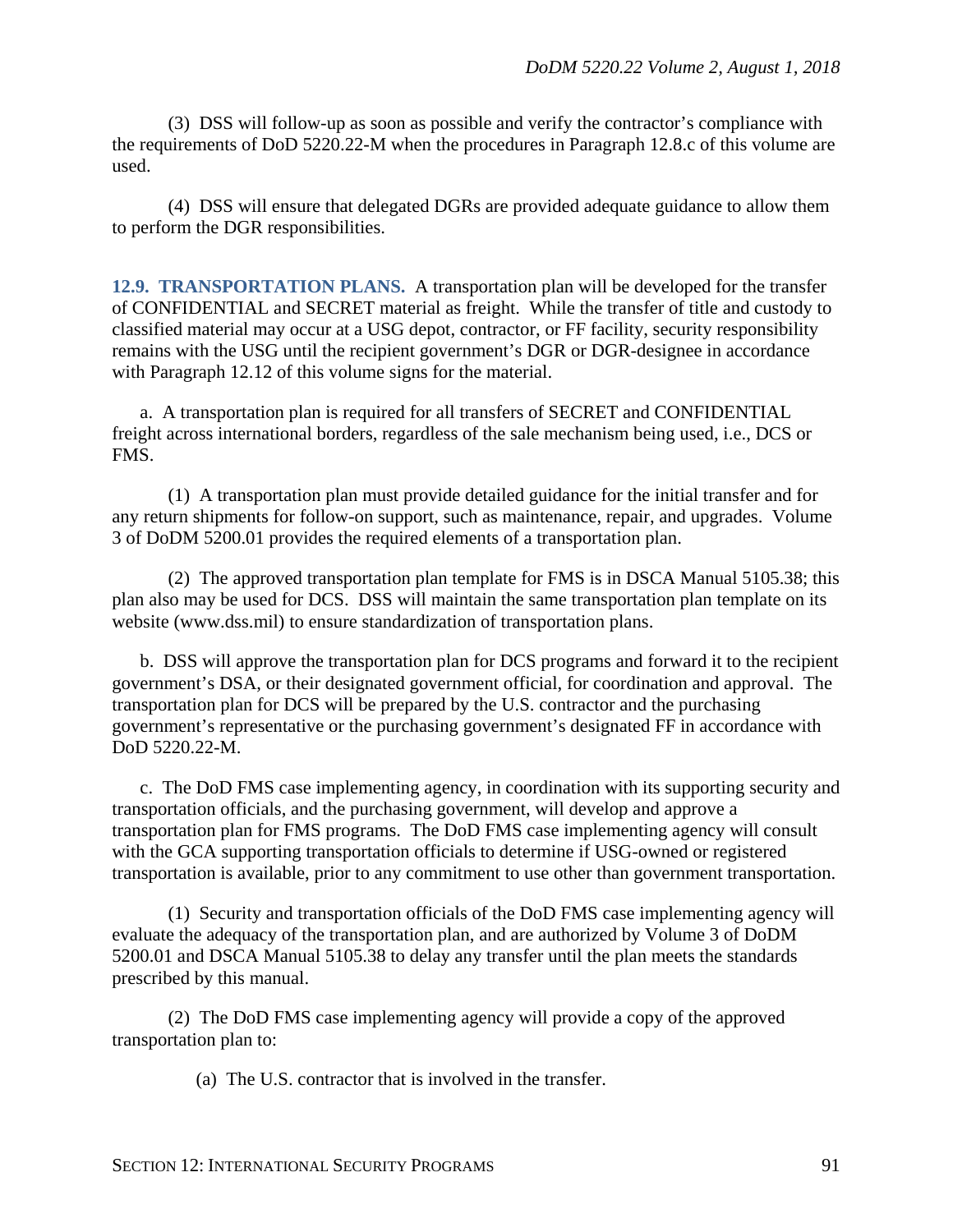(b) An FF, if one is to be used in processing the shipment.

(c) DSS, for its information in exercising oversight of the U.S. contractor.

**12.10. ESCORTS.** Pursuant to DSCA Manual 5105.38, SECRET or CONFIDENTIAL material transferred internationally to foreign governments will be accompanied by escorts who are provided by the DoD FMS case implementing agency or the contractor for DCS, as applicable, and cleared to the level of the material to be shipped. The only exceptions to the requirement are:

a. The material is shipped by U.S. military carrier and the crew assumes control of the material.

b. The recipient government DGR has signed for the consignment, a recipient government military carrier or carrier owned by or registered to the recipient government is used, and the recipient government provides the cleared escort.

c. In exceptional circumstances, with the written approval of the sending and receiving government DSAs, and provided:

(1) The material is stored in the hold of an aircraft of a U.S. owned or registered air carrier or an air carrier owned by or under the registry of the recipient government.

(2) The shipment is placed in a compartment that is not accessible to any unauthorized person or in a specialized shipping container approved for this purpose in accordance with DSCA Manual 5105.38.

(3) The air carrier agrees in writing to permit a cleared DoD or cleared U.S. contractor employee, specifically designated by name, to observe placement of the classified consignment into the aircraft.

(4) The flight is direct, between two designated points, with no intermediate stops.

(5) The air carrier agrees in writing that a designated officer on the aircraft will assume responsibility for the classified consignment while en route to the destination.

(6) Written emergency instructions are provided to the air carrier.

(7) Arrangements are made for recipient foreign government DGR or other DGRdesignated official, designated by name, in writing, to be present at the unloading of the consignment and immediately assume security control for the recipient government.

(8) The foregoing requirements are documented in the transportation plan.

(9) The exceptional circumstances are documented in the request for exception.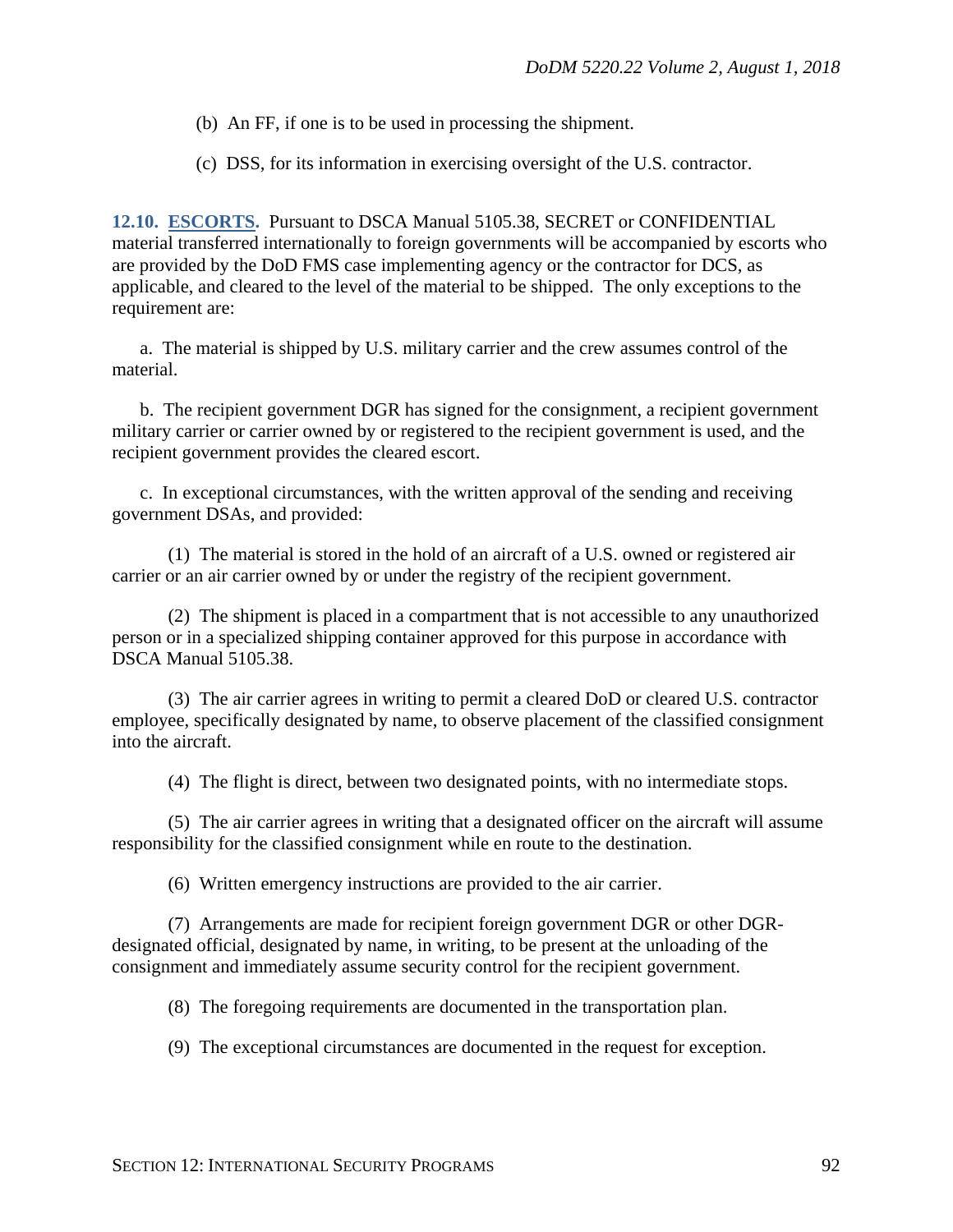**12.11. FFS.** A GCA, a U.S. contractor, or a foreign government may contract with a cleared FF to facilitate transportation arrangements for material classified no higher than SECRET. Section 4 of this volume includes the FCL requirements for the three types of FFs. Criteria for use of a cleared FF are:

a. An FF can only be used with the concurrence of both the sending and receiving governments and must:

(1) Be designated in writing.

(2) Possess the requisite level of FCL if it is to have possession of classified material at any time.

(3) Be registered with the DDTC.

b. Volume 6 of the Defense Logistics Manual 4000.25 may be consulted to identify approved FFs. However, the FF's FCL should be verified by DSS.

c. An FF may be used by multiple countries as long as the DSA of the government of all countries using that FF, DSCA, and OUSD(P) Director, ISP approve such use.

d. A U.S. FF will not be the point of ultimate destination for a classified consignment and will not be designated by a foreign government as its DGR, because a cleared FF is under U.S. (not foreign government) security control.

e. FFs are not authorized pursuant to Volume 3 of DoDM 5200.01 to handle certain sensitive arms, ammunition, and explosives (AA&E).

**12.12. SHIPMENTS USING A TRANSPORTATION PLAN.** For contractors using a transportation plan and transferring classified material by shipping it as freight, DSS will:

a. Advise U.S. contractors on the necessary transfer arrangements, to include ensuring that the required export authorizations have been obtained, and that the transfer arrangements comply with USG and NATO standards and applicable security agreements.

b. Confirm the identity of the recipient government's designated DGR for the transfer and an alternate (e.g., including name, position, location, and contact information).

c. Assign a DSS employee to perform the DGR functions or authorize a contractor as provided in Paragraph 12.8.c of this volume. Even if certain DGR-related functions are assumed by a representative of another USG agency, DSS will maintain oversight responsibility for the overall government-to-government transfer process for classified data and material and will verify compliance by the U.S. contractor.

d. Ensure that the DGR, when there is a transfer of classified material as freight:

(1) Obtains the export authorization from the U.S. contractor.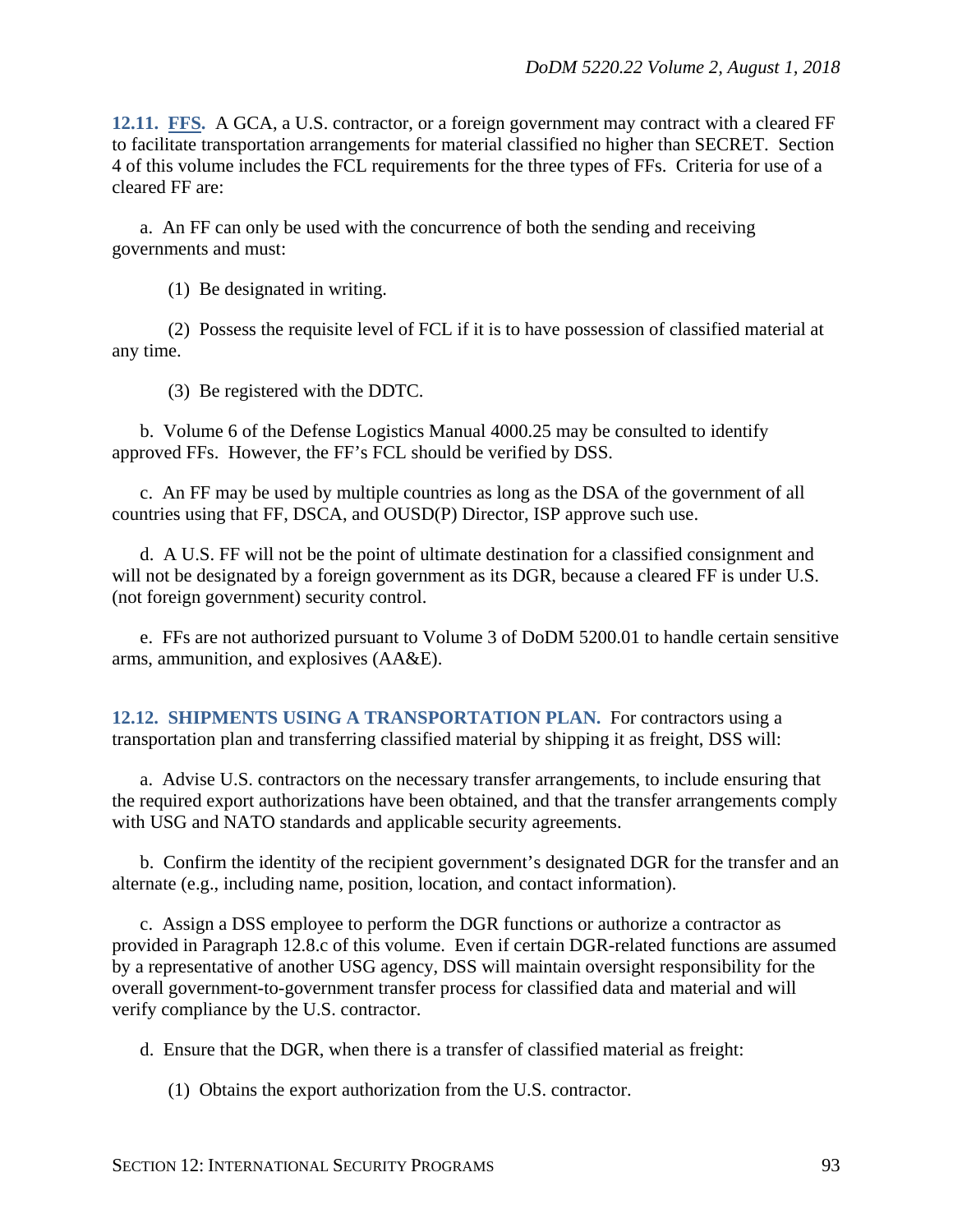(2) Verifies that the contractor has the appropriate documentation (e.g., DSP-85, technical assistance agreement, or manufacturing license agreement) in those instances where:

(a) The DDTC has not already provided the export authorization to the DSS, in accordance with the ITAR or;

(b) The DGR obtains supporting documentation when the ITAR, exemption is used.

(3) Checks the export authorization for any special provisos related to security and verifies that they are met.

(4) Verifies that the transportation plan:

(a) Meets the requirements specified in this section.

(b) Contains the elements of information in the example at www.dss.mil or in DSCA Manual 5105.38.

(c) Reflects the same destination country, consignee, and end-user as specified in the export authorization.

(d) Has been approved by both the USG and the recipient foreign government security authorities.

(5) Confirms that there will be a continuous chain of receipts.

(6) Verifies by on-site inspection or obtains certification from the U.S. contractor's empowered official that:

(a) The contents of the consignment have been visually observed.

(b) The material is properly packaged, marked, wrapped, sealed, and addressed.

(c) The classified defense articles or technical data to be exported are as described in the export authorization.

(7) Notifies DSS if the requirements of Paragraphs 12.12.d.(1) through 12.12.d.(5) of this volume are not met, providing recommended actions to be taken. DSS will then notify the FMS case implementing agency (for FMS), the program or project manager (for other DoD programs), or contractor senior security official (for DCS) to seek resolution of the matter.

e. Coordinate transfer arrangements with the recipient foreign government DSA to ensure there is government oversight and accountability from the point of origin to the ultimate destination and the recipient foreign government concurs in the arrangements. Once DSS (for the USG) and the foreign government have approved the arrangements, DSS will confirm with the U.S. contractor for DCS that coordination has been made with U.S. security, customs, and immigration organizations at the port of embarkation to facilitate the secure and timely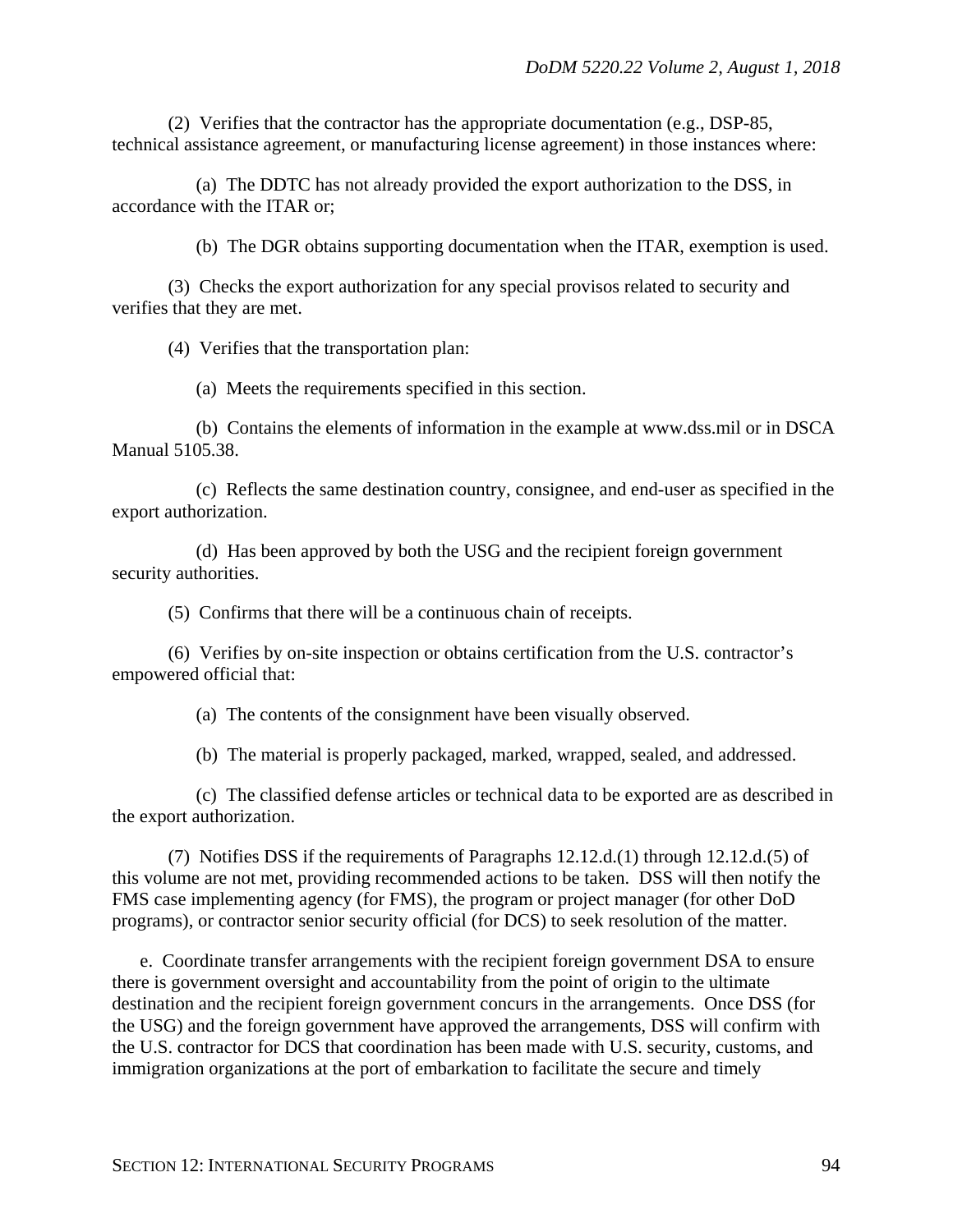movement of the classified material involved. DSS will confirm that the recipient government has completed similar coordination with the equivalent authorities in the recipient country.

f. Immediately notify the DSA of the other country and the responsible U.S. contractor, if DSS determines that the necessary arrangements have not been completed for a DCS program and provide advice on completing the arrangements. If prescribed arrangements are not completed satisfactorily in a reasonable period of time (e.g., prior to scheduled shipment and DSS is unable to obtain agreement by the foreign government that changes to the schedule should be made), notify the OUSD(I) CI&S and the OUSD(P) Director, ISP who will consult to assist DSS in resolving the matter with the U.S. contractor and the recipient government.

g. Authorize the release of the classified material, provided there is an approved export authorization and the transportation plan and related arrangements meet prescribed standards as described in the template jointly approved by the OUSD(I) CI&S and OUSD(P) Director, ISP at www.dss.mil.

h. Notify the FMS case implementing agency, if DSS has concerns with an FMS transportation plan to be used by a U.S. contractor or other aspects of the transfer, providing the details of the concerns and the possible consequences if they are not resolved.

(1) If the GCA or FMS case implementing agency do not satisfactorily resolve the concerns, provide notice of the issues to the DSCA, with an information copy to the OUSD(I) CI&S and OUSD(P) Director, ISP.

(2) DSCA will take action to resolve the matter in coordination with OUSD(I) CI&S and OUSD(P) Director, ISP, if so notified of the concerns by DSS.

i. Return the endorsed export authorization to DDTC for DCS, when:

- (1) The total value authorized has been shipped, plus or minus 10 percent.
- (2) The contractor states there will be no further shipments.
- (3) The date of license expiration is reached.
- (4) Requested by DDTC.

**12.13. USE OF INTERNATIONAL CARRIERS.** Only international carriers that are owned by or registered with the USG, or are owned by or registered with a recipient government, are otherwise authorized by the DSAs of the sending and receiving governments to be used to transfer classified material. Escort requirements specified in Paragraph 12.10 of this volume apply.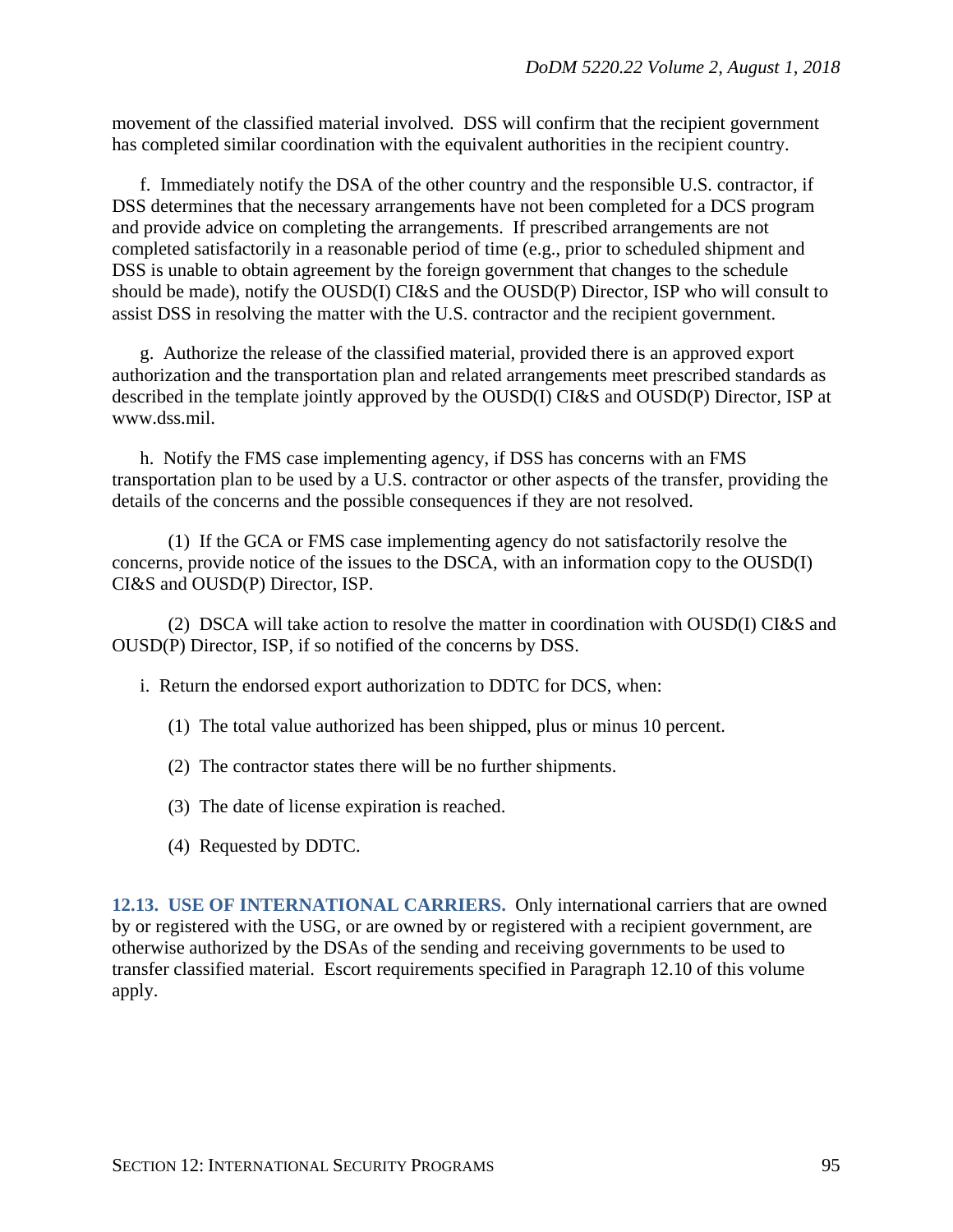### **12.14. INTERNATIONAL HAND CARRYING OF CLASSIFIED MATERIAL.**

a. GCA personnel designated to hand carry classified material will comply with the provisions of Volume 3 of DoDM 5200.01.

b. DSS may authorize appropriately cleared U.S. contractor employees to hand carry classified material for a specific USG-approved program, project, or contract, cooperative arms program, or for a DCS, when there is a demonstrated need to do so, provided:

(1) The contractor obtains approval from the applicable GCA for the specific USG program, project, or contract or from the foreign government contracting activity for a DCS program.

(2) DSS coordinates and obtains concurrence on the hand carry plan with the authorized representative of the recipient foreign government's DSA to ensure the plan provides for the safe and secure transfer of classified information from point of origin to final destination.

(3) The highest level of classified material to be transferred in this manner will not exceed the SECRET level and must be of such size, weight, and configuration that hand carriers can retain it in their personal possession at all times until it is delivered to the foreign government's DGR or other designated person.

(4) The contractor has made arrangements for overnight storage at a USG-controlled location, if overnight stops are necessary.

(5) U.S. contractor employees designated to hand carry classified material have a courier authorization and ensure that all documentation required by carrier security authorities and port security, immigration, and customs officials is in place.

c. DSS will exercise oversight of a U.S. contractor's compliance with an approved hand carry plan for DCS and FMS programs.

d. When classified material is being hand carried internationally by contractor employees, DSS will:

(1) Verify that the U.S. contractor has procedures in place requiring the U.S. contractor's empowered official to certify in writing for each such hand carriage that the classified material and or associated technical data being shipped is within the scope of the approved export authorization.

(2) Verify that the hand carry plan meets the standards specified in this manual; the courier has been briefed on responsibilities and actions to take in emergency situations; and the courier has the prescribed courier orders, required travel documentation, and an authentic courier certificate.

(3) Review and approve the proposed security procedures, including providing assistance in coordinating with other USG organizations, such as security, customs, and immigration, as appropriate.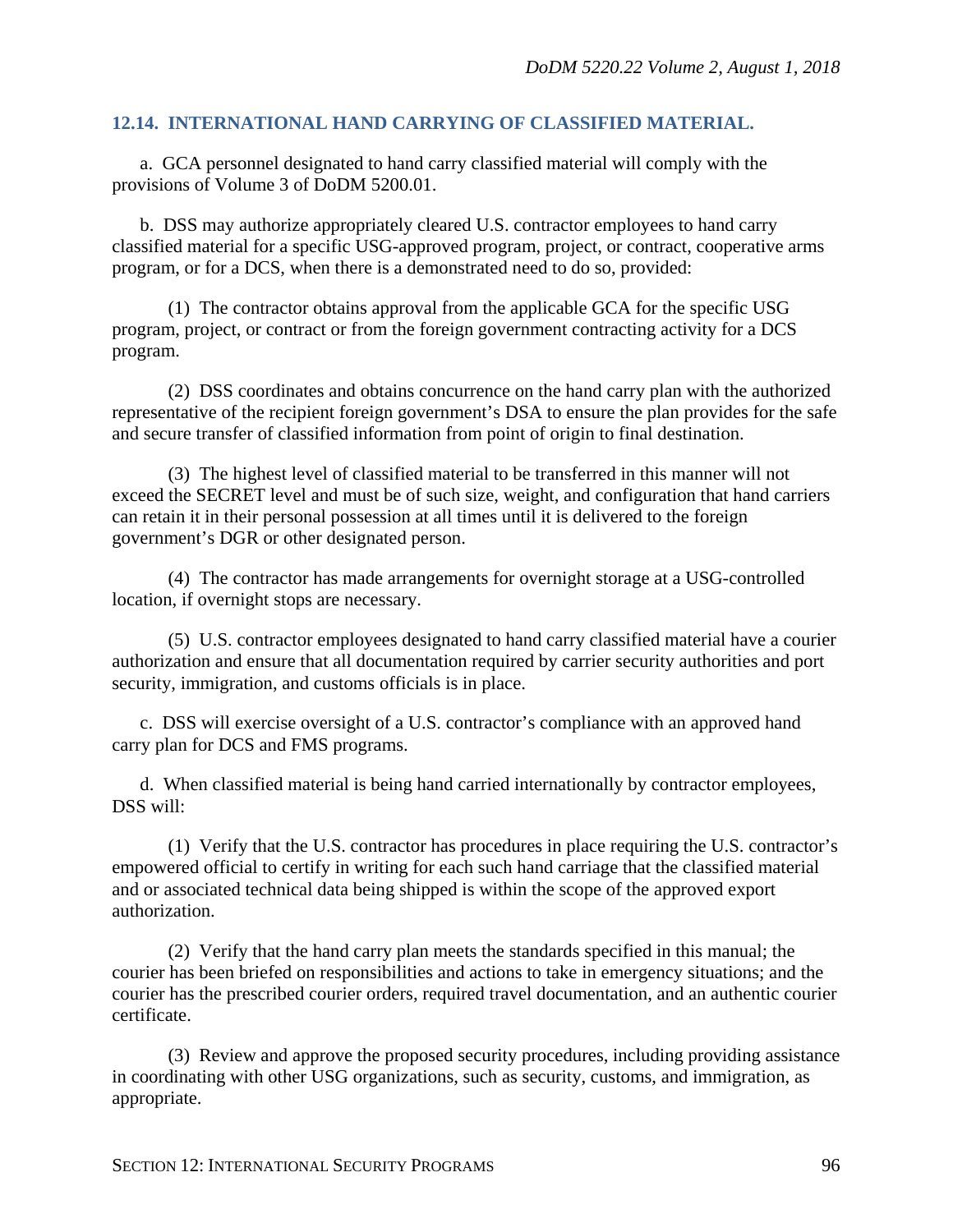(4) Verify that the DSA of the country of destination approves the in-country security arrangements; confirm the intended recipient is authorized to receive, handle, and store the classified material; and identify the foreign government DGR.

(5) Ensure that the receipt for the material is returned with the hand-carrier, and determine whether any incident occurred that may have placed the classified material in jeopardy; initiate an inquiry if deemed necessary.

e. When classified material must be hand carried by representatives of a foreign government to a U.S. contractor location that has the appropriate FCL and safeguarding capability, DSS will:

(1) Coordinate the hand carry plan with the authorized representative of the recipient foreign government's DSA to ensure the plan provides for the safe and secure transfer of classified information from point of origin to final destination.

(2) Verify the FCL and storage capability of the receiving U.S. contractor.

(3) Verify with the U.S. contractor that coordination has occurred with appropriate U.S. port security authorities and with U.S. immigration and customs officials.

(4) Ensure that a DSS employee or a designated person identified in the hand carry plan will be available to receive the material and complete the government-to-government transfer.

f. When there is a hand carriage of classified material, the DGR, in addition to the functions described in Paragraphs 12.12.d.(1) and 12.12.d.(4) of this volume, will:

(1) Verify that the hand carry plan:

(a) Meets the requirements specified in Paragraph 12.14 of this volume.

(b) Contains the elements of information specified in the example on www.dss.mil.

(c) Reflects the same destination country, consignee, and end-user as specified on the export authorization.

(d) Has been approved by both the USG and recipient foreign government security authorities.

(2) Obtain a written certification from the U.S. contractor's empowered official that the classified defense articles or technical data being hand carried are as described in the export authorization.

(3) Notify DSS if the requirements of Paragraph 12.14.f.(1) and 12.14.f.(2) of this volume are not met, providing recommended actions to be taken. DSS will notify the FMS case implementing agency for FMS, or the contractor senior security official headquarters, for DCS, to seek resolution of the matter.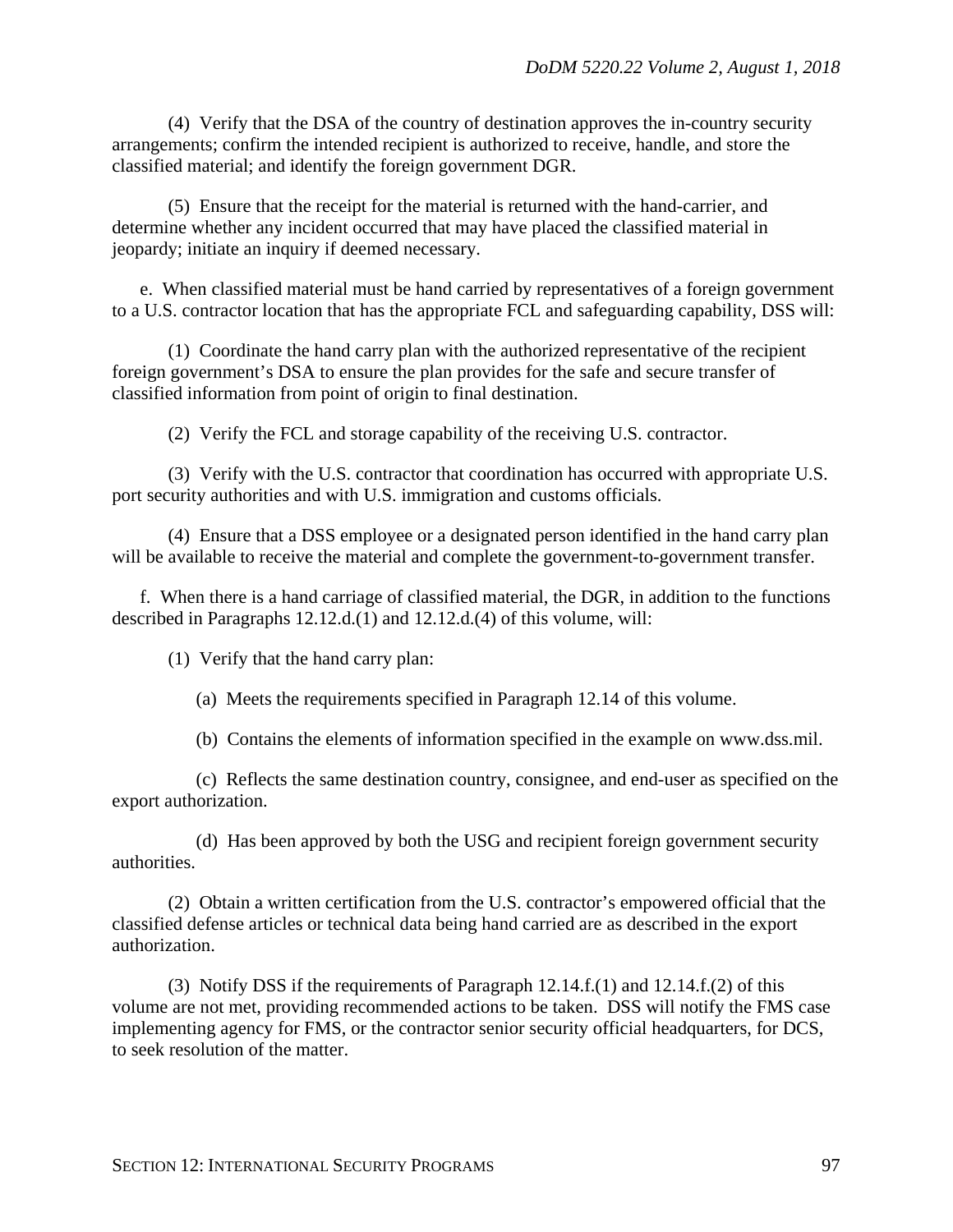### **12.15. SECURE COMMUNICATIONS.**

a. USG approved IT and communications equipment and procedures are required for the protection of U.S. classified information and FGI transmitted via voice, facsimile, or data between a foreign government or a foreign contractor and a U.S. contractor. The U.S. contractor must have an FCL, the appropriate export authorizations and maintain records in accordance with the Component or GCA record-keeping manual, to ensure adequate safeguarding capability, and a USG COMSEC account.

b. All foreign COMSEC equipment and keying material authorized for use must be protected under the U.S. contractor's COMSEC account and NSA/CSS must approve the use of the equipment. NSA/CSS will approve the access, use, and release of NSA/CSS-endorsed COMSEC equipment for international programs. Security authorities of both governments will approve the security arrangements used to transfer the information and equipment between governments. Prior to the exchange of classified information, cryptographic information, or the COMSEC equipment, the government security and COMSEC authorities must approve a secure communications plan that specifies the required level of protection and security assurances.

c. For USG programs, projects, or contracts, the GCA will notify NSA/CSS in writing of the requirement and provide a plan containing the information required by this paragraph. If NSA/CSS approves a plan for a contractor, the GCA will provide a copy of the NSA/CSS approved plan to DSS. DSS will post a template for a secure communications plan, coordinated with NSA/CSS, on [www.dss.mil.](http://www.dss.mil/) The approved template for secure communications plans will include:

(1) The purpose the request and the contract number, or other program or project identification.

(2) The identity of the entities involved.

(3) The description and classification of the information involved.

(4) A description of the transmission requirement, to include the medium (voice, data, facsimile) and speeds.

(5) A description of the secure communication equipment to be used.

(6) Procedures for authorizing individual exports and identify the associated Component or GCA records disposition for export records.

(7) A statement on the funding required for procurement of the necessary equipment and source of funding.

(8) Procedures for auditing transmissions, at a minimum, to ensure that the intended recipient received the information in accordance with DoD 5220.22-M.

d. For the use of secure communications for transmission with a foreign government by a U.S. contractor, DSS will: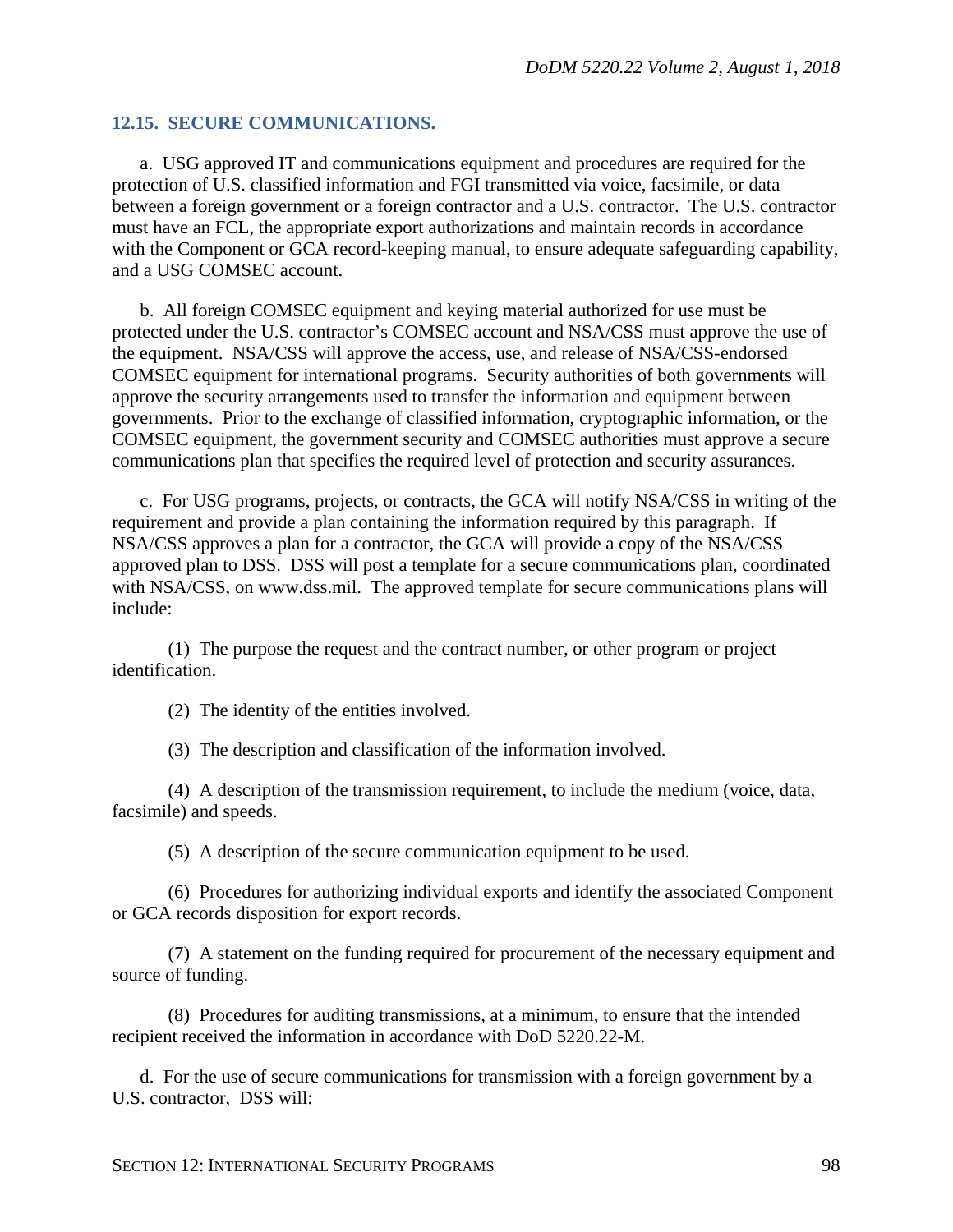(1) Provide advice on the preparation of the contractor's secure communication plan.

(2) Evaluate and approve the contractor's IT system and communications equipment and procedures to be used for secure communications.

(3) Forward the contractor's proposed secure communication plan to NSA/CSS and, after NSA/CSS approval, to the foreign government's security authority for final approval.

(4) Review a contractor's compliance with secure communications plans for USG programs, projects, and contracts and direct commercial sales as part of the periodic security review.

e. Transfers of COMSEC or controlled cryptographic items will be accomplished in accordance with CNSSI 4001, CNSSI 4005, and any Component specific guidance (e.g.,National Security Agency/Central Security Service (NSA/CSS) Policy Manual 3-16).

f. When there are transfers or transmissions of classified information by secure communications, the DGR, in addition to the functions in Paragraphs 12.12.d.(1) and 12.12.d.(2) of this volume, will:

(1) Verify that the secure communications plan meets the requirements specified in Paragraphs  $12.14.f.(1)(a)$  through  $12.14.f.(1)(d)$  of this volume.

(2) Verify that the U.S. contractor complies with DoD 5220.22-M.

(3) Obtain a written certification from the contractor's empowered official that the contractor has procedures in place to ensure that information to be transmitted is as specified in the applicable export authorization.

(4) Notify DSS if the requirements of this section are not met, providing recommended actions to be taken. DSS will notify the FMS case implementing agency for FMS, or the contractor senior security official headquarters, for DCS, to seek resolution of the matter.

## **12.16. INTERNATIONAL VISITS, ASSIGNMENTS OF FOREIGN NATIONALS, AND CONTROL OF FOREIGN NATIONAL EMPLOYEES.**

**a. Visits by Foreign Nationals to U.S. Contractors and Control of Foreign National Employees.** DoDD 5230.20 establishes the requirements and procedures to control visits and assignments of foreign nationals (hereinafter referred to as "foreign representative") who represent or are sponsored by a foreign government to U.S. contractor facilities under the international visits program. The foreign visit system (FVS) is the automated system used for processing requests for visits (RFV) by foreign representatives to DoD facilities and U.S. contractors. RFVs for such persons must include a security assurance if the visitor is to have access to classified information. Only a foreign representative for whom a security assurance has been provided will have access to classified information, even though an export or disclosure authorization may have been obtained from DDTC or a DoD disclosure authority. The process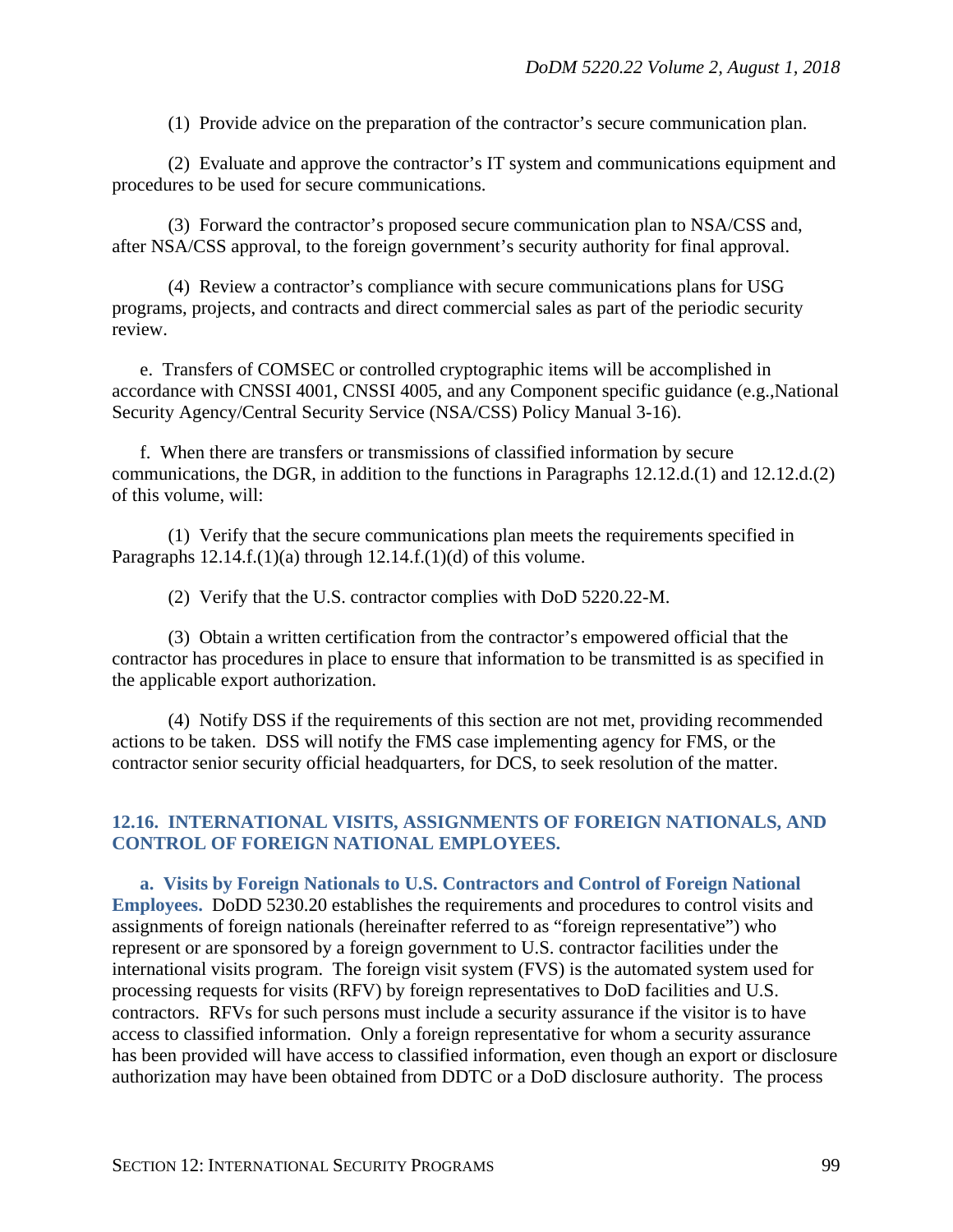for RFVs for U.S. contractors to visit foreign government organizations and foreign companies is in DoD 5220.22-M.

(1) DSS will, as the CSO:

(a) Verify that the U.S. contractor:

1. Designates an employee to act as a point of contact for all foreign representatives assigned to a U.S. contractor or visiting a U.S. contractor under a RFV in accordance with DoD 5220.22-M.

2. Has a written TCP or equivalent procedures that contains all of the elements of a TCP as required by DoD 5220.22-M.

3. Has an export authorization to disclose export controlled technical data to foreign representative visitors as required by DoD 5220.22-M, even though the disclosure may occur on a GCA installation or in the presence of GCA officials.

(b) Provide the U.S. contractor with a TCP template approved by OUSD(P) Director, ISP and OUSD(I) CI&S, and guidance necessary for the contractor to tailor the written TCP to meet specific circumstances.

(c) Approve the U.S. contractor developed TCP and periodically evaluate the effectiveness of the TCP as part of the ongoing oversight of the U.S. contractor's security program, which will include interviews with contractor employees who work with the foreign nationals, as well as contractor officials who oversee policy implementation.

(d) Meet with contractor employees designated as points of contact for foreign national visitors and employees and to verify training, and assign employee responsibilities based on DoD governing policies.

(e) Publish a jointly approved OUSD(I) CI&S and OUSD(P) Director, ISP format and guidance on the DSS website (www.dss.mil) to enable the contractor to prepare the request for visit authorization correctly.

(2) DSS may, in its role as the CSO:

(a) Grant an exception for a specific TCP, if the contractor has in place other written procedures which readily identify the requirements and elements of information equivalent to a TCP.

(b) Authorize the U.S. contractor to furnish a foreign national visitor with a security container at the contractor facility for the temporary storage of classified material consistent with the purpose of the visit or assignment. If authorized by DSS, the following provisions, at a minimum, apply:

1. The need for the container will be documented in the pertinent RFV or in a separate written request to the contractor by the visitor's government.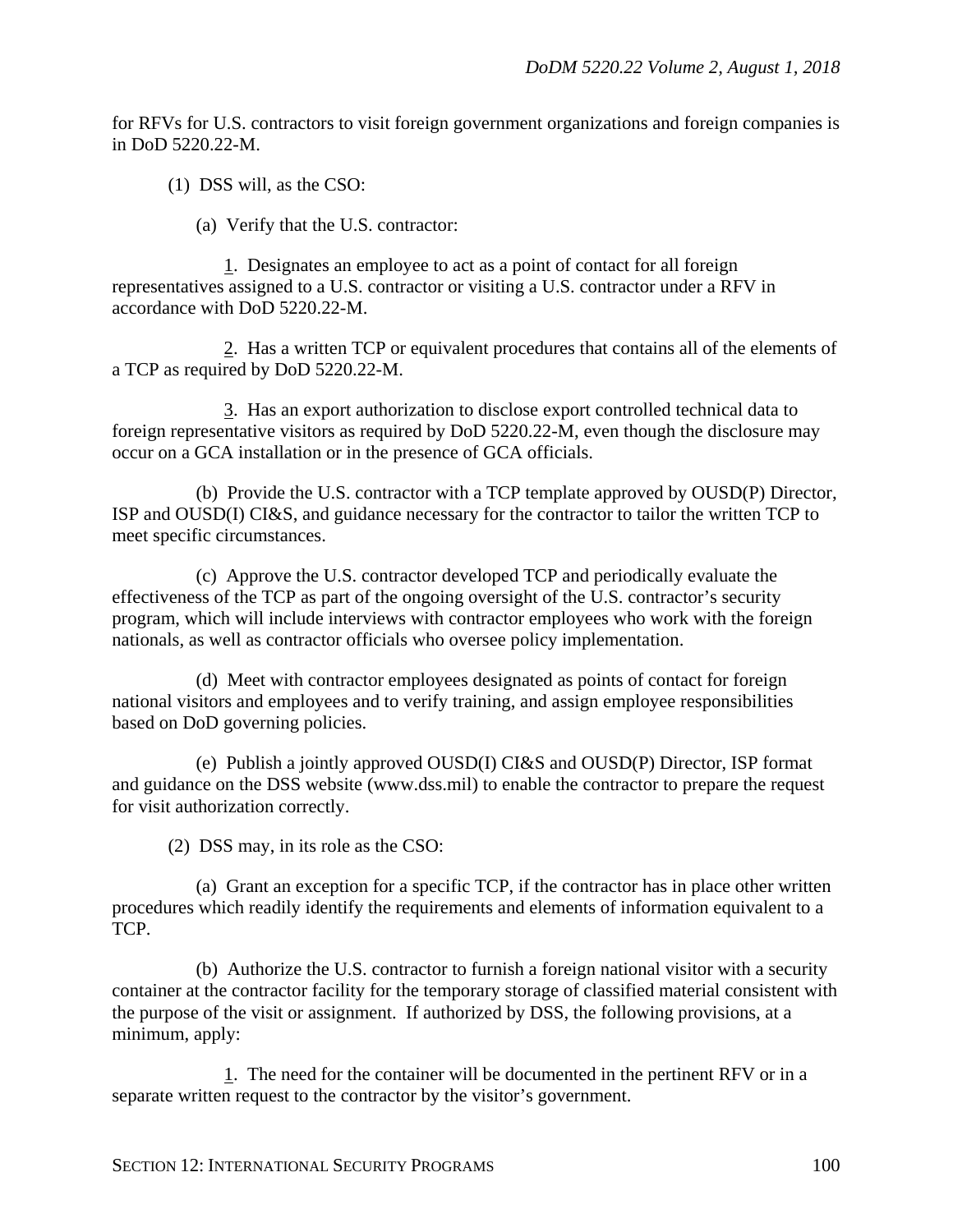2. The request will acknowledge that the work area and the container will be under the security control of the U.S. contractor.

3. Receipt of classified material furnished to the visitor by the visitor's government will be through official government-to-government channels. The storage container, work area, and procedures used by the foreign national visitor will be subject to periodic review by DSS.

**b. Disclosures of Unclassified Technical Data by U.S. Contractors.** DoD 5220.22-M provides the requirements and procedures for U.S. contractors regarding RFVs by foreign representatives related to disclosures of unclassified technical data related to:

(1) DoD classified programs.

(2) A contract requirement even though the foreign representative does not represent or is not sponsored by a foreign government.

(3) A commercial program for which the contractor has an export authorization.

(4) Information to be divulged is in the public domain.

**c. Receipt of RFVs by U.S. DoD Defense Visits Offices (DVOs).** The responsible U.S. DoD DVOs will receive RFVs by foreign representatives through the sponsoring government's embassy in Washington, DC, using the FVS. RFV and DVO responses are the vehicles for recording the disclosure authorization decision and obtain the security assurance on the foreign representative visitors.

**d. Types of Visit Authorizations.** There are three types of visit authorizations.

(1) One-Time Visit Authorization. This type will be used to document a single, shortterm visit; there is no known requirement for subsequent visits; and the conditions for a recurring visit authorization or extended visit authorization do not apply.

(2) Recurring Visit Authorization. This type will be used to document intermittent, recurring visits. It is to be used in support of government approved and documented programs, agreements, export authorizations, and contracts when the foreign disclosure decision or export authorization has been approved.

(3) Extended Visit Authorization. This type will be used to certify national representatives and foreign liaison officers who are stationed at their embassies and are authorized to conduct business with the DoD GCAs, operating from their embassies. It also will be used to document the assignment of each foreign representative to a DoD Component or a U.S. contractor. A GCA assignment of a foreign representative visitor to a U.S. contractor on an extended visit authorization will be coordinated in advance with the contractor and with DSS. Only an FMS liaison officer or a foreign representative assigned to a cooperative arms program may be assigned to U.S. contractor. The terms of the assignment will be documented in the contract between the GCA and the contractor.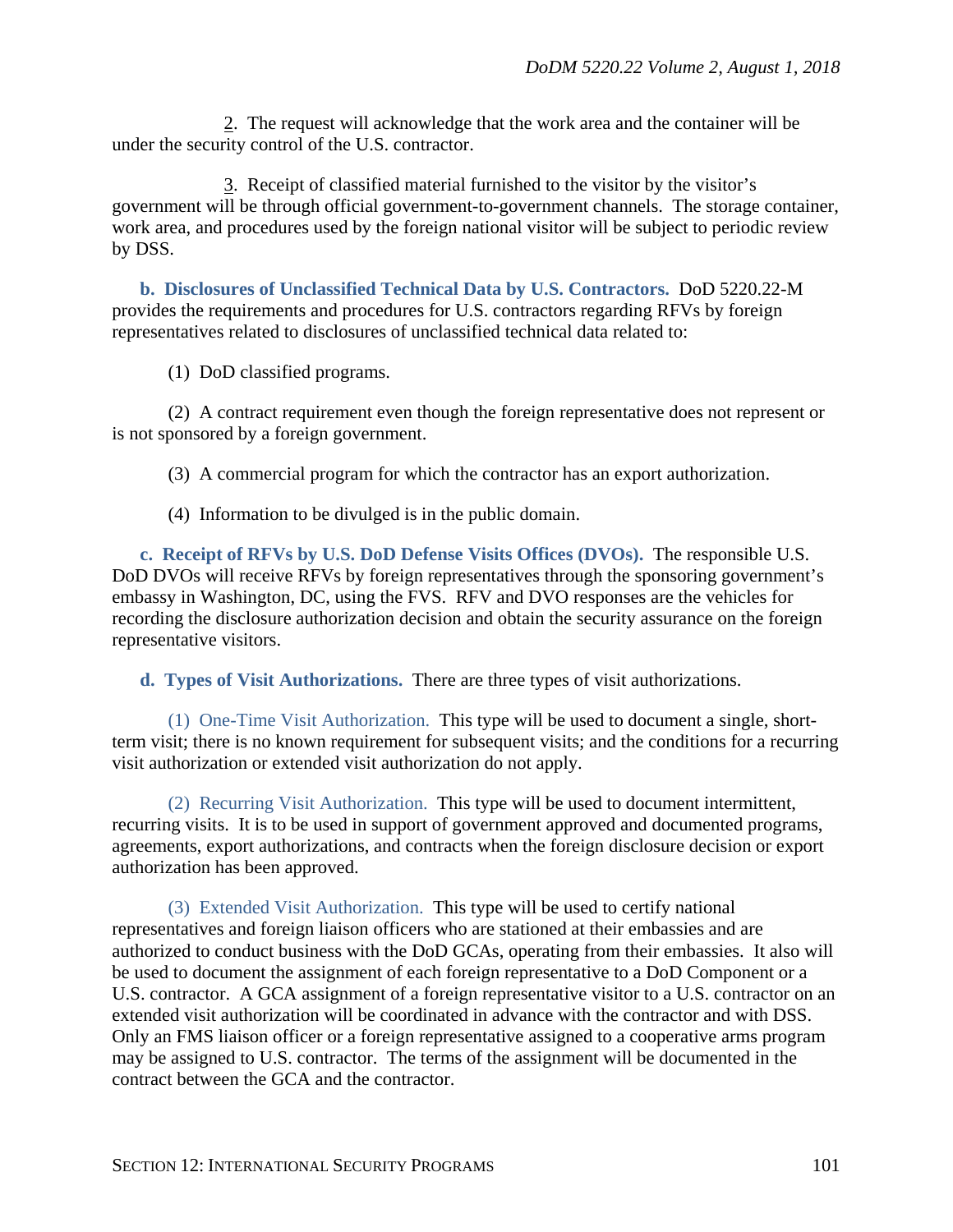**e. Responses to RFVs.** DoD officials will not approve visits to a U.S. contractor location by a foreign representative for a DCS program; the contractor must obtain an export authorization. The DoD DVOs will provide one of the four responses to an RFV:

(1) Approved. If access to requested information supports an actual or planned government program, and disclosure of the information or technical data is authorized, the DVO will approve the RFV and provide disclosure guidance.

(2) Non-Sponsored. If a proposed visit is not in support of a government program (rather, it supports a commercial program), the DVO will not approve the RFV because assisting a contractor for a commercial effort would be in violation of the ITAR. However, if the responsible DoD GCA would not object to the visit, provided the proper export authorization is in place, the DVO will notify the requester and applicable U.S. contractor that arrangements for the visit may be made directly between the requester and the contractor, provided the U.S. contractor has or obtains an export authorization for any export-controlled technical data that may be disclosed. This action is commonly referred to as a "non- sponsored" visit. The DVO will forward the security assurance that has been provided by the foreign government to the U.S. contractor. If the security assurance has not been provided, the DVO's response will notify the requesting government or organization and the U.S. contractor that a security assurance will be required before classified information may be divulged during any directly arranged visit.

(3) Denied. The DVO will deny the RFV, if it is determined that the information associated with the proposed visit cannot be authorized for disclosure. The DVO will notify the requester and the applicable U.S. contractor of the decision. The denial of the request does not prevent the contractor from accepting the visit provided the contractor has an export authorization for other export-controlled information that may be disclosed.

(4) Returned Without Action. If the purpose of the visit is not adequately explained or justified, the information or technical data to be disclosed is not described in sufficient detail, the locations to be visited cannot be readily discerned, the security assurance is not provided, or the request is not received in ample time to process, the RFV will be denied or returned without action, with the specific reasons for return described in the response.

**f. Exemption to the Export License.** In accordance with the ITAR, a request for an official visit to a U.S. contractor that is approved by a DVO may serve as the basis for a contractor to claim an exemption to the export license requirements of the ITAR but only when the visit is in support of a government program and the technical data to be disclosed is fully described in the RFV or DoD response. The RFV also must identify the U.S. contractor, the end use for the information, and end-user.

**g. Data Retention Requirements for an Approved RFV.** The ITAR provides the data retention requirements when technical data is disclosed to foreign representatives during a visit.

**h. U.S. Contractor Employee Visits to Foreign Governments and Foreign Contractor Facilities.** DoD 5220.22-M provides the requirements to ensure U.S. contractor employees have the necessary export authorizations, meet all security requirements, and follow the prescribed format and procedures for international visits. DSS will, as the CSO: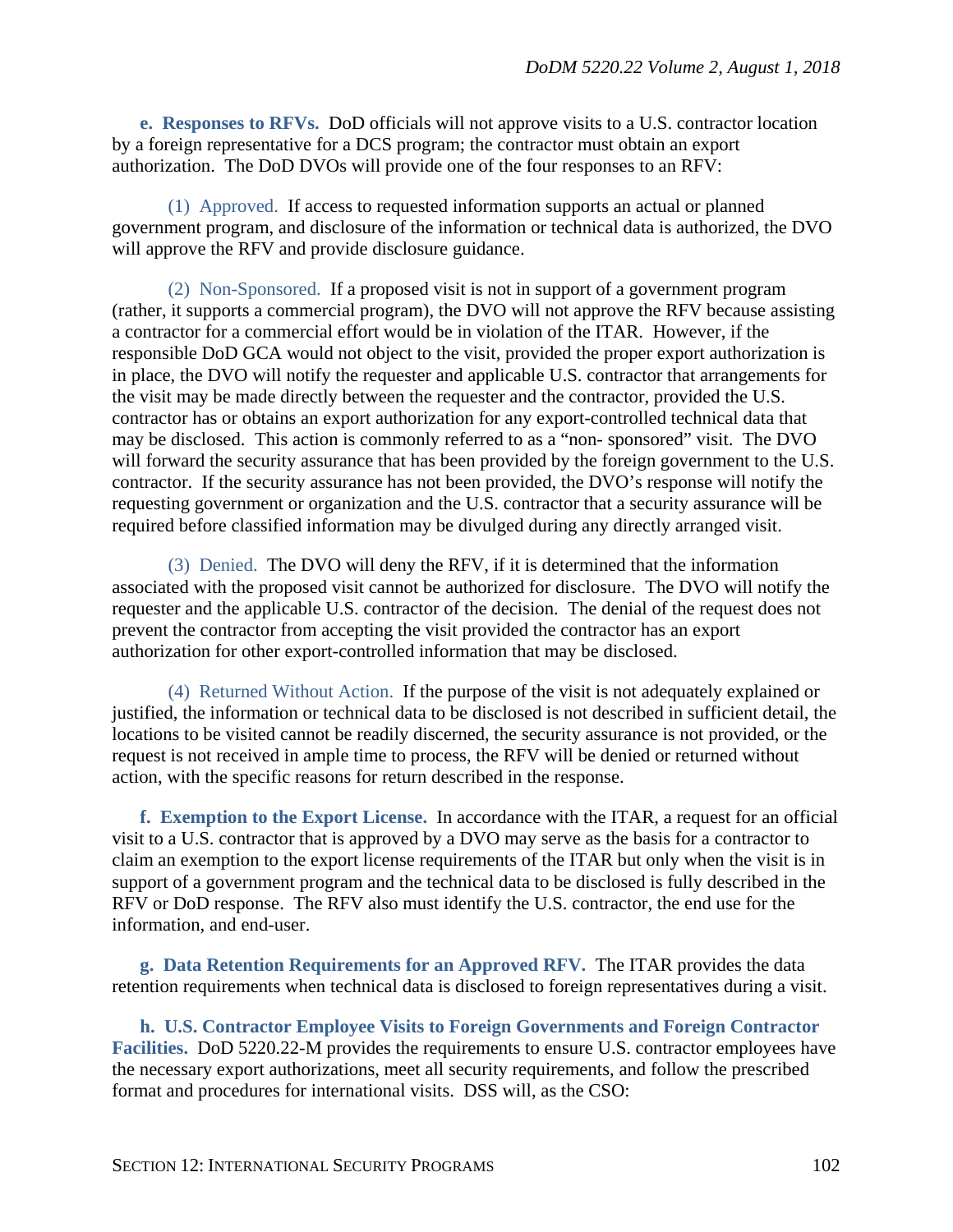(1) Verify the PCLs of the contractor employees making the overseas visit.

(2) Assure that need-to-know is established by a license, agreement, or FMS case.

(3) Add the U.S. security assurance for the contractor employee(s).

(4) Forward RFVs to the in-country USG office designated in the Department of Defense Foreign Clearance Guide to coordinate the visits.

(a) DSS may obtain information from the contractor to complete the RFV, or return the request to the contractor's security office to be corrected, if the contractor does not provide the prescribed information.

(b) DSS will not knowingly forward to the designated USG office in-country RFVs that fail to comply with established requirements.

**12.17. U.S. CONTRACTOR OPERATIONS OUTSIDE OF THE UNITED STATES, ITS TERRITORIES, OR THE DISTRICT OF COLUMBIA.** When U.S. contractor employees are assigned in foreign countries, they may have access to classified information in accordance with DoD 5220.22-M. DSS will advise U.S. contractors on security requirements for contractor employees assigned or visiting outside the United States. Section 3 of this volume provides the Commander's roles and responsibilities for U.S. (cleared or uncleared) company visitors or U.S. contractor facilities on USG installations. In foreign countries, DSS will only exercise security cognizance for contractor locations with FCLs on USG-controlled installations, unless the Commander retains security cognizance of the FCL in accordance with Section 3 of this volume. Section 4 of this volume provides criteria to sponsor an FCL for a U.S. contractor, including those located on a USG or USG-controlled installation in a foreign country.

**a. Storage of U.S. Classified Information and Material in a Foreign Country.** 

(1) The storage of classified material by U.S. contractor employees at any location in a foreign country other than a USG-controlled location, as described in Volume 3 of DoDM 5200.01, is prohibited unless an exception to the requirement is approved in accordance with Section 3 of this volume. GCAs or FMS case implementing agencies will consult with U.S. contractors prior to signing contracts involving U.S. company operations in a foreign country, to determine if there will be a need to store classified information in the foreign country in compliance with Volume 3 of DoDM 5200.01.

(2) Procedures for storage of classified information by a U.S. contractor location with an FCL on a USG-controlled location in a foreign country, are located in Paragraph 12.17.c of this volume.

(3) The Commander or a GCA on a USG-controlled installation in a foreign country may furnish a security container for a U.S. contractor visitor to temporarily store classified information on the installation. In these instances: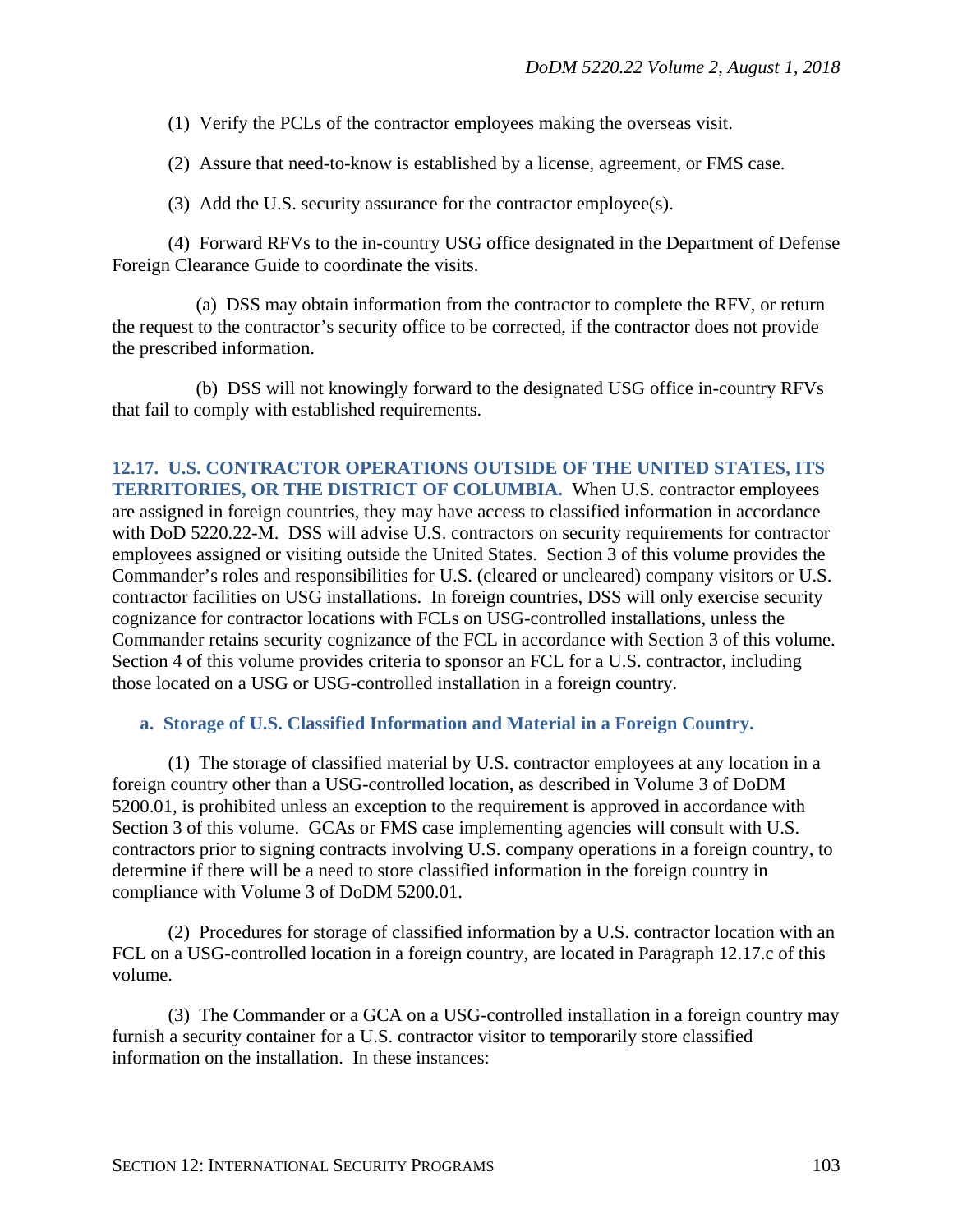(a) The contract or program agreement must require storage of U.S. classified information at the installation.

(b) The decision to permit the contractor employee visitors to temporarily store the classified information must be approved in writing by the senior security official of the GCA or the Commander, in coordination with the senior security official at the installation.

(c) The contractor employee visitor will be subject to the security procedures of the USG host organization, or if applicable, of the Commander.

(d) The USG security officer at the USG-controlled installation will report any security violation of the security arrangements to DSS to include in its oversight of the U.S. contractor's HOF in the United States. DSS will also make compliance with the requirements a matter of special interest during its oversight of the U.S. contractor's HOF in the United States.

(4) The Commander or the responsible GCA at the USG-controlled installation may permit U.S. contractor employee visitors to temporarily remove classified information from a USG-controlled location, when necessary for contract performance for a USG organization, or pursuant to an approved export authorization, if the information is in support of a foreign government or NATO requirement. When removal is permitted, the Commander or GCA will:

(a) Verify that the contractor employee visitor has an export authorization or other written USG approval to have the material.

- (b) Verify the need for the material to be removed from the location.
- (c) Brief the contractor personnel on handling procedures.
- (d) Obtain a signed receipt for the classified material from the contractor employee.

(e) Verify that arrangements have also been made for the return and storage of the classified material during non-duty hours.

**b. Exception Requests for Storage of Classified Information and Material in a Foreign Country.** If a GCA determines that retention and storage of U.S. classified information by a U.S. contractor is necessary to perform on a contract or agreement in a foreign country, and the location where work is to be performed is not on a USG-controlled installation, the responsible GCA may request an exception, in accordance with the May 20, 2016 USD(I) Memorandum, "Clarification of Overseas Protection Requirements for Classified Information" and Section 3 of this volume.

## **c. Safeguarding Approval for an FCL on a USG-Controlled Installation in a Foreign Country.**

(1) The CSO may approve safeguarding capability for a U.S. contractor location with an FCL established as a tenant on a USG-controlled installation in a foreign country in accordance with the pertinent provisions of this manual. The arrangement must be endorsed in writing by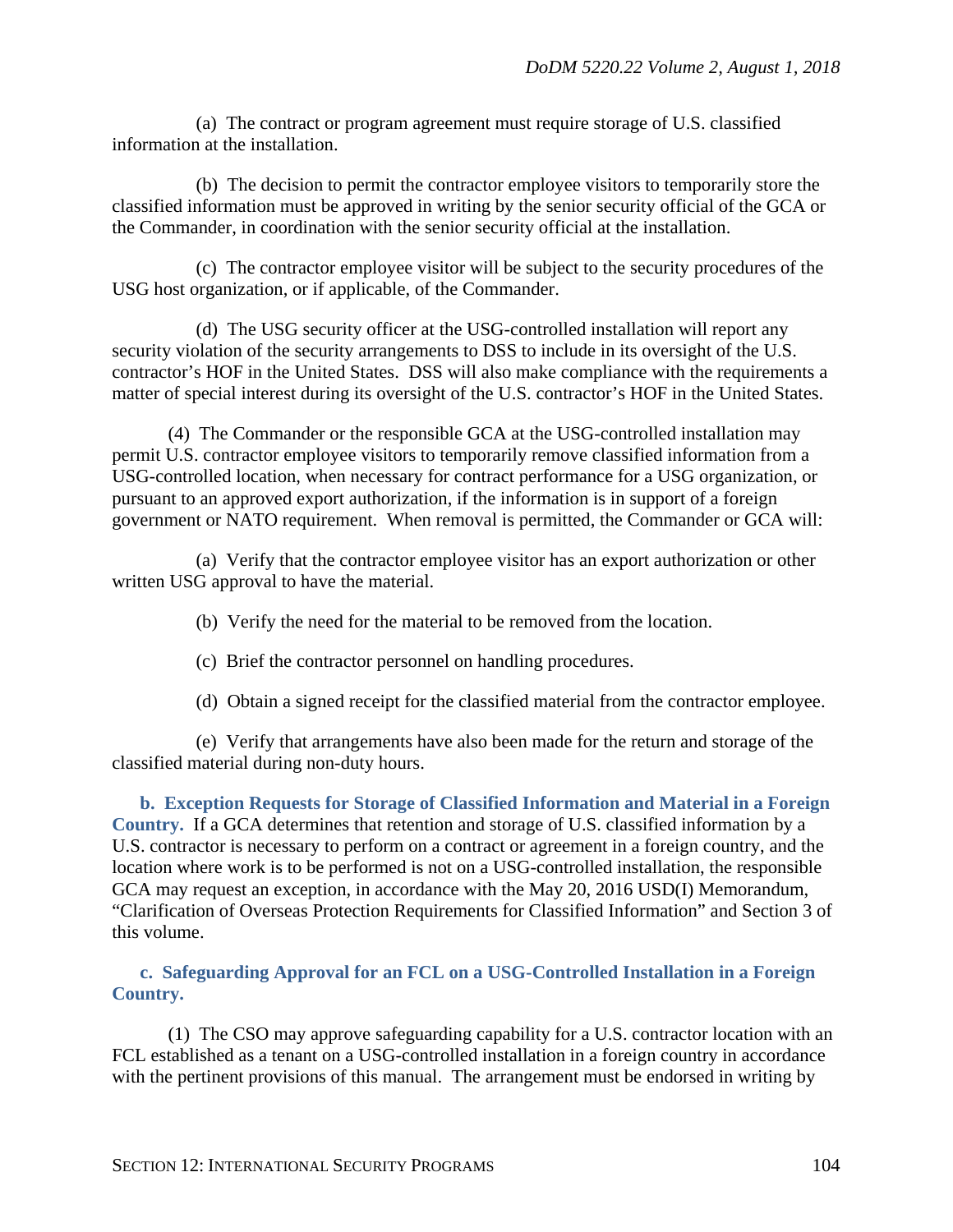the Commander or the responsible GCA on the USG-controlled installation who is sponsoring the FCL.

(2) Approval of an FCL or storage does not remove the requirement for a U.S. contractor on a USG-controlled installation in a foreign country to have the applicable export authorization, unless an exemption of the ITAR applies whereby the U.S. contractor is sending classified information or material overseas for U.S. contractor use only with no disclosure to a foreign person.

**d. U.S. Contractor Operations Outside of the United States.** With respect to such U.S. contractor operations, DSS will:

(1) Provide advice on industrial security to USG organizations and U.S. contractors that have employees assigned outside of the United States.

(2) Verify U.S. contractor PCLs and FCLs to foreign governments and NATO.

(3) Arrange a government-to-government channel for the secure transfer of classified information or material, provide advice and assistance in the preparation of security documentation, and assist in making arrangements with U.S. and foreign government security officials for transfers of classified information and material.

(4) Process requests for classified visits by employees of U.S. contractors, including verification of an export authorization or other need-to-know and providing the U.S. security assurance.

(5) Exercise oversight, in accordance with Paragraph 3.8.c.(1) of this volume and other provisions of this manual, of those U.S. contractor locations with an FCL for which DSS is the CSO on USG-controlled installations in a foreign country.

**e. U.S. Contractor Employees Located on a Foreign Government or NATO-Controlled Facility or Installation.**

(1) The foreign government's DSA or designee exercises oversight of U.S. contractor employees located on a foreign government of NATO-controlled facility or installation. Classified material to be used by U.S. contractor employees located at a foreign government installation, a foreign company (including foreign subsidiaries of U.S. parent companies), or a NATO installation in support of a foreign government or NATO contract must be transmitted via government-to-government channels to the foreign government or NATO in accordance with the provisions of this manual.

(2) Classified material will be handled by the recipient foreign government or NATO, in compliance with bilateral security agreements or United States Security Authority for NATO Affairs Instruction 1-07, as applicable. The host facility or installation will verify that the contractor employees comply with applicable host-nation rules and regulations.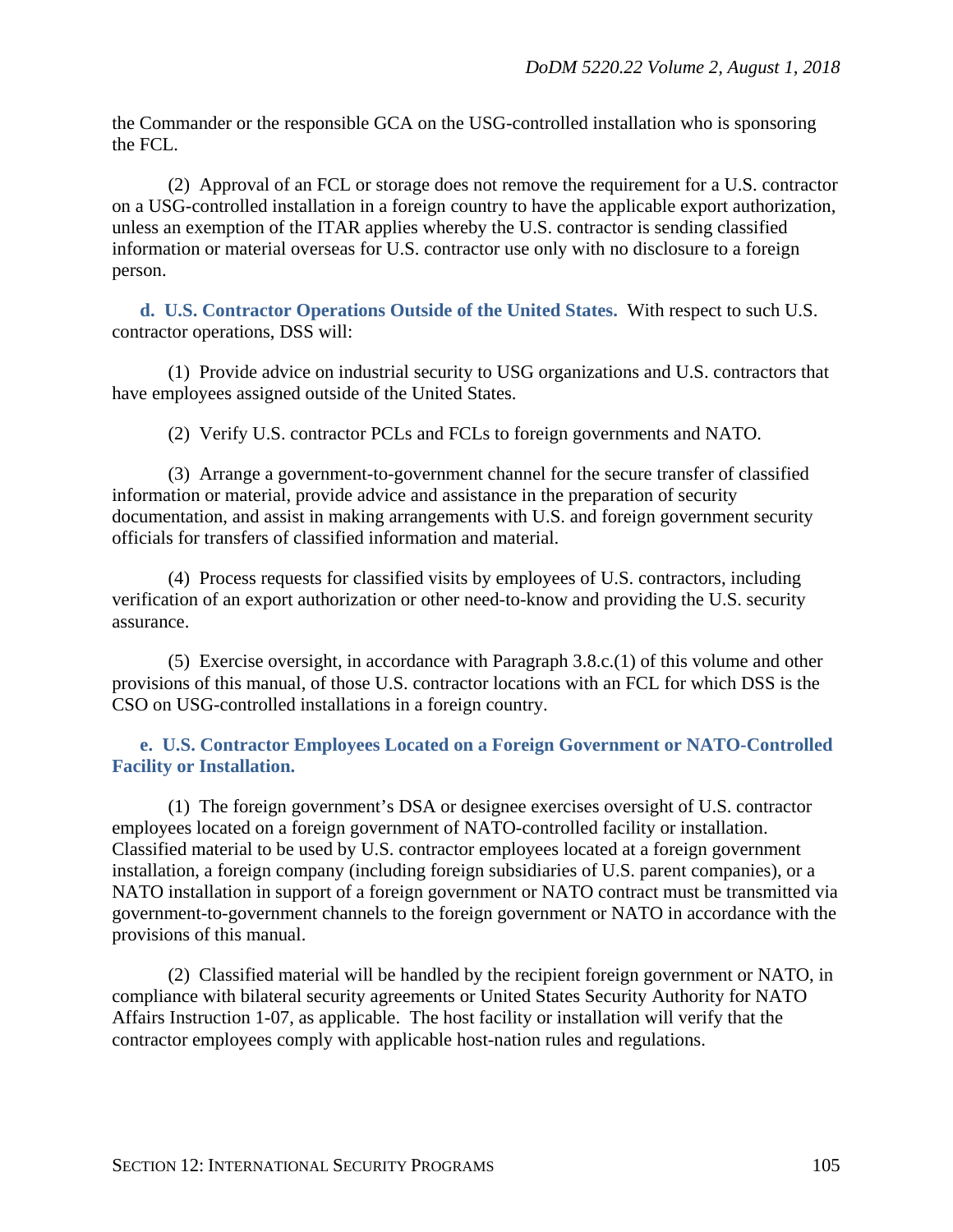### **12.18. NATO REQUIREMENTS.**

**a. General.** The prime contract for a NATO program or project normally is awarded by a NATO production and logistics organization or a designated NATO program or project management office or agency. A NATO contract also may be awarded by a NATO research and development organization or a NATO Command. A NATO member nation may act as the lead nation for a NATO program or project, and thus award a NATO prime contract.

(1) Subcontracting under a NATO classified contract normally is handled in the same manner as classified U.S. contracts, in accordance with Section 6 of this volume; consent does not need to be obtained from the NATO contracting entity, unless the contract provides otherwise.

(2) U.S. contractors that hold a NATO contract will notify the NATO contracting entity and DSS, in writing, of the award of a subcontract.

**b. Protection of NATO Information.** United States Security Authority for NATO Affairs Instruction 1-07 sets forth the overall requirements for protection of NATO information. In the event of conflicts between this manual and United States Security Authority for NATO Affairs Instruction 1-07 for the protection of NATO information, DSS will refer the matter to OUSD(P) Director, ISP, with an information copy to the OUSD(I) CI&S, for resolution.

**c. NATO Facility Security Clearance Certificate.** In order for a U.S. company to bid on, negotiate, or perform on a NATO classified contract, the company must have or be sponsored for a U.S. FCL of at least the same classification level of the potential contract, in accordance with the provisions of Section 4 of this volume. DSS will issue a NATO FCL certificate if the U.S. contractor has the requisite U.S. FCL and its personnel requiring access to the NATO classified information possess the required level of U.S. PCL and have been briefed on NATO procedures.

**d. Access to NATO Classified Information.** Access to NATO classified information is authorized when the U.S. contractor employee has the requisite level of U.S. PCL and has been briefed on NATO security procedures. A NATO security clearance certificate validates the access authorization.

(1) A NATO personnel security clearance (NATO PCL) certificate is required for an employee to have access to NATO information classified NATO CONFIDENTIAL and above.

(2) Access to NATO classified information requires a final U.S. PCL at the equivalent level, except that an interim U.S. TS PCL is valid for access to NATO SECRET and NATO CONFIDENTIAL information. A PCL is not required for access to NATO RESTRICTED information; employees must, however, be informed of security requirements.

(3) DSS will issue a NATO PCL certificate for those cleared U.S. citizens requiring a NATO PCL certificate, including those who are employed by NATO civil and military bodies through NATO direct hire program in accordance with DoDI 5210.60.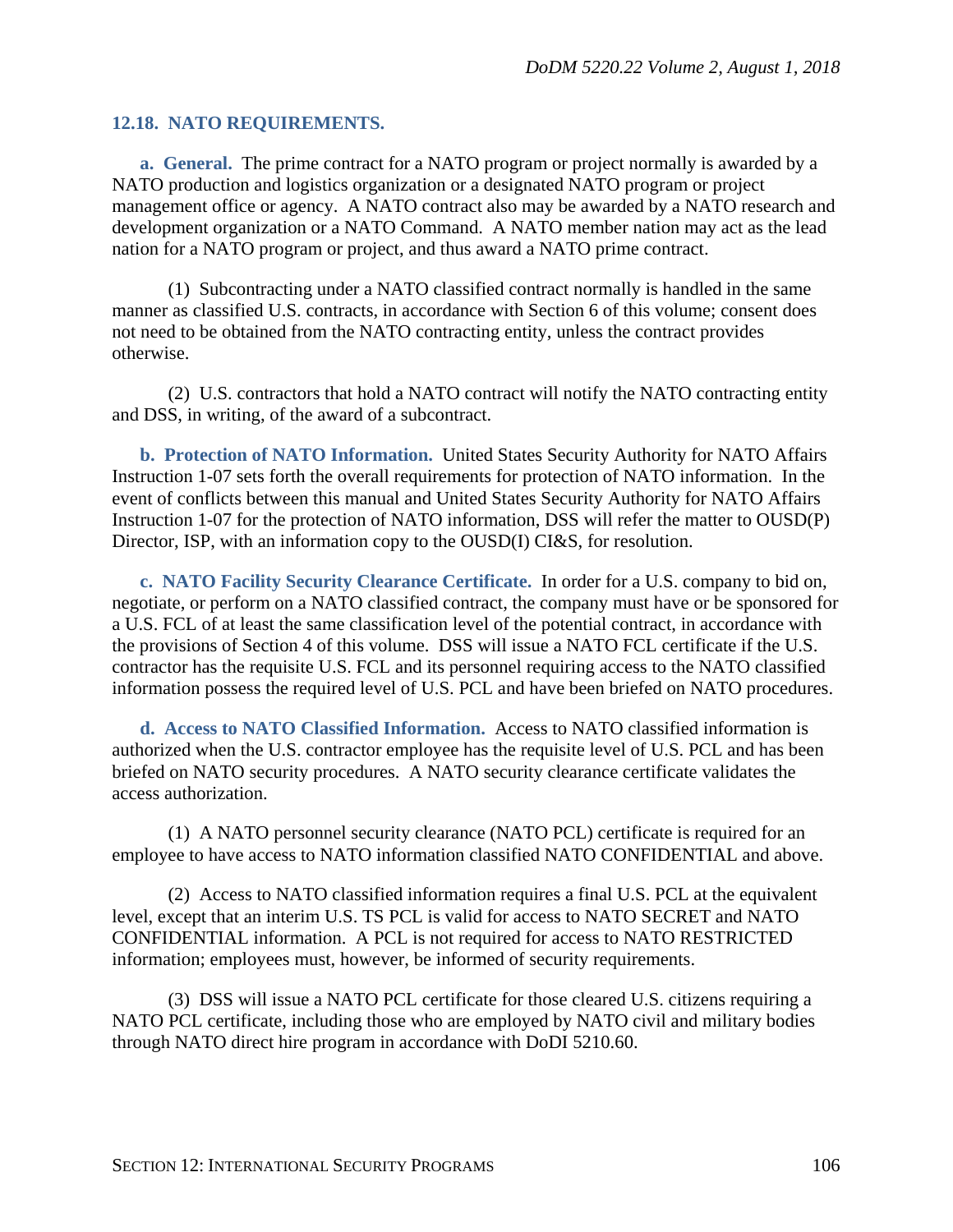(4) DSS will verify that U.S. cleared companies maintain records identifying all of their employees who have access to NATO information classified NATO CONFIDENTIAL and higher, using the format published on the DSS website at www.dss.mil.

**e. Classification Guidance.** DSS will provide assistance to the contractor in obtaining the necessary information from the NATO contracting entity, when classification guidance and security requirements have not been provided, or they are provided but are not adequate. Security classification guidance for a NATO classified contract normally will be provided by the contracting entity in the form of a NATO security aspects letter and security requirements checklist. For some large NATO programs, DSS will coordinate with OUSD(P) Director, ISP on the required program/project security instruction and SCG.

**f. NATO Briefings to Cleared U.S. Contractor Personnel or DCMA Personnel.** DSS will:

(1) Provide an initial NATO briefing to the contractor's FSO who will then be responsible for briefing other employees. The briefings must cover security requirements and the consequences of negligent handling of NATO classified information. When access is no longer required, personnel will be debriefed.

(2) Verify that U.S. contractors having access to NATO information classified NATO CONFIDENTIAL and above provide their employees with an initial NATO security briefing and annual refresher briefings, and that the contractor maintains records of the annual briefings until the next briefing. Record retention requirements for debriefings of U.S. contractor employees are provided in DoD 5220.22-M and will be maintained for 2 years.

**g. Safeguarding and Accounting for NATO Classified Information.** NATO security policy requires that NATO classified information be safeguarded and accounted for as described in this paragraph.

(1) Receipts.

(a) Receipts are not required for NATO RESTRICTED or NATO CONFIDENTIAL information.

(b) DSS will verify that companies maintain such receipts for the receipt and dispatch of NATO SECRET and above information. A continuous chain of receipts is required for the receipt, internal distribution, destruction, and dispatch of COSMIC TS, NATO SECRET information, all ATOMAL information and any other accountable NATO classified information.

(2) Storage. DSS will verify that U.S. contractors store information classified NATO CONFIDENTIAL and above in the same manner as U.S. classified information of the equivalent level in accordance with Section 7 of this volume.

(a) NATO classified information will not be co-mingled with other classified information or material. Access by non-NATO briefed individuals must be prevented.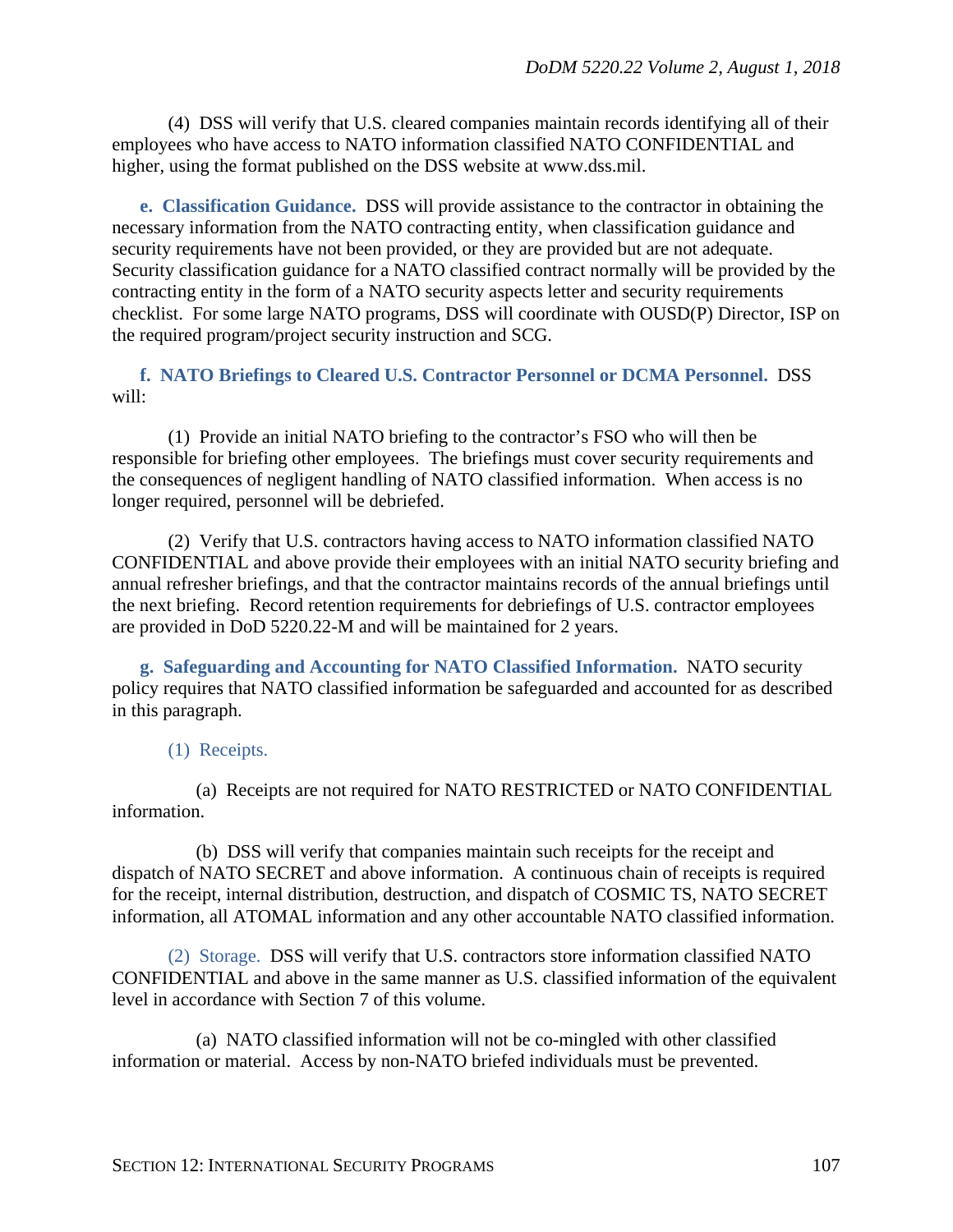(b) NATO RESTRICTED information will be stored in a manner that precludes unauthorized access, such as a locked desk or locked file cabinet, or in the open in a secured room to which access is controlled to prevent unauthorized access to the information.

#### (3) Inventories.

(a) DSS will confirm that U.S. contractors with COSMIC TS, NATO SECRET, and all ATOMAL inventory the information annually as described in DoD 5220.22-M.

(b) An annual inventory of NATO SECRET information is not specifically mandated; NATO requires that NATO SECRET holdings be periodically reviewed to ensure proper accountability and control.

(c) NATO RESTRICTED and CONFIDENTIAL are not inventoried.

#### (4) Reproduction.

(a) COSMIC TS information will not be reproduced except in exceptional circumstances for mission essential purposes. When the originator has not provided the necessary number of copies at the beginning of the program, project or contract and the exceptional conditions are met, the reproduction will be authorized by the Central United States Registry, which will provide guidance on accountability and control of the copies.

(b) Information classified NATO SECRET and below may be reproduced based on the strict need-to-know principle; procedures for safeguarding, accountability, and control of the original will apply to the copies; copy numbers will be applied to copies and a record will be maintained of the copies.

(c) NATO RESTRICTED and CONFIDENTIAL information may be reproduced as necessary for contract purposes, and copies will be safeguarded in the same manner as the original.

(5) Destruction. DSS will verify that U.S. contractors comply with destruction requirements described in DoD 5220.22-M.

(a) COSMIC TS information will be returned to a NATO registry or control point for destruction, which will be witnessed as provided for in DoD 5220.22-M.

(b) NATO CONFIDENTIAL and SECRET information will be destroyed by any means approved for the destruction of U.S. CONFIDENTIAL and SECRET information. The destruction of NATO SECRET information will be witnessed as provided for in DoD 5220.22- M.

(c) NATO RESTRICTED information may be destroyed in any manner that makes reconstruction reasonably difficult. Destruction certificates are required for all NATO classified documents except NATO CONFIDENTIAL.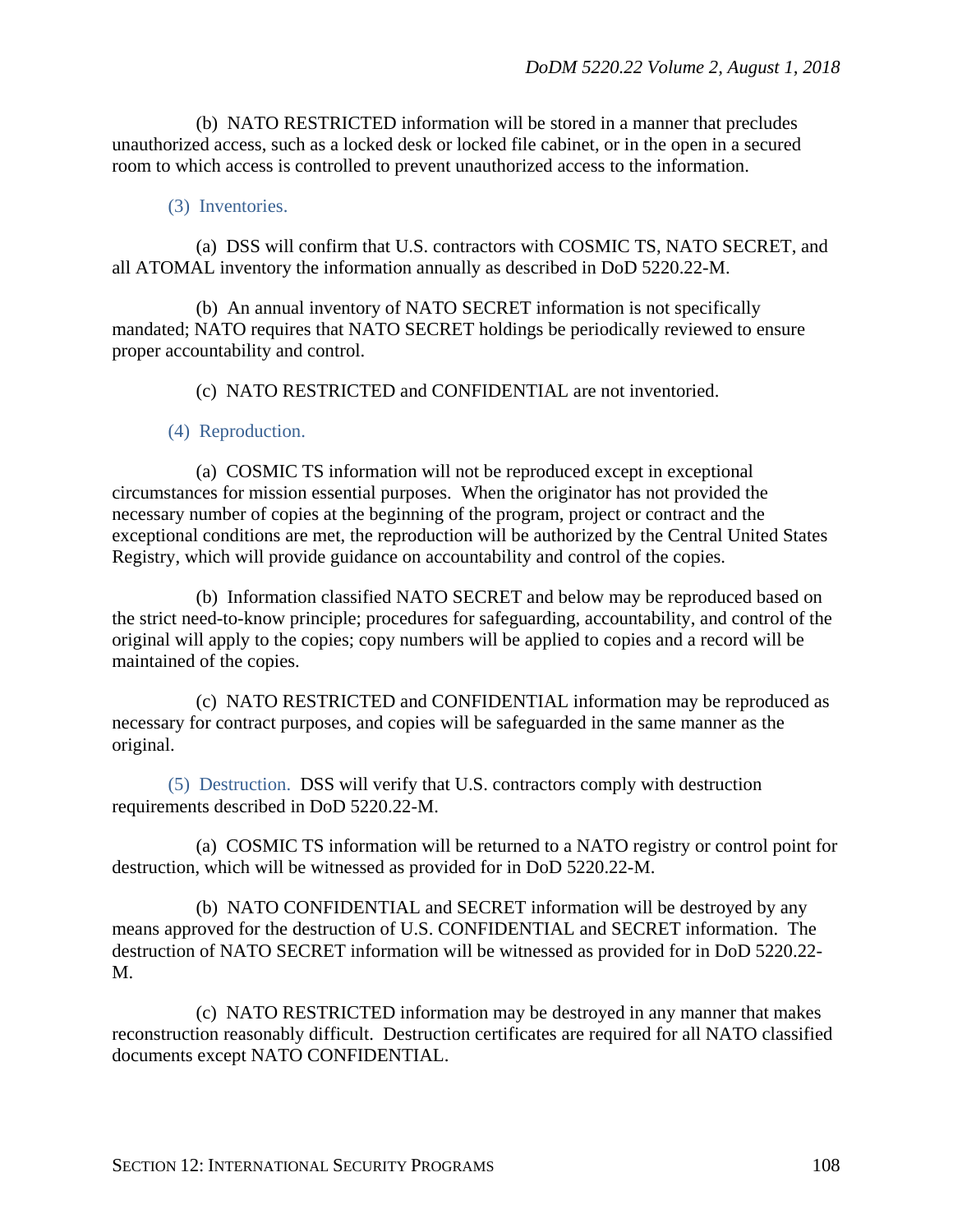(6) Records. DSS will verify that U.S. contractors comply with the records retention requirements for COSMIC TS information and NATO SECRET information as well as for the international transfer of NATO CONFIDENTIAL information as described in DoD 5220.22-M or in compliance with GCA specific records retention requirements.

#### **h. International Transfers of Classified NATO Information.** DSS will:

(1) Verify that U.S. contractors receive and send COSMIC TS, NATO SECRET, and all ATOMAL and other accountable information through the registry system. United States Security Authority for NATO Affairs Instruction 1-07 requires the establishment of a central distribution point for the receipt and distribution of accountable NATO documents. The central distribution point for the United States is the Central United States Registry, administered by the Department of the Army. NATO CONFIDENTIAL and RESTRICTED information will be transferred in the same manner as non-NATO FGI as described in paragraph 12.12 of this volume

(2) Follow the procedures at Paragraph 12.14 of this volume when approving the hand carriage plans of U.S. contractors for NATO classified information, except that DSS will issue a NATO courier certificate to the hand carrier. NATO security authorities may authorize the hand carrying of NATO information classified NATO RESTRICTED and above by U.S. contractor employees across international borders when a demonstrated need exists.

(3) Verify that a U.S. contractor under DSS cognizance, if transmitting NATO information classified NATO RESTRICTED and above by IT or communication systems, has received formal approval by the NATO COMSEC authority or its designee that the confidentiality of the information will be protected by cryptographic methods and products.

**i. Disclosure of U.S. Classified Information to NATO.** When the disclosure or release of U.S. classified information is authorized for NATO, DSS will verify that the U.S. contractor has the required export authorization or written foreign disclosure authorization and appropriately marks the information as authorized for release to NATO.

**j. NATO Visits.** DSS will provide the required NATO PCL certificate and the U.S. security assurance to NATO security authorities for visits by U.S. contractor employees to NATO Headquarters, to NATO civil and military organizations, and to other cleared U.S. and foreign companies involved in a NATO classified program, project, or contract.

#### **12.19. RECIPROCAL FILING OF CLASSIFIED PATENT APPLICATIONS.**

a. Classified patent applications will be filed in accordance with DoDI 2000.03.

b. If the patent application involves a U.S. contractor under the NISP, DSS will:

(1) Upon receipt of a request from the foreign government and prior to the release of any classified information to the U.S. patent agent, provide the FCL status of the proposed U.S. patent firm.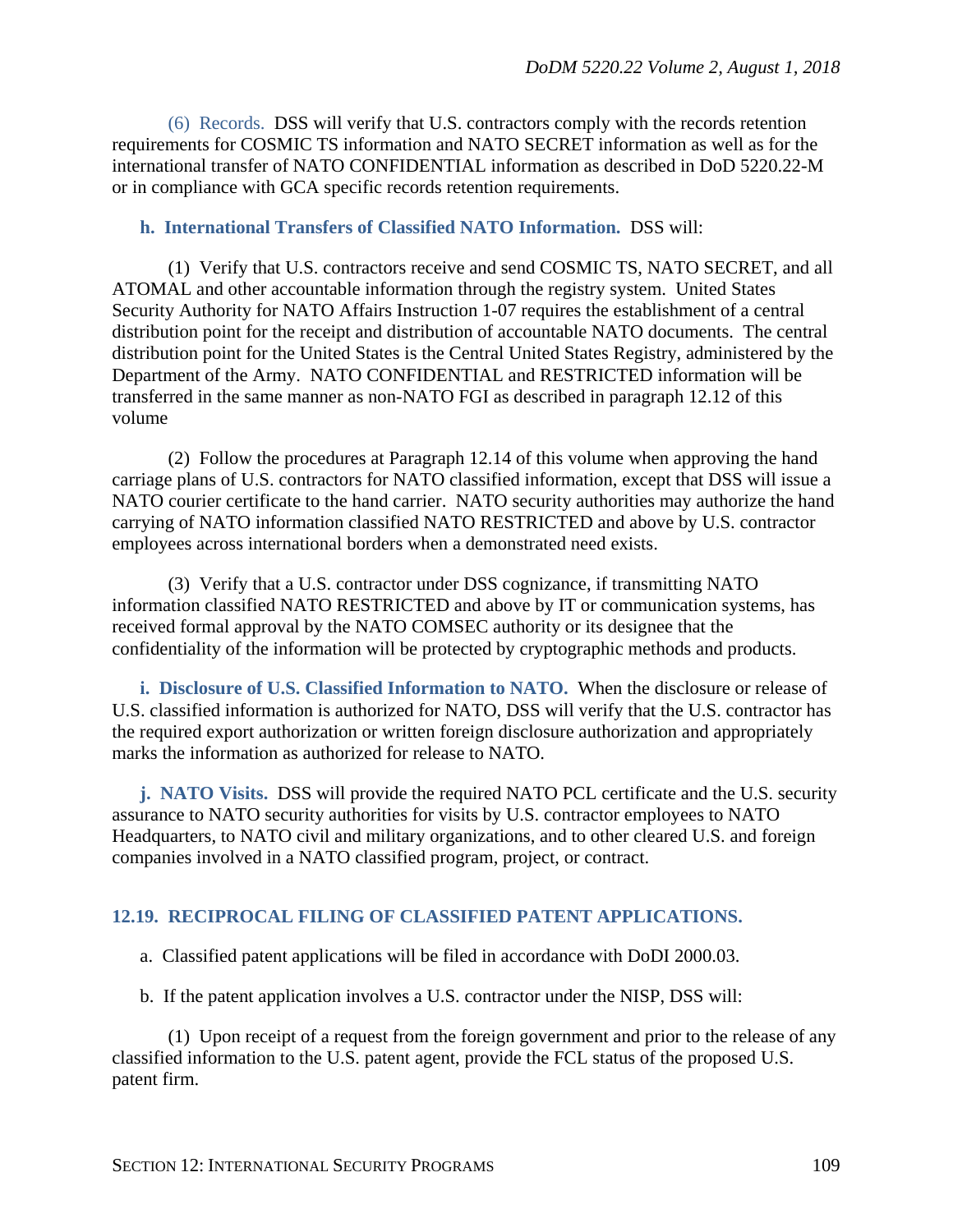(2) Process the agent for an appropriate FCL and notify the foreign government of the status of the clearance and the address of the responsible DSS field office if the agent either does not possess an FCL or the current clearance is at a lower level than required. See Paragraph 4.8.c.(14)(c) and Paragraph 7.4.a, of this volume for additional guidance on patent attorneys or patent firms.

c. After DSS has granted and confirmed the appropriate FCL, the foreign government and cleared U.S. patent agent may then transmit and receive the classified information through approved government-to-government channels in accordance with DoDI 2000.03 and this section.

d. If a requirement should arise involving a patent application at the TS level, the matter will be handled on an individual basis between the foreign government concerned and DSS.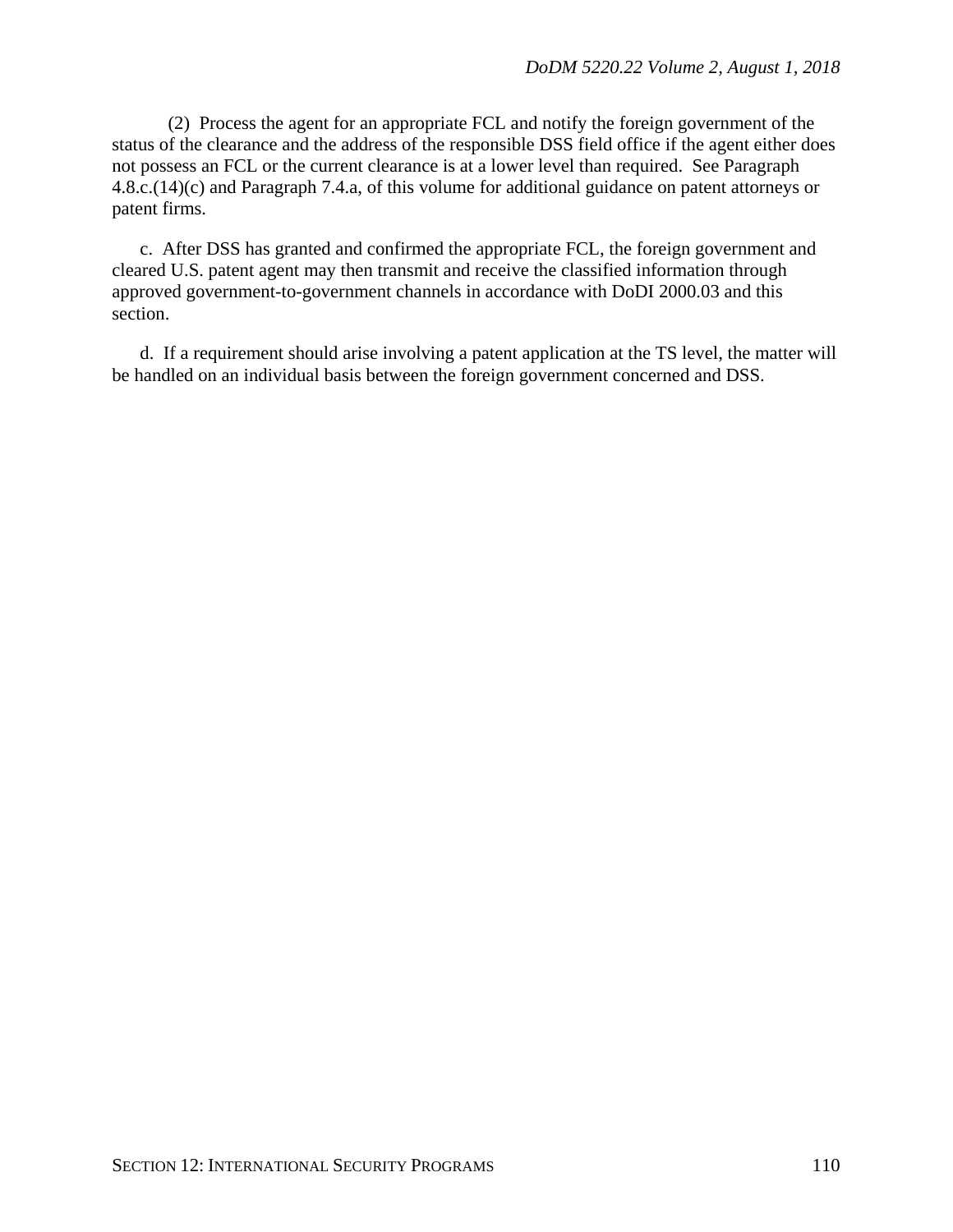# **SECTION 13: ASSOCIATED PROGRAMS OR INFORMATION**

#### **13.1. AA&E.**

a. DSS will assess contractor compliance with DoD physical security requirements for the protection of sensitive AA&E, when requested in accordance with DoDD 5105.42 and DoDM 5100.76.

b. AA&E are designated as Security Risk Category (SRC) I-IV according to the risks involved with their relative utility, attractiveness, and availability to criminal elements. The description of each SRC, the minimum standards and criteria for the physical security of AA&E in the custody of DoD contractors is prescribed in DoDM 5100.76. The GCA will specifically prescribe any additional security requirements.

c. In accordance with the physical security requirements in DoDI 5100.76, the GCA will:

(1) Include requirements for the protection of conventional AA&E in the contract.

(2) Ensure that solicitations and contracts contain entry authority to enable the USG to conduct physical security surveys, inspections, and investigations.

(3) Ensure that the government activity designated as responsible for security surveys, inspections, and investigations receive timely notice of that designation and the relevant and governing portions of the contract.

d. AA&E not designated as SRC I-IV by DoDM 5100.76 will be protected and controlled in accordance with the contracting DoD GCA's prescribed minimum security requirements based on DoDM 5100.76 and included in the contract.

**13.2. BIOLOGICAL SELECT AGENTS AND TOXINS (BSAT) BIOLOGICAL PERSONNEL RELIABILITY PROGRAM (BPRP).** The BPRP is established to ensure the highest possible standards of individual reliability in personnel performing duties associated with BSAT. DoDI 5210.89 provides for minimum security standards for safeguarding BSAT.

**13.3. CHEMICAL AGENT PERSONNEL RELIABILITY PROGRAM (CPRP).** The CPRP is established to ensure the highest possible standards of individual reliability in personnel performing duties associated with chemical agents. DoDI 5210.65 provides minimum security standards for safeguarding chemical agents.

## **13.4. CLASSIFIED NATIONAL SECURITY INFORMATION PROGRAM FOR STATE, LOCAL, TRIBAL, AND PRIVATE SECTOR INFORMATION ENTITIES.** E.O. 13549

established a classified national security information program designed to safeguard and govern access to classified national security information shared by the Federal Government with State, local, tribal, and private sector entities. As directed by E.O. 13549, the Department of Homeland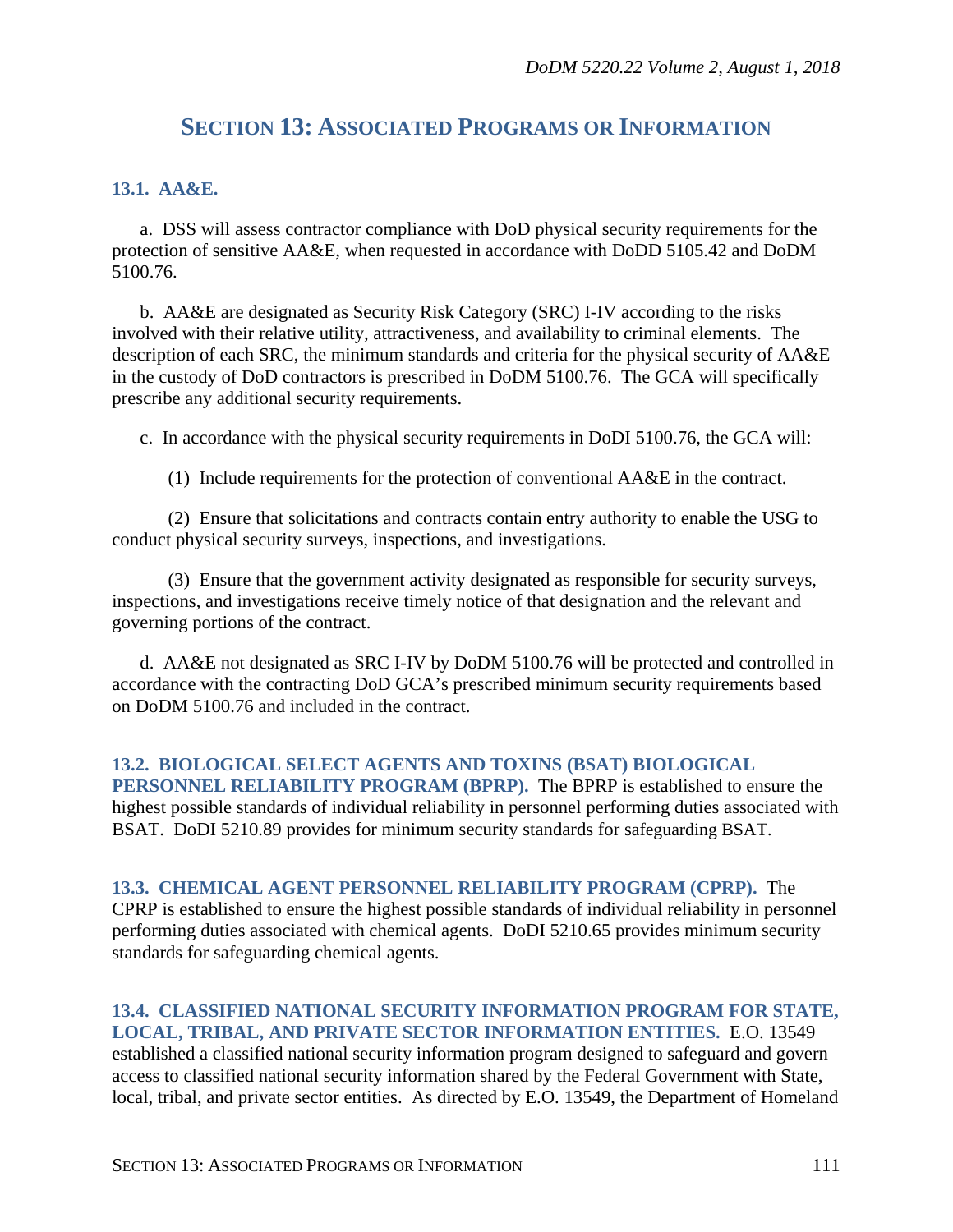Security (DHS) published an implementing directive for uniform implementation of these standards, DHSD Classified National Security Information Program for State, Local, Tribal and Private Sector Entities.

**13.5. COMSEC INFORMATION.** COMSEC information is controlled and managed under a separate set of security standards and procedures from those that apply to other classified information in accordance with NSA/CSS Policy Manual 3-16.

a. COMSEC information may be provided to U.S. contractors with a valid need-to-know when:

(1) Electrical transmission of classified or sensitive unclassified national defense information is required among contractors or between contractors and the USG.

(2) The contractor is undertaking research, development, production, or testing of COMSEC equipment or of communications equipment interfacing with COMSEC equipment.

(3) The contractor is required to install, maintain, or operate accountable COMSEC equipment.

b. The NSA/CSS central office of record (COR) maintains records of all COMSEC material for COMSEC accounts under its purview. This includes COMSEC material that has been furnished to, generated, or obtained by those DoD contractors under the cognizance of the NSA/CSS COR.

c. DSS will:

(1) Provide a copy of DSS oversight visit results to the applicable COR when COMSEC material has been or potentially may be at risk.

(2) Notify the GCA of any security matter (incident report or FCL invalidation) that calls into question the protection of COMSEC material, and send a courtesy copy to the NSA/CSS COMSEC Incident Threat Office. The NSA/CSS COMSEC Incident Threat Office will then coordinate with the GCA and the Controlling Authority of any keying material involved.

(3) If requested by NSA/CSS, DSS will:

(a) Provide a COMSEC or Cryptographic Access briefing to the contractor's FSO.

(b) Conduct limited security reviews of contractor COMSEC accounts as part of the regular, recurring security review process.

(c) Provide a copy of COMSEC security review results to the appropriate COR.

(d) Notify the COMSEC Incident Threat office and appropriate COR when COMSEC material is lost, tampered with, or accessed by unauthorized personnel.

d. The GCA will:

SECTION 13: ASSOCIATED PROGRAMS OR INFORMATION 112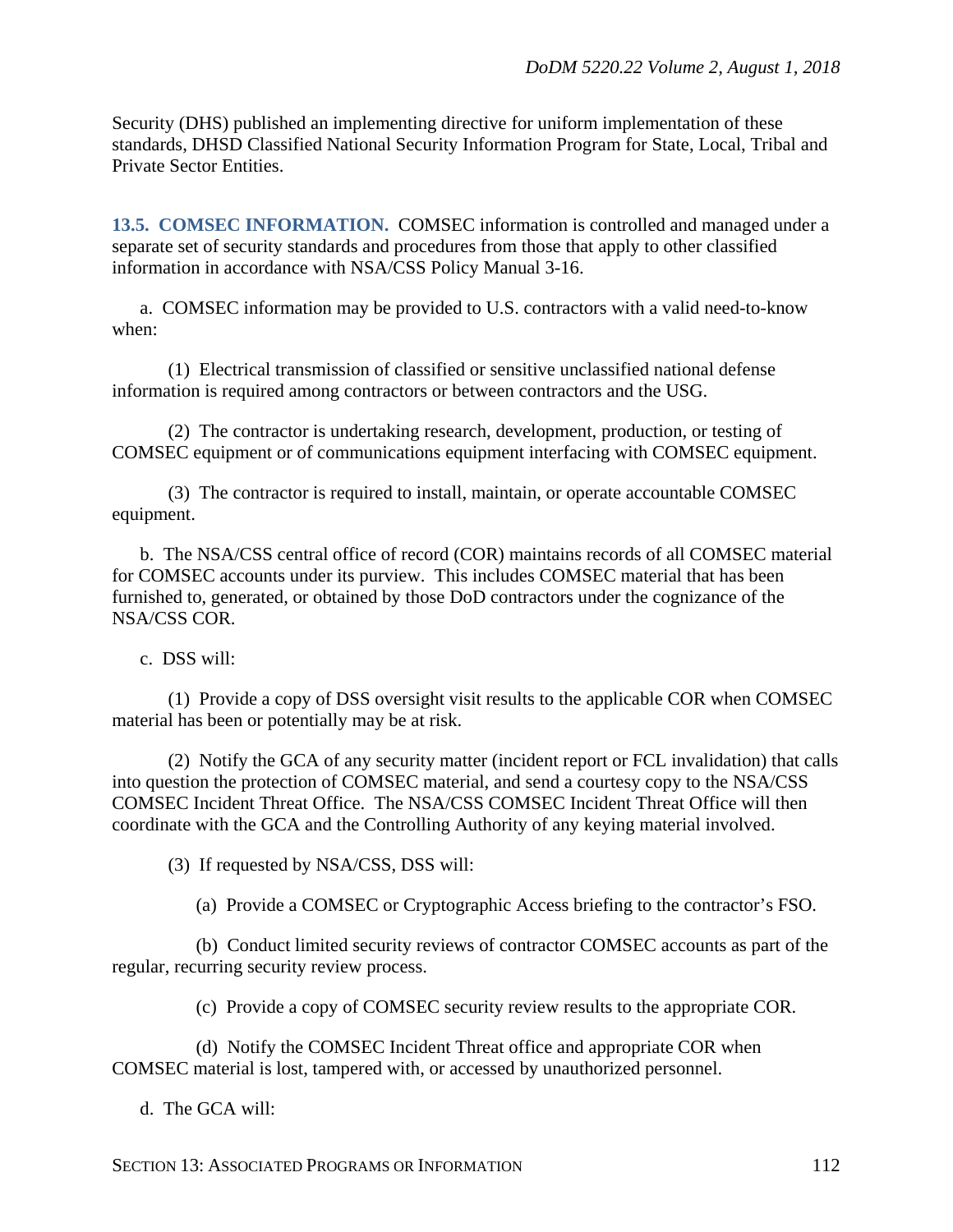(1) Incorporate any contractor COMSEC security requirements that are in addition to DoD 5220.22-M into a DD Form 254.

(2) Request that the appropriate COR establish a contractor COMSEC account.

(3) Verify with DSS that procedures have been established for the physical safeguarding of COMSEC materials and for the secure and efficient operation of a cryptosystem prior to release to the contractor.

(4) Provide written approval for subcontracting that requires the disclosure of classified COMSEC material.

(5) Provide approval and instructions to the contractor pertaining to the transmission of classified COMSEC material.

(6) Designate any contractor employees who are authorized to act as couriers for TS COMSEC material.

(7) Forward any unsolicited COMSEC system, equipment, development, study, or proposal submitted by a contractor to the Deputy National Manager for National Security Systems, NSA/CSS, Fort George G. Meade, Maryland 20755-6000, for evaluation and a determination as to whether or not it requires protection in the interest of national security.

(8) Notify their appropriate Command Authority and COR when DSS oversight visit results indicate COMSEC material has been or potentially may be at risk.

e. NSA/CSS will, when notified, take action based on Paragraph 13.5.c.(2) of this volume.

**13.6. CNWDI.** Due to the extreme sensitivity of CNWDI, access will be limited to the absolute minimum number of persons who have a valid need-to-know. CNWDI is a DoD category of TS RD or SECRET RD. Access to and handling of CNWDI will be in accordance with DoDI 5210.02.

a. When CNWDI requirements involve a U.S. contractor, DSS will:

(1) Provide an initial CNWDI briefing to the contractor's FSO.

(2) Maintain a record of contractor access to CNWDI.

(3) Verify contractor CNWDI access.

b. When CNWDI requirements involve a U.S. contractor, the GCA will:

(1) In accordance with Section 6 of this volume, notify DSS that access to CNWDI is required for contract performance.

(2) Ensure that the need-to-know principle is strictly enforced and that contractor personnel have been briefed on their responsibilities for handling CNWDI prior to disclosure.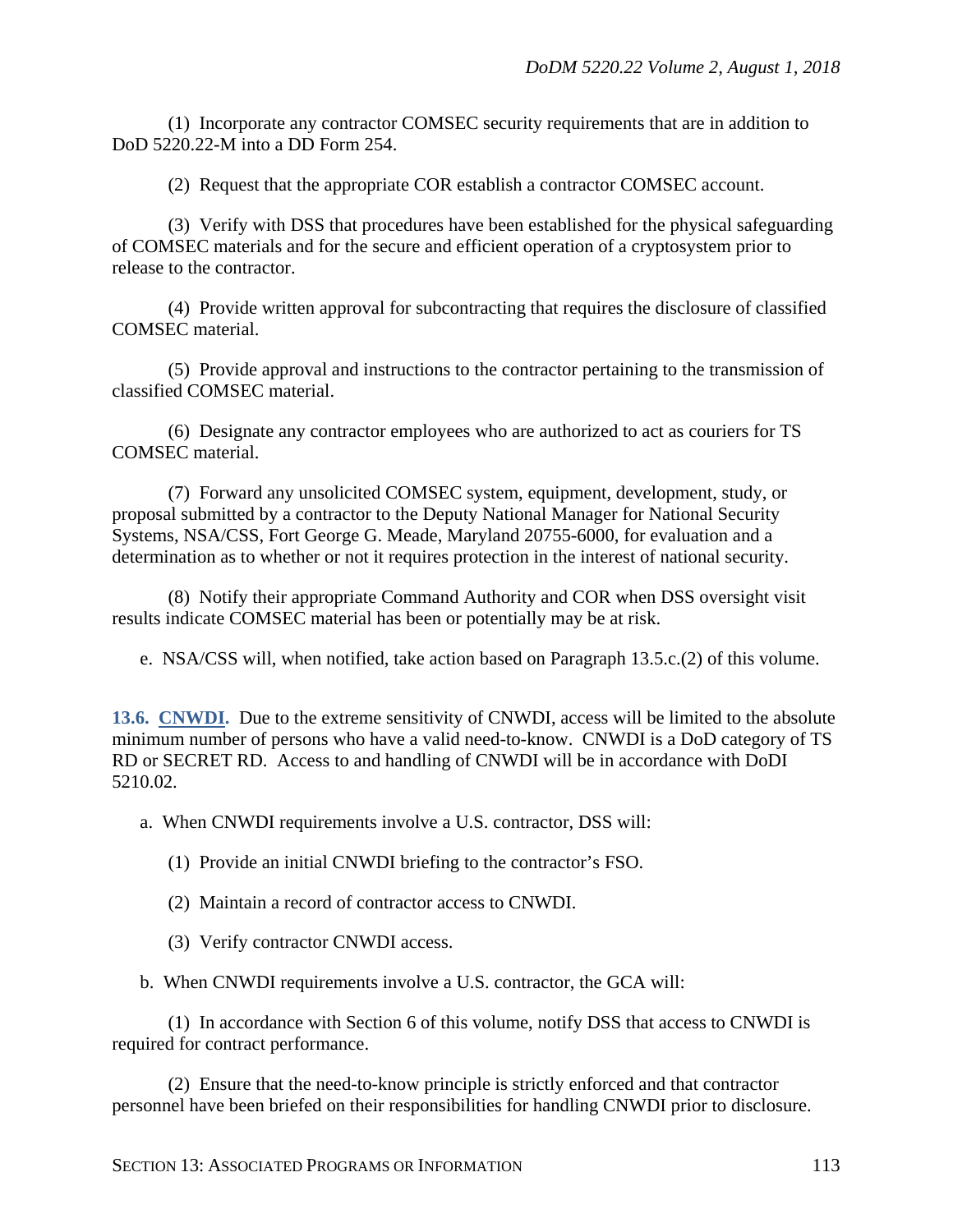(3) Ensure that classified material provided to U.S. contractors containing CNWDI is clearly marked as such.

(4) Provide written approval for transmission and disclosure of CNWDI among cleared companies.

**13.7. CPI IDENTIFICATION AND PROTECTION.** The GCA will include contractual terms requiring the company to protect CPI in accordance with DoDI 5000.02, DoDI 5200.39, Volume 3 of DoDM 5200.01 and Volume 4 of DoDM 5200.01.

**13.8. CRADAS.** DSS will consider a CRADA to be a legitimate USG requirement for an FCL, in accordance with Section 4 of this volume, if the non-federal party requires access to classified information and the terms of the CRADA are in accordance with DoDI 5535.8 and the applicable GCA's CRADA requirements.

### **13.9. DEFENSE TECHNICAL INFORMATION CENTER (DTIC)**

a. In accordance with DoDD 5105.73, the DTIC is the central point within DoD for acquiring, storing, retrieving, and disseminating scientific and technical information to support the management and conduct of research, development, engineering, and study programs. Refer to Volume 1 of DoDM 5200.01, for the transmission and repository requirements for security classification guides.

b. The GCA may authorize contractor use of DTIC services on the DD Form 254. The level of access granted to a contractor depends upon the classification of the contract to be registered with DTIC and the approval of the USG approving official A contracting officer, contracting officer's technical representative;, contracting officer's representative, program manager, or project manager may approve a contractor or contractor employee's request to register with DTIC and subsequently to have access to DoD controlled information while working on an official effort supporting a particular contract. For DTIC registration, go to www.dtic.mil/dtic/ and select registration.

**13.10. IR&D EFFORTS.** Contractors frequently use classified IR&D efforts to explore technological advancements and state-of-the-art improvements. DoDI 3204.01establishes policy and assigns responsibilities for the technical and business aspects of IR&D and bid and proposal activities.

a. The GCA for the contract under which classified information was originally provided to the contractor will continue to have jurisdiction over the information, even when such information has been incorporated into IR&D efforts.

b. With appropriate GCA authorized retention authority, cleared companies will be permitted to retain classified material generated in connection with their classified IR&D efforts for the duration of their FCL provided they have proper storage capability.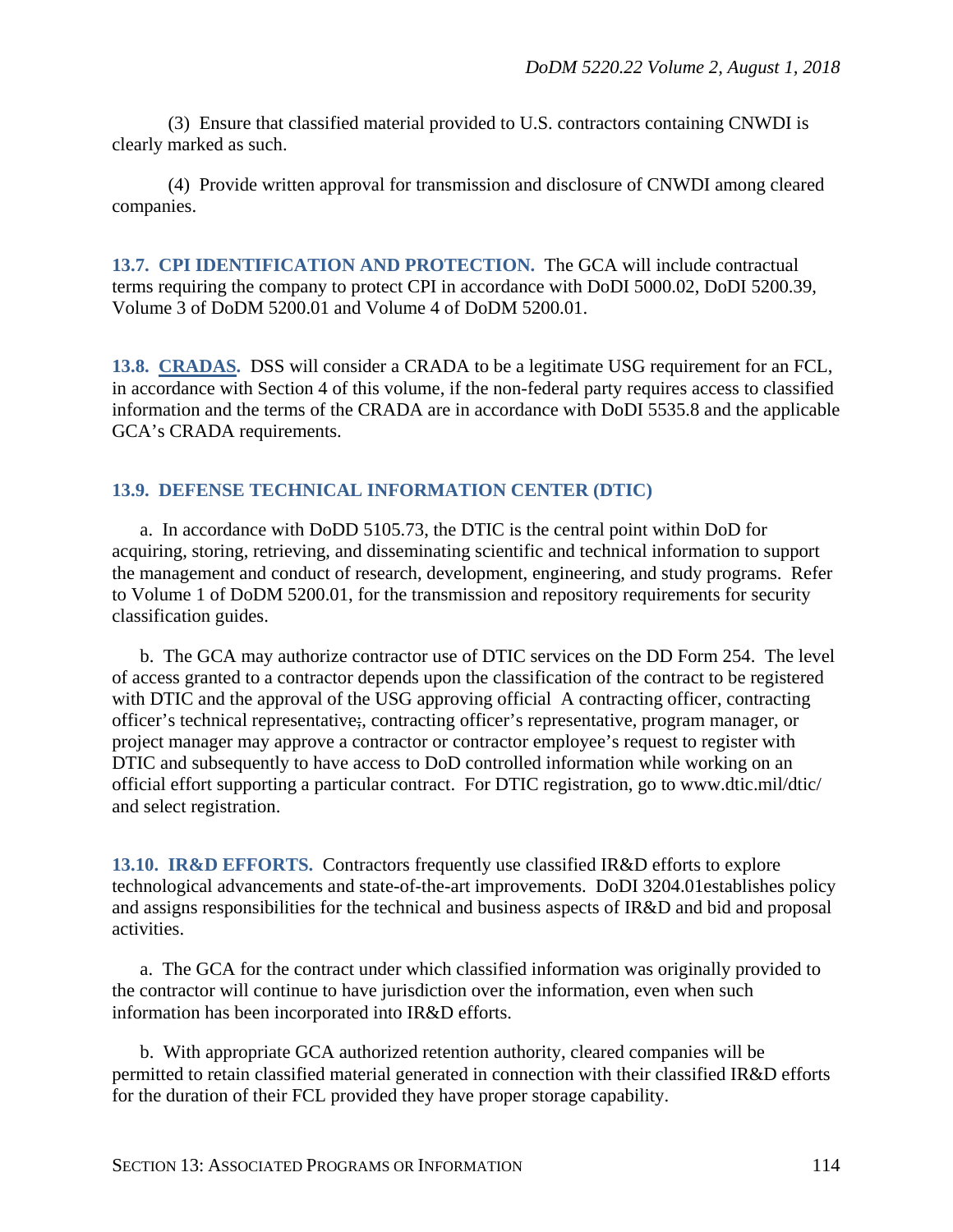c. DSS will not continue an FCL for the sole purpose of retention of classified IR&D material without specific retention authority from the GCA having jurisdiction over the classified information. DSS may process a new FCL for a facility solely for the purpose of IR&D if a GCA certifies that the FCL is required for a government purpose and the contractor meets all other eligibility criteria in Section 3 of this volume.

**13.11. INSTALLATION, BASE, OR FACILITY PHYSICAL ACCESS.** Directive-type Memorandum 09-012, DoD 5200.08-R, and DoD Instruction 5200.08 or their successors provide the DoD policy for all individuals requiring physical access to DoD installations, bases, and facilities. These policies identify the standards for acceptable physical access control systems, authorized credentials to facilitate access, identity proofing and vetting for visitors, and a valid justification for entry.

**13.12. NUCLEAR WEAPON PERSONNEL RELIABILITY PROGRAM (PRP).** The PRP is established to ensure the highest possible standards of individual reliability in personnel performing duties associated with nuclear weapons and critical components. PRP policy is contained in DoDI 5210.42.

## **13.13. OPSEC**

a. OPSEC policy is established in DoDD 5205.02E or its successor and implemented in DoD 5205.02-M or its successor.

b. Operational security essential to defense activities may be compromised whenever open sources (such as technical articles, press releases, National Technical Information Service publications, the Congressional Record, or contract awards) and detectable activities provide information that when compiled or analyzed is a detriment to U.S. interests.

c. If OPSEC requirements are necessary for a contract, the requiring organization and GCA, in accordance with the provisions of DoDD 5205.02E, will conduct an OPSEC review of the SOW prior to the release to contract bidders because the SOW, as a publicly released document, may reveal critical information or indicators of critical information. GCAs should work with their local OPSEC program managers and coordinators to identify OPSEC requirements for the scope of work to be performed and will determine security provisions for critical information if disclosed in the SOW.

d. The OPSEC program is applicable to NISP contractors when the GCA determines that additional safeguards are essential for specific contracts and imposes OPSEC as a contractual requirement in addition to the NISP.

e. The GCA will determine if OPSEC measures are required for performance on a contract. If OPSEC measures are required, the GCA will:

(1) Ensure that specific, detailed OPSEC requirements are incorporated into the solicitation, contract, subcontract, or addendum to enable the contractor's full understanding of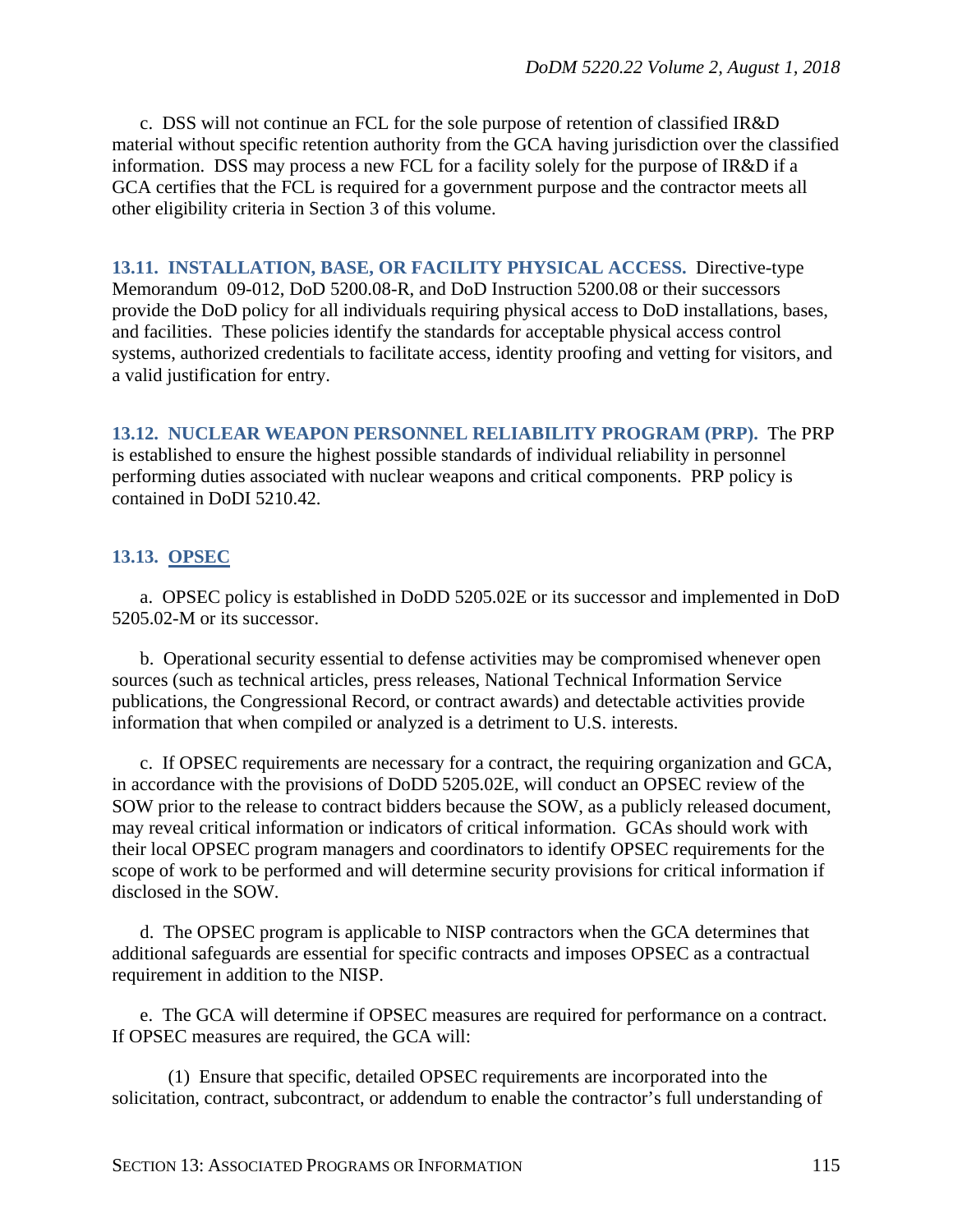any security requirements in excess of DoD 5220.22-M. Full understanding of these requirements is essential to ensure the contractor's ability to perform tasks and the government's ability to evaluate performance.

(2) Indicate on the DD Form 254, item 11j, that OPSEC requirements apply and provide specific details in block 14 or the appendix to ensure understanding. If specific details of the OPSEC requirements are in the SOW or other section of the contract documentation, then identify precisely where these requirements are included.

(3) Provide assistance to DSS when requested to ensure adequacy of security review efforts relating to OPSEC measures in accordance with Section 14 of this volume.

f. In accordance with DoDD 5205.02E and DoD 5205.02-M, DSS will:

(1) As part of regularly scheduled security reviews, assess contractor compliance with the OPSEC requirements and contractually imposed countermeasures.

(2) Request GCA assistance with OPSEC reviews when deemed appropriate.

(3) Participate in and assist the GCA, when requested, with OPSEC surveys of cleared companies performing classified contracts and participating in the NISP.

**13.14. RD AND FRD.** RD and FRD are classified pursuant to the authority of section 2011 et seq., of Title 42, U.S.C. (also known and referred to in this volume as "The Atomic Energy Act of 1954, as amended". In its oversight role, DSS will assure that contractors performing on or in possession of RD and FRD must protect this type of material consistent with the provisions of DoD 5220.22-M.

#### **13.15. TEMPEST COUNTERMEASURES.**

a. In accordance with DoDI 8500.01, TEMPEST countermeasures will only be respectively in proportion to the threat of exploitation and the resulting damage to the national security if the information were to be obtained by a foreign intelligence organization. Contractors will only apply TEMPEST countermeasures if such special security requirements are specifically incorporated into a contract.

b. In accordance with DoDI 8500.01:

(1) The DSS will:

(a) Incorporate a review of the contractor's compliance with the TEMPEST countermeasures imposed by the contract as part of the regular security review process.

(b) Request GCA assistance with the TEMPEST aspect of security reviews, when needed.

(2) The GCA will: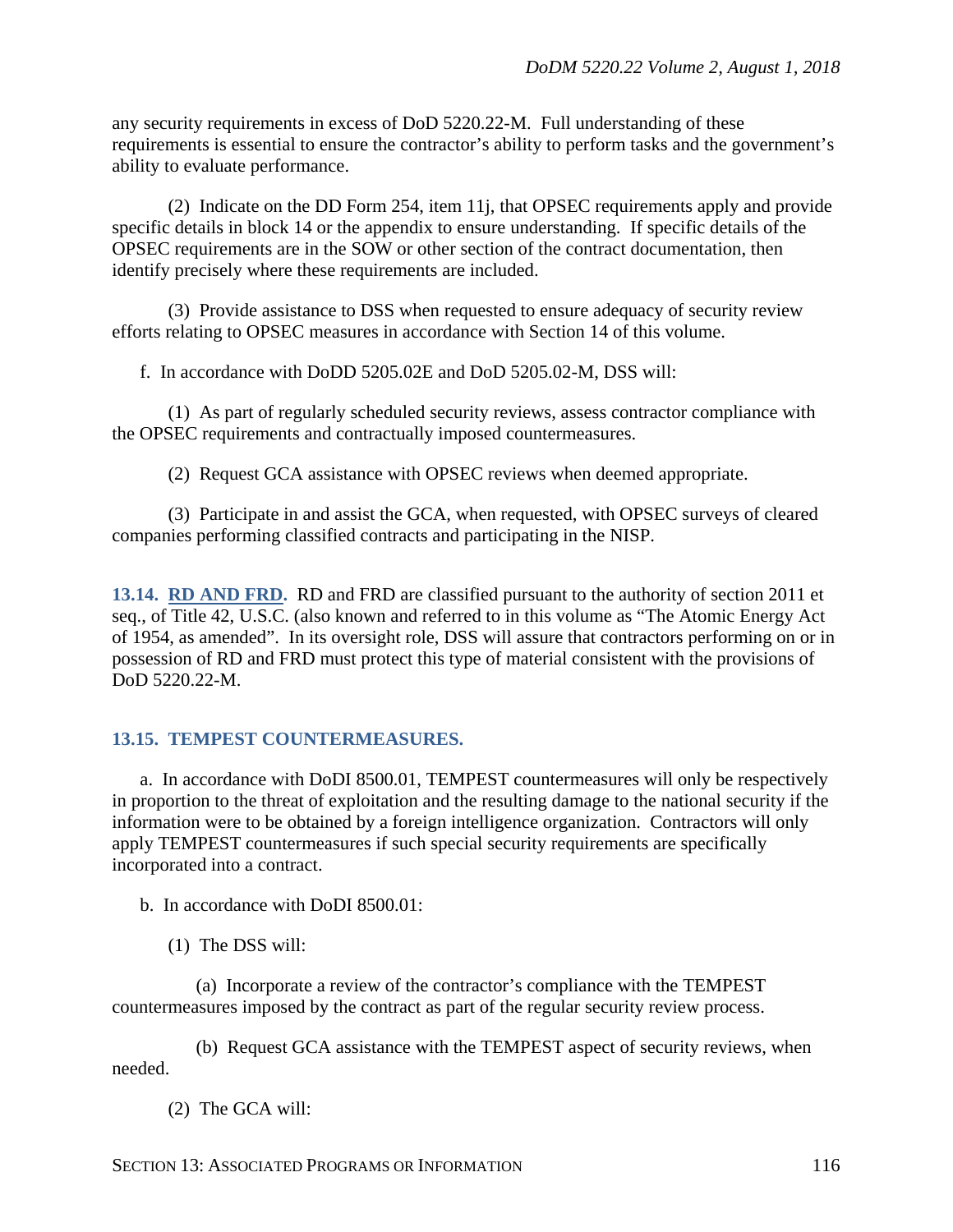(a) Perform threat assessment and vulnerability studies to determine if classified information may be exposed to TEMPEST collection.

(b) Identify in writing any TEMPEST countermeasures that may be required and incorporate such requirements into the classified contract.

(c) Provide a copy of TEMPEST contract requirements to DSS.

(d) Provide approval for prime contractors to impose TEMPEST countermeasures in subcontracts, only if warranted in proportion to the threat of exploitation and the resulting damage to the national security if the information were to be obtained by a foreign intelligence organization.

#### **13.16. PROTECTION OF MISSION CRITICAL FUNCTIONS TO ACHIEVE TRUSTED SYSTEMS AND NETWORKS.**

a. DoDI 5200.44 establishes policy to minimize the risk that DoD's warfighting mission capability will be impaired due to vulnerabilities in system design, sabotage or subversion of a system's mission critical functions or critical components by foreign intelligence, terrorists, or other hostile elements. DoDI 5200.44 directs action in accordance with the supply chain risk management strategy of the National Security Presidential Directive 54/Homeland Security Presidential Directive 23 DoDI 5200.44.

b. The Defense MicroElectronics Activity (DMEA) Trusted Access Program Office (TAPO) facilitates and administers the contracts and agreements with industry to provide the USG with long term access to sate of the art integrated circuit design and manufacturing services for specialized USG applications, both classified and unclassified. TAPO has the overall security cognizance for the Trusted Foundry program. The TAPO can be contacted at https://www.dmea.osd.mil/Tapo/contactUs.html.

c. DMEA serves as the DoD Trusted Foundry Program Manager. DMEA accredits suppliers that have implemented a trusted flow in the areas of integrated circuit design, aggregation, broker, mask manufacturing, foundry, post processing, packaging/assembly or test services. DMEA provides microelectronics support to other government entities and suppliers and helps to coordinate policy for use by accredited suppliers.

d. TAPO sponsorship of FCLs is an essential element of the accreditation requirements for trusted suppliers. TAPO keeps DSS apprised of any special provisions required for inspections when the trusted supplier is under DSS security cognizance.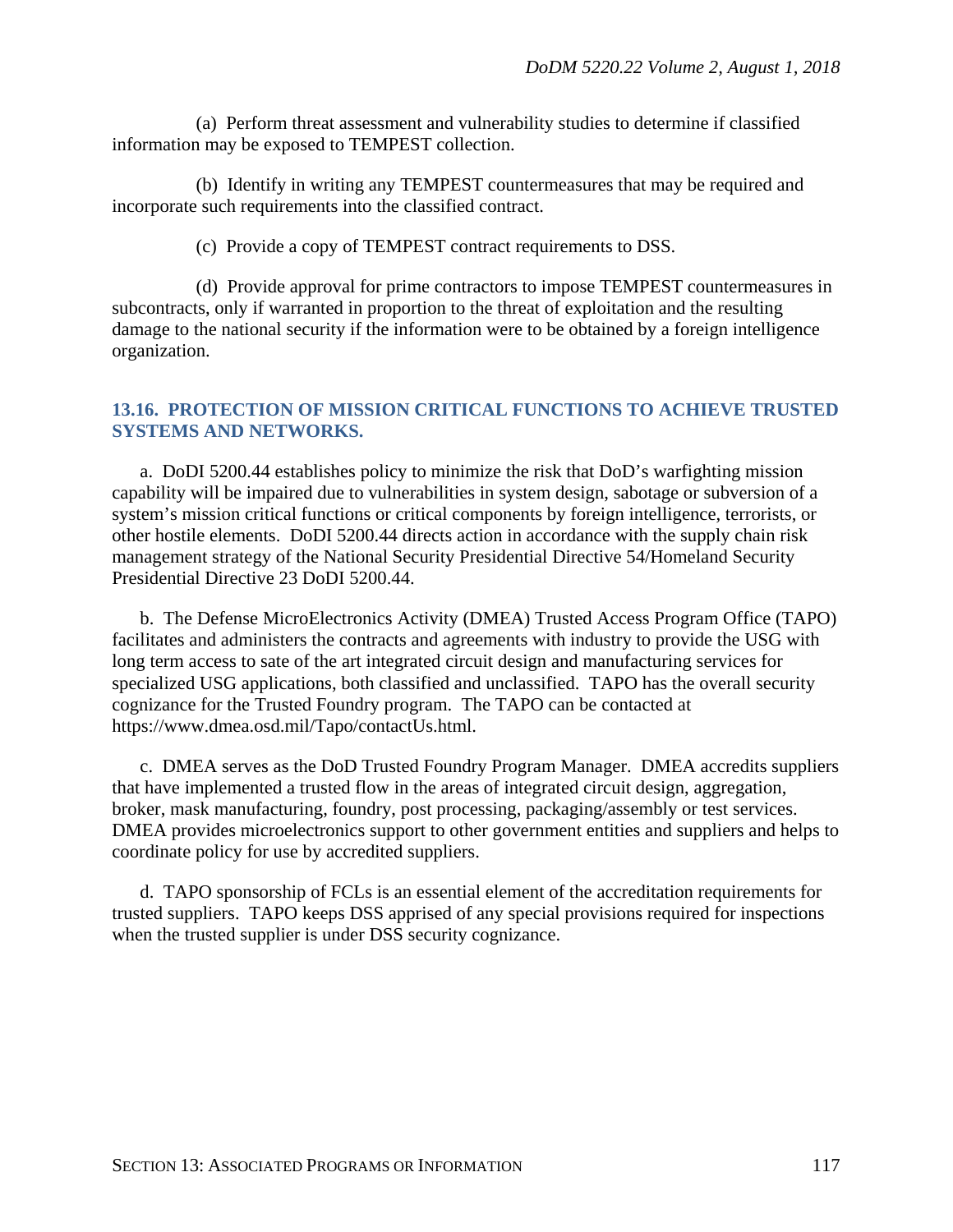# **SECTION 14: SECURITY REVIEWS AND CONTINUING SECURITY ASSURANCE ACTIVITY**

#### **14.1. SECURITY REVIEWS.**

a. DSS' role as the NISP CSO for the DoD is to provide GCAs with assurances that contractors are eligible for access to classified information and have systems in place to properly safeguard the classified information in their possession and to which they have access. The continuing process of providing those assurances to the GCAs depends upon DSS knowledge of the security practices and procedures established and maintained by the contractor facilities. One of the primary means of obtaining that knowledge is through the recurring industrial security review process. Security review efforts should be accomplished as a collaborative effort with emphasis on problem solving. Recognizing that the security review process imposes a burden on the contractor, the time from entrance briefing (initiation date) until exit briefing (completion date) will not ordinarily exceed 30 days.

b. If the Commander of a USG-controlled installation has security cognizance of a contractor facility on the installation, the Commander will conduct security reviews in accordance with the provisions of this section. The Commander will provide completed security reviews and continuing security assurance updates to DSS in accordance with the provisions of Paragraph 3.8.c.(3) of this volume to allow DSS to continue to verify the FCL and, as applicable, the safeguarding capability of the cleared on-base contractor facility.

c. DSS will conduct:

(1) An onsite visit to approve safeguarding at contractor facilities as soon as possible after granting the FCL when the sponsor includes a requirement for safeguarding of classified information in the DD Form 254 or associated documentation.

(2) A security review at all cleared facilities within 15 months of the FCL being granted.

d. Frequency of reviews, after the initial security review set forth in Paragraph 14.1 of this volume, will be consistent with the principle of risk management in accordance with E.O. 12829 and this manual.

(1) Since the passage of time between security reviews is one element of risk, there is a baseline inspection frequency (see Paragraph 14.1.d.(2) of this volume for a description of the process to defer, accelerate or continue the baseline inspection frequency based on risk management methodology):

(a) Facilities authorized to possess classified material and all facilities cleared under FOCI mitigation mechanisms will be reviewed every 12 months.

(b) All other facilities will be reviewed every 18 months.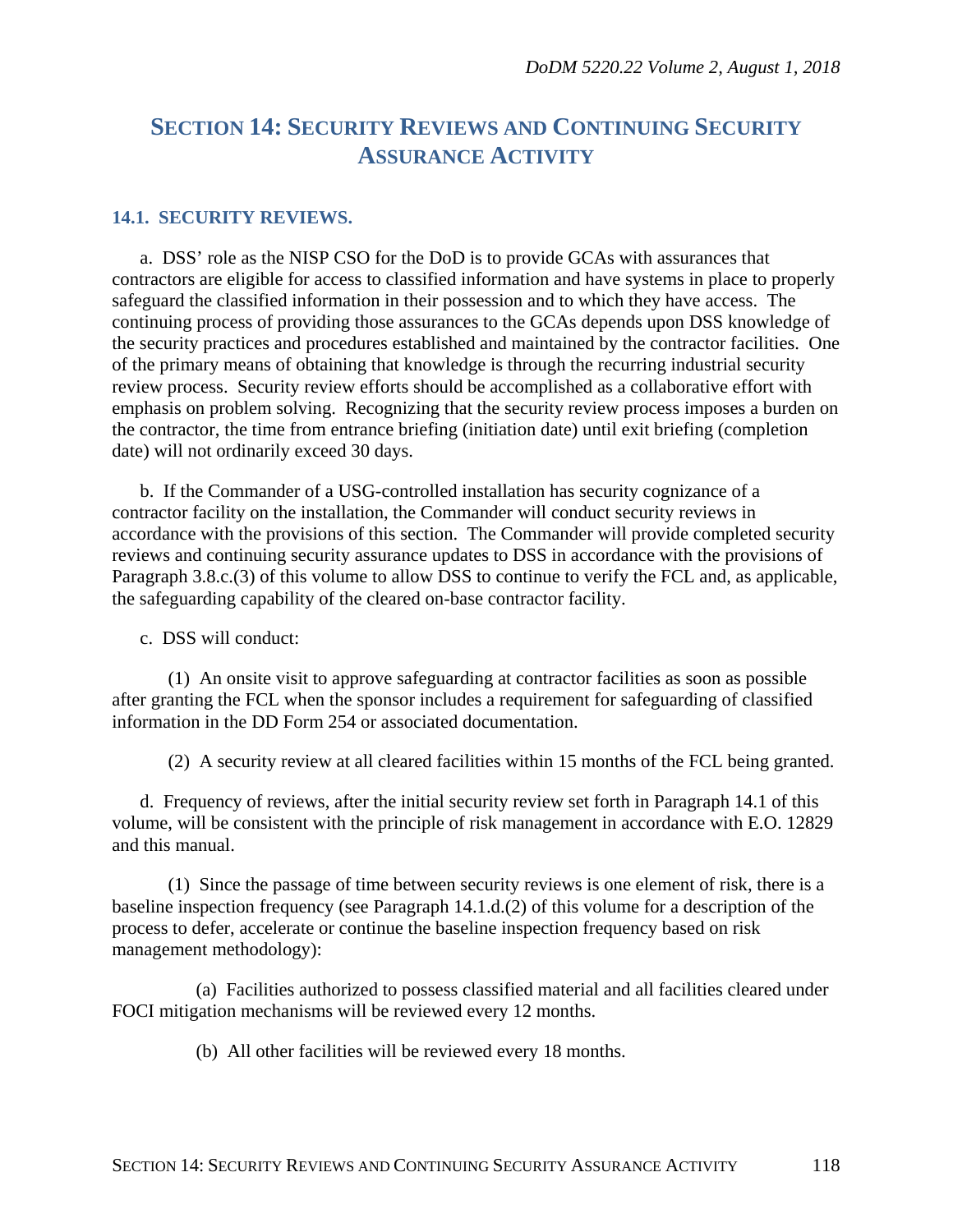(c) Parent organizations that have executed formal exclusion resolutions in accordance with Paragraph 4.10.b of this volume will be reviewed in conjunction with their cleared subsidiaries' security reviews. DSS will conduct onsite reviews of excluded parents when there are identified risks that merit an onsite review.

(2) DSS will establish a risk management methodology to be used in determining which security reviews may be deferred, or, as circumstances warrant, accelerated or continued on the baseline frequency set forth in Paragraphs 14.1.d.(1)(a) through 14.1.d.(1)(c) of this volume. A GCA may request an accelerated review if the GCA is aware of circumstances that indicate its classified information may be at risk. DSS will reassess this risk management methodology and provide the current version to OUSD(I) CI&S prior to the beginning of each fiscal year.

e. DSS will notify the relevant GCA and Component industrial security office of the results of its security reviews of cleared contractor facilities when marginal or unsatisfactory ratings are issued. For reviews determined marginal or unsatisfactory, DSS will notify those offices of the basis for the rating, the schedule for rectification, and the subsequent results. DSS will advise the contractor corporate headquarters of its security review results across a contractor's cleared facilities when the results reflect a significant systemic issue or a serious issue that would benefit from corporate awareness and interest. DSS will advise of positive ratings upon the request of the GCA.

#### **14.2. SCOPE OF SECURITY REVIEWS.**

a. Security reviews constitute an assessment of the systems that comprise the contractor's security program with an emphasis on actions taken to ensure that previously identified issues have been fully corrected. In conducting its oversight, DSS will focus on interviews of cleared employees and the use of IS to process classified information.

b. In accordance with Paragraph 14.1 of this volume, DSS or the Commander will assure that security reviews address, but not be limited to:

(1) KMP Changes. Changes in KMP (e.g., new KMP, retired or different KMP, non-U.S. KMP).

(2) Exclusion Resolutions. Ensure that resolutions have been executed as appropriate and are effective.

(3) FCL. Review changes in corporate structure or ownership to determine the potential impact on the contractor's security clearance in accordance with the FCL eligibility and retention factors in Section 3 of this volume.

(4) FOCI. Review SF 328 information concerning FOCI and ensure that it is still current (see Volume 3 of this manual for detailed procedures for review of FOCI factors).

(5) Security Education. Review the contractor's system for providing initial and recurring security education to its cleared employees and adequacy of the information provided. Determine if cleared employees are aware of requirements of DoD 5220.22-M that relate to their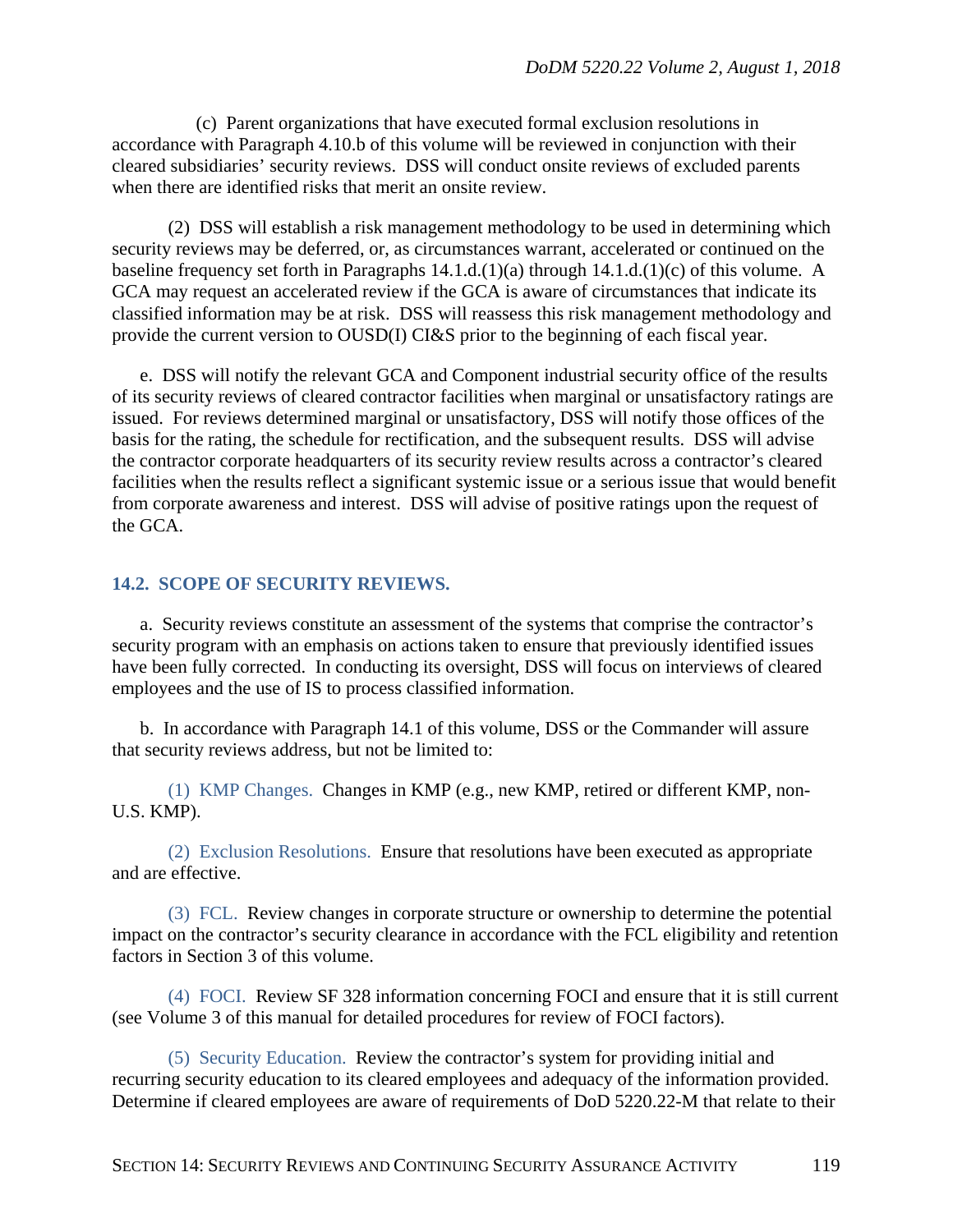jobs. Determine that the contractor has a program for briefing its employees about actual or potential insider threats, suspicious contacts and the technology collection efforts by other countries.

(6) Visits. Review the contractor's program for sending cleared employees on visits requiring access to classified information at other locations and procedures for processing incoming visitors requiring access to classified information during their visit.

(7) Access Authorizations, to Include Need for PCLs.

(a) Verify the process used to review the SF 86 "Questionnaire for National Security Positions" for adequacy and completeness.

(b) Verify that the privacy of the individuals completing the SF 86 has been maintained.

(c) Validate the need for PCLs and LAAs.

(d) Verify that the contractor is using JPAS or the successor DoD system of record for access and eligibility determinations in accordance with required procedures.

(8) Classification. Determine if the contractor has the appropriate classification guidance from the customer. If the contractor has no current or prospective classified contracts, provide information relating to administrative termination of the contractor's security clearance.

(9) Use of Subcontractors. Ensure that the FCL of the subcontractors has been verified and that a DD Form 254 containing appropriate classification guidance has been provided.

(10) Adverse Information Reporting. Verify that the contractor has a program for reporting adverse information about its cleared employees. Evaluate the effectiveness of the program at the contractor. Also, verify that the contractor established and maintains an insider threat program in accordance with DoD 5220.22-M. Evaluate the effectiveness of the insider threat program at the contractor and consider the size and complexity of the contractor in assessing its implementation.

(11) Self-inspection. Ensure that a program is in place for recurring, formal selfinspections and that it has sufficient scope, depth, and frequency related to the activity, information, and conditions, and receives management support in execution and remedy.

(12) Threat and CI. In accordance with the provisions of this manual, conduct review and evaluations with understanding of threat to the facility and its information and the CI analysis and conclusions regarding nature and sources of risk for the facility. Based on identified threats to the facility, assess whether the security program and performance provide acceptable countermeasures and how such countermeasures could be improved.

(13) Contractors Possessing Classified Material On-site. For contractors that possess classified material on-site at the contractor location, additional elements apply (this list is not allinclusive):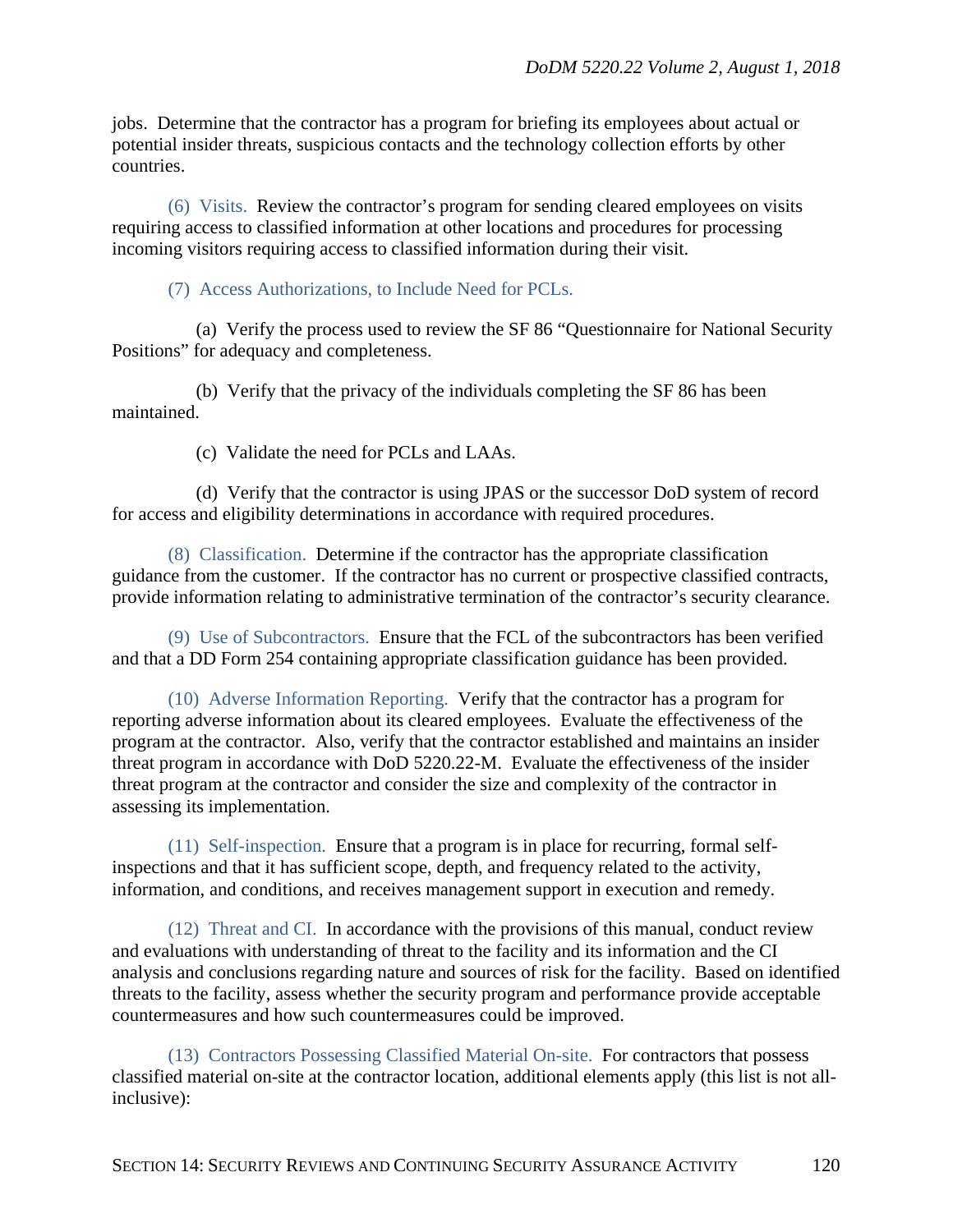(a) Hosting Classified Visits. Review of the contractor's procedures for establishing need-to-know and precluding unauthorized access to classified information.

(b) Classified Material Controls. Review of the contractor's procedures for handling and storing classified material to determine if they are effective in deterring and detecting unauthorized access.

(c) IS. Review of the contractor's procedures for processing classified information on approved IS. Specifically target systems with modifications or those approved by the contractor via self-approval authority.

(d) Reproduction and Disposition. Review of the contractor's system for classified disposition and destruction methods to ensure that only authorized material is retained. Also ensure their system provides for destruction by appropriately cleared employees and, for TS information, includes a witness.

(e) International Involvement. Determine if the contractor has any international involvement in classified programs and that appropriate measures are in place and implemented for any foreign visitors and for any foreign national employees. (See Paragraph 12.16 of this volume).

#### (14) Areas of Special Emphasis

(a) Review of FFs. Initial reviews of FFs include verification of registration with the DoS, determination of any problems with the local customs and Transportation Security Administration security offices, and contact with SDDC for any relevant information they may have about the FF. The FF security review includes a review of export licenses and approved transportation plans.

(b) Review of Commercial Carriers. The review of a commercial carrier includes the HOF as well as the specific terminals authorized to handle SECRET shipments. The approved transportation plan provides the basis for the review.

(c) Review of Excluded Parents. The parent corporation of a cleared subsidiary that has been excluded from access to classified information, in accordance with Paragraph 4.10.b of this volume, will be reviewed in conjunction with their cleared subsidiaries' security reviews. DSS will conduct onsite reviews of excluded parents when there are identified risks that merit an onsite review. DSS will emphasize FOCI reporting during such reviews and in other contacts with the excluded parent.

c. DSS will rate the contractor's security posture at the conclusion of each security review. This rating provides a description of the contractor's effectiveness in protecting classified information. DSS will periodically reassess its methodology for assigning ratings and provide the current version to OUSD(I) CI&S prior to the beginning of each fiscal year. These ratings are described as:

(1) Superior. The superior security rating is reserved for contractors that have consistently and fully implemented the requirements of DoD 5220.22-M in an effective fashion,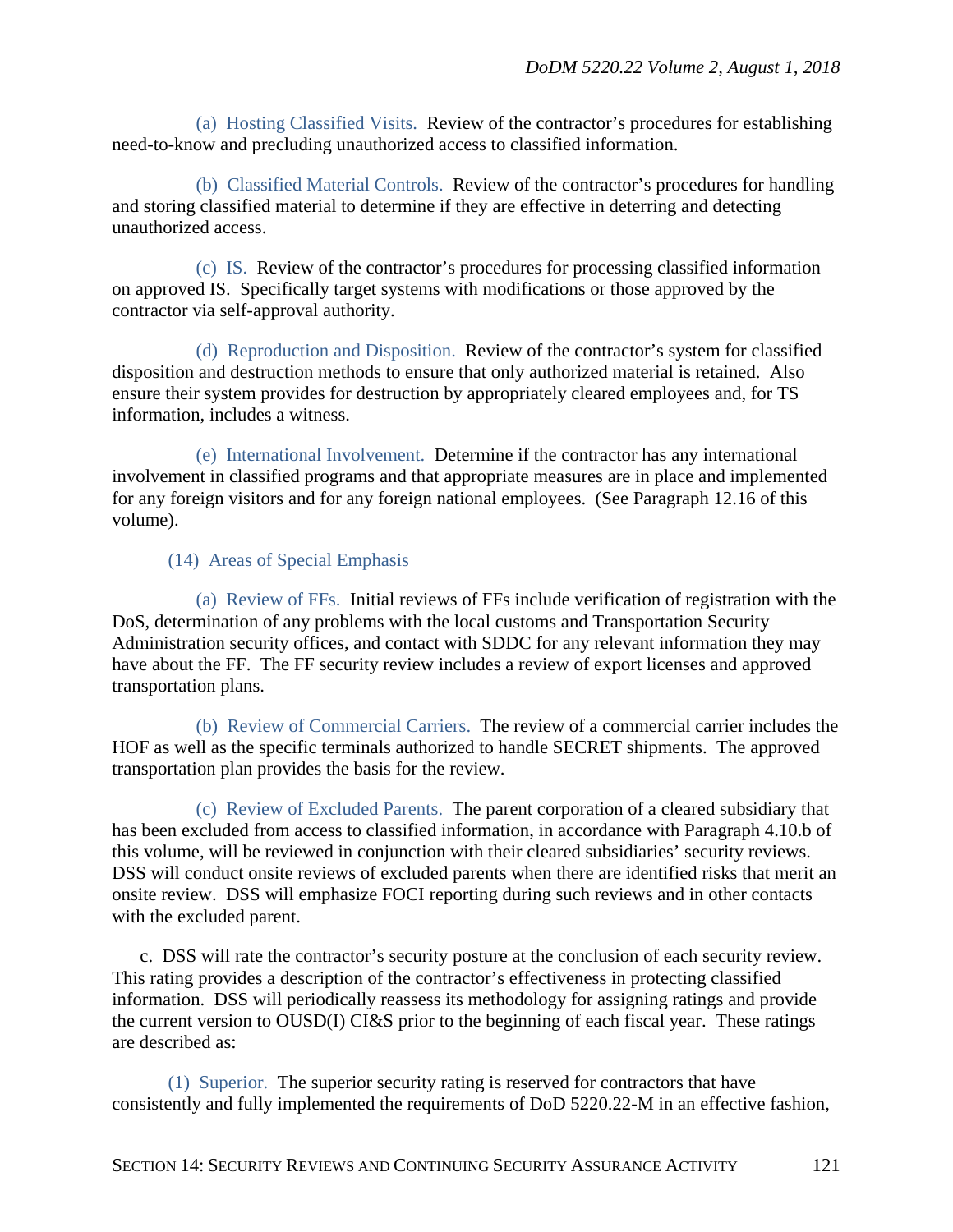resulting in a security posture of the highest caliber compared with other cleared companies of similar size and complexity. A contractor assigned a rating of superior must have documented and implemented procedures that heighten the security awareness of contractor employees and must foster a spirit of cooperation within the security community. This rating also requires that a sustained high level of management support must be present for the security program. This rating cannot be assigned if any serious security issues or vulnerabilities that may be indicative of a systemic issue were found during the most recent DSS security review. For contractors with complex operations, minor administrative results from the most recent DSS security review will not preclude a rating of superior.

(2) Commendable. The commendable security rating is assigned to contractors that have fully implemented the requirements of DoD 5220.22-M in an effective fashion, resulting in an exemplary security posture compared with other contractors of similar size and complexity. This rating denotes a security program with strong management support, the absence of any serious security issues or vulnerabilities that may be indicative of systemic issues, and only minor administrative results.

(3) Satisfactory. The satisfactory security rating is the most common rating and denotes that a contractor's security program is in general conformity with the basic requirements of this manual. This rating can be assigned even if there were vulnerabilities requiring corrective action in one or more of the security program elements within the contractor's overall security program. Depending on the circumstances, a satisfactory rating can be assigned even if there were isolated serious vulnerabilities during the security review.

(4) Marginal. The marginal security rating is assigned when a contractor's security program is not in general conformity with the basic requirements of DoD 5220.22-M. This rating signifies a serious vulnerability in one or more security program areas that could contribute to the eventual compromise of classified information if left uncorrected. The contractor's size, the extent of classified activity, and the inherent nature of the identified security problem(s) should be carefully considered before this rating is assigned. The industrial security representative (ISR) will conduct a required compliance review within 120 days after the security review that led to the marginal security rating, to assess the effectiveness of any actions taken by the contractor to correct the vulnerabilities that led to the marginal rating. DSS will also notify the GCA of the marginal rating as described in Paragraph 14.1.d of this volume.

#### (5) Unsatisfactory.

(a) The unsatisfactory security rating is the most serious adverse security rating. An unsatisfactory rating is assigned when circumstances and conditions indicate that the contractor has lost, or is in imminent danger of losing, its ability to adequately safeguard the classified information in its possession, or to which it has access. This rating is appropriate when the security review results indicate that the contractor can no longer credibly demonstrate that it can be depended upon to preclude the disclosure of classified information to unauthorized persons.

(b) When the issuance of an unsatisfactory rating is considered, DSS must notify the security and CI points of contact for those GCAs that have a classified contract with the contractor of the intended unsatisfactory rating, along with the nature and scope of the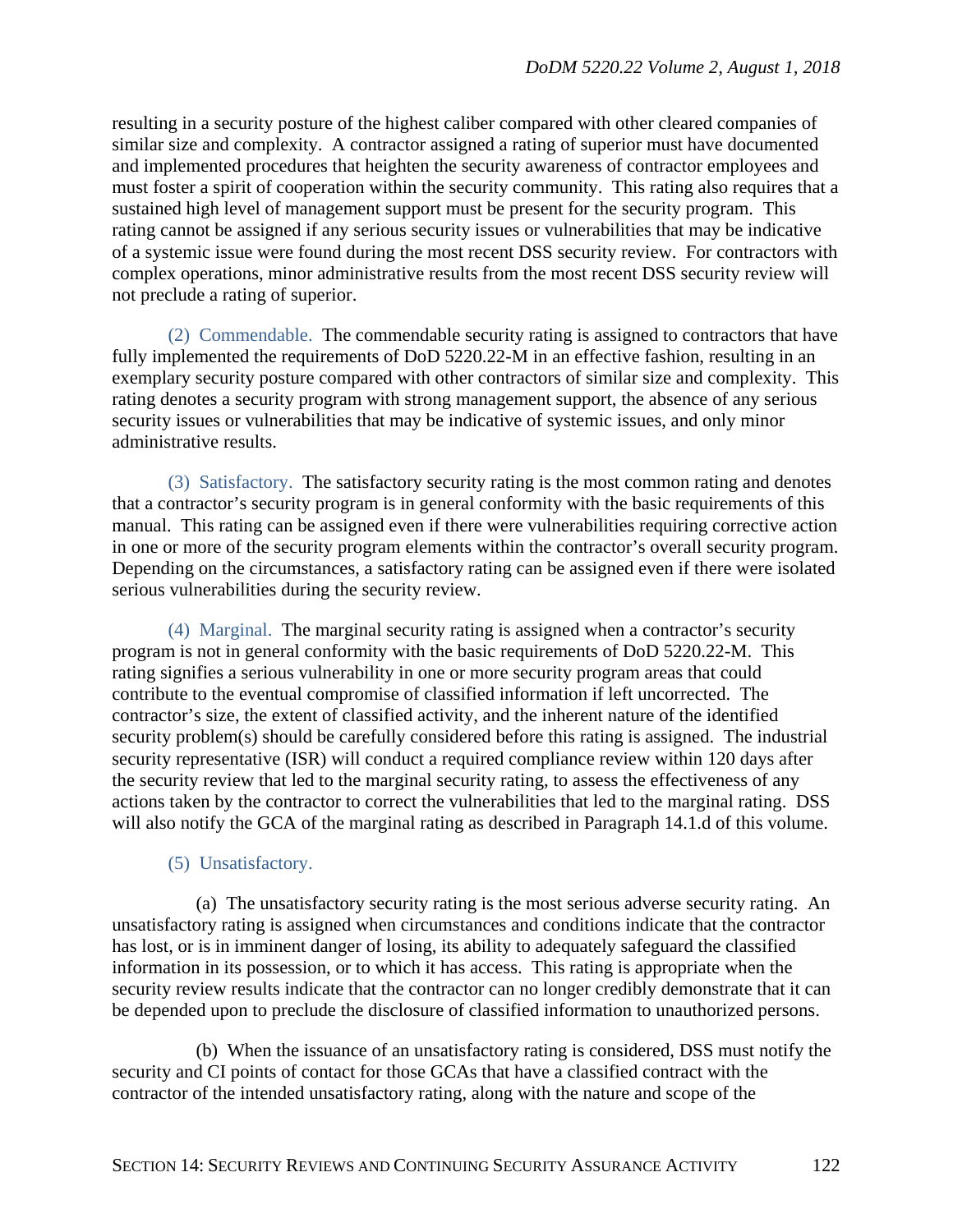vulnerabilities, the specific contracts affected, and to the extent known, the action taken by the contractor to eliminate the danger of compromise, the contractor's plan to correct the situation, and the projected completion date.

(c) The ISR must conduct a compliance review within 30 days of the review or event that led to the unsatisfactory rating to assess the effectiveness of corrective actions taken. If the contractor refuses to take corrective action and is unwilling or has consistently demonstrated an inability to protect classified information, DSS may invalidate or revoke the FCL issued to the contractor based on an unsatisfactory rating.

(d) When DSS invalidates or revokes a contractor FCL, in accordance with the provisions of Paragraph 4.15 or 4.17 respectively of this volume, DSS will update the FCL status for verification by the Components or their GCAs, as applicable, in accordance with the provisions of Paragraph 4.3.a of this volume.

d. DSS will convey the assigned rating in an exit briefing with the contractor's senior management official, if available, and the FSO. In addition, DSS will:

(1) Notify the corporate director of security, if there is one, when there is a marginal or unsatisfactory rating at a branch or subsidiary facility. Notice to the GCA(s) will occur in accordance with Paragraph 14.1.d of this volume.

(2) Identify any corrective actions to be taken by the contractor that require senior management attention, if applicable.

(3) Provide a written report of vulnerabilities to the FSO.

(4) Provide formal written notification to the contractor's senior management official of the overall results of the security review as well as an assessment of the contractor's security posture signed by the DSS Field Office Chief.

(5) Send the formal written notification as soon as possible, but not later than 30 days after the conclusion of the security review.

## **14.3. COMPLIANCE SECURITY REVIEW.**

a. A compliance security review is required when a contractor's security posture has been rated as marginal or unsatisfactory. The purpose of the compliance security review is to confirm that the contractor has taken the necessary steps to implement specific security procedures and to ensure that countermeasures are effective in protecting the classified information provided to the contractor. The DSS ISRs conducting the review must be satisfied that no further erosion of the security program will occur and that contractor management will continue to provide the support necessary for an effective security program.

b. If the compliance security review reveals that a contractor with a marginal rating has failed to take the appropriate action to correct problem areas, the security effectiveness rating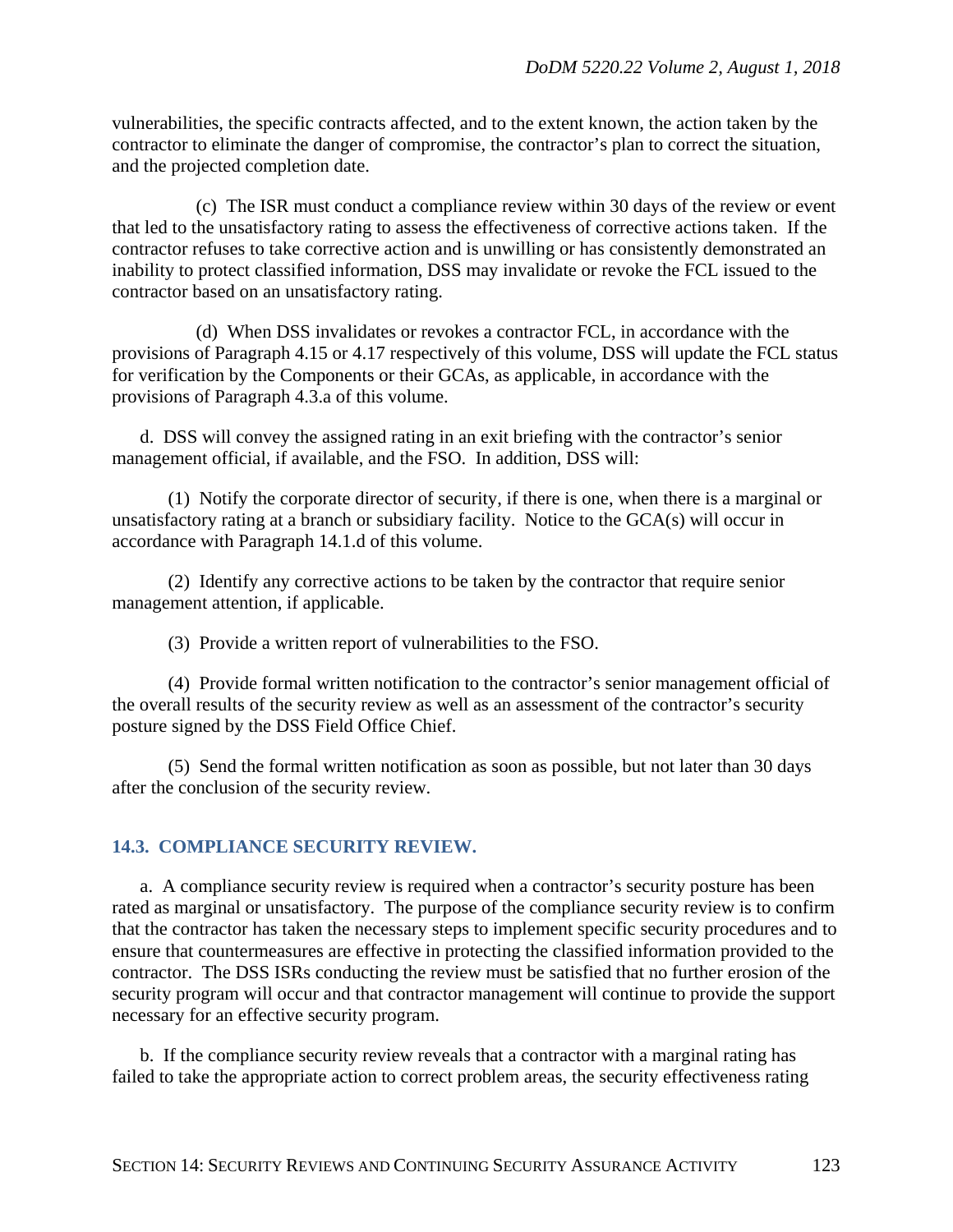may remain as marginal and another compliance security review will be scheduled within 30 days. The marginal rating can be downgraded to unsatisfactory if conditions remain marginal.

#### **14.4. CLOSEOUT SECURITY REVIEW.**

a. When a contractor has not participated in a classified procurement effort for a 12-month period, has no immediate prospects for obtaining a classified contract, and the GCA has not authorized retention of classified material or provided justification for retention of the inactive FCL, the FCL will be administratively terminated and a closeout review conducted. The closeout security review is conducted to ensure appropriate disposition of all classified material and that the contractor has accomplished all other necessary close-out actions.

b. A closeout security review is not required for a contractor that does not possess classified material at the contractor location, except at the discretion of DSS.

**14.5. SECURITY REVIEW REPORT.** DSS will maintain records of the results in accordance with its records management manual and NARA, Records Disposition Authority, N-1 446-0905, "Industrial Security Case Files," after the completion of the review. Those commanders who exercise security cognizance of cleared facilities on USG controlled installations will maintain records of results in accordance with their applicable Component record management manual and their approved records retention schedule from the NARA. The Commanders provide those results and updates to DSS, in accordance with their records management manuals and the provisions of Paragraph 14.1 of this volume. A report of each security review will be compiled detailing information collected pertaining to each security system applicable to the contractor's security program. (See Appendix 14 A of this volume for a listing of information that the report should contain, as a minimum.)

**14.6. ADVICE AND ASSISTANCE.** DSS will advise the contractor and GCAs to achieve and maintain an effective security program. DSS will be responsive to the contractor's changing contractual or program requirements and other influences impacting a contractor's security program.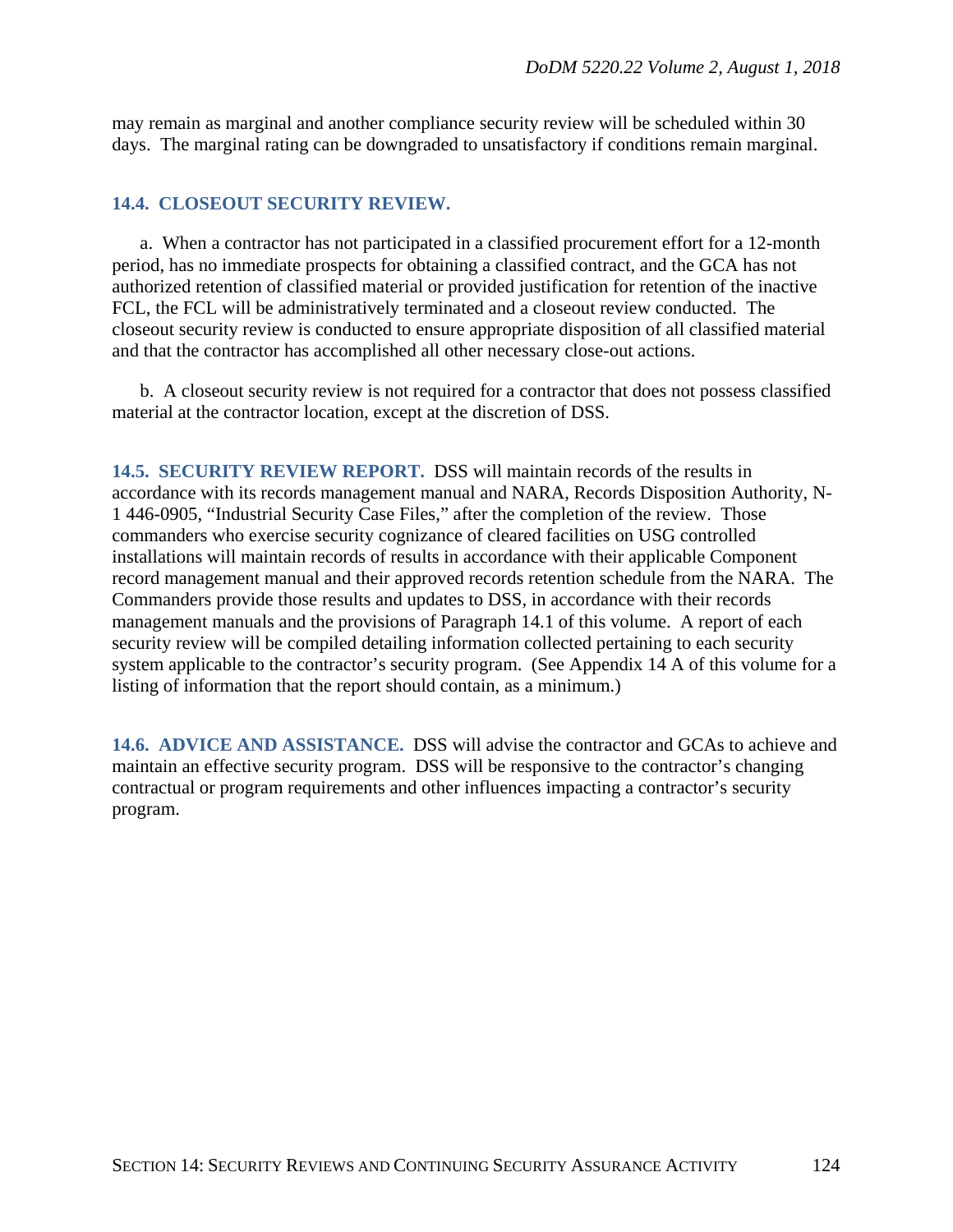# **APPENDIX 14A: SECURITY REVIEW REPORT**

**14A.1.** DSS or the Commander, as applicable, will compile a report of each security review detailing information collected pertaining to each security system applicable to the contractor's security program. When a Commander or his or her designee acts as the DGR at a contractor location based on security cognizance responsibility in accordance with Paragraph 3.8.c.(3) of this volume, DSS will review the Commander's DGR records to ensure compliance with industrial security policy. DSS will provide a report to the Commander or designee and provide training in areas that are deficient or not in accordance with industrial security policy.

**14A.2.** The report will contain, at a minimum:

a. The amount of time expended on the security review.

b. Core identifying information pertaining to the contractor.

c. Basic information about the FCL and any FOCI mitigation instruments.

d. Detailed information pertaining to any vulnerability as a result of the security review and corrective action required.

e. A brief summary description of each of the contractor's security systems (e.g., personnel, information, physical, insider threat).

f. Information that describes the size and complexity of the contractor's security program, such as:

(1) Numbers and types of classified contracts and programs performed.

(2) The number of cleared employees by clearance level as well as the total number of all employees (both cleared and uncleared).

(3) The volume and media (e.g., documents, hardware, and software) of classified material held by the contractor.

(4) Numbers and types of storage containers and facilities.

(5) The numbers and types of IS.

(6) Any FOCI.

(7) International involvement.

(a) Foreign commercial classified contract information.

(b) Export authorizations.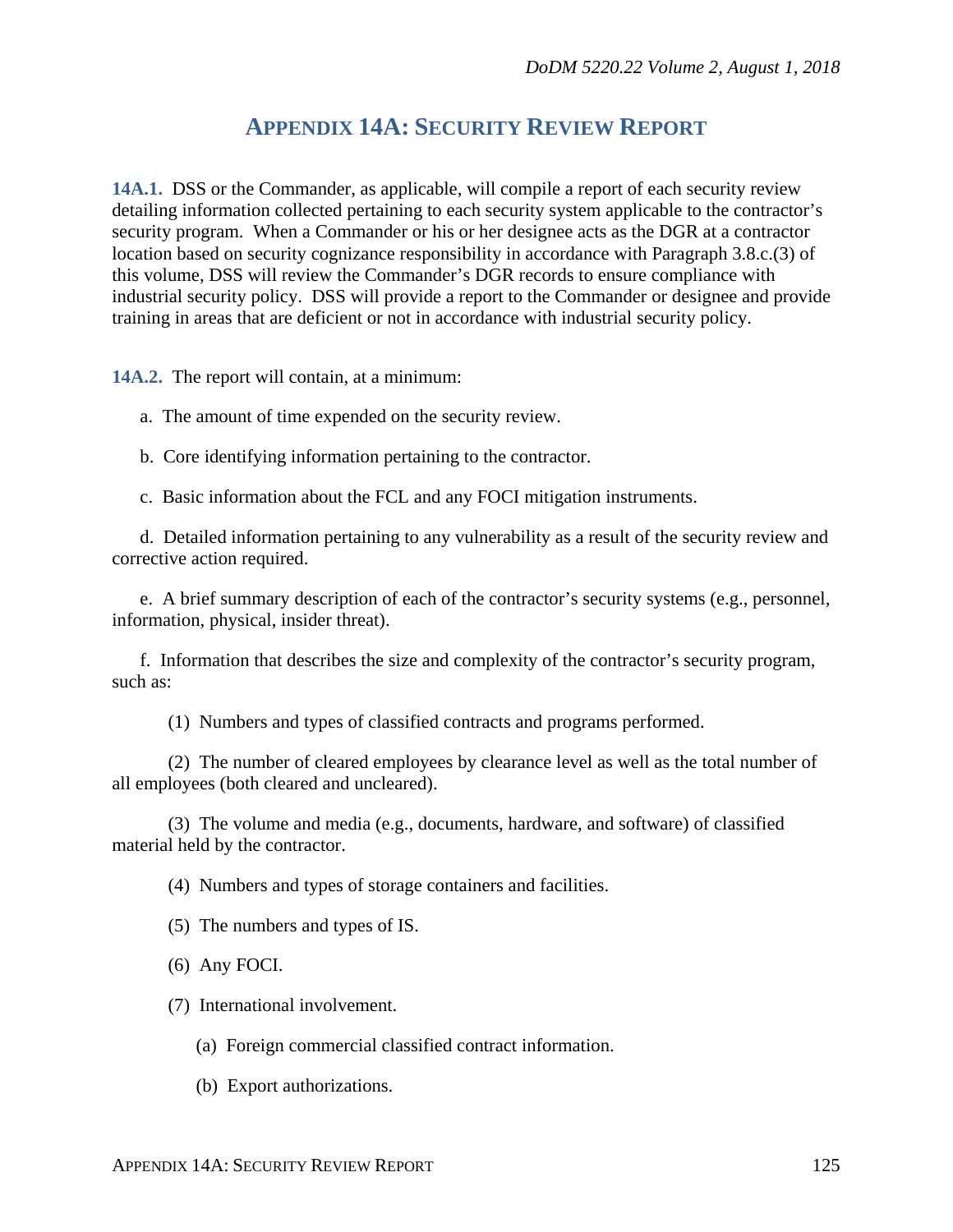- (c) FGI.
- (d) TCPs.
- (e) Program or project security instructions.
- (f) Foreign visitors.
- (g) Security education/support/oversight for employees at overseas locations.
- (h) Identification by name of the individual acting as the U.S. DGR.

(8) Special programs (depending upon sensitivity may be stored elsewhere).

(9) Other special requirements imposed by the GCA(s) on the contractor.

(10) Applicable threat assessments (which may be stored separately depending upon sensitivity and protection requirements).

(11) The rating of the contractor's security posture.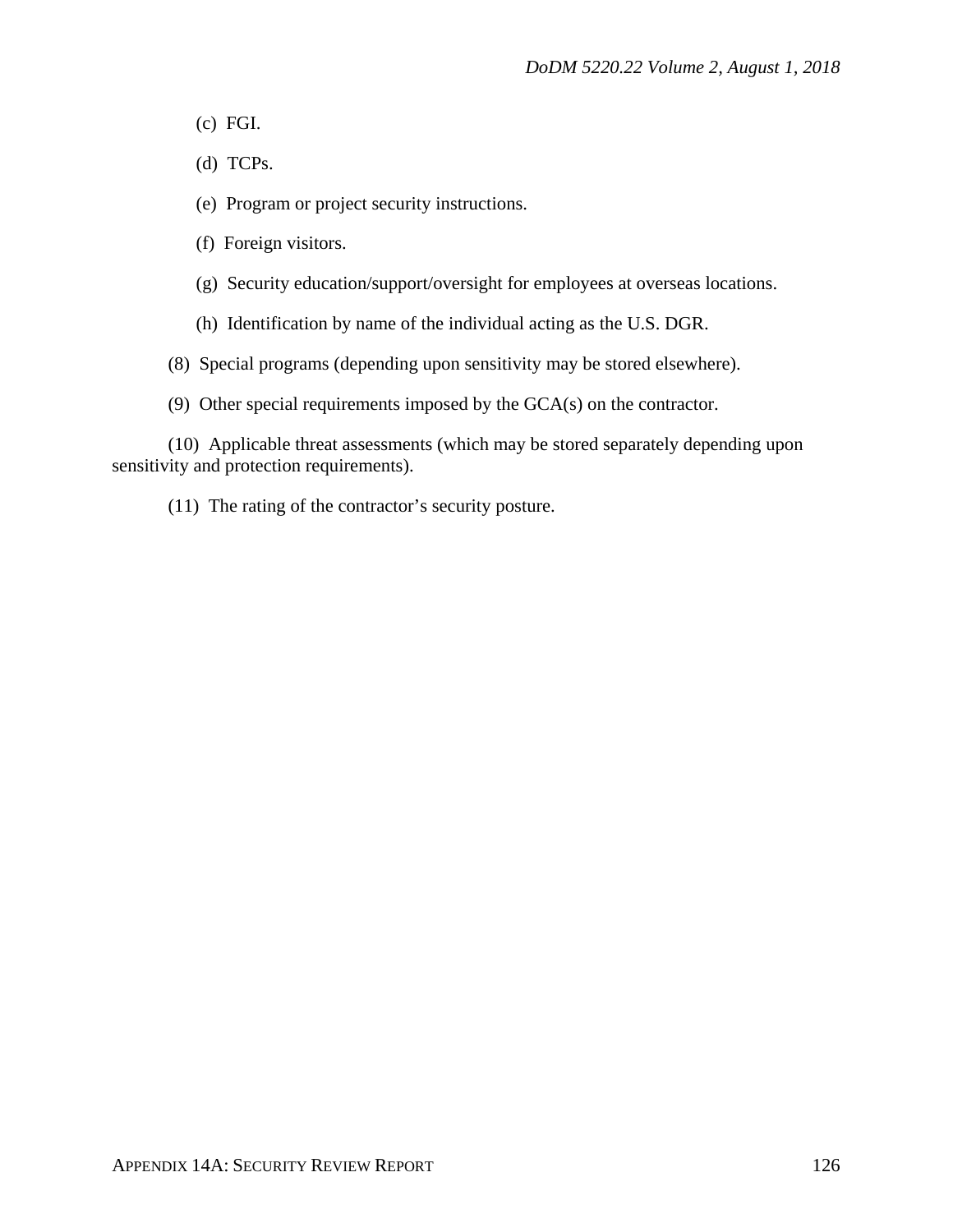# **GLOSSARY**

# **G.1. ACRONYMS.**

| AA&E          | arms, ammunition, and explosives                     |
|---------------|------------------------------------------------------|
| AO            | authorizing official                                 |
|               |                                                      |
| <b>BPRP</b>   | <b>Biological Personnel Reliability Program</b>      |
| <b>BSAT</b>   | biological select agents and toxins                  |
|               |                                                      |
| <b>CAC</b>    | <b>Common Access Card</b>                            |
| <b>CFR</b>    | Code of Federal Regulations                          |
| CI            | counterintelligence                                  |
| <b>CNSS</b>   | <b>Committee on National Security Systems</b>        |
| <b>CNSSI</b>  | <b>Committee on National Security Systems</b>        |
|               | Instruction                                          |
| <b>CNSSP</b>  | <b>Committee on National Security Systems Policy</b> |
| <b>CNWDI</b>  | critical nuclear weapon design information           |
| <b>COMSEC</b> | communication security                               |
| <b>COR</b>    | <b>Central Office of Record</b>                      |
| <b>CPI</b>    | critical program information                         |
| <b>CRADA</b>  | cooperative research and development                 |
|               | agreement                                            |
| <b>CPRP</b>   | <b>Chemical Agent Personnel Reliability Program</b>  |
| <b>CSA</b>    | cognizant security agency                            |
| <b>CSO</b>    | cognizant security office                            |
|               |                                                      |
| <b>DCS</b>    | direct commercial sales                              |
| <b>DDTC</b>   | Directorate of Defense Trade Controls                |
| <b>DGR</b>    | designated government representative                 |
| <b>DHS</b>    | Department of Homeland Security                      |
| <b>DIA</b>    | Defense Intelligence Agency                          |
| <b>DMEA</b>   | <b>Defense MicroElectronics Activity</b>             |
| <b>DNI</b>    | Director of National Intelligence                    |
| DoD CAF       | DoD Consolidated Adjudications Facility              |
| <b>DoDD</b>   | DoD directive                                        |
|               |                                                      |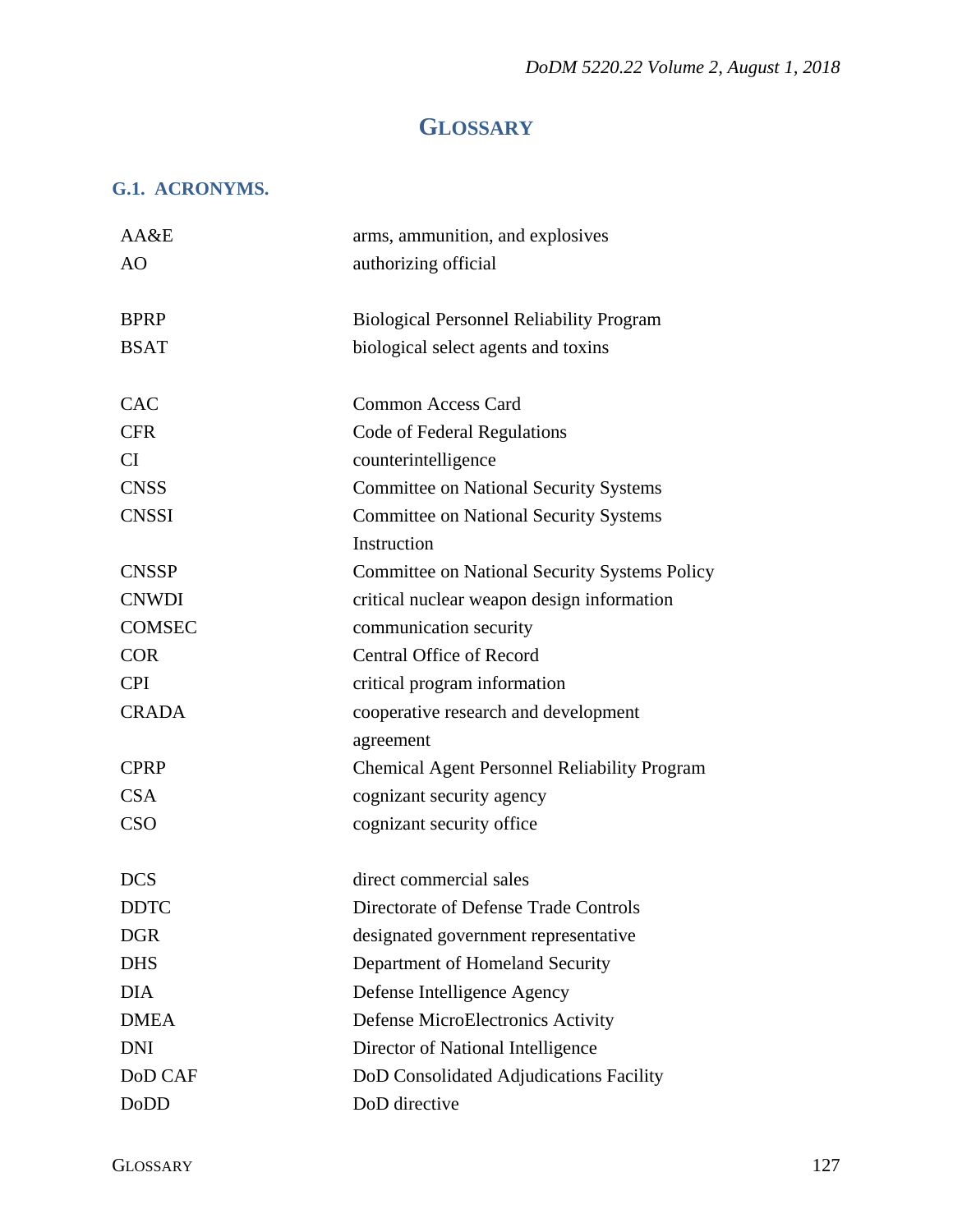| DoDI        | DoD instruction                              |
|-------------|----------------------------------------------|
| <b>DoDM</b> | DoD manual                                   |
| <b>DOE</b>  | Department of Energy                         |
| <b>DOHA</b> | Defense Office of Hearings and Appeals       |
| DoS         | Department of State                          |
| <b>DSA</b>  | designated security authority                |
| <b>DSCA</b> | <b>Defense Security Cooperation Agency</b>   |
| <b>DSP</b>  | Department of State form                     |
| <b>DSS</b>  | <b>Defense Security Service</b>              |
| <b>DTIC</b> | Defense Technical Information Center         |
| <b>DTS</b>  | <b>Defense Transportation System</b>         |
| <b>DVO</b>  | <b>Defense Visits Offices</b>                |
| E.O.        | <b>Executive Order</b>                       |
| <b>EPLS</b> | <b>Excluded Parties Lists System</b>         |
| <b>FBI</b>  | Federal Bureau of Investigation              |
| <b>FCL</b>  | facility security clearance                  |
| <b>FCLA</b> | facility security clearance assurance        |
| FF          | freight forwarders                           |
| FGI         | foreign government information               |
| <b>FIE</b>  | foreign intelligence entity                  |
| <b>FMS</b>  | foreign military sales                       |
| <b>FOCI</b> | foreign ownership, control, or influence     |
| <b>FRD</b>  | <b>Formerly Restricted Data</b>              |
| <b>FSO</b>  | facility security officer                    |
| <b>FVS</b>  | foreign visit system                         |
| <b>GCA</b>  | <b>Government Contracting Activities</b>     |
| GC DoD      | General Counsel of the Department of Defense |
| <b>GSA</b>  | <b>General Services Administration</b>       |
| <b>HOF</b>  | home office                                  |
| <b>ICD</b>  | <b>Intelligence Community Directive</b>      |
| IR&D        | independent research and development         |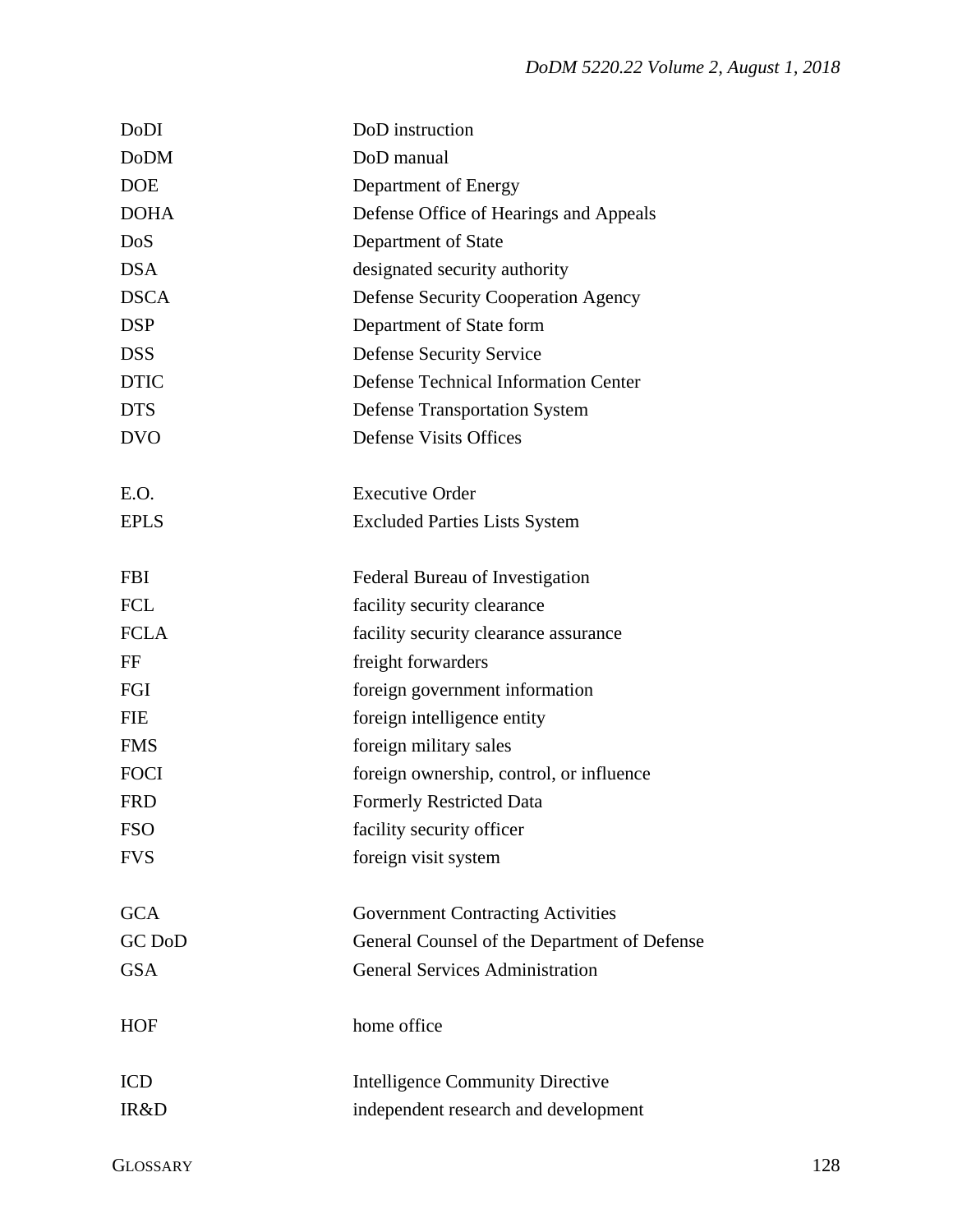| <b>IS</b>       | information system                                                 |
|-----------------|--------------------------------------------------------------------|
| <b>ISFD</b>     | <b>Industrial Security Facilities Database</b>                     |
| <b>ISL</b>      | industrial security letters                                        |
| <b>ISOO</b>     | <b>Information Security Oversight Office</b>                       |
| <b>ISR</b>      | industrial security representative                                 |
| IT              | information technology                                             |
| <b>JPAS</b>     | Joint Personnel Adjudication System                                |
| JV              | joint venture                                                      |
| <b>KMP</b>      | key management personnel                                           |
| <b>LAA</b>      | limited access authorization                                       |
| <b>LLC</b>      | limited liability company                                          |
| <b>MDCO</b>     | Military Department Counterintelligence                            |
|                 | Organization                                                       |
| <b>MFO</b>      | multiple facility organization                                     |
| <b>MOU</b>      | memorandum of understanding                                        |
| <b>NATO</b>     | North Atlantic Treaty Organization                                 |
| <b>NATO PCL</b> | North Atlantic Treaty Organization personnel<br>security clearance |
| <b>NISP</b>     | <b>National Industrial Security Program</b>                        |
| <b>NISPPAC</b>  | National Industrial Security Program Policy                        |
|                 | <b>Advisory Committee</b>                                          |
| NSA/CSS         | National Security Agency/Central Security                          |
|                 | Service                                                            |
| <b>OCA</b>      | original classification authority                                  |
| <b>OMB</b>      | Office of Management and Budget                                    |
| <b>OPSEC</b>    | operations security                                                |
| <b>OS</b>       | operating system                                                   |
| OUSD(I) CI&S    | Office of the Under Secretary of Defense for                       |
|                 |                                                                    |
|                 | Intelligence, CI and Security                                      |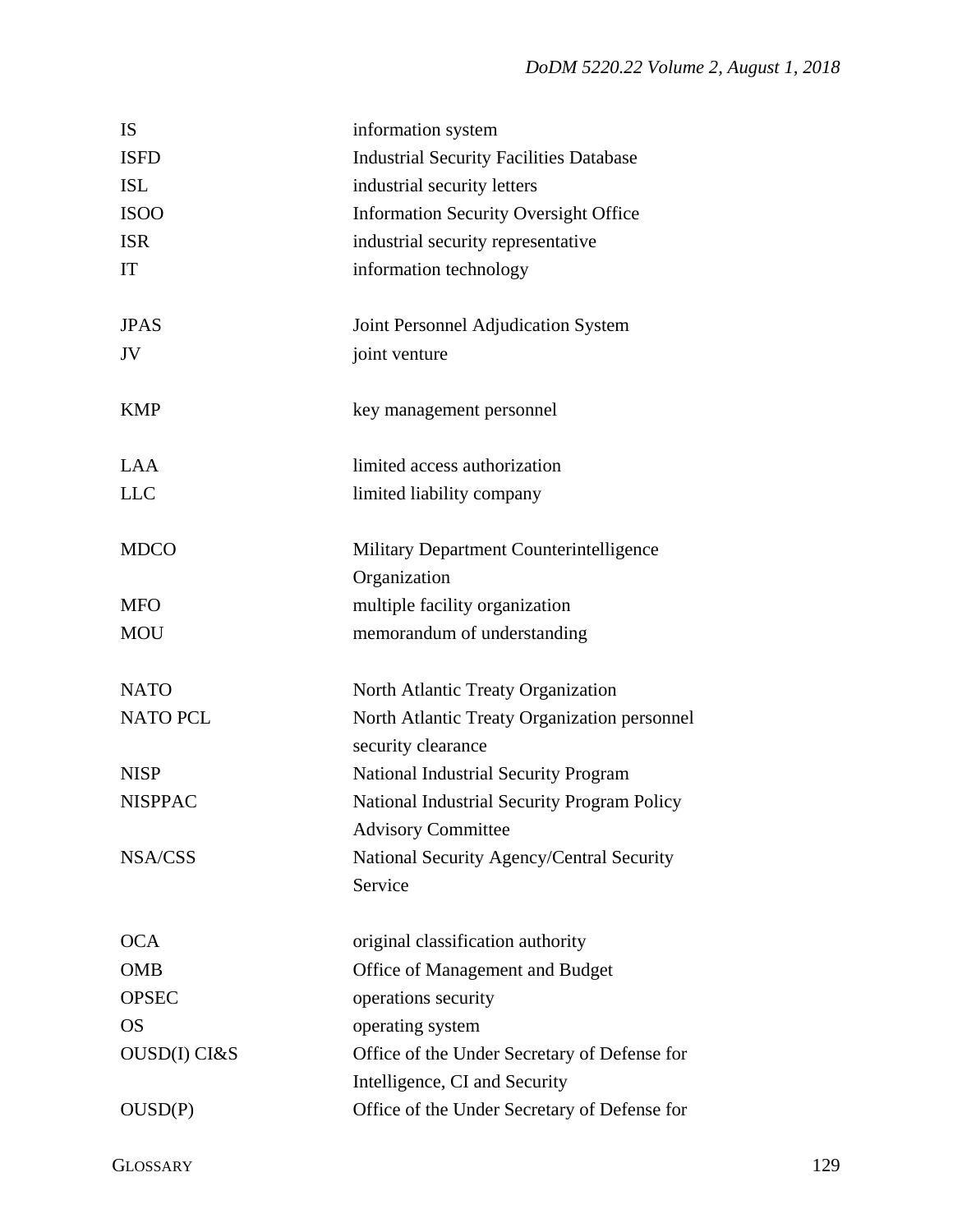|                       | Policy                                             |
|-----------------------|----------------------------------------------------|
| OUSD(P) Director, ISP | Office of the Under Secretary of Defense for       |
|                       | Policy Director, International Security Programs,  |
|                       | Defense Technology Security Administration         |
|                       |                                                    |
| <b>PCL</b>            | personnel security clearance                       |
| <b>PCLSA</b>          | personnel security clearance assurance             |
| <b>PRP</b>            | <b>Personnel Reliability Program</b>               |
| <b>PSI</b>            | personnel security investigation                   |
| <b>RD</b>             | <b>Restricted Data</b>                             |
| <b>RFV</b>            | requests for visits                                |
| <b>ROM</b>            | repair, overhaul, or maintenance                   |
|                       |                                                    |
| <b>SAM</b>            | <b>System for Award Management</b>                 |
| <b>SAP</b>            | Special Access Program                             |
| <b>SAPCO</b>          | <b>Special Access Program Central Office</b>       |
| <b>SCG</b>            | security classification guide                      |
| <b>SCI</b>            | sensitive compartmented information                |
| <b>SCIF</b>           | sensitive compartmented information facility       |
| <b>SDDC</b>           | <b>Surface Deployment and Distribution Command</b> |
| SecDef                | Secretary of Defense                               |
| <b>SETA</b>           | security education training and awareness          |
| <b>SF</b>             | standard form                                      |
| <b>SRC</b>            | security risk category                             |
| <b>SOR</b>            | statement of reason                                |
| <b>SOW</b>            | statement of work                                  |
|                       |                                                    |
| <b>TAPO</b>           | <b>Trusted Access Program Office</b>               |
| <b>TCP</b>            | technology control plan                            |
| <b>TS</b>             | <b>Top Secret</b>                                  |
| U.S.C.                | <b>United States Code</b>                          |
| USD(AT&L)             | Under Secretary of Defense for Acquisition,        |
|                       | <b>Technology and Logistics</b>                    |
| USD(I)                | Under Secretary of Defense for Intelligence        |
|                       |                                                    |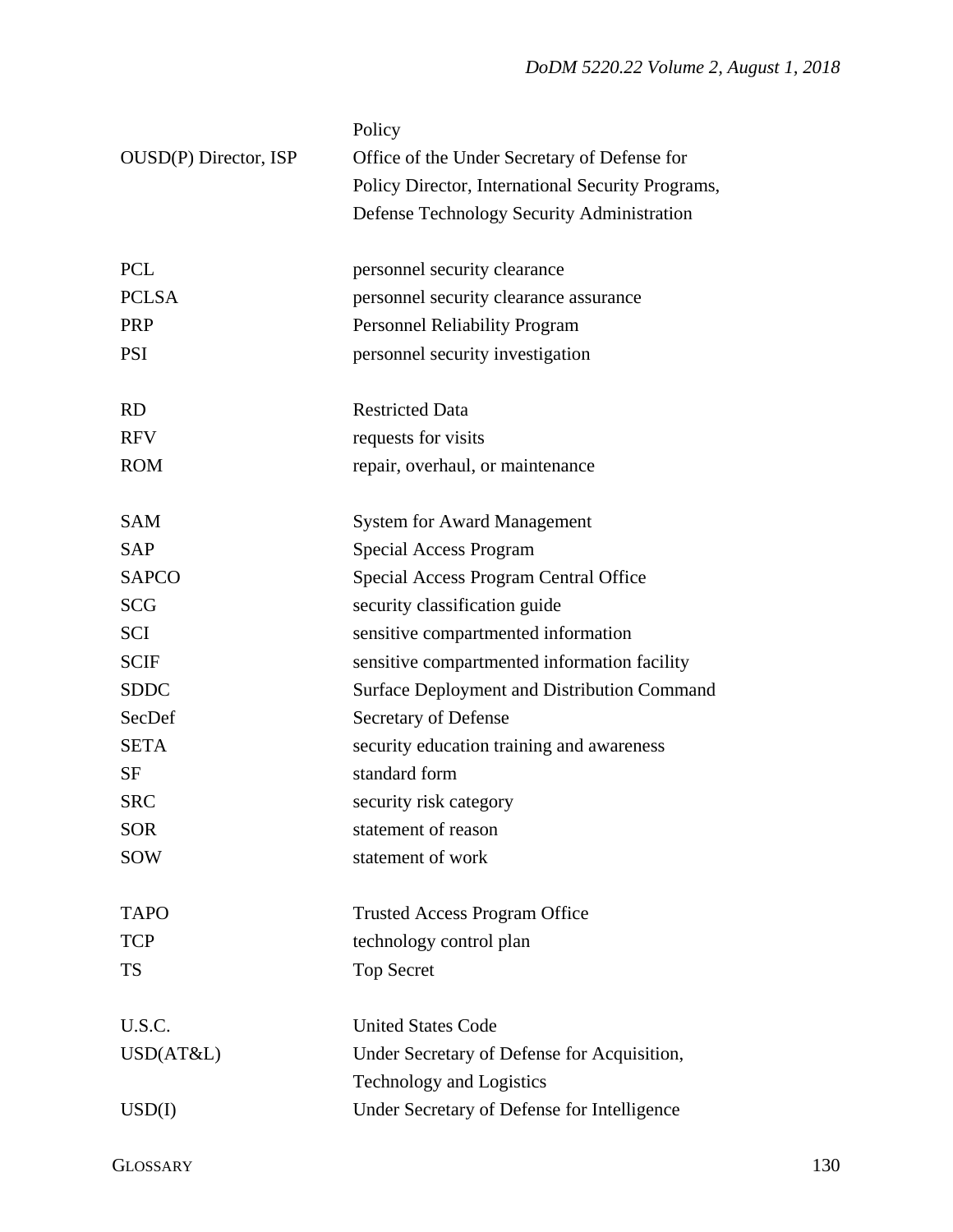| USD(P)     | Under Secretary of Defense for Policy   |
|------------|-----------------------------------------|
| <b>USG</b> | U.S. Government                         |
| U.K.       | United Kingdom                          |
|            |                                         |
| VAL        | visit authorization letter              |
|            |                                         |
| WHS        | <b>Washington Headquarters Services</b> |

**G.2. DEFINITIONS.** Unless otherwise noted, these terms and their definitions are for the purpose of this issuance.

**access.** Defined in DoD 5220.22-M.

**adverse information.** Defined in DoD 5220.22-M.

**ATOMAL.** Defined in Volume 2 of DoDM 5200.01.

**authorized person.** Defined in DoD 5220.22-M.

**bilateral security agreements.** Collectively, the General Security Agreements and General Security of Information Agreements (GSOIAs), which pertain to the safeguarding of all classified information; the General Security of Military Information Agreements, which pertain to the safeguarding of classified information generated by or for the DoD or which is under its jurisdiction or control; and the industrial security annexes to the General Security Agreements, GSOIAs, and General Security of Military Information Agreement s.

**carrier.** Defined in Defense Transportation Regulation 4500.9-R.

**carve-out.** Defined in DoDD 5205.07.

**classification.** Defined in Volume 1 of DoDM 5200.01.

**classified contract.** Defined in DoD 5220.22-M.

**classified information.** Defined in Joint Publication 1-02.

**classified visit.** Defined in DoD 5220.22-M.

**classifier.** Defined in DoD 5220.22-M.

**clear.** Rendering an administrative determination that, from a security viewpoint, an individual or legal entity is eligible for access to classified information of a certain category (and all lower categories).

**cleared commercial carrier.** Defined in DoD 5220.22-M.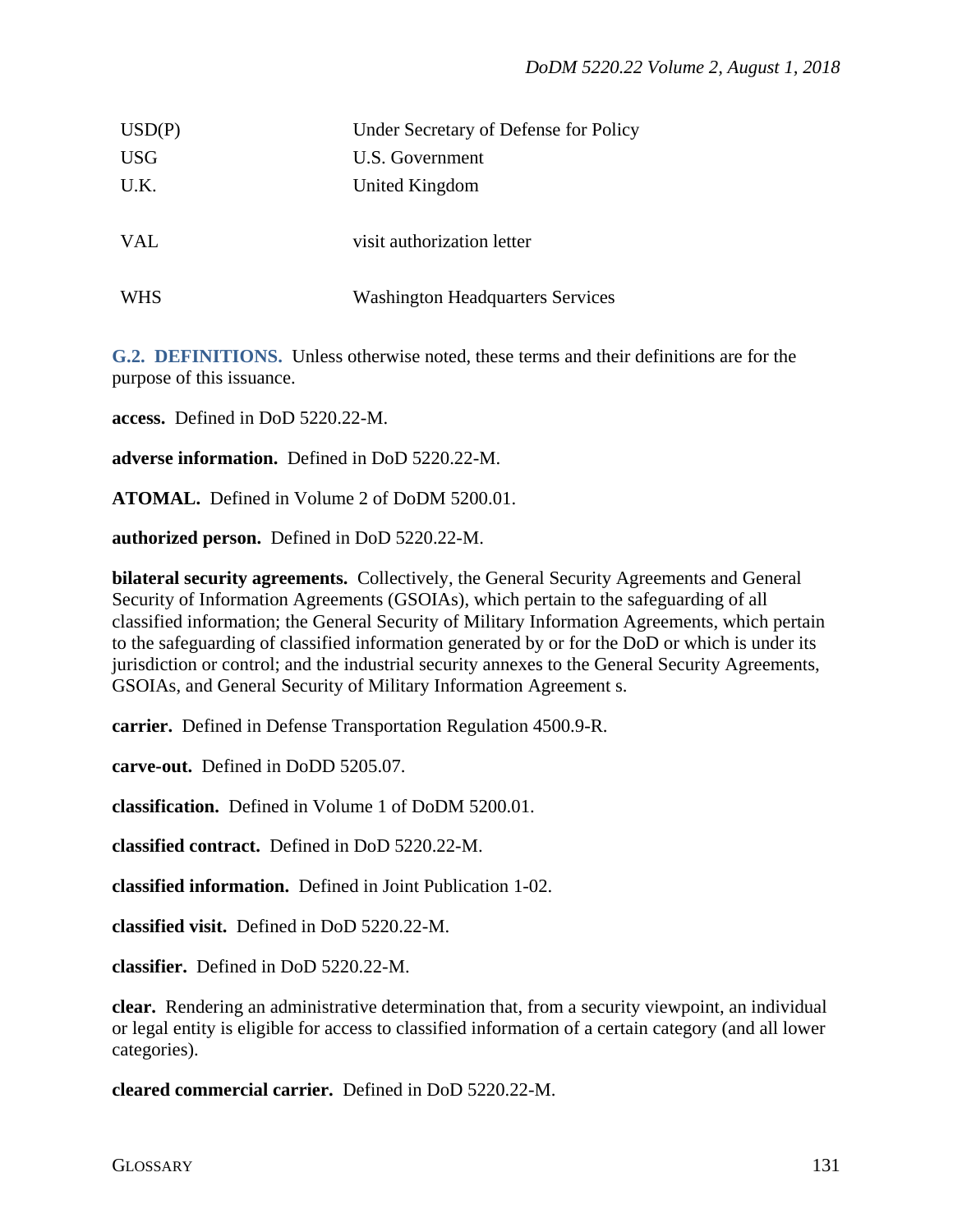**cleared employees.** Defined in DoD 5220.22-M.

**closed area.** Defined in DoD 5220.22-M.

**CNWDI.** Defined in DoDI 5210.02.

**collateral information.** All national security information classified CONFIDENTIAL, SECRET, or TS under the provisions of an E.O. for which special systems of compartmentation (such as SCI or SAP) are not formally required.

**colleges and universities.** Defined in DoD 5220.22-M.

**company.** Defined in DoD 5220.22-M.

**compromise.** Defined in DoD 5220.22-M.

**COMSEC.** Defined in Joint Publication 1-02.

**CONFIDENTIAL.** Defined in DoD 5220.22-M.

**contractor.** Defined in DoD 5220.22-M.

**consultant.** An individual who is under contract to provide professional or technical assistance to a contractor in a capacity requiring access to classified information.

**contracting officer.** Defined in DoD 5220.22-M.

**corporation.** A legal entity, organized and existing under the laws of one of the 50 States, the District of Columbia, or one of the organized U.S. territories, with articles of incorporation generally filed with the government of the State in which the corporation is established, governed by a set of bylaws and owned by its stockholders who elect a board of directors to manage the company.

**COSMIC TS:** Defined in Volume 2 of DoD 5200.01.

**counterintelligence.** Defined in DoDD 5240.02.

**courier.** Defined in DoD 5220.22-M.

**CPI.** Defined in DoDI 5200.39.

**CSA.** Defined in DoD 5220.22-M.

**CSO.** Defined in DoD 5220.22-M).

**declassification.** Defined in DoD 5220.22-M).

**defense articles.** Defined in parts 120-130 of Title 22, CFR, also known as the ITAR.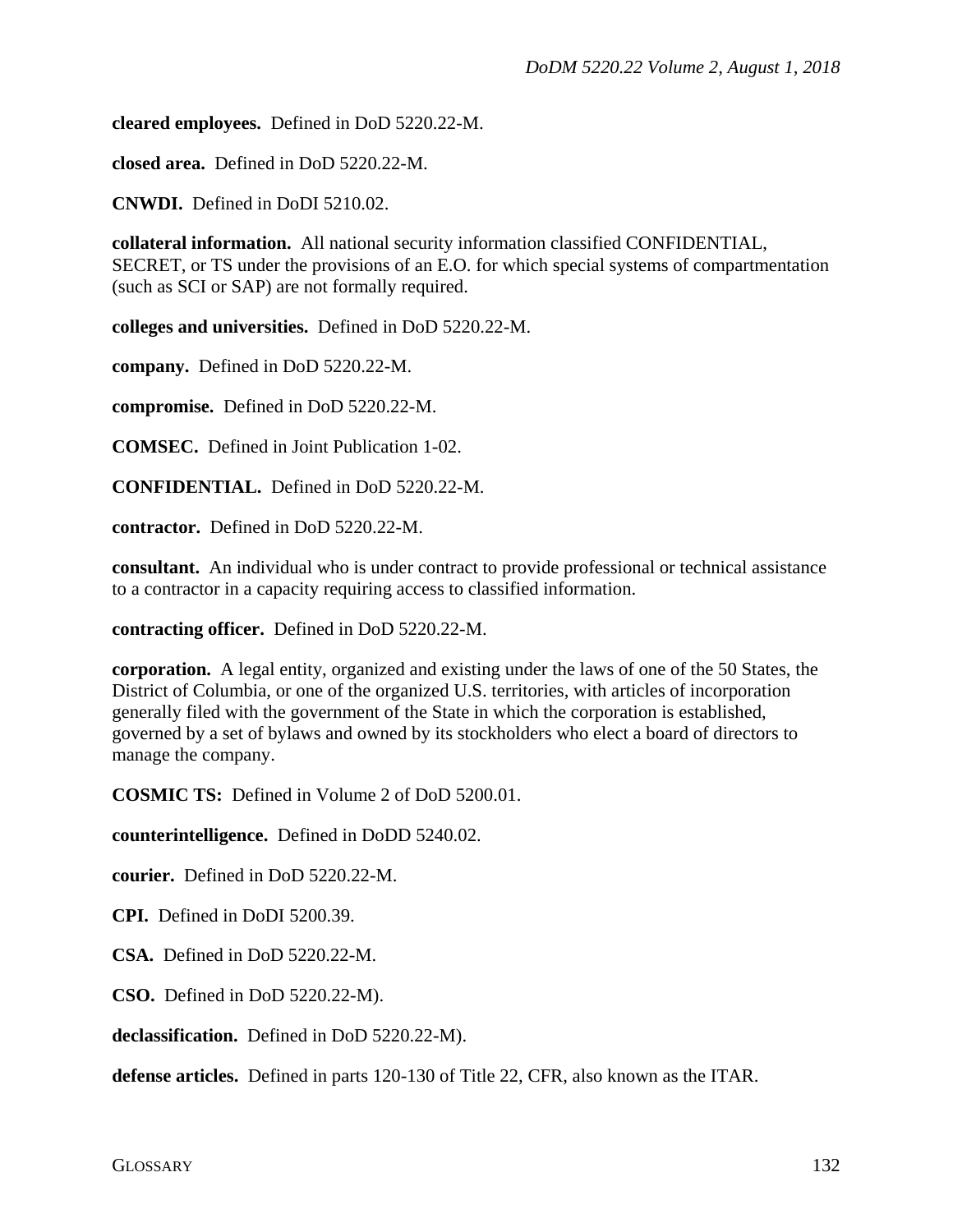**defense industrial base.** Defined in Joint Publication 1-02.

**derivative classification.** Defined in DoD 5220.22-M.

**DGR.** An individual serving as a DoD or other USG transmittal authority overseeing the transfer of classified defense articles and technical data through official government-togovernment channels, or through other channels agreed upon by both governments.

**document.** Defined in E.O.13526.

**downgrade.** Defined in DoD 5220.22-M.

**DSA.** The senior government official responsible for establishing security policy and procedures for international programs. The DoD DSA is the OUSD(P) Director, ISP.

**empowered official.** Defined in parts 120-130 of Title 22, CFR, also known as the ITAR.

**EPLS.** Defined in subpart 9.4 of the FAR.

**escort.** Defined in DoDM 5220.22-M.

**espionage.** Defined in Joint Publication 1-02.

**FCL.** Defined in DoD 5220.22-M.

**FCLA.** A written certification by government industrial security authorities, which certifies the FCL level and storage capability level of a facility under the USG or applicable foreign government's security jurisdiction.

**federal information systems.** Defined in CNSSI 4009.

**FF.** Defined in DoD 5220.22-M.

**FGI.** Defined in E.O. 13526.

**foreign intelligence entity.** Defined in Joint Publication 1-02.

**FMS.** Defined in Joint Publication 1-02.

**FMS case implementing agency.** Defined in DSCA Manual 5105.38.

**foreign national.** Defined in DoD 5220.22-M.

**franchise.** A business model that involves a grantor licensing its name, product, trademark, or methods and business formats to an individual or business organization.

**FRD.** Defined in DoDI 5210.02.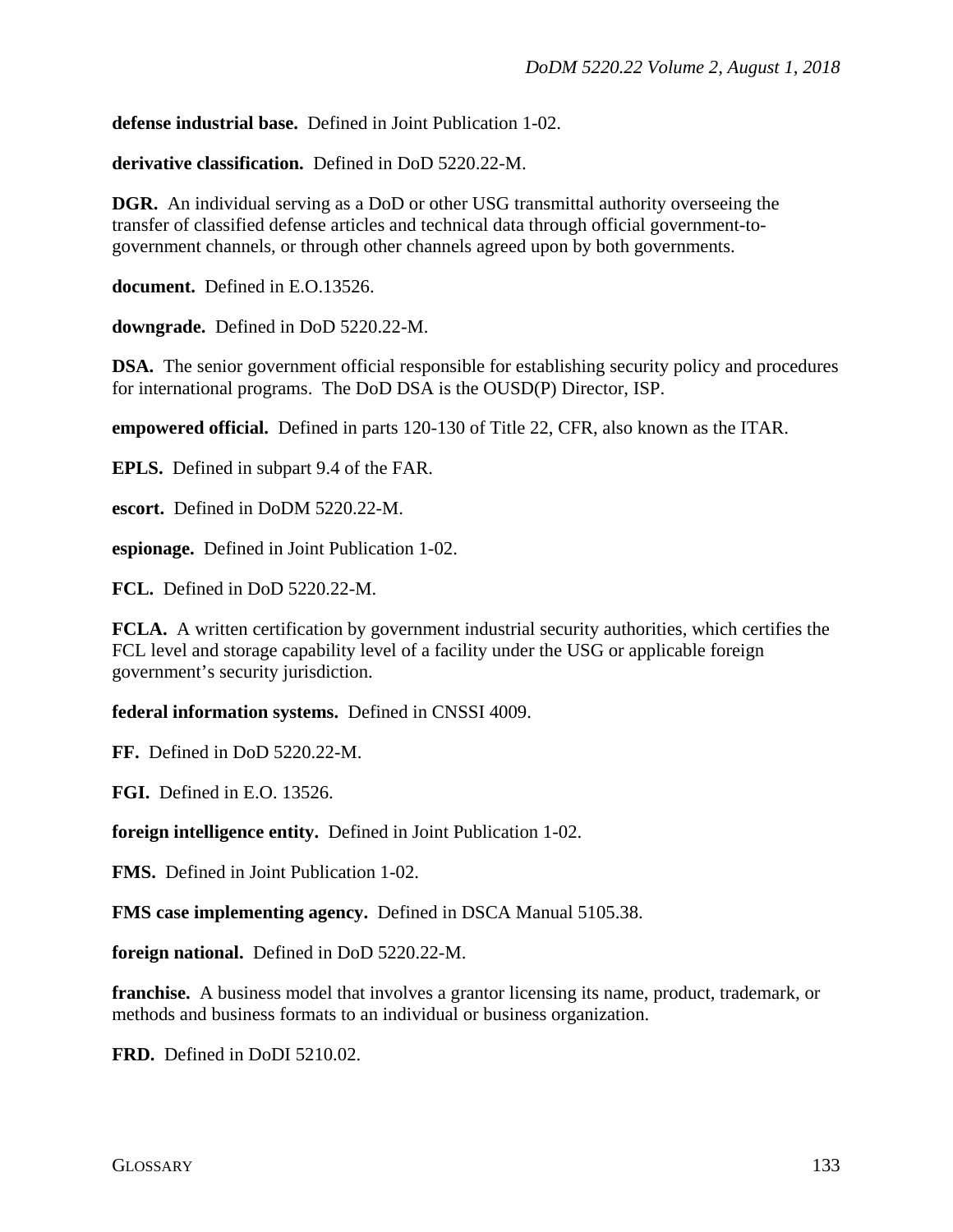**GCA.** An element of a Component designated and delegated by the Component head or designee with broad authority regarding acquisition functions to include the appropriate resources and personnel (e.g., contracting officers or their designees, program managers, program offices, and security personnel) with appropriate security education and training, in accordance with paragraph 2.7.c of this volume.

**government-to government-channels.** The transfer of classified material using official government transmission or transportation channels (e.g., the U.S. Transportation Command's Defense Courier Division (TCJ3-C); the Defense Transportation System; the Diplomatic Pouch System).

**government-to-government principle.** The principle that the export or foreign disclosure of classified material will be based on a decision that the classified information involved is authorized for disclosure to the government or international organization of the intended recipient or end-user.

**government-to-government transfer.** The transfer of classified material using official government transmission or transportation channels (e.g., the U.S. Transportation Command's Defense Courier Division (TCJ3-C)); the Defense Transportation System; the Diplomatic Pouch System) or through other channels that have been agreed to in writing by both governments.

**grantor.** One who grants a license or franchises to other individuals or business organizations to use the name, administrative support, method of operation or style of the grantor in a specific area.

**Indian tribe.** Defined in section 479a of Title 25, U.S.C., also known as "The Indian Reorganization Act, as amended."

**information.** Defined in DoD 5220.22-M.

**Insider Threat Program Senior Official.** Defined in DoD 5220.22-M.

**international organization.** An entity established by recognized governments pursuant to an international agreement which, by charter or otherwise, is able to acquire and transfer property, make contracts and agreements, obligate its members, and pursue legal remedies.

**invalidation.** An administrative action that renders a contractor ineligible to receive or access additional classified material except that information necessary for completion of essential contracts as determined by appropriate GCAs.

**IR&D efforts.** Defined in DoDI 5535.8.

**JV.** A business undertaking by a combination of two or more persons or business entities that perform or act jointly in a specific endeavor, such as the negotiation for, or performance of, a contract.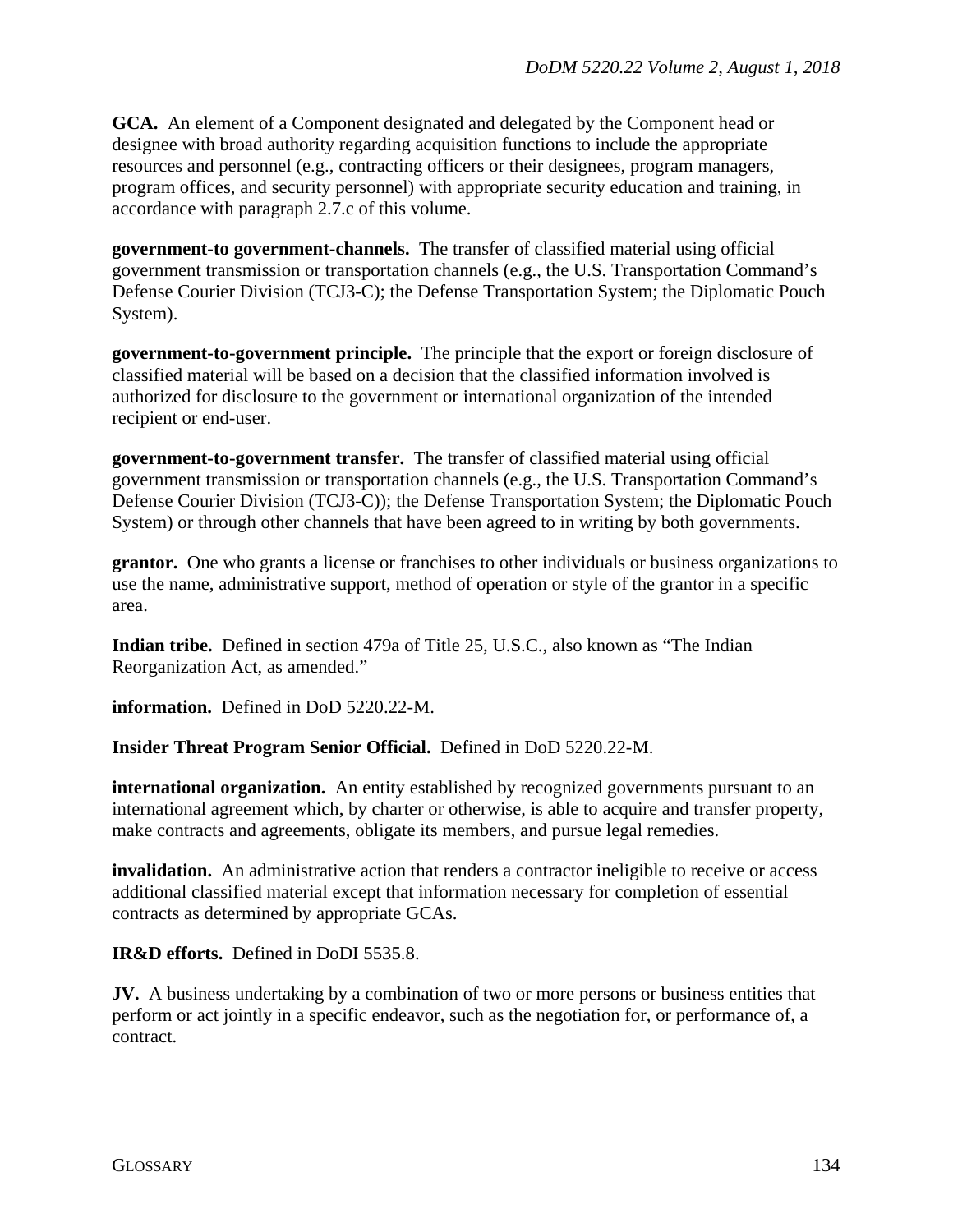**joint venturers.** The shareholders, members, or partners, depending on the business structure of the JV, who enter into a business undertaking to perform or act jointly for a specific endeavor or contract.

**LLC.** Both a business entity and an investment vehicle that seeks to provide some of the benefits of both the corporation and the partnership with ownership typically divided pro rata according to the members' investments. Regardless of the degree of ownership, a member of the LLC has the legal power to bind the LLC in the making of contracts and many other undertakings. The same authority to bind the entire enterprise applies to LLC managers. This legal authority exists whether or not the manager is also a member, and whether the manager has been authorized by the LLC to enter into the transaction. In most cases, the LLC is operated by a management board selected by the members; however, it may be operated by the members themselves. The management board may be made up of members, hired (non-member) management personnel, or a combination of both.

**licensee.** An individual or business organization that holds or is issued a license or franchise from a grantor to use the grantor's name, administrative support, method of operation or style in a specific area.

**MDCO.** Defined in DoDD 5240.06.

**meetings at which classified information is disclosed.** Applies to a conference, seminar, symposium, exhibit, convention, training course, or other such gathering during which classified information is disclosed. These provisions do not apply to meetings related to a specific contract or project, including pre-proposal or pre-award meetings, and post-award briefings conducted by the GCA; nor do they apply to meetings conducted by cleared companies and attended by contractor personnel directly involved in the performance of a contract or project. Volume 3 of DoDM 5200.01 provides the requirements for such meetings.

**MFO.** Defined inDoD 5220.22-M.

**national security authority.** Defined in DoDD 5100.55.

**NATO PCL certificate.** Defined in United States Security Authority for NATO Affairs Instructions 1-07.

**NATO SECRET.** Defined in Volume 2 of DoDM 5200.01.

**NISPPAC.** Defined in E.O. 12829.

**OCA.** Defined in E.O. 13526.

**OPSEC.** Defined inDoDD 5205.02E.

**original classification.** Defined in E.O. 13526.

**partnership.** An association of two or more individuals (or other business entities) who have agreed to do business together as owners for profit. No separate legal entity is created.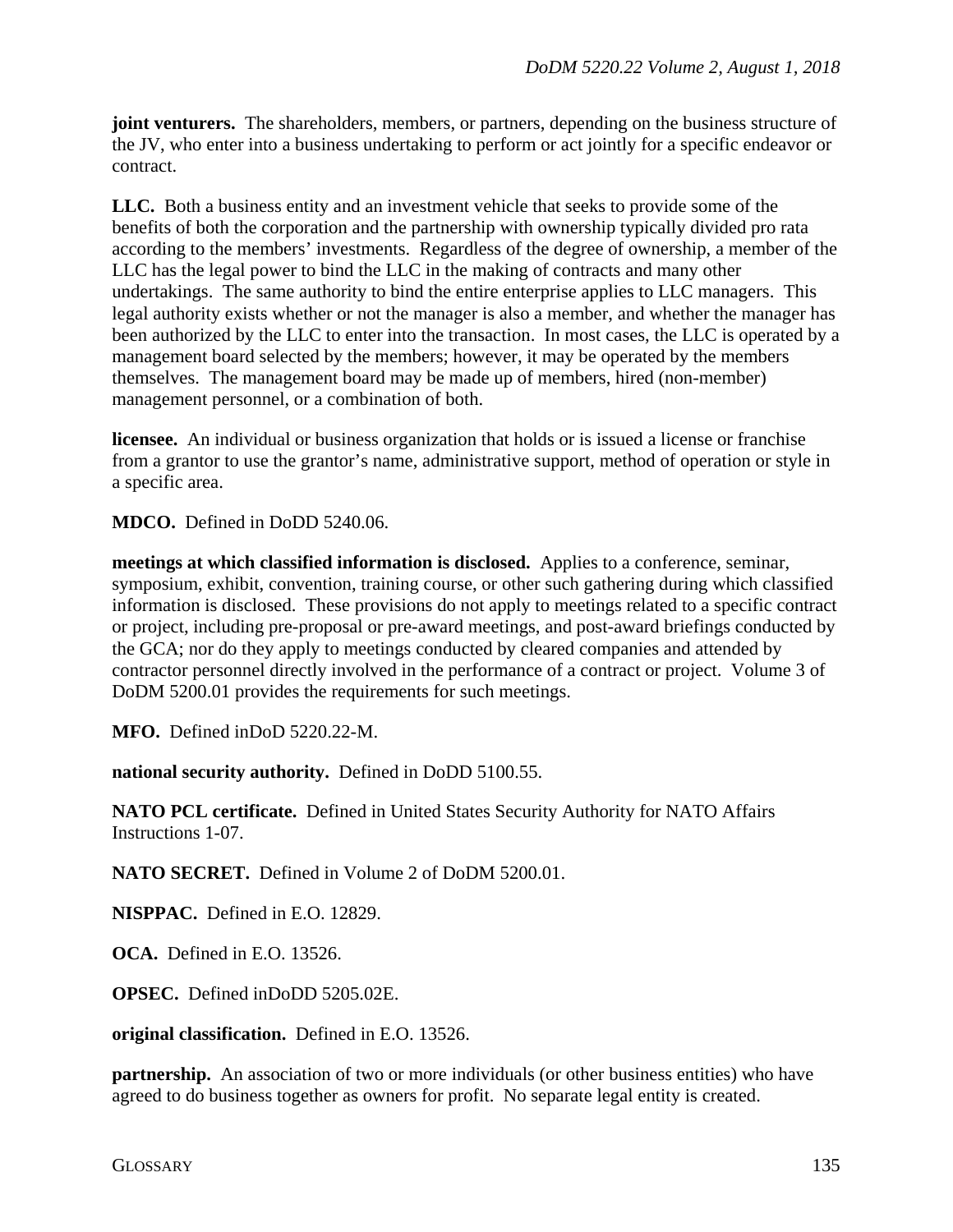**PCL.** Defined in DoD 5220.22-M.

**PCLSA.** A written certification by USG or applicable foreign government industrial security authorities, which certifies the PCL level or eligibility for a PCL at a specified level for their citizens. The assurance is used, in the case of the United States, to give an LAA to a non-U.S. citizen, provided all other investigative requirements are met.

**personally identifiable information.** Defined in DoDD 5200.11.

**prime contractor.** Defined in DoD 5220.22-M.

**program/project security instruction.** Defined in Chapter 9 of the Office of the Deputy Under Secretary of Defense for Policy Integration and Chief of Staff Handbook, "International Programs Security.

**RD.** Defined in DoDI 5210.02.

**receipt.** A written or digitally signed acknowledgment of having [received](http://dictionary.reference.com/browse/received) a specified item, information, freight, or documents.

**relevant authority.** Defined in CNSSI 4005.

**safeguarding.** Defined in E.O. 13526 for protection of classified information or DoDD 5400.11 for protection of personally identifiable information.

**SAM.** A Federal Government-owned and operated free website [\(www.sam.gov\)](http://www.sam.gov/) that consolidates the capabilities of other systems used in the federal procurement and awards processes, (e.g., the former EPLS for contractors debarred or suspended from federal procurements).

**SAP.** Defined in E.O. 13526.

**SCG.** Defined in Volume 1 of DoDM 5200.01.

**SCI.** Defined inJoint Publication 1-02.

**security assurance.** A written confirmation, requested by and exchanged between governments, that contains the following elements: verification of the PCL level of the providing government's citizens or nationals; a statement by a responsible official of the providing government that the recipient of the information is approved by the government for access to information of the security classification involved on behalf of the government; and an obligation that the government will ensure compliance with any security agreement or other security requirements specified by the USG. The security assurance usually will be in a request for visit authorization or with courier orders or a transportation plan; but is not related to the PCLSA.

**security clearance.** Defined in DoDM 5200.02.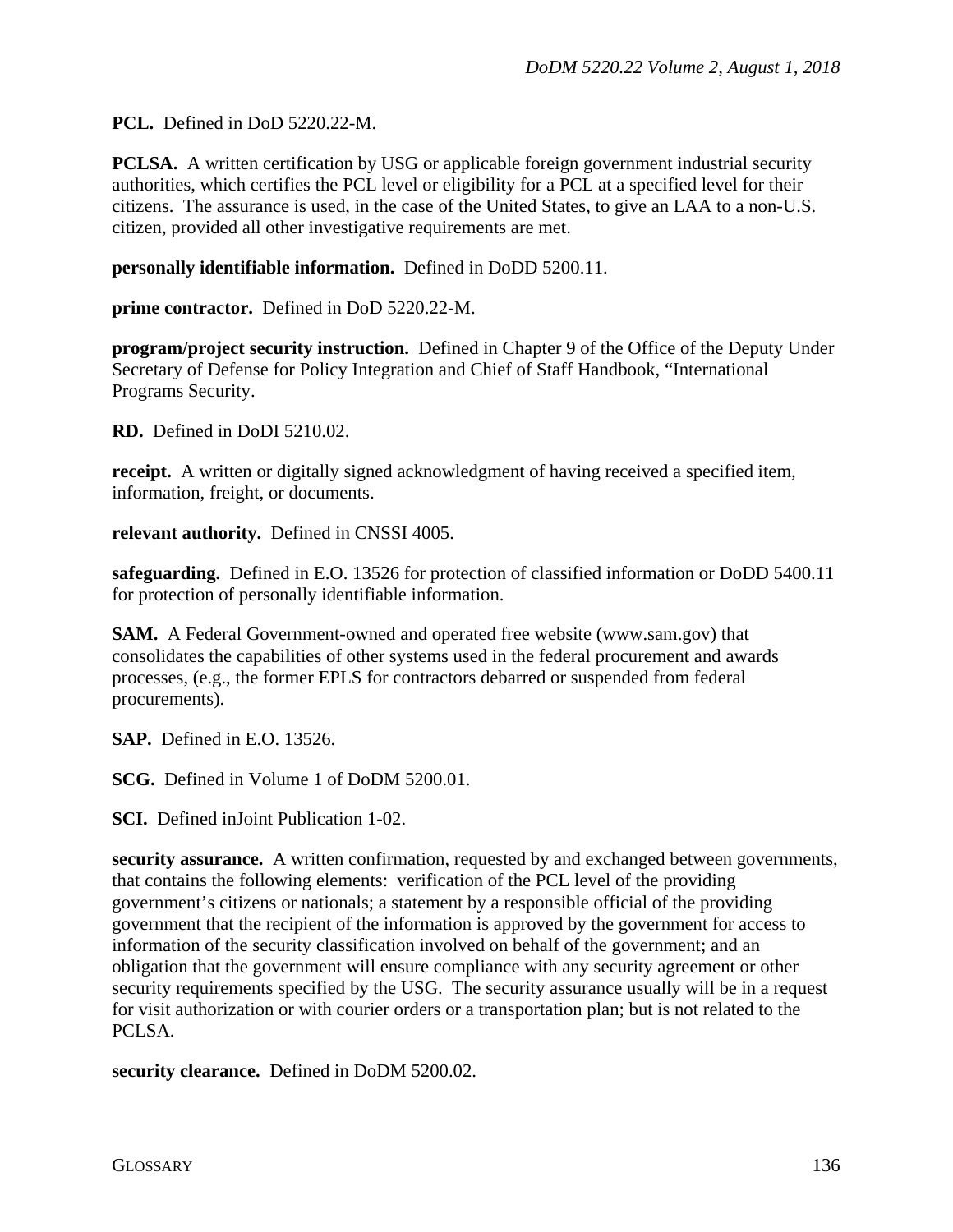#### **security-in-depth.** Defined in DoD 5220.22-M.

**sole proprietorship.** The simplest type of business structure; a business owned by one individual who is liable for the debts and other liabilities incurred in the operation of the business.

**special category system.** Tactical, embedded, data acquisition, legacy or special purpose IS requiring an alternative set of controls not readily available in typical systems since some IS are incapable of alteration by users and are designed and implemented to provide a very limited set of predetermined functions. These systems are characterized by some common features. First and most importantly, there are no general users on the system; and second, there is no user code running on the system. In addition, if an IS meets the criteria of a legacy system upgrading the systems in order to meet the baseline security controls may outweigh the benefit of the additional control and continued technological enhancements. Examples include some data acquisition systems and some other special purpose test type systems, such as those embedded as an integral element of a larger system that are used to perform or control a specific function (such as control systems or weapons systems) concurrently with the design and development of the system.

**TEMPEST.** Defined in Joint Publication 1-02.

**temporary help supplier.** A subcontractor who dispatches personnel on his or her payroll to perform work on the premises of a GCA or another contractor.

**vulnerability.** An identified weakness in a contractor's security program that indicates noncompliance with the requirements of DoD 5220.22-M that could be exploited to gain unauthorized access to classified information or information systems accredited to process classified information.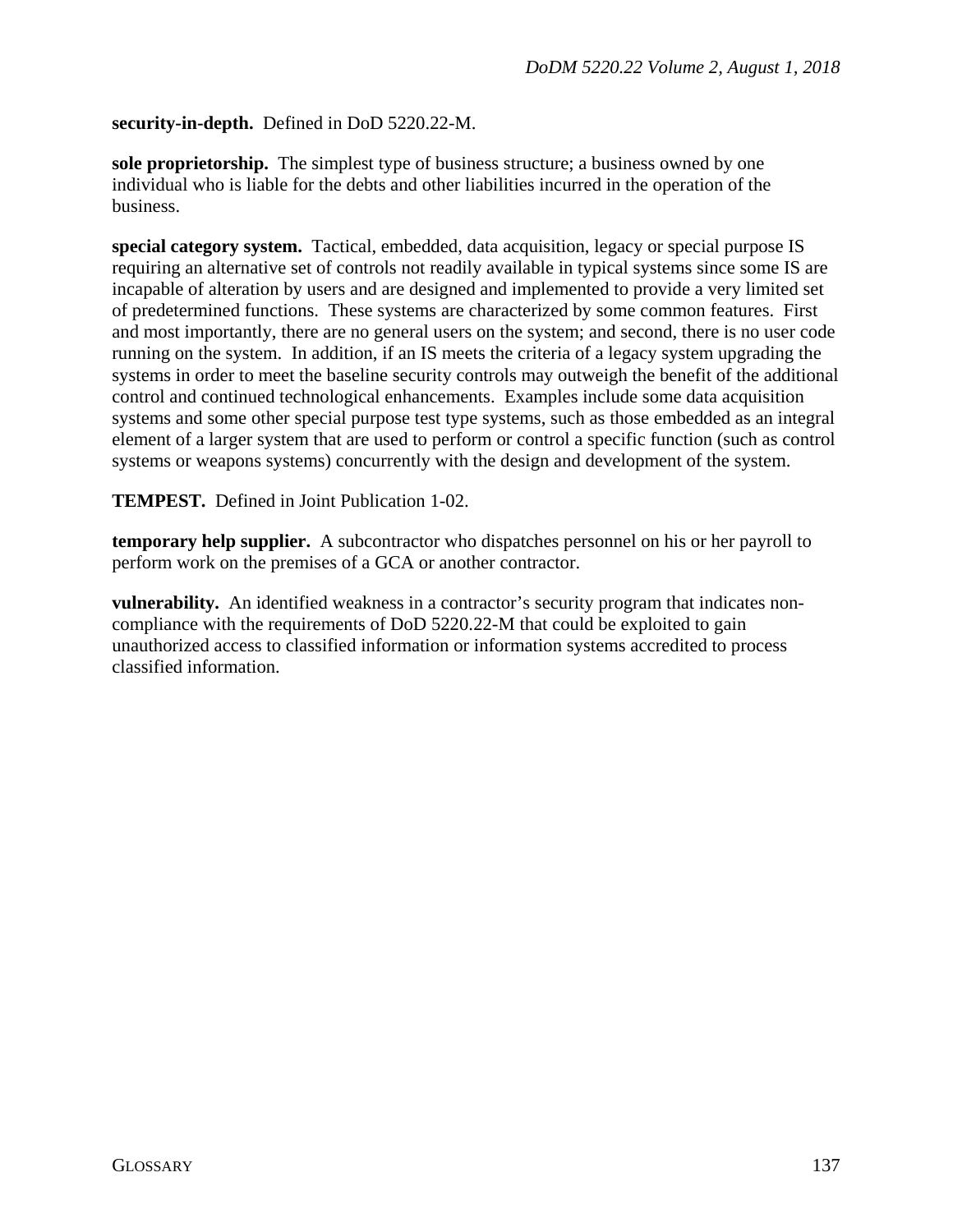## **REFERENCES**

Code of Federal Regulations, Title 5

- Code of Federal Regulations, Title 22
- Code of Federal Regulations, Title 32
- Code of Federal Regulations, Title 36
- Committee on National Security Systems Instruction 1253, "Security Categorization and Control Selection for National Security Systems," March 27, 20[1](#page-137-0)4<sup>1</sup>
- Committee on National Security Systems Instruction 4001, "Controlled Cryptographic Items," May 7, 2013
- Committee on National Security Systems Instruction 4005, "Safeguarding COMSEC Facilities and Materials," August 22, 2011[2](#page-137-1)
- Committee on National Security Systems Instruction 4009, "National Information Assurance Glossary," April  $2015^3$  $2015^3$
- Committee on National Security Systems Policy 8, "National Policy Governing the Release and Transfer of US Government Cryptologic National Security Systems, Technical Security Material, Information, and Techniques to Foreign Governments and International Organizations," August 2012[4](#page-137-3)
- Committee on National Security Systems Policy 18, "National Policy on Classified Information Spillage," June  $2006<sup>5</sup>$  $2006<sup>5</sup>$  $2006<sup>5</sup>$
- Committee on National Security Systems Policy 22, "Cybersecurity Risk Management," August  $2016^6$  $2016^6$  $2016^6$
- Defense Logistics Manual 4000.25, Volume 6, "Logistics Systems Interoperability Support Services," current edition<sup>[7](#page-137-6)</sup>
- Defense Security Cooperation Agency Manual 5105.38, "Security Assistance Management Manual (SAMM)," current edition<sup>[8](#page-137-7)</sup>
- Defense Transportation Regulation 4500.9-R, "Defense Transportation Regulation," current edition
- "Department of Defense Foreign Clearance Guide," current edition<sup>[9](#page-137-8)</sup>

<span id="page-137-0"></span><sup>&</sup>lt;sup>1</sup> Available at https://www.cnss.gov/CNSS/issuances/Instructions.cfm.

<span id="page-137-1"></span><sup>&</sup>lt;sup>2</sup> Available to authorized users of the SECRET Internet Protocol Router Network at http://www.iad.nsa.smil.mil/resources/library/.

<span id="page-137-2"></span><sup>3</sup> Available at https://www.cnss.gov/CNSS/issuances/Instructions.cfm.

<span id="page-137-3"></span><sup>&</sup>lt;sup>4</sup> Available to authorized users of the SECRET Internet Protocol Router Network at

<span id="page-137-4"></span>http://www.iad.nsa.smil.mil/resources/library/.

<sup>5</sup> Available at https://www.cnss.gov/CNSS/issuances/Policies.cfm.

<span id="page-137-5"></span><sup>6</sup> Available at https://www.cnss.gov/CNSS/issuances/Policies.cfm.

<span id="page-137-6"></span><sup>&</sup>lt;sup>7</sup> Available at http://www.dla.mil/HQ/InformationOperations/DLMS/elibrary/manuals/v6/.

<span id="page-137-8"></span><span id="page-137-7"></span><sup>8</sup> Available at http://www.samm.dsca.mil/listing/esamm.

<sup>&</sup>lt;sup>9</sup> Available at https://www.fcg.pentagon.mil/fcg.cfm.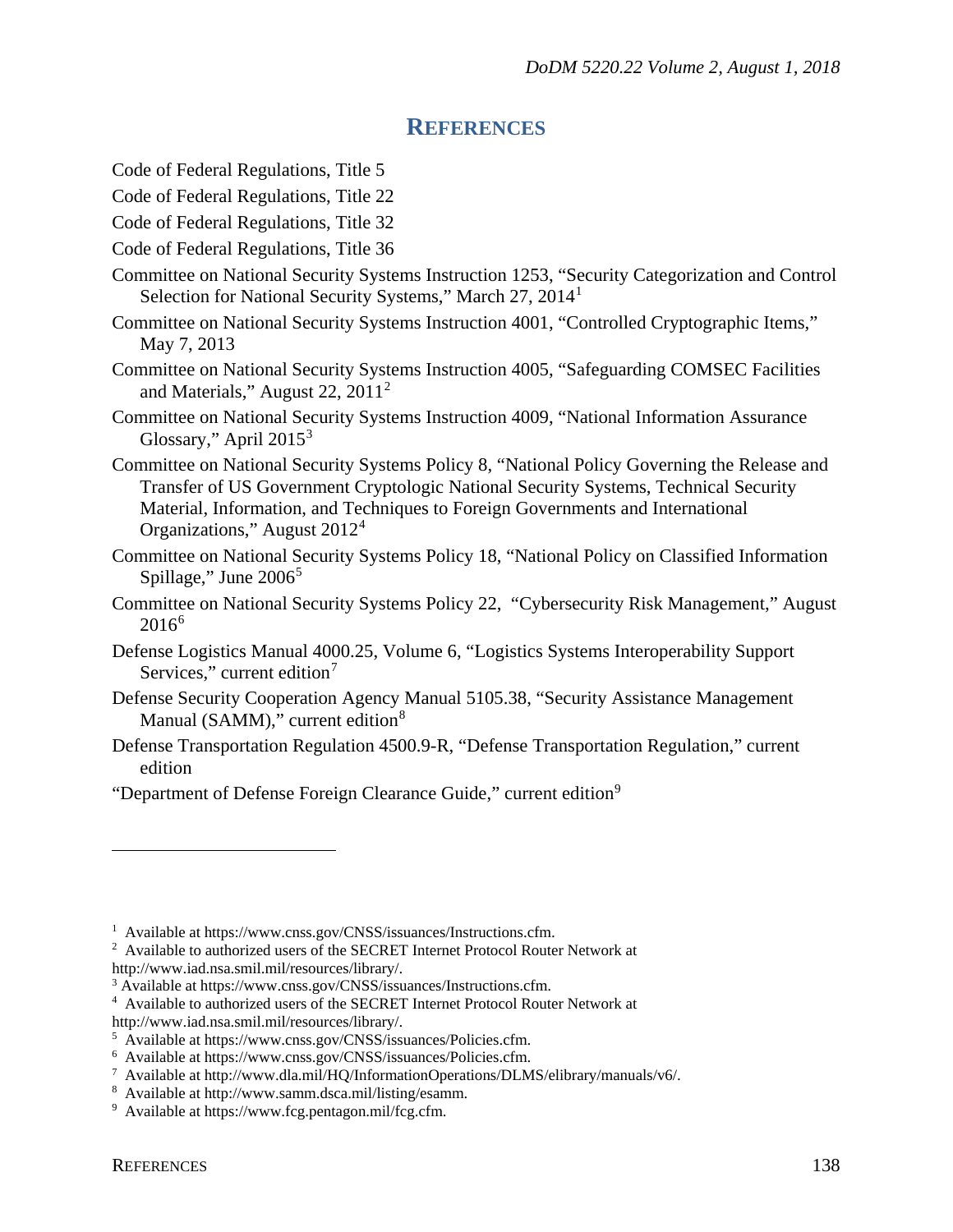- Department of Homeland Security, "Classified National Security Information Program for State, Local, Tribal and Private Sector Entities Implementing Directive", February  $2012^{10}$  $2012^{10}$  $2012^{10}$
- Deputy Secretary of Defense Memorandum, "DoD Central Adjudications Facilities Consolidation," May 3, 2012
- Deputy Secretary of Defense Memorandum, "Training in International Security and Foreign Disclosure Support to International Programs," October 22, 1999
- Director of Central Intelligence Directive 6/1, "Security Policy for SCI and Security Policy Manual," March 1, 1995
- Director of National Intelligence Memorandum, "Delegation of Authority for Director of Administration and Management to Determine Sensitive Compartmented information Eligibility at the Department of Defense Consolidated Central Adjudication Facility," October 22, 2012
- Directive-type Memorandum 09-012, "Interim Policy Guidance for DoD Physical Access Control," December 8, 2009, as amended
- Directive Type Memorandum 15-002, "Policy Guidance for the Processing of National Interest Determinations (NIDs) in Connection with Foreign Ownership, Control, or Influence (FOCI)," February 11, 2015
- DoD Directive 5100.55, "United States Security Authority for North Atlantic Treaty Organization Affairs (USSAN)," February 27, 2006
- DoD Directive 5105.42, "Defense Security Service (DSS)," August 3, 2010, as amended
- DoD Directive 5105.73, "Defense Technical Information Center (DTIC)," May 2, 2013
- DoD Directive 5111.1, "Under Secretary of Defense for Policy (USD(P))," December 8, 1999
- DoD Directive 5134.01, "Under Secretary of Defense for Acquisition, Technology, and Logistics (USD(AT&L))," December 9, 2005, as amended
- DoD Directive 5143.01, "Under Secretary of Defense for Intelligence (USD(I))," October 24, 2014, as amended
- DoD Directive 5145.01, "General Counsel of the Department of Defense (GC DoD)," December 2, 2013, as amended
- DoD Instruction 5145.03, "Oversight of the DoD Personnel Security Programs," January 10, 2013
- DoD Directive 5205.02E, "DoD Operations Security (OPSEC) Program," June 20, 2012
- DoD Directive 5205.07, "Special Access Program (SAP) Policy," July 1, 2010
- DoD Directive 5205.16, "The DoD Insider Threat Program," September 30, 2014
- DoD Directive 5230.11, "Disclosure of Classified Military Information to Foreign Governments and International Organizations," June 16, 1992
- DoD Directive 5230.20, "Visits and Assignments of Foreign Nationals," June 22, 2005

<span id="page-138-0"></span><sup>10</sup> Available at http://www.dhs.gov/xlibrary/assets/mgmt/mgmt-classified-national-security-programimplementation-directive.pdf.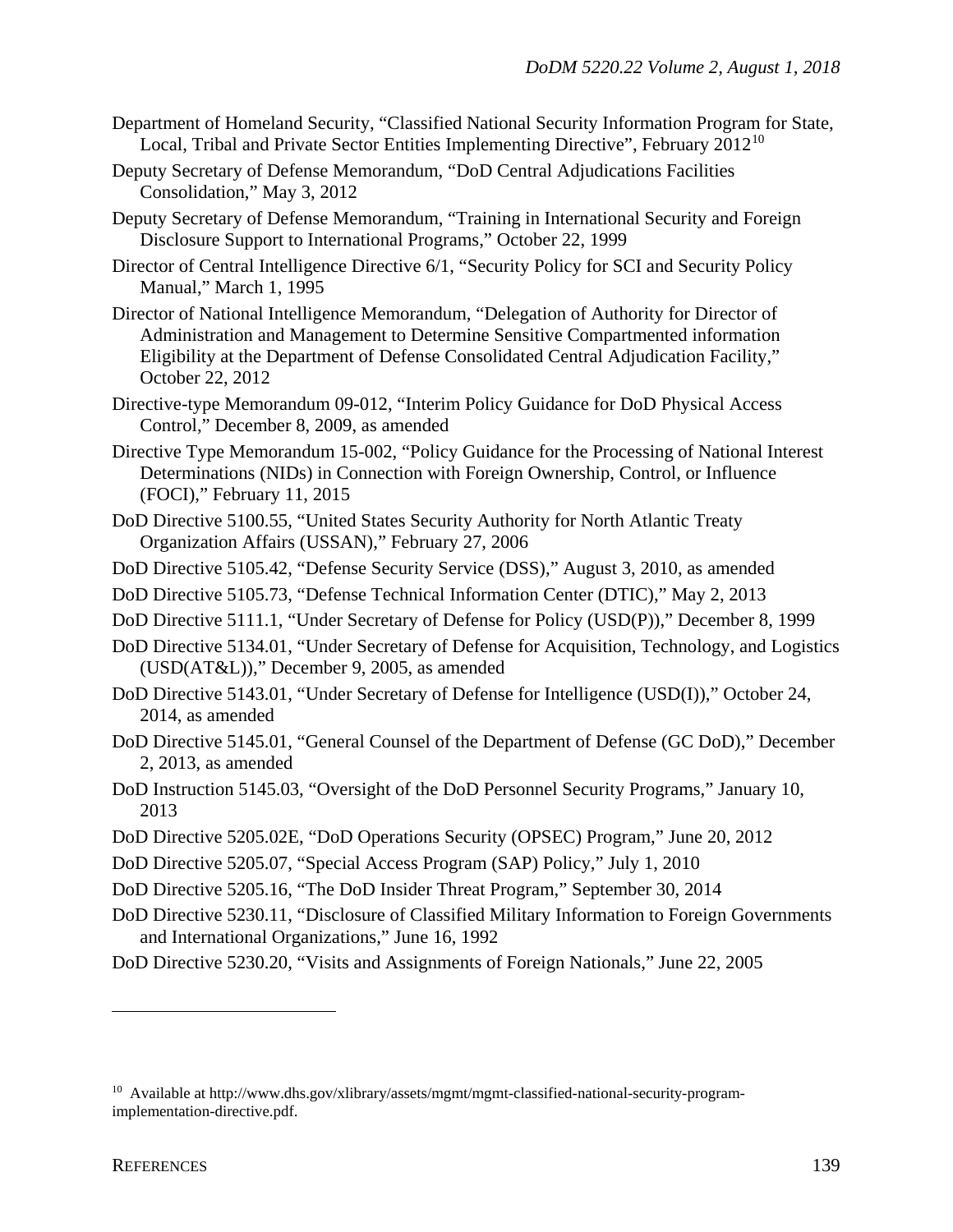DoD Directive 5240.02, "Counterintelligence," March 17, 2015

- DoD Directive 5240.06, "Counterintelligence Awareness and Reporting (CIAR)," May 17, 2011, as amended
- DoD Directive 5220.6, "Defense Industrial Personnel Security Clearance Review Program," January 2, 1992, as amended
- DoD Directive 5400.11, "DoD Privacy Program," October 29, 2014, as amended
- DoD Instruction 2000.03, "International Interchange of Patent Rights and Technical Information," January 17, 2006
- DoD Instruction 3204.01, "DoD Policy for Oversight of Independent Research and Development (IR&D)," August 20, 2014
- DoD Instruction 3305.13, "DoD Security Education, Training, and Certification," February 13, 2014
- DoD Instruction 5000.02, "Operation of the Defense Acquisition System," January 7, 2015
- DoD Instruction 5025.01, "DoD Issuances Program," August 1, 2016, as amended
- DoD Instruction 5100.76, "Safeguarding Sensitive Conventional Arms, Ammunition, and Explosives (AA&E)," February 28, 2014
- DoD Instruction 5200.01, "DoD Information Security Program and Protection of Sensitive Compartmented Information," April 21, 2016
- DoD Instruction 5200.02, "DoD Personnel Security Program (PSP)," March 21, 2014, as amended
- DoD Instruction 5200.08, "Security of DoD Installations and Resources and the DoD Physical Security Review Board (PSRB)," December 10, 2005
- DoD Instruction 5200.39, "Critical Program Information (CPI) Identification and Protection Within Research, Development, Test, and Evaluation (RDT&E)," May 28, 2015
- DoD Instruction 5200.44, "Protection of Mission Critical Functions to Achieve Trusted Systems and Networks (TSN)," November 5, 2012
- DoD Instruction 5205.11, "Management, Administration, and Oversight of DoD Special Access Programs (SAPs)," February 6, 2013
- DoD Instruction 5210.02, "Access to and Dissemination of Restricted Data and Formerly Restricted Data," June 3, 2011
- DoD Instruction 5210.42, "DoD Nuclear Weapons Personnel Reliability Assurance Program (PRP)," April 27, 2016
- DoD Instruction 5210.65, "Minimum Security Standards for Safeguarding Chemical Agents," January 19, 2016
- DoD Instruction 5210.60, "Security Clearance Program for U.S. Citizens Employed Directly By the North Atlantic Treaty Organization (NATO)," December 4, 2005
- DoD Instruction 5210.89, "Minimum Security Standards for Safeguarding Biological Select Agents and Toxins," January 19, 2016
- DoD Instruction 5220.22, "National Industrial Security Program (NISP)," March 18, 2011
- DoD Instruction 5535.8, "DoD Technology Transfer (T2) Program," May 14, 1999
- DoD Instruction 8500.01, "Cybersecurity," March 14, 2014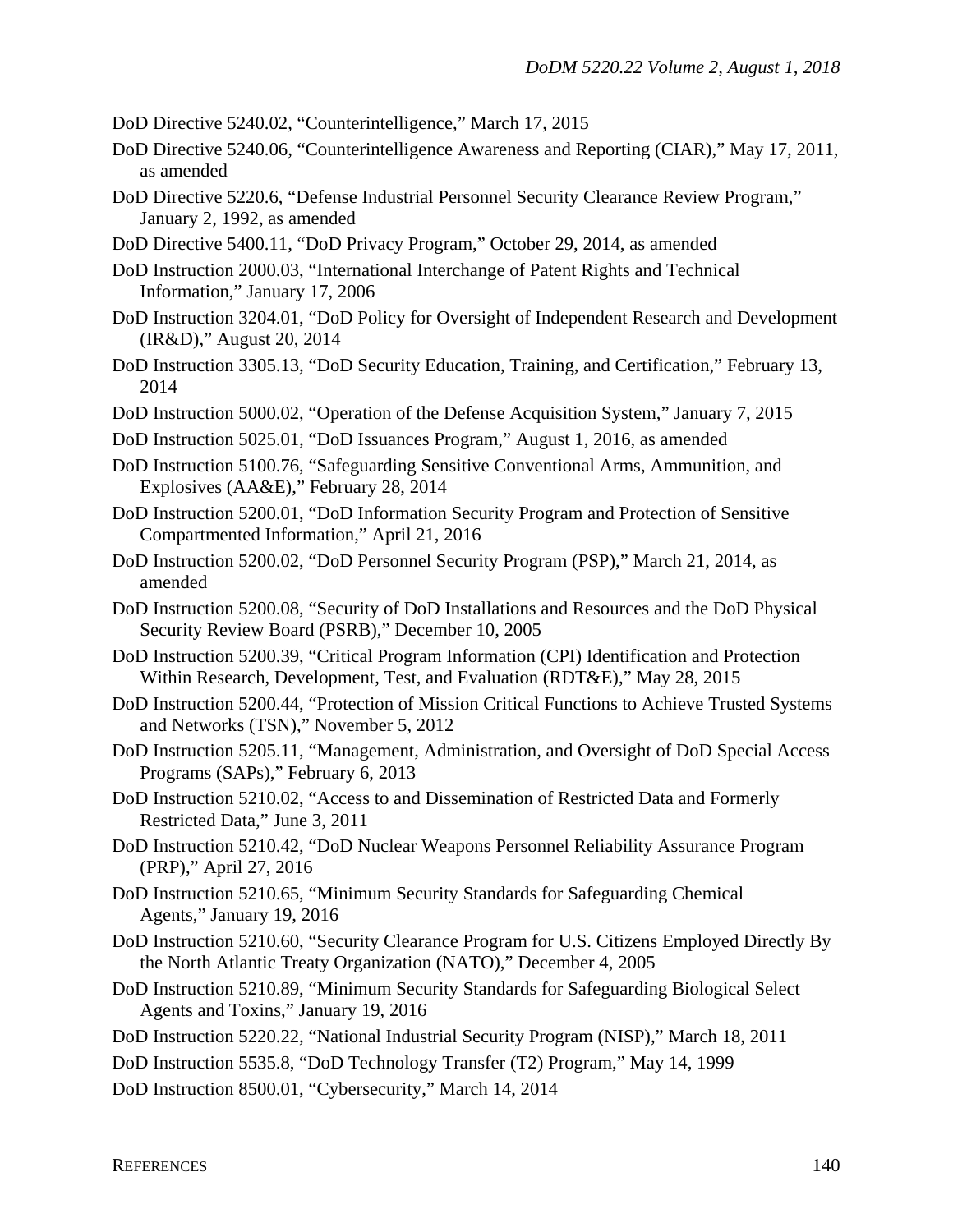- DoD Manual 5100.76, "Physical Security of Sensitive Conventional Arms, Ammunition, and Explosives," April 17, 2012
- DoD Manual 5105.21, Volume 1, "Sensitive Compartmented Information (SCI) Administrative Security Manual: Administration of Information and Information Systems Security," October 19, 2012
- DoD Manual 5105.21, Volume 2, "Sensitive Compartmented Information (SCI) Administrative Security Manual: Administration of Physical Security, Visitor Control, and Technical Security," October 19, 2012
- DoD Manual 5105.21, Volume 3, "Sensitive Compartmented Information (SCI) Administrative Security Manual: Administration of Personnel Security, Industrial Security, and Special Activities," October 19, 2012
- DoD Manual 5200.01, Volume 1, "DoD Information Security Program: Overview, Classification, and Declassification," February 24, 2012
- DoD Manual 5200.01, Volume 2, "DoD Information Security Program: Marking of Classified Information," February 24, 2012, as amended
- DoD Manual 5200.01, Volume 3, "DoD Information Security Program: Protection of Classified Information," February 24, 2012, as amended
- DoD Manual 5200.01, Volume 4, "DoD Information Security Program: Controlled Unclassified Information (CUI)," February 24, 2012
- DoD Manual 5200.02, "Procedures for the DoD Personnel Security Program (PSP)," April 3, 2017
- DoD Manual 54007.07, DoD Freedom of Information Act (FOIA) Program Collections," June 30, 2014
- DoD Manual 5205.07, Volume 1, "DoD Special Access Program Security Manual: General Procedures," June 18, 2015
- DoD Manual 5205.07, Volume 2, "DoD Special Access Program Security Manual: Personnel Security," November 24, 2015
- DoD Manual O-5205.07, Volume 3, "DoD Special Access Program Security Manual: Physical Security," April 23, 2015
- DoD Manual 5205.07, Volume 4, "DoD Special Access Program Security Manual: Marking," October 10, 2013
- DoD Manual 5220.22, Volume 3, "National Industrial Security Program: Procedures for Government Activities Relating to Foreign Ownership, Control, or Influence (FOCI)," April 17, 2014
- DoD 5205.02-M, "DoD Operations Security (OPSEC) Program Manual," November 3, 2008
- DoD 5220.22-M, "National Industrial Security Program Operating Manual," February 28, 2006, as amended
- DoD 5200.08-R, "Physical Security Program," April 9, 2007, as amended
- DoD 5400.11-R, "DoD Privacy Program," May 14, 2007
- DoD 7750.07-M, "DoD Forms Management Program Procedures Manual," May 7, 2008, as amended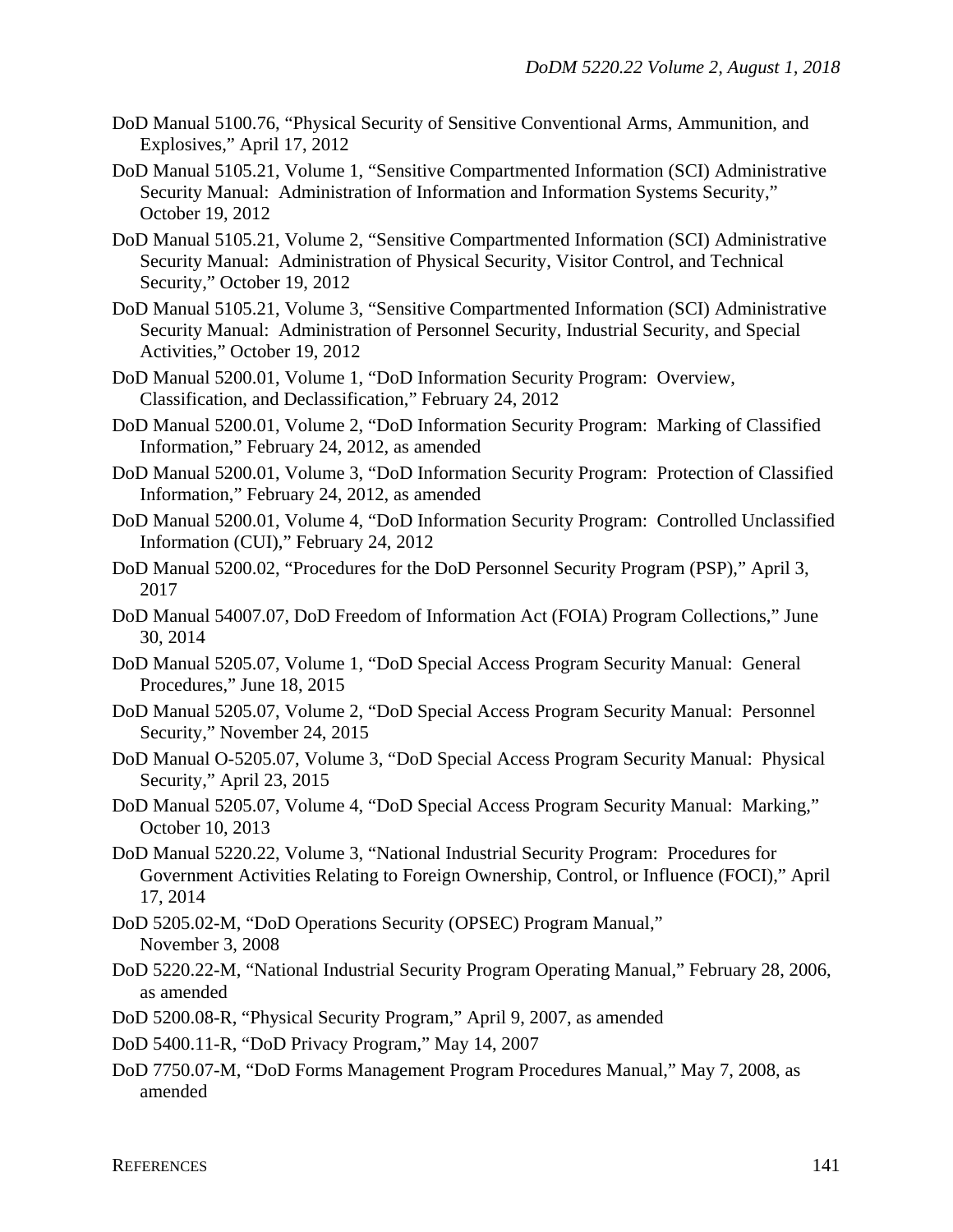- DoD Manual 8910.01, Volume 2, "DoD Information Collections Manual: Procedures for DoD Public Information Collections," June 30, 2014
- Executive Order 10865, "Safeguarding Classified Information within Industry," February 20, 1960, as amended
- Executive Order 12829, "National Industrial Security Program," January 6, 1993, as amended
- Executive Order 12968, "Access to Classified Information," August 2, 1995, as amended
- Executive Order 13467, "Reforming Processes Related to Suitability for Government Employment, Fitness for Contractor Employees, and Eligibility for Access to Classified National Security Information," June 30, 2008, as amended
- Executive Order 13526, "Classified National Security Information," December 29, 2009
- Executive Order 13549, "Classified National Security Information Program for State, Local, Tribal, and Private Sector Entities," August 18, 2010
- Executive Order 13764, "Amending the Civil Service Rules, Executive Order 13488, and Executive 13467 To Modernize the Executive Branch-Wide Governance Structure and processes for Security Clearances Suitability and Fitness for Employment and Credentialing, and Related Matters, January 17, 2017
- Federal Acquisition Regulation, current edition
- Intelligence Community Directive 700 "Protection of National Intelligence," June 7, 2012
- Intelligence Community Directive 704, "Personnel Security Standards and Procedures Governing Eligibility for Access to SCI and Other Controlled Access Program Information," October 1, 2008
- Intelligence Community Directive 705, "Sensitive Compartmented Information Facilities (SCIF)," May 26, 2010
- Joint Publication 1-02, "Department of Defense Dictionary of Military and Associated Terms," current edition
- Memorandum of Understanding Between the Federal Bureau of Investigation and the Department of Defense Governing Information Sharing, Operational Coordination, and Investigative Responsibilities, August 2,  $2011^{11}$  $2011^{11}$  $2011^{11}$
- National Archives and Records Administration, Records Disposition Authority, N-1 446-09-5, "Industrial Security Facility Case Files," May 20, 2010<sup>[12](#page-141-1)</sup>
- National Disclosure Policy-1, "National Policy and Procedures for the Disclosure of Classified Military Information to Foreign Governments and International Organizations," October 1, 1988<sup>[13](#page-141-2)</sup>

<span id="page-141-0"></span><sup>&</sup>lt;sup>11</sup> Available upon request to authorized users from the OUSD(I) CI&S Directorate, ODDI(I&S), Room 3C915, 5000 Defense Pentagon, Washington D.C. 20301-5000.

<span id="page-141-1"></span><sup>&</sup>lt;sup>12</sup> Copy is available at http://www.archives.gov/records-mgmt/rcs/schedules/departments/department-of-<br>defense/defense-agencies/rg-0446/n1-446-09-005 sf115.pdf.

<span id="page-141-2"></span><sup>&</sup>lt;sup>13</sup> Provided to designated disclosure authorities on a need-to-know basis from the Office of the Deputy Under Secretary of Defense for Policy Integration and Chief of Staff to the Under Secretary of Defense for Policy.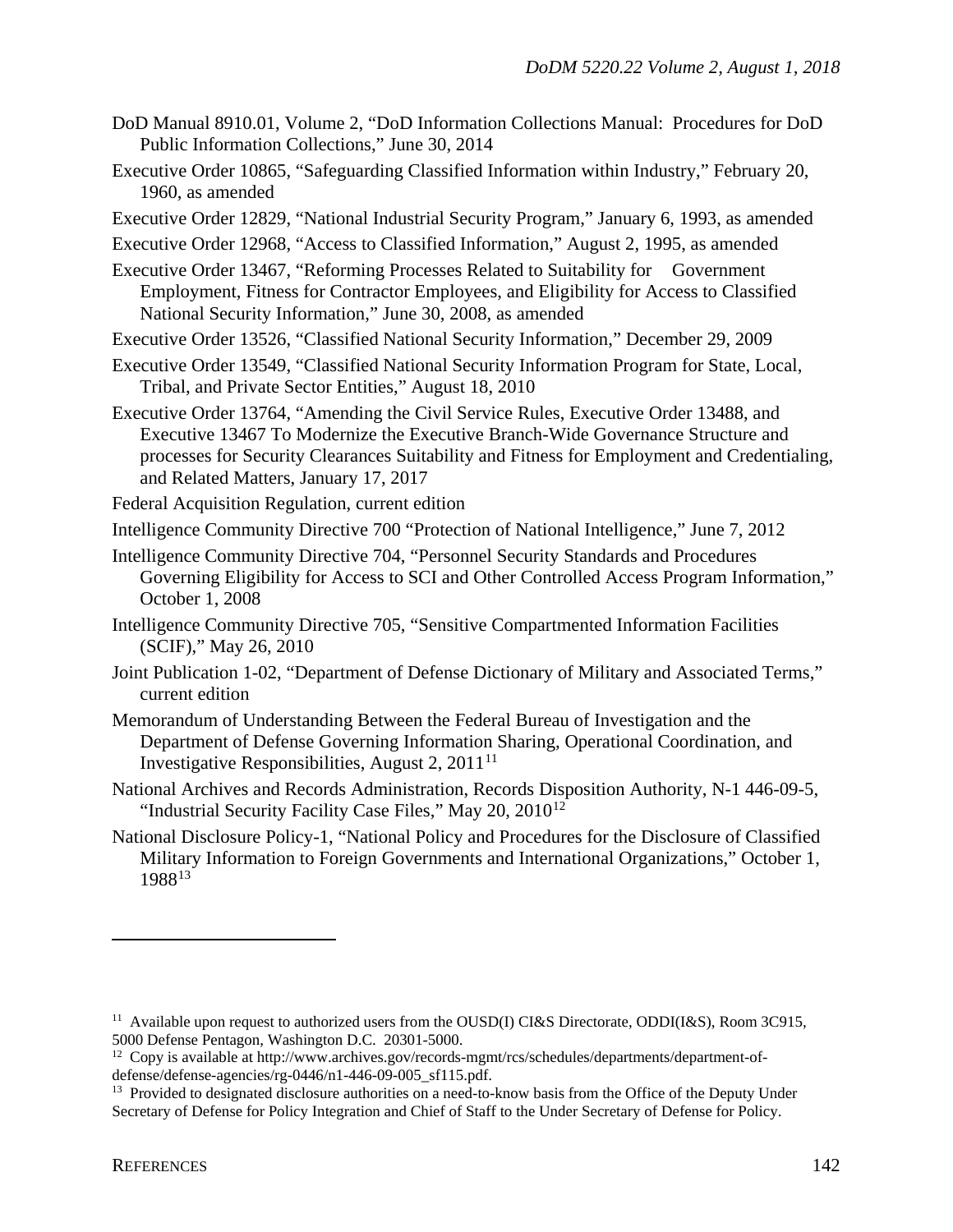- National Institute of Standards of Technology Special Publication 800-37, "Guide for Applying the Risk Management Framework to Federal Information Systems: A Security Life Cycle Approach," Revision 1, February  $2010^{14}$  $2010^{14}$  $2010^{14}$
- National Security Agency/Central Security Service Policy Manual 3-16, "Control of Communications Security (COMSEC) Material," January 23, 2015[15](#page-142-1)

National Security Presidential Directive 54/Homeland Security Presidential Directive 23, "Comprehensive National Cybersecurity Initiative," January 8, 2008[16](#page-142-2)

- Office of the Deputy Under Secretary of Defense for Policy Integration and Chief of Staff Handbook, "International Programs Security," current edition<sup>[17](#page-142-3)</sup>
- Office of Management and Budget Memorandum, "Reciprocal Recognition of Existing Personnel Security Clearances," December 12, 2005
- Office of Management and Budget Memorandum M-06-21, "Reciprocal Recognition of Existing Personnel Security Clearances," July 17, 2006
- Public Law 112-74, "Consolidated Appropriations Act, 2012," December 23, 2011
- Public Law 112-199, "Whistleblower Protection Enhancement Act of 2012," November 27, 2012
- Security Executive Agent Directive (SEAD) 4, National Security Adjudicative Guidelines June 8, 2017
- Treaty Between the Government of the United States of America and the Government of the Australia Concerning Defense Trade Cooperation, September 5, 2007[18](#page-142-4)
- Treaty Between the Government of the United States of America and the Government of the United Kingdom of Great Britain and Northern Ireland Concerning Defense Trade Cooperation, June 21,  $2007<sup>19</sup>$  $2007<sup>19</sup>$  $2007<sup>19</sup>$
- Underwriter Laboratories 2050, "Standard for National Industrial Security Systems for the Protection of Classified Materials," current edition<sup>[20](#page-142-6)</sup>
- Under Secretary of Defense for Intelligence Memorandum, "Minimum Requirements for Interim Eligibility to Access Secret and Confidential Classified Information," January 27, 2014<sup>[21](#page-142-7)</sup>
- United States Security Authority for NATO Affairs Instruction 1-07, "Implementation of NATO Security Requirements," 2007<sup>[22](#page-142-8)</sup>

<span id="page-142-1"></span><span id="page-142-0"></span><sup>&</sup>lt;sup>14</sup> Available at http://nvlpubs.nist.gov/nistpubs/SpecialPublications/NIST.SP.800-37rl.pdf.<br><sup>15</sup> Available to authorized users at www.iad.gov/cor.

<span id="page-142-2"></span><sup>&</sup>lt;sup>16</sup> This classified document is available through OASD(HD&ASA) to users with the appropriate clearance based on need to know.

<span id="page-142-3"></span><sup>17</sup> Available at http://www.discs.dsca.mil/\_pages/resources/default.aspx?section=publications&type=ips

<span id="page-142-4"></span><sup>18</sup> Available at http://www.pmddtc.state.gov.

<span id="page-142-5"></span><sup>19</sup> Available at http://www.pmddtc.state.gov.

<span id="page-142-6"></span><sup>&</sup>lt;sup>20</sup> Available at www.ul.com/contact. Government agencies with a role as a Cognizant Security Agency or Cognizant Security Office may obtain this reference without charge.

<span id="page-142-7"></span><sup>&</sup>lt;sup>21</sup> Available upon request from the OUSD(I) CI&S Directorate, ODDI(I&S), Room 3C915, 5000 Defense Pentagon, Washington D.C. 20301-5000.

<span id="page-142-8"></span><sup>&</sup>lt;sup>22</sup> Reference may be obtained from the Central U.S. Registry.